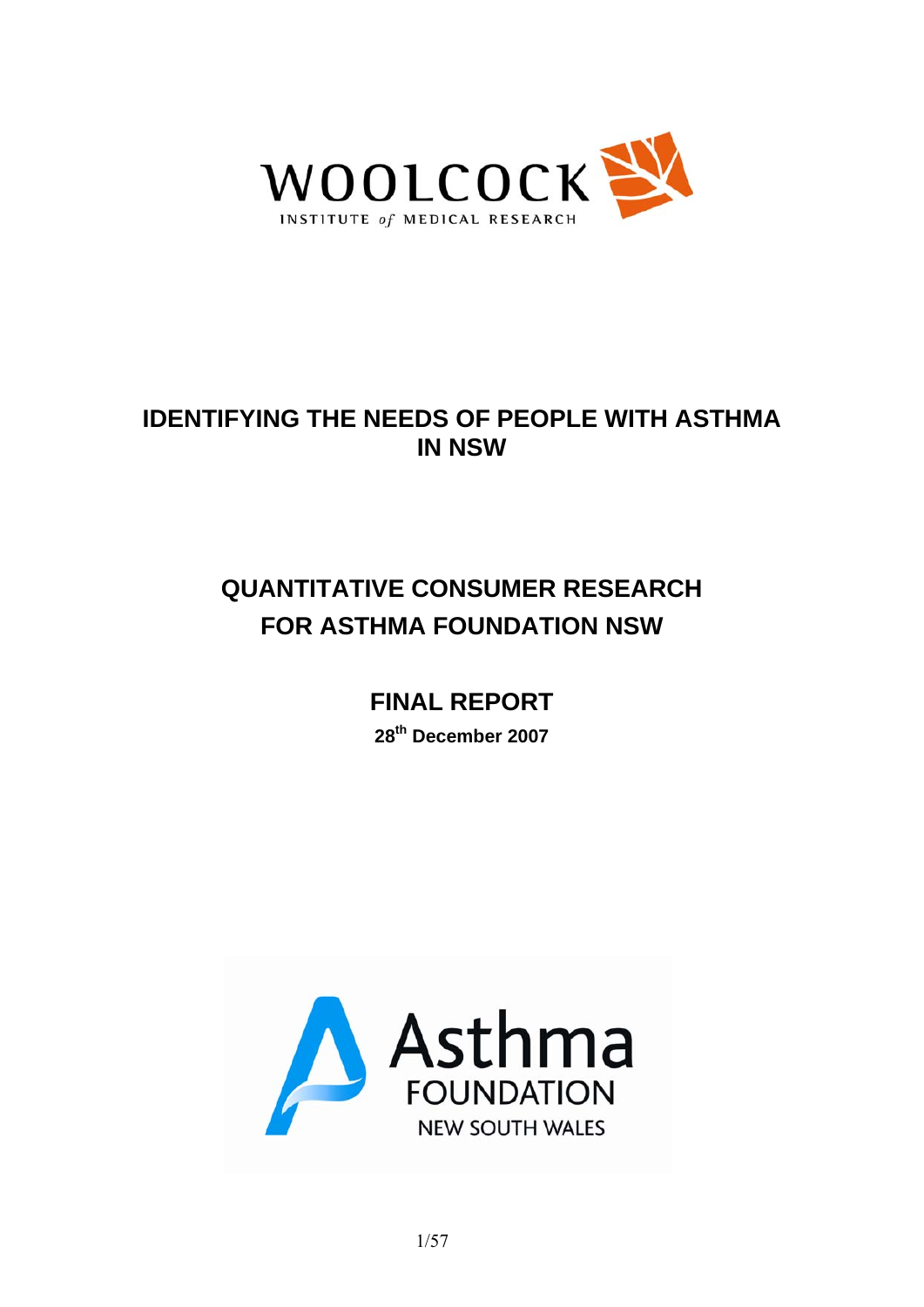# **TABLE OF CONTENTS**

| <b>EXPERIENCE OF ASTHMA FOUNDATION PROGRAMS AND SERVICES 42</b> |  |
|-----------------------------------------------------------------|--|
| PROPOSED ASTHMA FOUNDATION PROGRAMS OR SERVICES 46              |  |
|                                                                 |  |
|                                                                 |  |
| AREAS OF NEED RELEVANT TO AIMS OF ASTHMA FOUNDATION NSW  50     |  |
|                                                                 |  |
|                                                                 |  |
|                                                                 |  |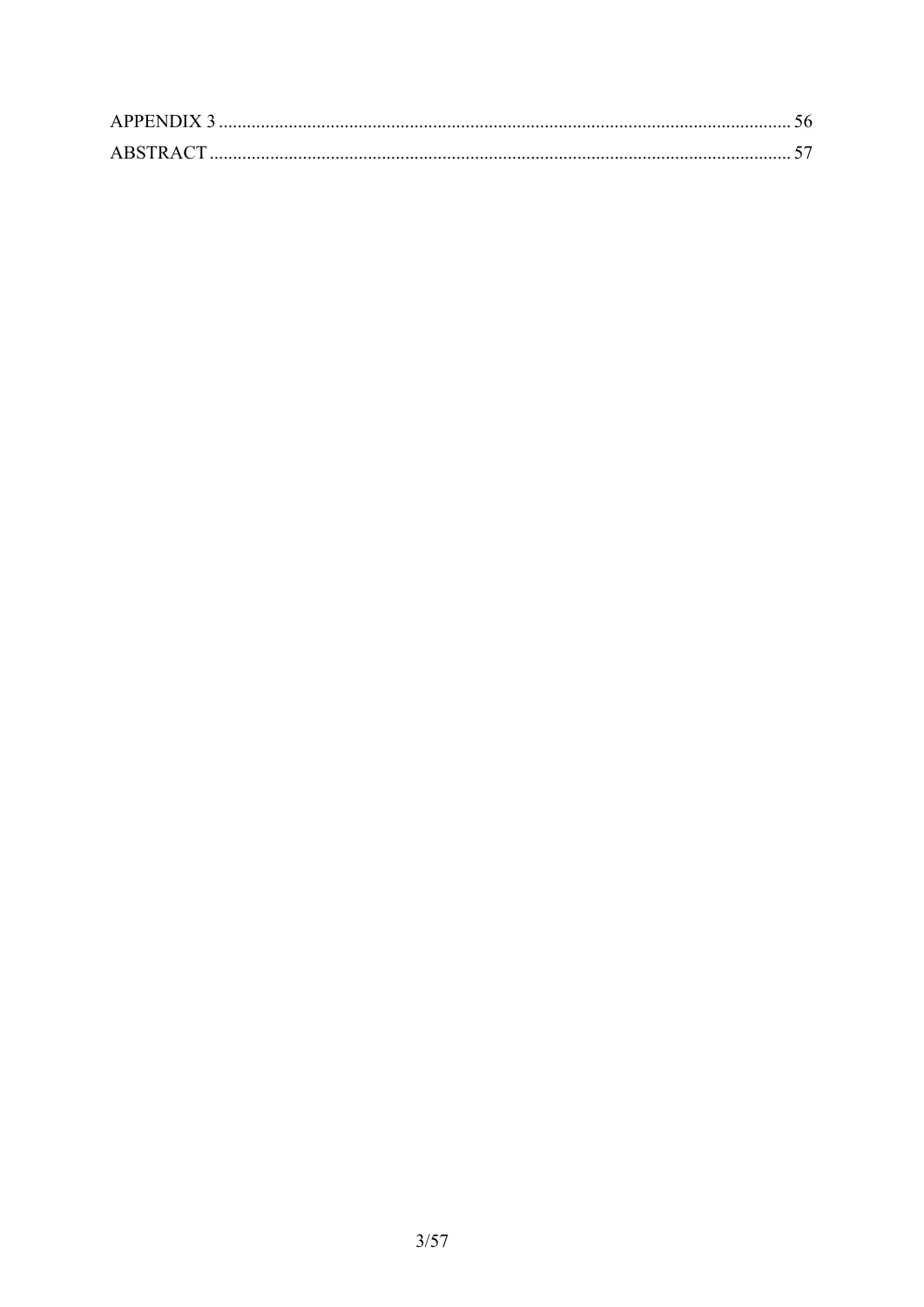## **CONTRIBUTORS**

### **AUTHORS**

Dr Helen Reddel, MB BS PhD FRACP Woolcock Institute of Medical Research

Dr Sinthia Bosnic-Anticevich, B.Pharm PhD Faculty of Pharmacy, University of Sydney

Dr Brett Toelle, DipAppSc (Nursing) BA (Psychology) PhD MAPS Woolcock Institute of Medical Research

Professor Christine Jenkins, MB BS MD FRACP Woolcock Institute of Medical Research

Professor Guy Marks, MB BS PhD FRACP Woolcock Institute of Medical Research and Australian Centre for Asthma Monitoring

### **OTHER CONTRIBUTORS TO THE PROJECT**

Ms Patricia Correll, BN MPH GradDipApplEpi Australian Centre for Asthma Monitoring

Ms Rosario D Ampon, MAppStat Australian Centre for Asthma Monitoring

Dr Vicky Kritikos, BPharm MPharm PhD Faculty of Pharmacy, University of Sydney

Ms Sarah Newton-John, BA GradDipInfMgmt Woolcock Institute of Medical Research

Ms Biljana Cvetkovski, BPharm South Hurstville

### **ASTHMA FOUNDATION NSW**

Ms Megan Dephoff, B Health Sci (Occupational Therapy)

Ms Jo Thomson, BA (Communications)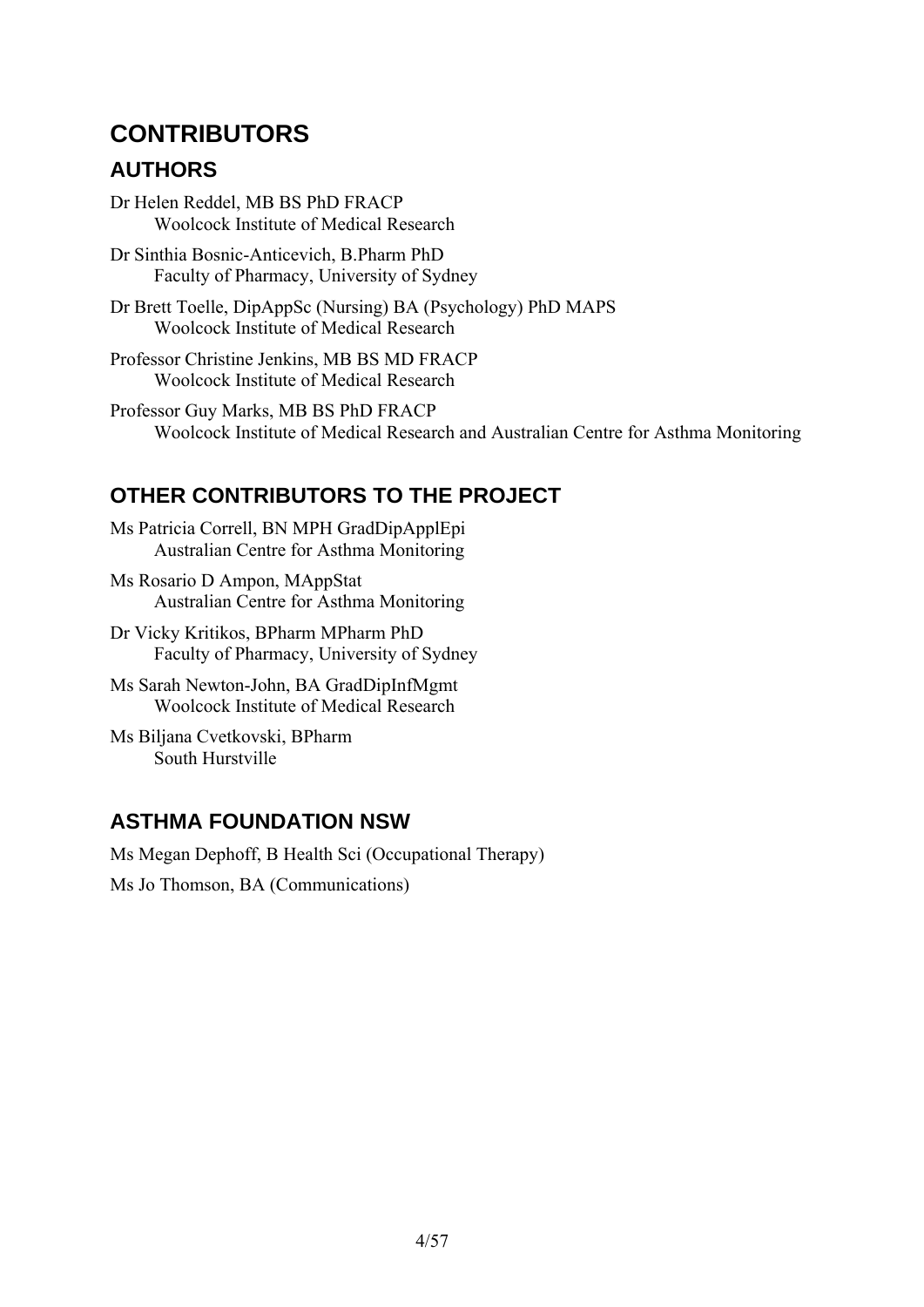## **INTRODUCTION**

This project was a collaboration between the Woolcock Institute of Medical Research, the Faculty of Pharmacy University of Sydney, and staff of the Australian Centre for Asthma Monitoring. It comprised a self-completed survey of adults with asthma and parents/carers of children aged 5-13 with asthma, in NSW, conducted under contract for Asthma Foundation NSW.

The primary objective of the study was:

To provide quantitative information to Asthma Foundation NSW about the attitudes, behaviour and needs of a representative sample of people with asthma in NSW

Secondary objectives included identification of the needs of specific subgroups of asthmatics (age, location, health status, medication use etc) by analysing the associations between attitudes, behaviours and demographics.

Asthma Foundation NSW initiated this project in order to obtain data about the scope, magnitude and distribution of patients' attitudes, behaviours and needs in NSW, in order to facilitate the functions of Asthma Foundation NSW:

- 1. to appropriately represent people with asthma. By being aware of the current attitudes, behaviours and needs of people with asthma in general, and of specific subgroups, Asthma Foundation NSW will be able to act as an effective and capable consumer voice in consumer advocacy to government and peak bodies, and to the public;
- 2. to devise and direct relevant information, health-promotion programs and services to enable people with asthma, and specific sub-groups of that population, to effectively manage their condition throughout their lives

This report should be read in conjunction with the Project Brief (December 2006).

## **BACKGROUND**

Meeting the information needs of people with asthma is critical if their asthma management issues are to be addressed and optimal asthma management practices are to be facilitated. The purposes of carrying out this research related to obtaining quantitative information for Asthma Foundation NSW, in order to ensure that information and services provided by the Foundation would be appropriate for its consumers.

The initiation of this project followed on from qualitative research with consumers and stakeholders which was commissioned by Asthma Foundation NSW, and carried out by Eureka Strategic Research in 2005. The results of the focus groups and interviews with consumers and stakeholders have been reported in detail elsewhere. The research identified some important areas of need for people with asthma in NSW. The present research was contracted to confirm and quantify the extent and distribution of those needs, in order to appropriately target its programs in the future.

Some of the data mentioned in the Project Brief were available from existing sources. For example, reliable data were already available for people with asthma about basic demographics, smoking rates, written action plan possession, self assessed health status and psychological distress, from representative surveys in NSW. These sources of data, such as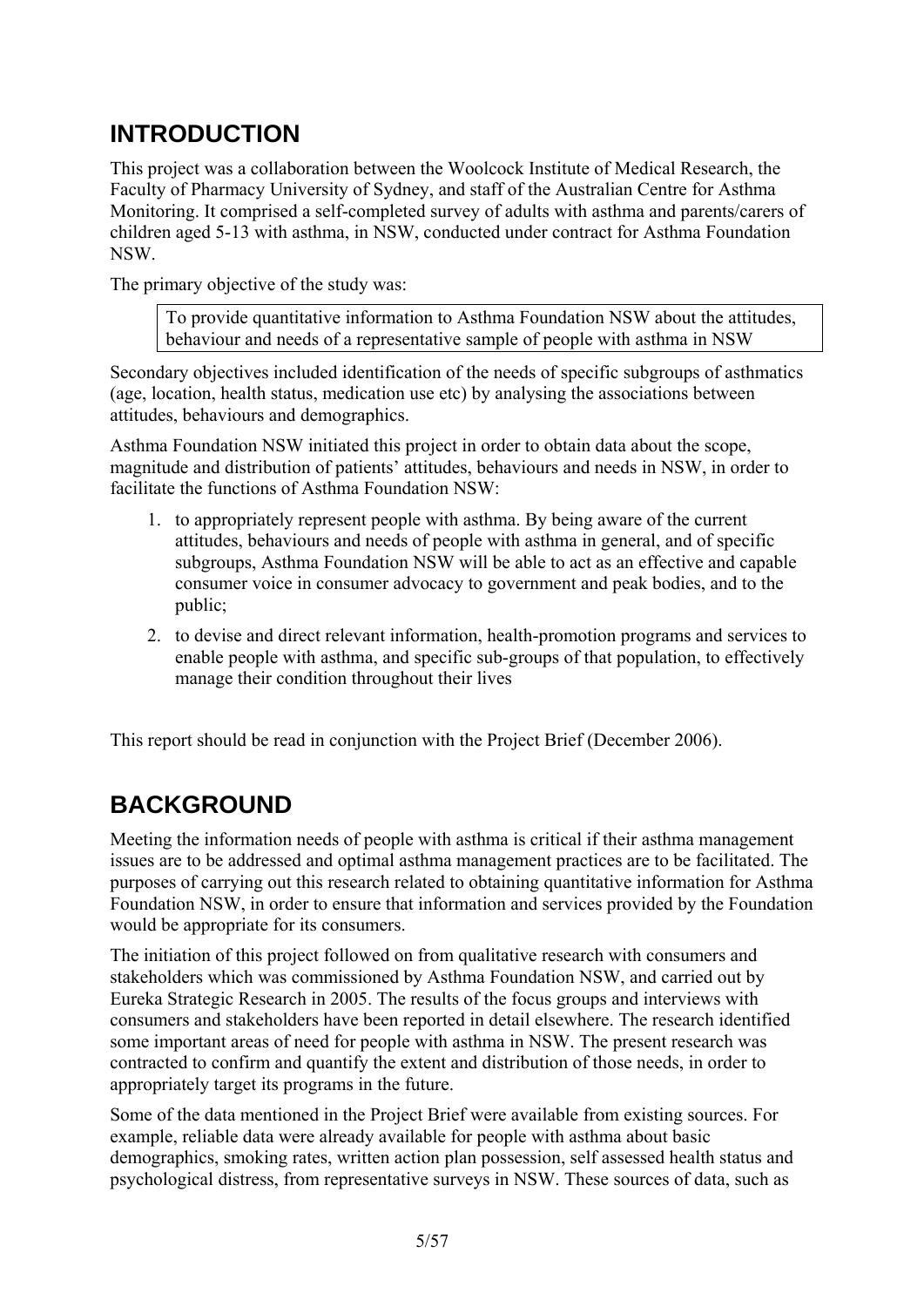the NSW Department of Health Population Health Surveys, which were conducted using Computer-Assisted Telephone Interviews (CATI), are described in reports by the Australian Centre for Asthma Monitoring (http://www.asthmamonitoring.org/publications.htm). The present project offered the opportunity to provide further quantitative data that were not available from existing sources, particularly those relating to the attitudes, behaviours and needs of people with asthma which act as barriers to good asthma management.

## **METHODOLOGY**

This quantitative study was carried out by questionnaire survey of people aged  $\geq$ 14 years with asthma, and parents/carers of children aged 5-13 years with asthma, living in NSW. Ethics approval for the study was obtained from the University of Sydney. All participants provided informed consent; for adults, according to standard ethics guidelines, this consent was implied by the returning of a completed survey form. For children aged 14-16 years, the written consent of a parent/carer was required. A total of 424 adults and 39 parents/carers (67% of the total respondents) indicated that they wished to receive a copy of the survey results, and provided their names and addresses for this purpose.

### *Target population and recruitment strategy*

The target population for this survey was English-speaking adults (or parents/carers of children) with doctor-diagnosed asthma, living in NSW. Because of the limited budget, it was not possible to obtain translations of the questionnaire into other languages; however, it was expected that the study population would still include many individuals from minority ethnic groups who could speak English sufficiently well to complete the survey.

The recruitment of a large number of people with asthma within a short time frame and limited budget was a challenge, so a variety of recruitment strategies were planned. Recruitment was initially based in community pharmacies. A random sample of 100 Quality Care Pharmacy Program (QCPP) accredited pharmacies in NSW was selected, using a computer-generated list of random numbers. In NSW, 1667 (95%) of the State's 1761 pharmacies currently hold QCPP accreditation

(http://beta.guild.org.au/qcpp/stats\_accredited.asp).

The owner of each randomly chosen pharmacy was contacted by telephone and invited to participate in the study by allowing recruitment of participants through the pharmacy. Those who agreed were faxed a letter including background to the purpose of the study, the duties of the pharmacists, benefits of this study to people with asthma and the community, and information about an incentive in the form of a gift voucher for respondents, which was to be spent in the pharmacy.

Pharmacists were asked to provide their consent by fax, together with an estimate of the number of people with asthma in their practice. They were then provided with further information and the study materials. Based on the known number of asthmatics, the pharmacist was asked to invite up to 30 people with asthma (or carers of children with asthma) to complete the questionnaire in the pharmacy or to provide their contact details.

In order to obtain a random sample of people with asthma, pharmacists were asked to approach every customer who visited the pharmacy for dispensing of an asthma inhaler (by prescription or over the counter) for themselves or their child (5 - 13 years). In order to identify suitable patients and to exclude COPD, the pharmacist was asked to establish whether the medication was to be used for asthma. Pharmacists were provided with several aides to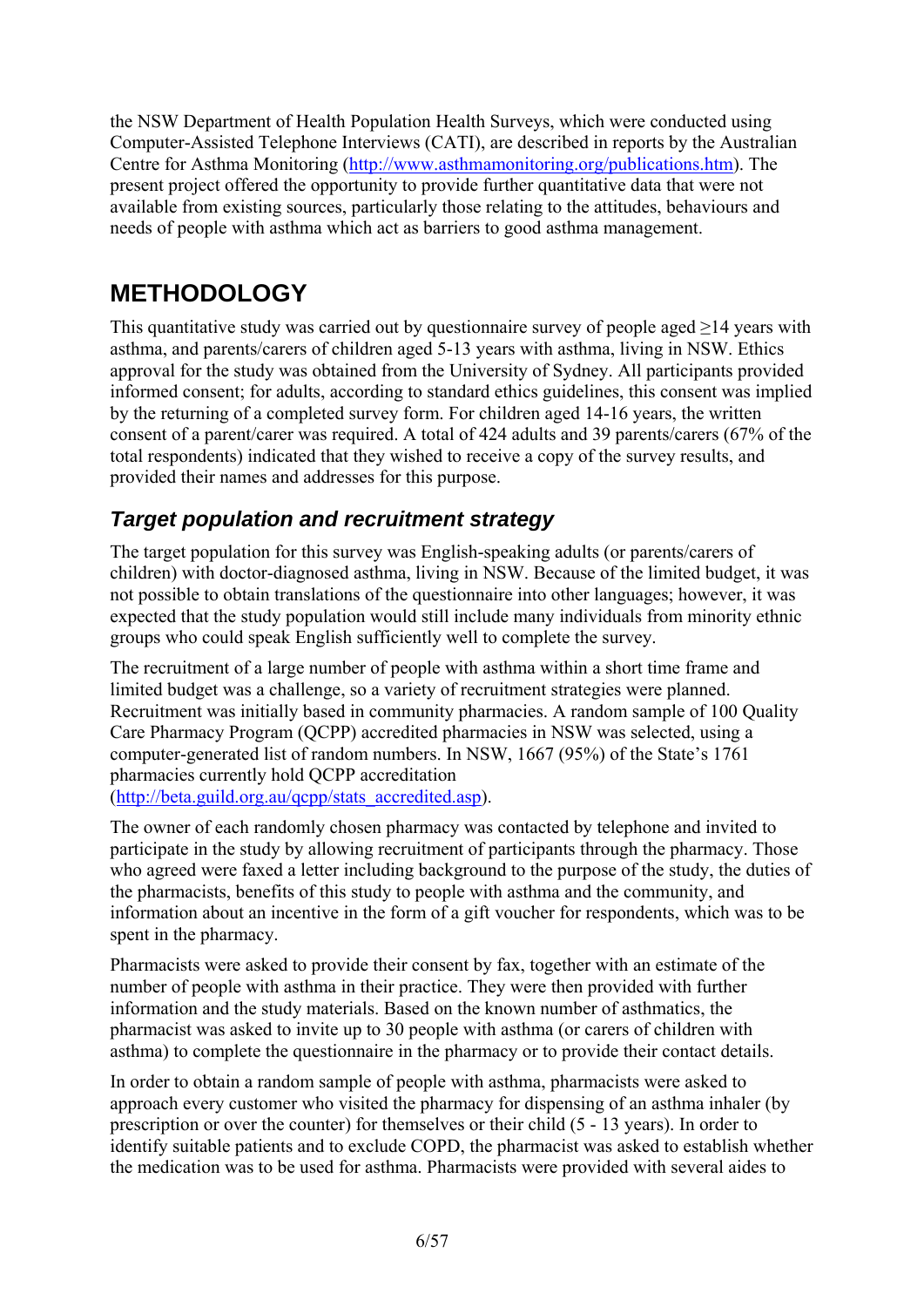recruitment, including "shelf-talkers" and laminated cards. Pharmacists were asked to carry out recruitment activity both during normal working hours and during weekends/after hours, in order to reduce selection bias. Pharmacists were provided with a log sheet on which to record basic demographic details (gender, estimated age band) of customers with asthma who declined to participate in the survey.

Once a person agreed to participate, he/she was provided with an information sheet about the study, and was given the option of completing the questionnaire immediately in the pharmacy, or completing it at home. The questionnaires were returned by the pharmacists in reply-paid envelopes. Only 3 respondents took up the offer to complete the survey by telephone. For respondents who provided their contact details on the information sheet, but did not return the completed questionnaire, follow-up was by the pharmacist and/or study staff. Following return of a completed questionnaire, participants were provided by the pharmacist with a gift voucher which could be spent in the pharmacy; this provided a small incentive for both participants and pharmacists. Pharmacists were reimbursed for the value of the vouchers following study completion.

For children 5-13 years, parents were asked to complete the questionnaire about their child's asthma, with input from the child if appropriate. Questions about attitudes were asked relative to the parent/carer himself or herself, rather than the child.

During the development and conduct of the study, Asthma Foundation NSW was kept informed of progress with regular meetings and monthly emails. When it emerged that recruitment through pharmacies would be too slow to achieve the desired study timelines, a decision was made in June 2007, in consultation with staff of Asthma Foundation NSW, to expand recruitment to include people with asthma on the Volunteer Database held by the Woolcock Institute of Medical Research and on several databases held by Asthma Foundation NSW. The Woolcock volunteers with asthma were provided with the questionnaire and a reply-paid envelope by mail, and people from the Asthma Foundation NSW databases, depending on the contact details which were available, were provided with the questionnaire(s) and a reply-paid envelope by mail, or with a secure link to the questionnaires by email, with return either by email or to a reply-paid address. All questionnaire responses will be provided to Asthma Foundation NSW in a de-identified form.

### *Sample Size*

The sample size calculation was based on the initial plan to recruit all participants via community pharmacies. Hence, the calculation was based on a cluster design, with pharmacists being the unit of cluster. The target was 1200 completed questionnaires, from 100 pharmacies. In recent years, response rates for Australian surveys have been low compared with studies from 20-30 years ago, and compared with current surveys from other countries. NSW Department of Health CATI surveys (Computer-Assisted Telephone Interview) now achieve response rates around 60% (Source: Margo Eyeson-Annan, NSW Health). Recent Australian postal surveys have achieved a response rate of only 30-40%. It was expected that the response rate would be higher in a study in which participants were contacted personally by their pharmacists, than if a survey document was sent in the mail without personal contact. The recruitment strategies were based on the assumption that approximately 30 people with asthma would need to be approached in each pharmacy in order to obtain 12 completed questionnaires, based on an expected overall response rate of 40%.

The sample size calculation was based on the factors of interest to Asthma Foundation NSW (see Project Brief) and an expected intra-pharmacy (intra-class) correlation coefficient of ≤0.02, which would give a design effect of 1.2. Based on data from the National Health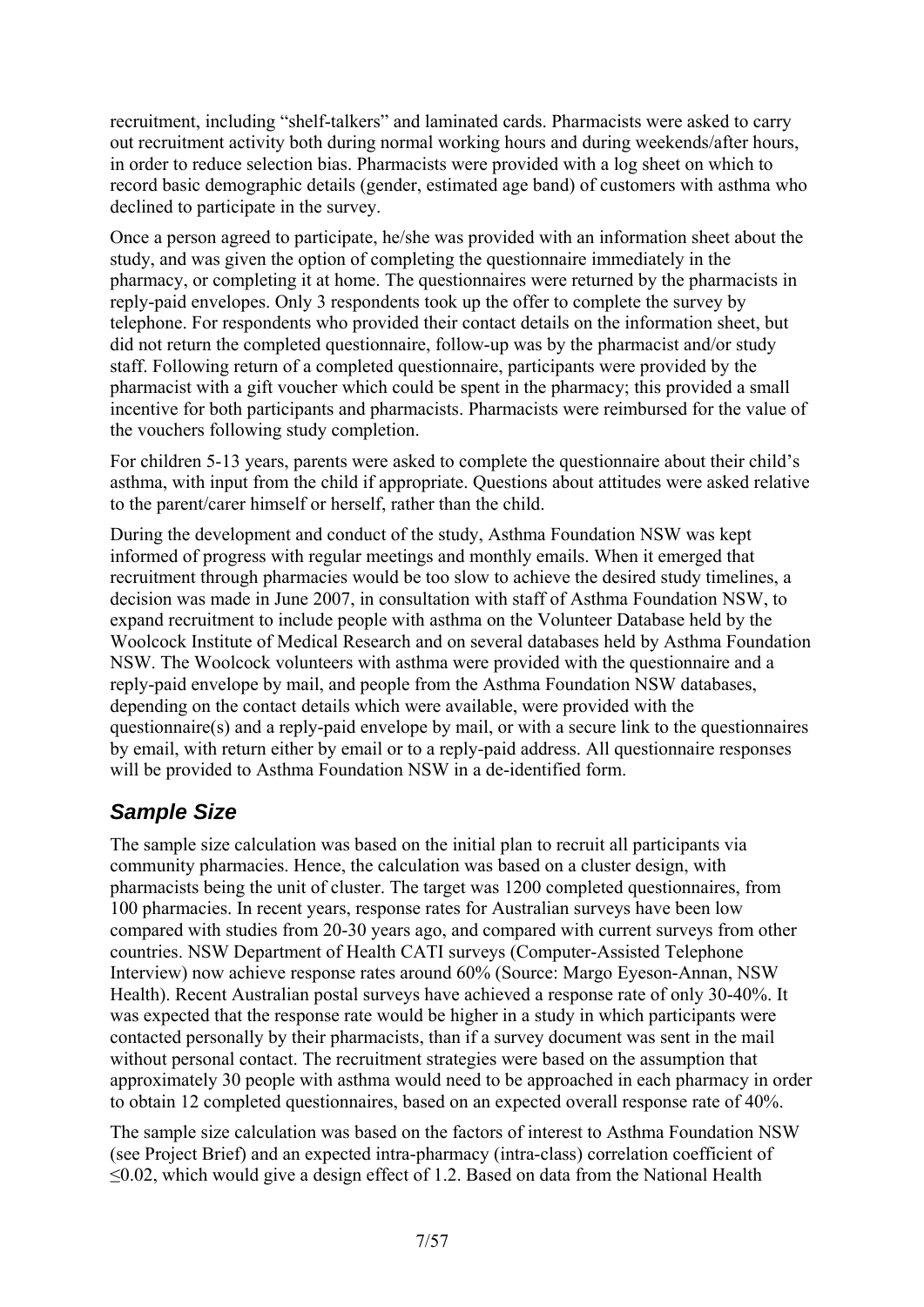Survey, for factors with an expected prevalence in patients with doctor-diagnosed asthma of 30%, such as poor self-reported health, the 95% confidence interval (indicating the precision of the measurement) was expected to be  $\pm 2.8\%$ . For factors with an expected prevalence of 10%, the 95% confidence interval was expected to be  $\pm$  1.9%. These are regarded as satisfactory levels of precision. For factors with low (e.g. 5%) prevalence, the precision would  $be \pm 1.3\%$ , which indicates considerable uncertainty relative to the actual prevalence. Very large sample sizes, with many thousands of subjects, would be required to improve the precision for such factors.

### *Questionnaires*

The design of the study questionnaire was crucial in order both to fulfil the study purposes and to ensure an adequate response rate and hence a representative sample. Based on previous research conducted by the Epidemiology Group at the Woolcock and by the Faculty of Pharmacy, the questionnaire needed to take no more than 20 minutes to complete, in order to avoid reducing the response rate.

In order to ensure that the questionnaire met the needs of Asthma Foundation NSW, the investigators met on several occasions with staff from the Foundation, to prioritise the questionnaire content. A low priority was assigned to questions about factors which had a very low expected prevalence based on National Health Survey data, because of the relatively poor precision for such estimates without very large sample sizes. A low priority was also given to factors for which there were existing data from other sources.

In order to facilitate interpretation, the questionnaire consisted primarily of multiple-choice questions and simple scales. For the parent/carer questionnaire, the wording was modified, as appropriate, to refer to "my child's asthma" or "him/her". Where possible, the questionnaire used existing validated questions, for example, the 6 item Asthma Control Questionnaire [1]. The developed questionnaire was pilot tested prior to finalisation and administration.

Demographics relating to the locality, Pharmacy Access/Remoteness Index of Australia (PhARIA) and size of each participating pharmacy were collected in order to assess the representativeness of the sample of pharmacies.

Copies of the final questionnaires for adults with asthma and for parents/carers of children with asthma aged 5-13 years are found in Appendices 1 and 2.

# **DATA ANALYSIS**

Data were entered into Excel, according to the codes printed on the original questionnaires. Routine checks were performed for data quality and to clarify inconsistencies. Approximately 10% of questionnaires were double entered to check for problem areas. The data set was imported from an Excel worksheet to a SAS data set for analysis. ASGC remoteness category and SEIFA index of disadvantage were mapped using standard calculations based on postal codes.

Means and proportions of the variables in the NSW Asthma Survey were estimated using the procedure SURVEYMEANS in SAS v9.1 (Ref: SAS Institute, Inc., 2003). This procedure uses the Taylor expansion method to estimate the sampling errors of the variables of a survey with a complex design. This particular survey has a stratified, clustered design, with the sources (Woolcock, Asthma Foundation NSW and Pharmacy) the 3 strata and the different pharmacy representing the clusters. This information was included in the codes to invoke the procedure. Data from the three sources were examined to identify areas in which there were important differences in responses, but for most responses, it was appropriate to report data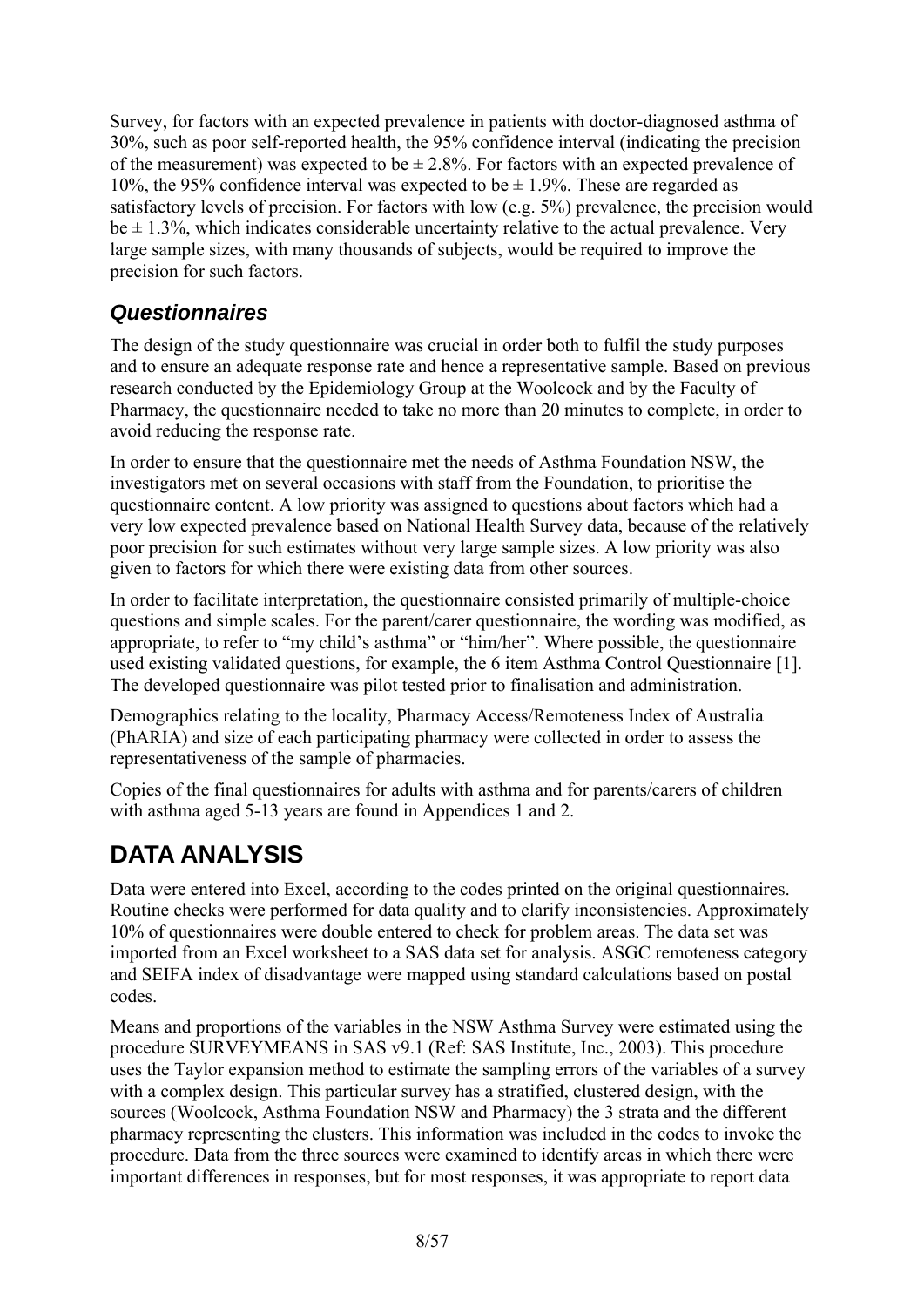from all sources combined. Predictors of poor asthma control and urgent health care utilisation were examined using multiple logistic regression, with  $ACQ \ge 1.5$  and any urgent health care utilisation (urgent doctor visit, Emergency Department visit or hospitalisation) due to asthma in the previous 12 months used in turn as the dependent variables. Data were adjusted for source.

## **TIMELINE**

| Contract signed                            | Dec 2006         |
|--------------------------------------------|------------------|
| Ethics application submission and approval | $Jan - Apr 2007$ |
| Data collection                            | $Apr - Sep 2007$ |
| Data entry                                 | Aug $-$ Sep 2007 |
| Data analysis                              | $Sep - Oct 2007$ |
| Interim report                             | Oct 2007         |
| Final report                               | Dec 2007         |
|                                            |                  |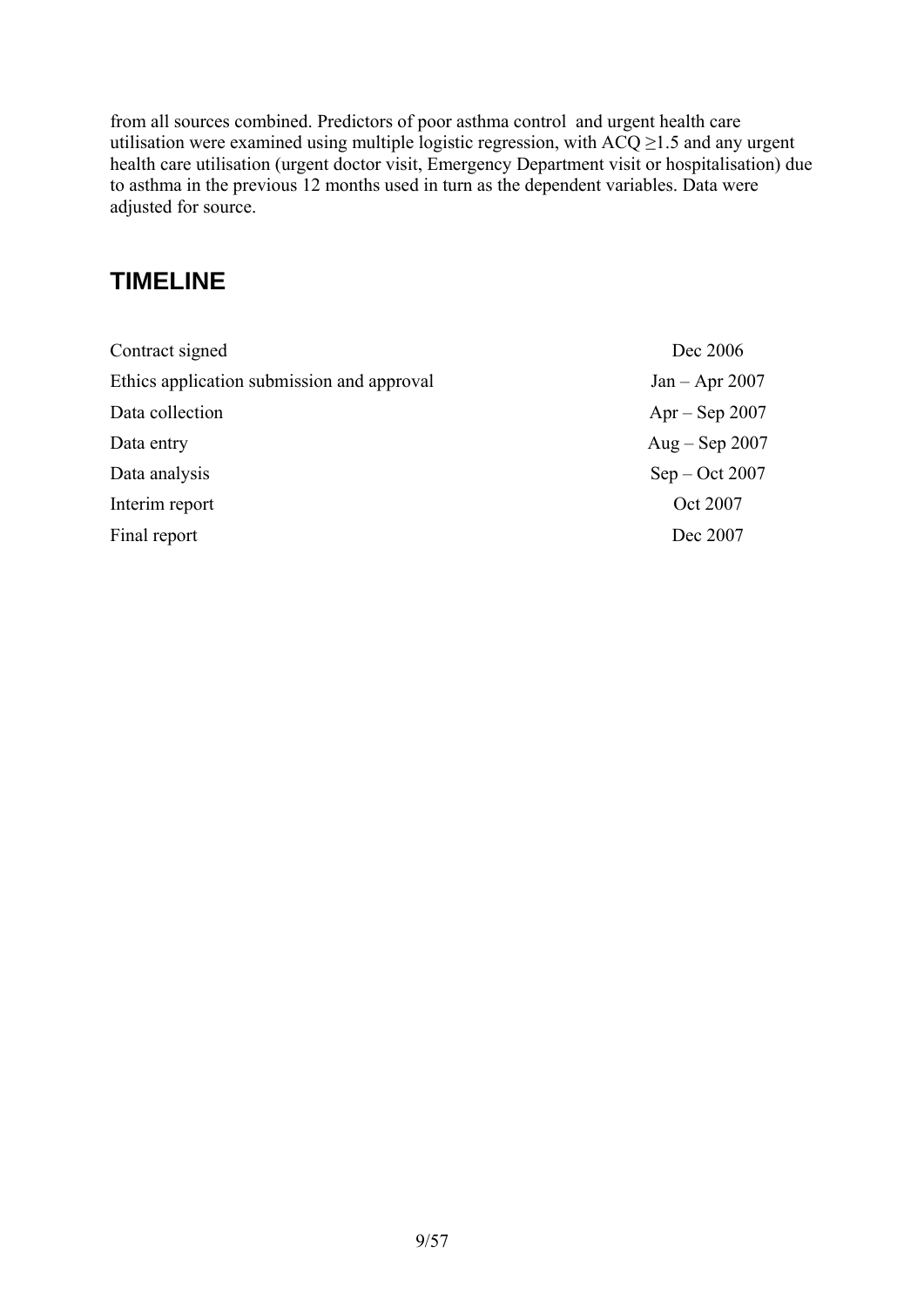## **RESULTS**

### *RECRUITMENT AND RESPONSE RATE*

Recruitment through pharmacies occurred between April and July 2007, and through the Woolcock and Asthma Foundation NSW databases from July 2007 and August 2007 respectively. Questionnaires were received from May 2007 until the database was closed at the end of September 2007. A total of 728 survey forms were received, 646 from adults, and 82 from parents/carers of children aged 5-13 years. A graph of progress with recruitment is included in Appendix 3.

The distribution of respondents between the three sources (Pharmacies, Woolcock and Asthma Foundation NSW [AFNSW]) is shown in Figure 1.



*Figure 1. Distribution of respondents between sources* 

#### Response rate for pharmacies

From a list of the 1666 QCCP pharmacies in NSW, pharmacists were contacted in random order, based on a computer-generated random list. In total, 307 pharmacies were contacted, 186 (60%) agreed to participate in the study, and 84 (27%) returned their consent forms and were enrolled in the study. A total of 54 pharmacies (18% of those originally contacted, hereafter called "participating pharmacies") returned questionnaires from their customers.

The pharmacies provided participants from a broad range of socio-economic settings, and about one third of pharmacies were located outside major cities (Table 1).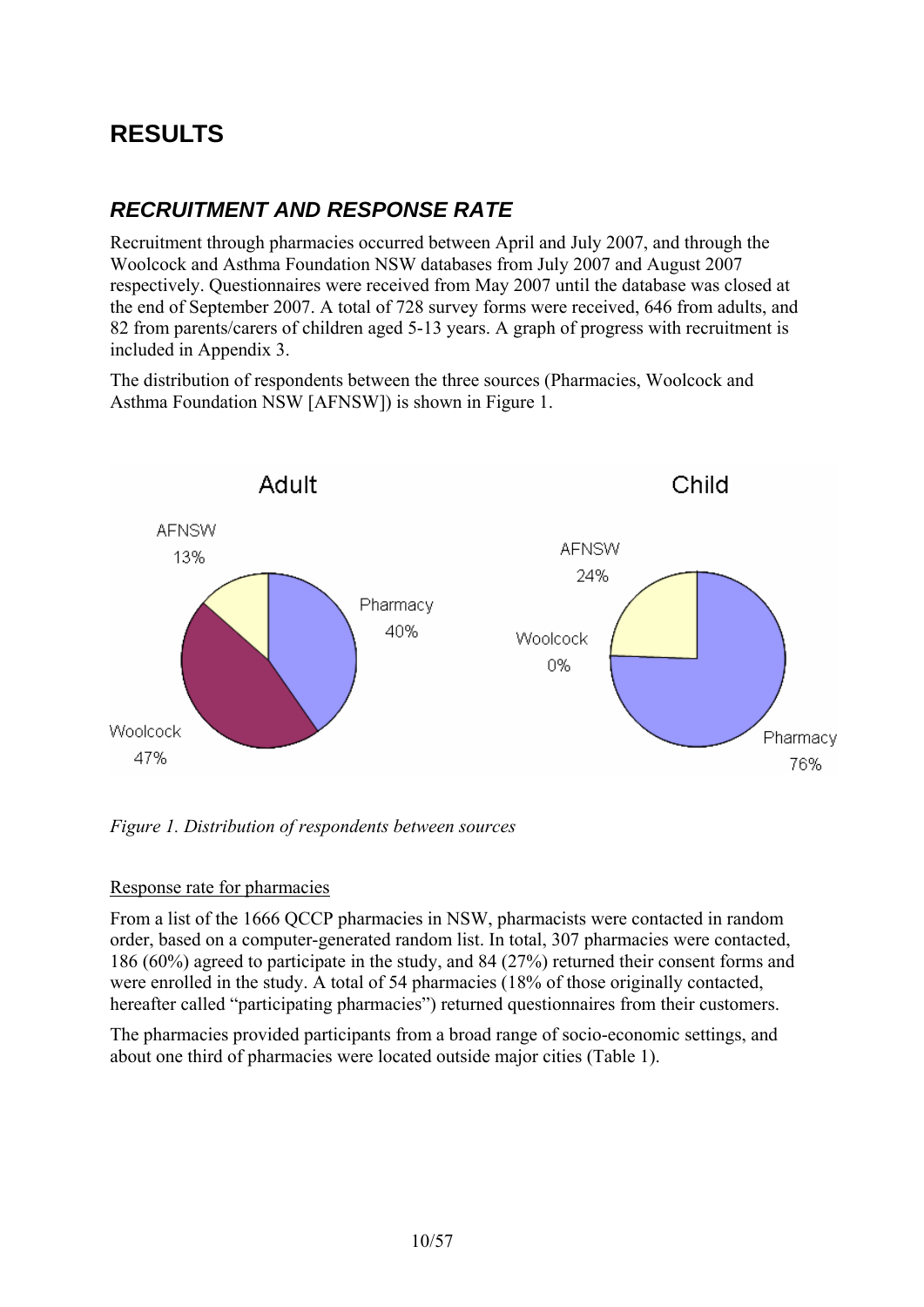|                                                               | Agreed     | Enrolled   | Participated |  |
|---------------------------------------------------------------|------------|------------|--------------|--|
|                                                               | $(n=186)$  | $(n=84)$   | $(n=54)$     |  |
| Socio-Economic Indices For Area (SEIFA), n (%)                |            |            |              |  |
| SEIFA 1 (most disadvantaged)                                  | 45 $(24%)$ | 20(24%)    | 12(23%)      |  |
| <b>SEIFA2</b>                                                 | 39(21%)    | 22(26%)    | $16(30\%)$   |  |
| <b>SEIFA 3</b>                                                | $37(20\%)$ | 16(19%)    | 10(19%)      |  |
| SEIFA <sub>4</sub>                                            | 23(12%)    | 10(12%)    | 9(17%)       |  |
| SEIFA 5 (least disadvantaged)                                 | 42 $(23%)$ | 16(19%)    | $6(11\%)$    |  |
| Australian Standard Geographical Classification (ASGC), n (%) |            |            |              |  |
| Major cities                                                  | 132(71%)   | 59 (70%)   | 35(66%)      |  |
| Inner regional                                                | 43 (23%)   | $17(20\%)$ | 13(25%)      |  |
| Outer regional                                                | 11 $(6%)$  | $8(10\%)$  | 5(9%)        |  |

*Table 1. Location of Pharmacies by Socio-Economic Category and Remoteness* 

#### Response rates for participants

A total of 728 questionnaires were received, 646 from adults (yrs 14+) and 82 from parents or carers of children aged 5-13 with asthma.

#### 1. Pharmacies

The 54 participating pharmacies returned a total of 322 questionnaires (median 5, range 1-15) from their customers. The response rate from pharmacies was not able to be calculated, as only 5 pharmacists returned their "Non-responder logs" (these containing a total of 24 names), so it is not known how many pharmacy customers were approached to complete the survey. However, the true response rate would have fallen between 16% (based on the number of questionnaires posted to pharmacies [n=1998] and the number of completed questionnaires received [n=322]), and 92% (based on the number of questionnaires returned [n=322] and the number of additional consents received for pharmacy customers who did not subsequently return a completed questionnaire [n=28]).

#### 2. Woolcock Volunteer Database

Questionnaires were mailed to volunteers on the Woolcock database who had a diagnosis of asthma (n=697). A total of 299 questionnaires were returned, giving a response rate of 43%.

#### 3. Asthma Foundation NSW Databases

Asthma Foundation NSW contacted 918 persons on their databases. These contacts were sent questionnaires (or links) as shown in Table 2.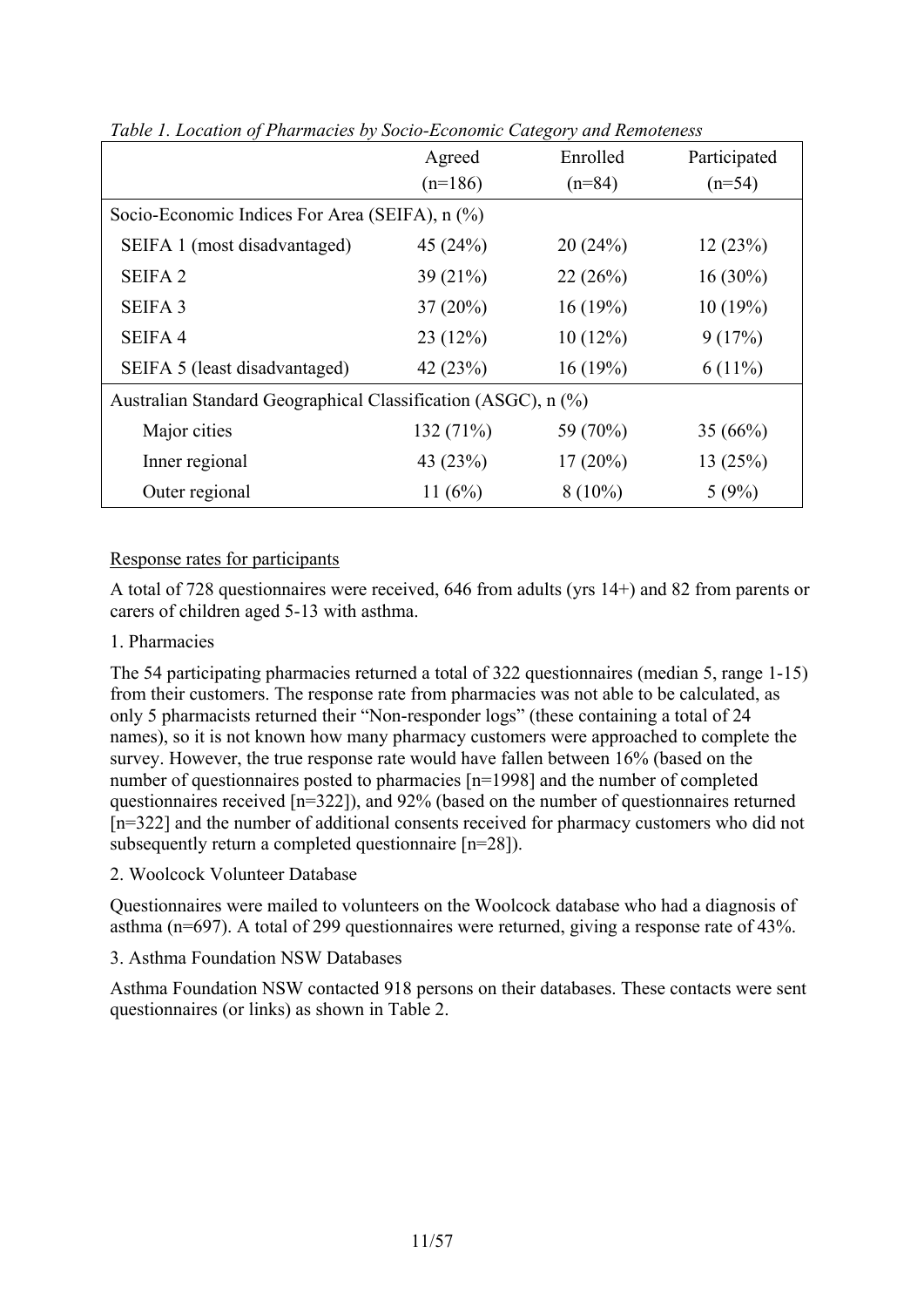| Group                            | Sent<br>(adult) | Returned<br>(adult) | Sent<br>(child) | Returned<br>(child) | Response<br>rate |
|----------------------------------|-----------------|---------------------|-----------------|---------------------|------------------|
| <b>Adult Infoline</b>            | 190             | 50                  |                 |                     | 26%              |
| Child Infoline                   |                 |                     | 94              | 17                  | 18%              |
| Mail registration                | 92              | 12                  | $92*$           | $\overline{2}$      | 15%              |
| Email                            | 550             | 13                  | $550*$          |                     | 2.5%             |
| Returns from unknown<br>database |                 | 12                  |                 |                     |                  |
| Total                            | 832             | 87                  | 736             | 20                  | 11.5%            |

*Table 2. Asthma Foundation NSW database response rates* 

\*These contacts were sent both the adult and the child questionnaire

### *STUDY POPULATION*

The study population for all subsequent analyses was defined as those respondents who had been given a diagnosis of asthma by a doctor or nurse, using standardised wording recommended by the Australian Centre for Asthma Monitoring [2] (Table 3). Overall, 689 respondents answered "Yes" to this question (608 adults, 81 parents/carers of children with asthma).

The majority of these respondents were classified as having "Current asthma", i.e. they had experienced symptoms or taken treatment for asthma in the last 12 months. Such people (together with their relatives/friends) comprise the primary target population for activities of Asthma Foundation NSW. In random population surveys [3] only about 50% of respondents with a diagnosis of asthma have current asthma, using the same definition.

| Question                                                                                                       |         | Adult      | Child               |
|----------------------------------------------------------------------------------------------------------------|---------|------------|---------------------|
| Q2. Have you ever been told by a doctor or<br>nurse that you (your child) have asthma?<br>("Diagnosed asthma") | Yes     | 608 (94%)  | 81 (99%)            |
|                                                                                                                |         |            |                     |
|                                                                                                                | No      | 23(4%)     | $(0\%)$<br>$\bf{0}$ |
|                                                                                                                | Missing | 15(2%)     | $(1\%)$             |
| Q2a. Have you had symptoms of asthma or<br>taken treatment for asthma in the last 12                           |         |            |                     |
| months? ("Current asthma")                                                                                     | Yes     | 536 (88%)  | 72 (89%)            |
|                                                                                                                | No      | 11(2%)     | $(1\%)$             |
|                                                                                                                | Missing | $60(10\%)$ | $(10\%)$            |

*Table 3. Diagnosed asthma and current asthma* 

The three routes of recruitment used in the present study thus provided a way of selectively accessing people with current or active asthma, rather than just those with a previous diagnosis of asthma.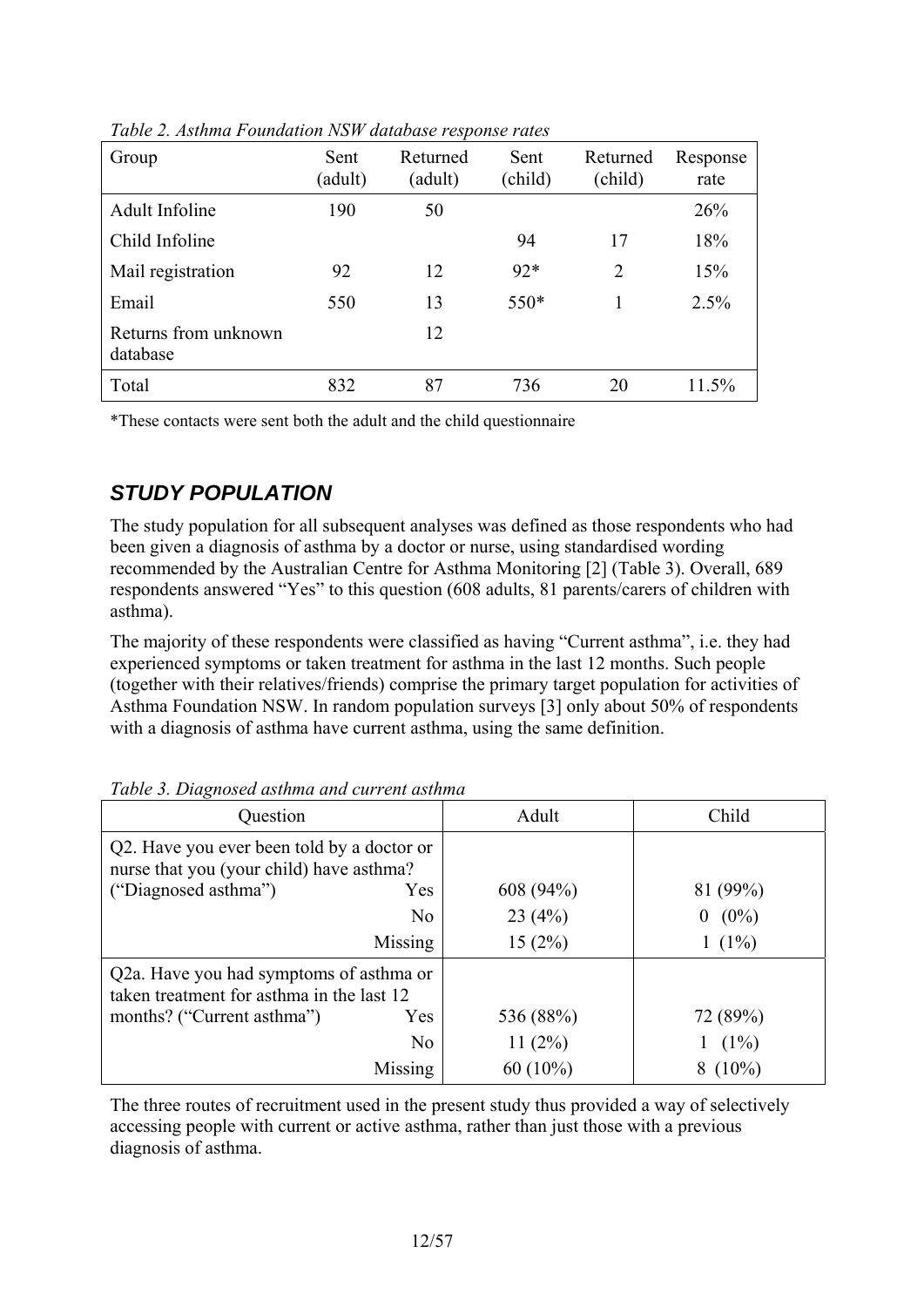Note that for all results which refer to specific questions from the survey form, the question number and the wording are those for the adult questionnaire, unless otherwise specified. The questions in the parent/carer questionnaire related to the person with asthma, unless otherwise specified. The full text of both the questionnaires is included in the Appendix.

### *DEMOGRAPHICS*

| Table 4. Demographics                                                |                         |                   |                   |
|----------------------------------------------------------------------|-------------------------|-------------------|-------------------|
|                                                                      |                         | Adult $(n=608)$   | Child $(n=81)$    |
| Q124. Gender                                                         | Male                    | 233 (38%)         | 41 $(51%)$        |
|                                                                      | Female                  | 370 (61%)         | 38 (47%)          |
|                                                                      | Missing                 | $5(1\%)$          | 2(2%)             |
| Q123. Age, years, median (IQR)                                       |                         | 56 (41, 66)       | 7<br>(6, 10)      |
| BMI, Kg/m <sup>2</sup> , mean (95% CI)                               |                         | 27.8 (27.2, 28.4) | $18.0(16.9-19.1)$ |
| Q127a. Do you smoke at least once a                                  |                         |                   |                   |
| week?                                                                | Yes                     | 9%                | $0\%$             |
| Q135. In which country were you born?                                |                         |                   |                   |
|                                                                      | Australia               | 491 (81%)         | 78 (96%)          |
|                                                                      | Other                   | 105(16%)          | $0(0\%)$          |
|                                                                      | Missing                 | 12(2%)            | 3(4%)             |
| Q136. Are you of Aboriginal or Torres<br>Strait Island origin?       |                         |                   |                   |
|                                                                      | Aboriginal              | 12(2%)            | 2(2%)             |
|                                                                      | <b>Torres Strait Is</b> | $1(0\%)$          | $0(0\%)$          |
| Q137. Do you usually speak a language<br>other than English at home? |                         |                   |                   |
|                                                                      | Yes                     | 49 (8%)           | 7(9%)             |
|                                                                      | N <sub>0</sub>          | 552 (91%)         | 72 (89%)          |
|                                                                      | <b>Missing</b>          | 7(1%)             | 2(2%)             |
| Socio-Economic Indices for Area (SEIFA)                              |                         |                   |                   |
| SEIFA 1 (most disadvantaged)                                         |                         | 16%               | 28%               |
| <b>SEIFA2</b>                                                        |                         | 18%               | 30%               |
| <b>SEIFA3</b>                                                        |                         | 21%               | 15%               |
| SEIFA 4                                                              |                         | 14%               | 14%               |
| SEIFA 5 (least disadvantaged)                                        |                         | 31%               | 11%               |
| Remoteness (ASGC classification)                                     |                         |                   |                   |
|                                                                      | Major cities            | 438 (73%)         | 47 (60%)          |
|                                                                      | Inner regional          | 121(20%)          | 14(18%)           |
|                                                                      | Outer regional          | 42 $(7%)$         | 17(21%)           |
|                                                                      | Remote                  | $1(0\%)$          | $0(0\%)$          |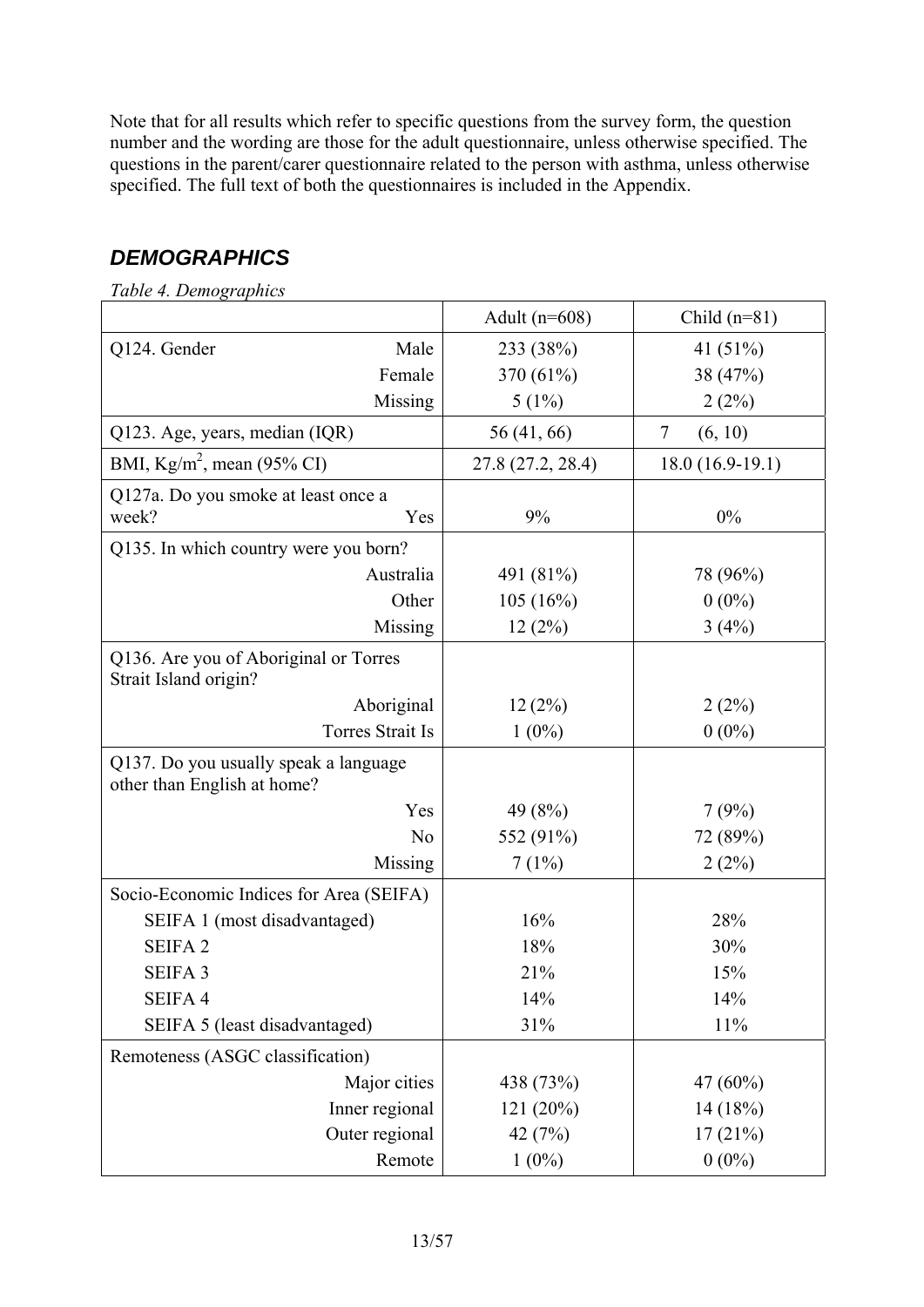|                                             | Adult ( $n=608$ ) | Child $(n=81)$ |
|---------------------------------------------|-------------------|----------------|
| Q133. Highest level of education            |                   |                |
| Tertiary (TAFE, Uni)                        | 56%               |                |
| Secondary                                   | 36%               | 5%             |
| Primary                                     | 3%                | 4%             |
| Still at school                             | 2%                | 75%            |
| Not yet at school                           |                   | 14%            |
| Missing                                     | 3%                | 3%             |
| Q129. Current employment                    |                   |                |
| Full-time                                   | 195 (32%)         |                |
| Part-time                                   | 65 (11%)          |                |
| Casual                                      | (8%)<br>46        | N/A            |
| Unpaid work                                 | (3%)<br>18        |                |
| Retired                                     | 200 (33%)         |                |
| Not working                                 | 76 (13%)          |                |
| Missing                                     | (1%)<br>8         |                |
| Q128. Private Health Insurance              |                   |                |
| Yes                                         | 363 (60%)         | 48 (59%)       |
| N <sub>o</sub>                              | 236 (39%)         | 31 (38%)       |
| Don't know                                  | $4(1\%)$          | $0(0\%)$       |
| Missing                                     | $5(1\%)$          | 2(2%)          |
| Q130. Government pension, allowance or      |                   |                |
| benefit<br>Yes                              | 236 (39%)         | 25(31%)        |
| N <sub>o</sub>                              | 366 (60%)         | 52 (64%)       |
| Don't know                                  | $2(0\%)$          | 2(2%)          |
| Missing                                     | $4(1\%)$          | 2(2%)          |
| Q131. Qualified for medication Safety Net   |                   |                |
| in 2006<br>Yes                              | 187(31%)          | 18 (22%)       |
| N <sub>o</sub>                              | 299(49%)          | 46 (57%)       |
| Don't know                                  | 117(19%)          | 15(19%)        |
| Missing                                     | 5 $(1\%)$         | 2 $(2%)$       |
| Q132. Concession cards                      |                   |                |
| Health care card                            | $119(20\%)$       | 23(28%)        |
| Pensioner concession card                   | $185(30\%)$       | 9 $(11\%)$     |
| Commonwealth seniors health card            | $62(10\%)$        | N/A            |
| Veterans Affairs treatment entitlement card | 17(3%)            |                |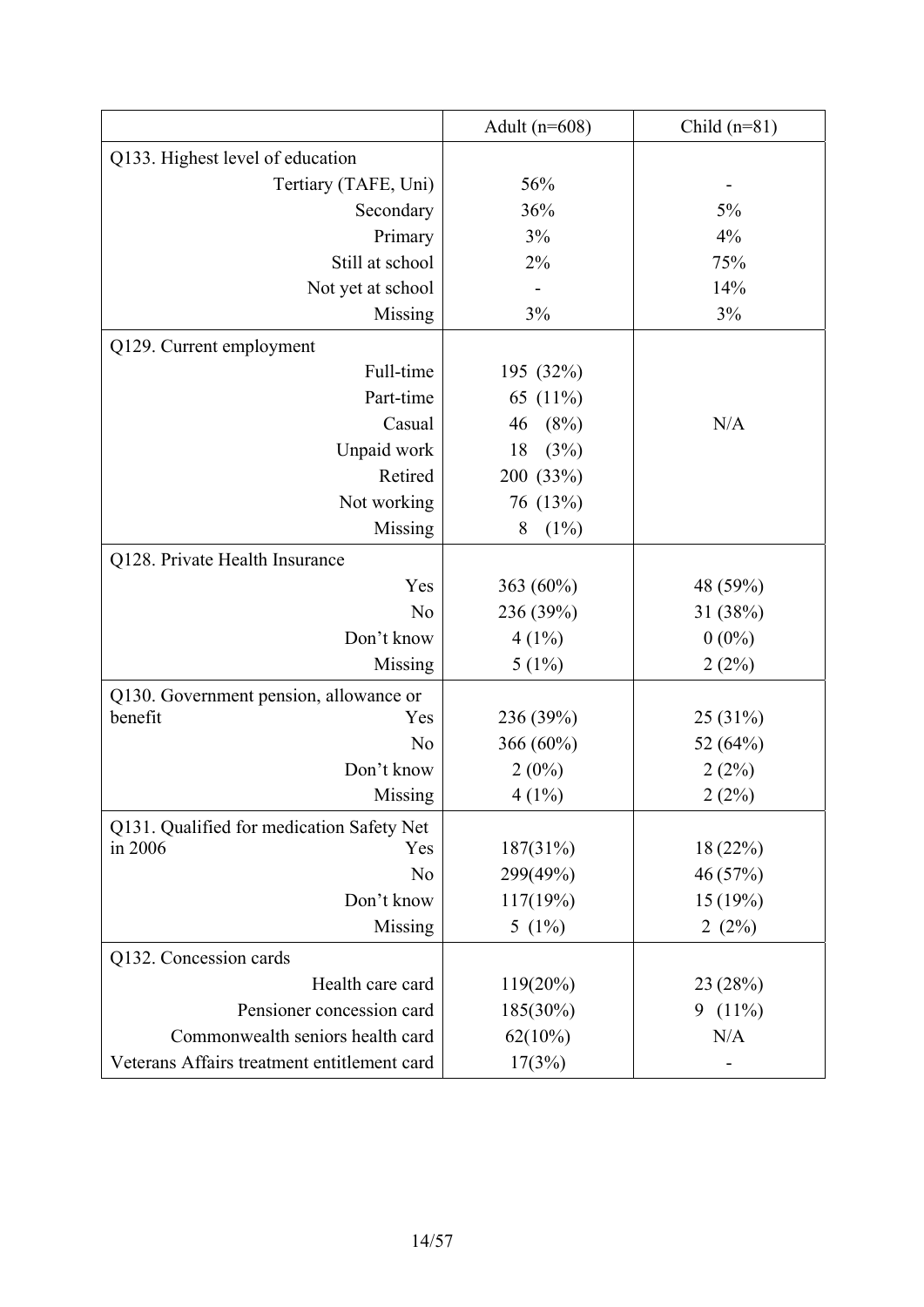

*Figure 2. Frequency distribution for age of respondents (adult and child)* 

The frequency distribution for age of respondents (adult plus child) was left-skewed (Figure 2), with a median age of 51 years (IQR 32, 64). From the 2001 Australian census [4], the average age of persons aged  $\geq$ 5 years was approximately 39 years. The proportion of total responses which were provided by parents/carers of children aged 5-13 (11%) was the same as the proportion of this age group in the Australian population, according to the 2001 Census [4]. The gender balance for adults was similar to that in the 2005 ACAM report [3] and in other asthma surveys [5].

Body mass index (BMI) data were calculated from self-reported height and weight, provided by 541 (92%) of the adult respondents. Of these, 37% of males and 26% of females were overweight (BMI 25.0-30.0), and 23% of males and 28% of females were obese (BMI >30.0). These rates are higher than those in the Australian National Health Survey 2004-5, in which 18% of males and 17% of females were obese. The proportion of current smokers was lower than current NSW rates, perhaps reflecting a greater level of health awareness by study participants.

The majority of respondents (83%) were born in Australia; the most common other countries of birth were the United Kingdom (5%) and New Zealand (2%). The questionnaire was only available in the English language, and was self-completed, so respondents were limited to those who were fluent in written English. However, 8% of adult respondents indicated that they usually spoke a language other than English at home.

The place of residence of respondents was classified using the Australian Standard Geographical Classification, based on postcode. In summary, "Major cities" includes Greater Sydney, Newcastle, Wollongong, Tweed Heads/Gold Coast; "Inner Regional" includes Blue Mountains, Hunter Valley, cities like Wagga Wagga, Orange, Tamworth, Batemans Bay area; and "Outer Regional" includes Northern, Central and Southern Tablelands, Griffith, and Broken Hill. Maps of the Australian Standard Geographical Classification (ASGC) areas can be obtained from the Australian Bureau of Statistics website at http://www.abs.gov.au/AUSSTATS/abs@.nsf/lookup/1216.0Contents12005. Amongst survey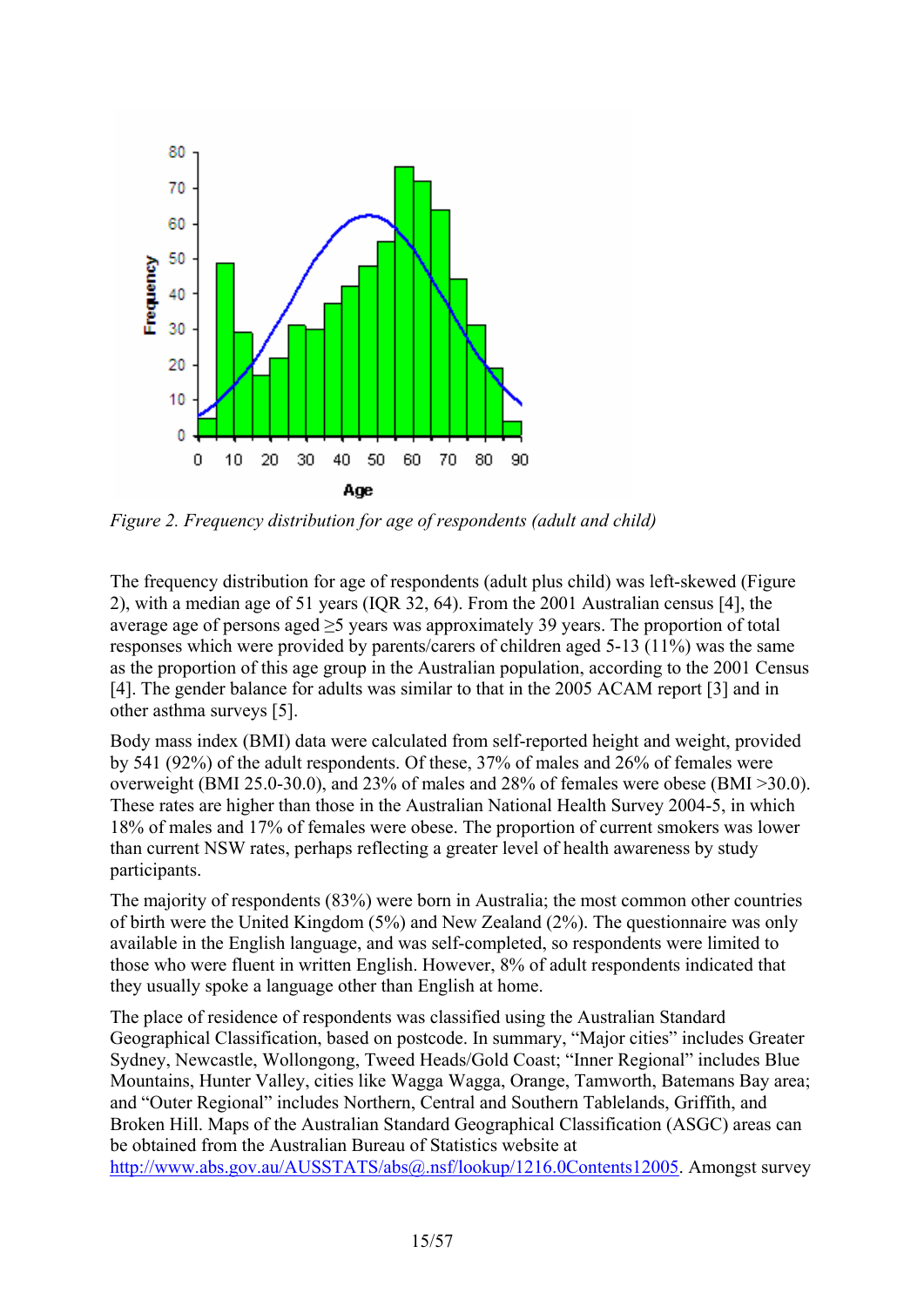respondents, the majority (70%) lived in major cities, with the remaining respondents living in inner and outer regional areas. This distribution was similar to that in the 2006 NSW Population Health Survey, in which 65% of participants were recorded as living in major cities, 23% in inner regional areas, 11% in outer regional areas, 1% in remote areas and 0.1% in very remote areas. However, in the present survey, the absolute number of respondents living in outer regional areas was small. Levels of socio-economic disadvantage are defined at a national level as quintiles (20% per group). In NSW, the proportions from the NSW Population Health Survey 2006 were: SEIFA 1 (most disadvantaged) 20.0%, SEIFA 2: 22.2%, SEIFA 3: 20.2%, SEIFA 4: 18.3%, SEIFA 5 (least disadvantaged): 19.3%. In the present survey, there were significantly more respondents from areas of least socio-economic disadvantage (SEIFA 5: 31%), but all SEIFA categories were well represented.

About one third of adult respondents were in full-time employment and one third retired, with about 10% in part-time work and the rest employed casually, or doing unpaid work. Of those who were retired, 63% had a pensioner concession card. The proportions of total respondents in full-time and part-time (including casual) work were similar to those reported in the 2001 Australian Census for persons aged ≥15 years (full-time: 36%, part-time: 18%) [4].

More than 50% of respondents had completed TAFE or University. This is higher than the level of 35% recorded in the 2001 Australian census [4]. The length of the present questionnaire would be likely to have discouraged respondents who had low levels of literacy.

| raole 5. Characterístics of audit respondents, o f som ce | Pharmacy<br>$(n=237)$ | Woolcock<br>$(n=288)$ | Asthma<br><b>Foundation NSW</b><br>$(n=83)$ |
|-----------------------------------------------------------|-----------------------|-----------------------|---------------------------------------------|
| Age, years, median                                        | 52.8                  | 52.8                  | 51.3                                        |
| Females, $n$ $(\frac{9}{6})$                              | 135 (57%)             | 176 (61%)             | 59 (71%)                                    |
| Current smokers, $(\%$ )                                  | 16%                   | $5\%$                 | $1\%$                                       |
| "Current asthma"                                          | 89%                   | 88%                   | 86%                                         |
| Written asthma action plan                                | 32%                   | 43%                   | 51%                                         |
| Social disadvantage, $n$ $(\%)$                           |                       |                       |                                             |
| SEIFA 1 (most                                             |                       |                       |                                             |
| disadvantaged)                                            | 61 $(26%)$            | 26(9%)                | 12(14%)                                     |
| <b>SEIFA2</b>                                             | 71 (30%)              | 22(8%)                | 14(17%)                                     |
| <b>SEIFA 3</b>                                            | 42 $(18%)$            | 61 $(21\%)$           | 23 (28%)                                    |
| SEIFA 4                                                   | 32(14%)               | 39 (14%)              | 14(17%)                                     |
| SEIFA 5 (least                                            | 28(12%)               | 137 (48%)             | 20(24%)                                     |
| disadvantaged)                                            |                       |                       |                                             |
| Remoteness (ASGC), %                                      |                       |                       |                                             |
| Major cities                                              | 56%                   | 88%                   | 65%                                         |
| Inner regional                                            | 31%                   | 9%                    | 27%                                         |
| Outer regional                                            | 12%                   | 2%                    | 8%                                          |
| Remote                                                    | $0\%$                 | $0\%$                 | $1\%$                                       |

*Table 5. Characteristics of adult respondents, by source*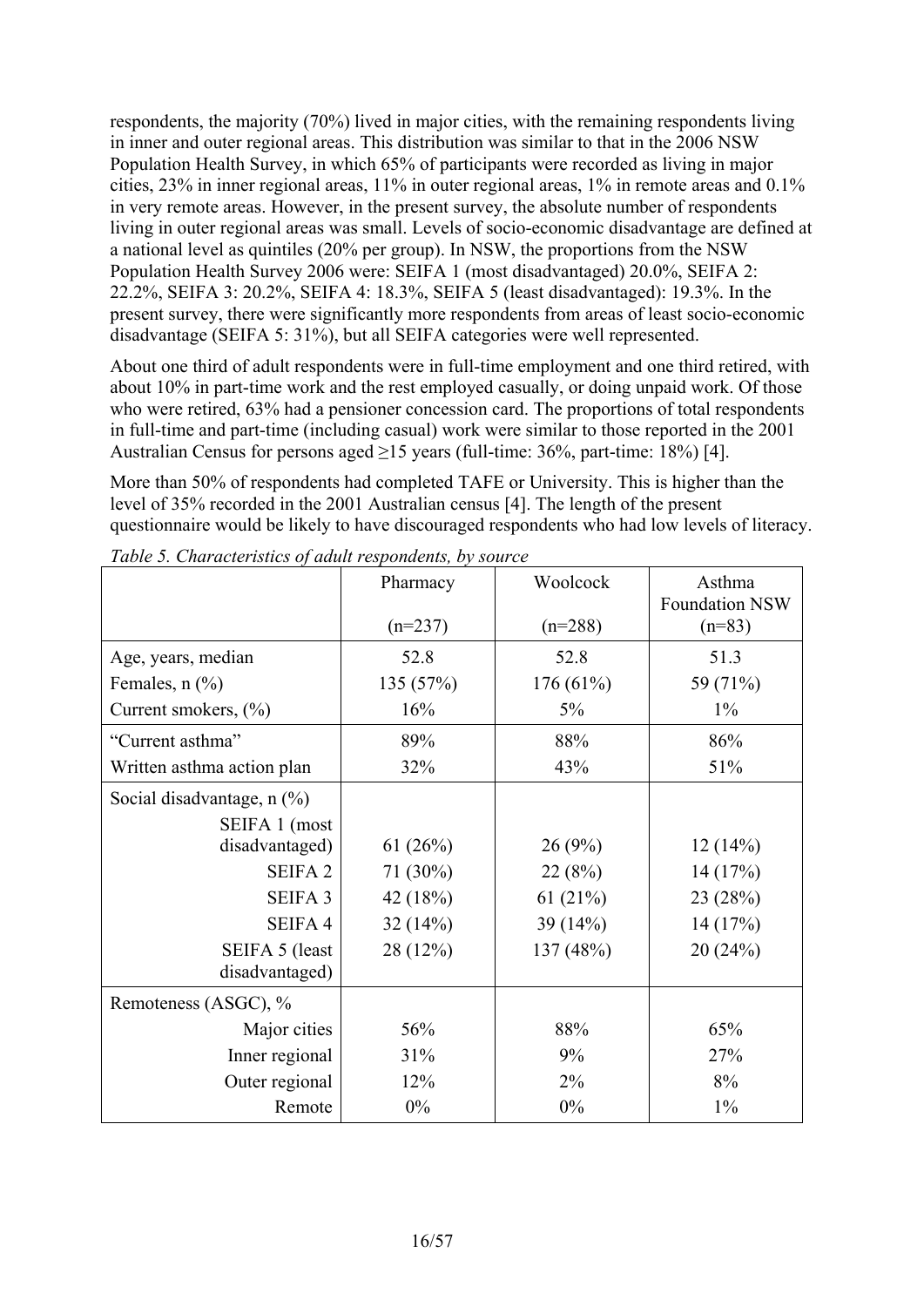Respondents who were recruited through the three sources were of a similar age, but there was a higher proportion of female respondents from the Asthma Foundation NSW database than from the Woolcock and pharmacy groups.

The proportion of current smokers from the Pharmacy group was similar to current smoking rates for NSW, but smoking rates were much lower for respondents from the Woolcock and Asthma Foundation NSW, consistent with a greater level of health awareness in these populations. Likewise, a lower proportion of respondents from pharmacies possessed written asthma action plans.

For respondents recruited through pharmacies and Asthma Foundation NSW, their places of residence were distributed fairly evenly between the five SEIFA quintiles, but almost half of Woolcock respondents were from the least disadvantaged SEIFA category (SEIFA 5). While the majority of respondents from all three sources lived in major cities, the inner and outer regional areas of NSW were better represented amongst the pharmacy and Asthma Foundation NSW respondents than the Woolcock respondents.

The Woolcock volunteer database does not include children, so the parents'/carers' questionnaire was completed only by respondents from Pharmacies and Asthma Foundation NSW. The balance of gender and age from parent/carer responses was similar from the two sources, but numbers are too small for analysis of differences in other demographic characteristics.

|                                                                                                         | Adult           | Child                  |
|---------------------------------------------------------------------------------------------------------|-----------------|------------------------|
| Q3. Age of onset of asthma symptoms,<br>years median (IQR)                                              | 14 (4-38)       | $(1-4)$<br>2.0         |
| Q4. In general, how would you rate your<br>health?                                                      |                 |                        |
| Excellent                                                                                               | (8%)<br>46      | (19%)<br>15            |
| Very good                                                                                               | (28%)<br>172    | (48%)<br>39            |
| Good                                                                                                    | 239<br>(39%)    | 18<br>(22%)            |
| Fair                                                                                                    | $(20\%)$<br>119 | (7%)<br>6              |
| Poor                                                                                                    | 27<br>(4%)      | $\overline{2}$<br>(2%) |
| Q6-11. Juniper Asthma Control<br>Questionnaire, ACQ, median (IQR)                                       | 1.17(0.5, 2.0)  | 1.00(0.33, 1.83)       |
| ACQ $\leq$ 0.75 (well-controlled), %                                                                    | 35%             | 42%                    |
| $0.75 < ACQ < 1.5, \%$                                                                                  | 24%             | 20%                    |
| $ACQ \ge 1.5$ (not well-controlled), %                                                                  | 40%             | 38%                    |
| Q44. In the last 4 weeks, how often did<br>your asthma interfere with your daily<br>activities? $n$ (%) |                 |                        |
| All of the time                                                                                         | 29<br>(5%)      | $(0\%)$<br>0           |

### *GENERAL HEALTH ASSESSMENT and ASTHMA CONTROL*

*Table 6. General health assessment, asthma history and asthma control*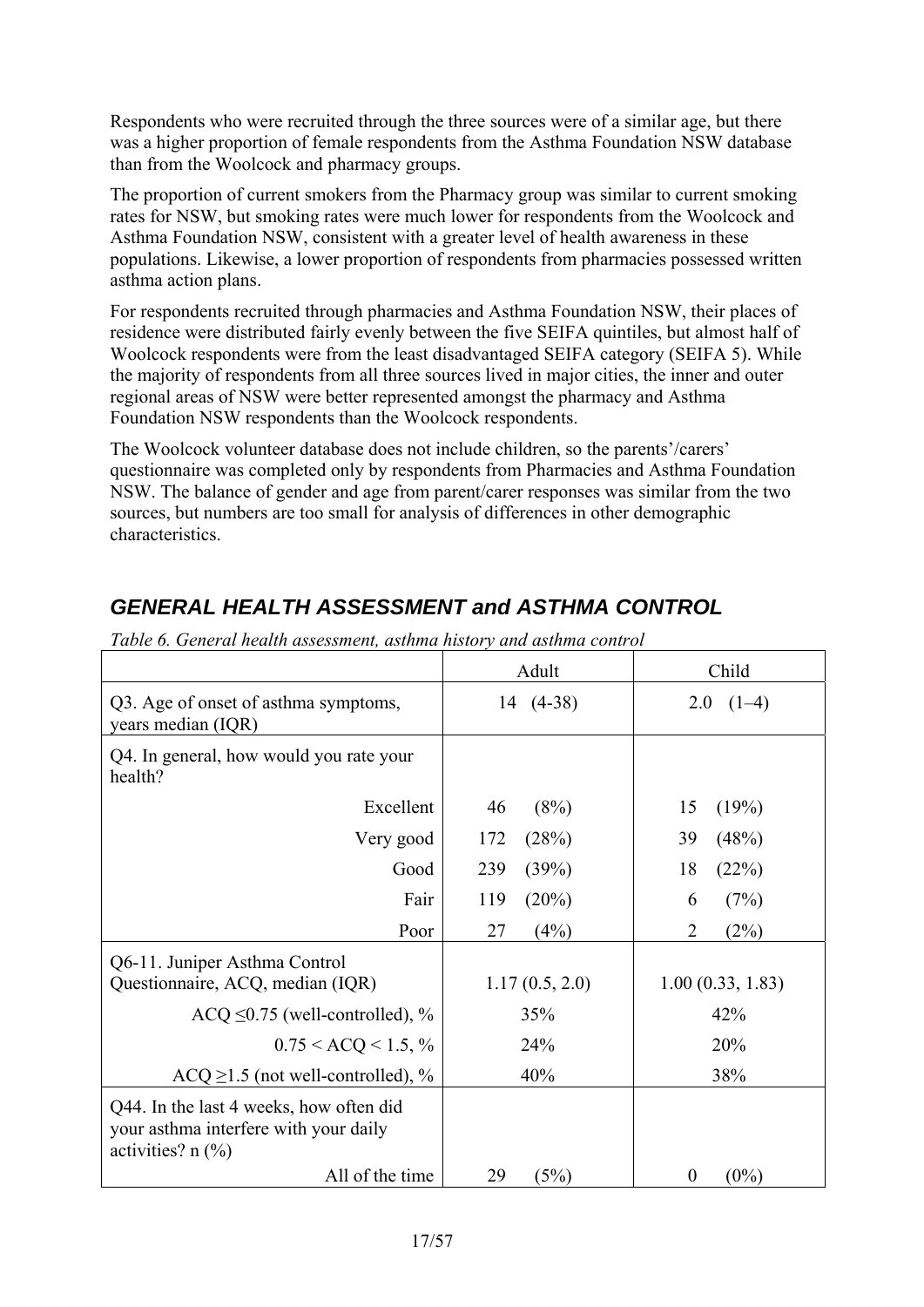| Most of the time | 46  | (8%)  | (7%)     |
|------------------|-----|-------|----------|
| Some of the time | 268 | (44%) | 58 (72%) |
| None of the time | 260 | (43%) | (21%)    |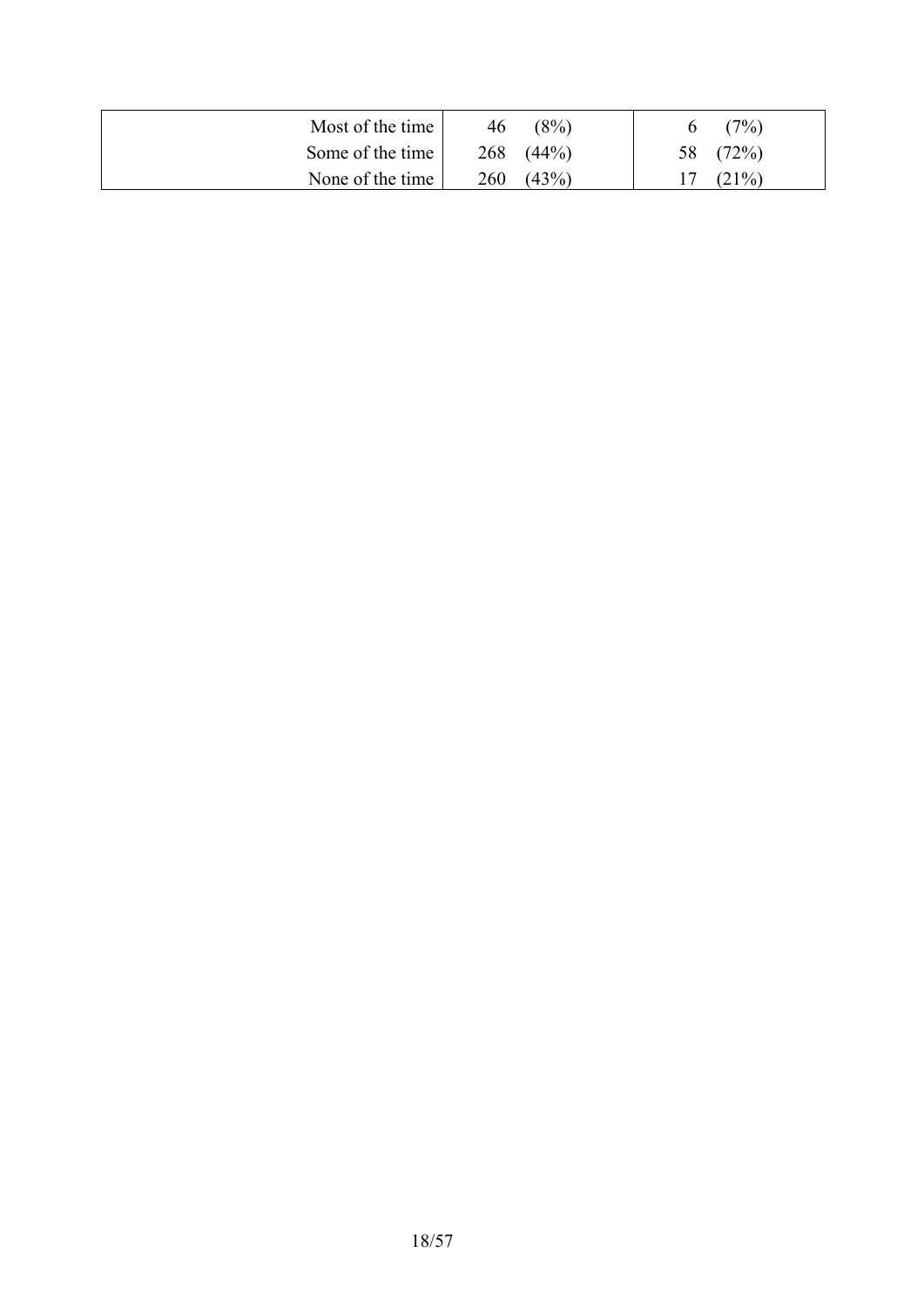|                                                                                     | Adult           | Child       |
|-------------------------------------------------------------------------------------|-----------------|-------------|
| Q51. Had days away from study/work due<br>to asthma, $n$ $\left(\frac{9}{6}\right)$ |                 |             |
| Last 4 weeks                                                                        | 53<br>(9%)      | (38%)<br>31 |
| Last 12 months                                                                      | (18%)<br>109    | (62%)<br>50 |
| Q52. Had other days of reduced activity<br>due to asthma, $n$ (%)                   |                 |             |
| Last 4 weeks                                                                        | (29%)<br>177    | (48%)<br>39 |
| Last 12 months                                                                      | $(41\%)$<br>250 | (68%)<br>55 |

The distribution of responses for self-reported general health status was very similar to that reported for people with asthma in several large randomly-selected Australian population surveys such as the 2001 National Health Survey [3]. A consistent finding of these population surveys was that people with asthma had worse self-assessed health status than people without asthma.

Scores for the ACQ indicated that the clinical features of asthma were less than optimally controlled in this population. Cut-points have been identified by the authors of the questionnaire, and related to the probability of asthma being considered by physician judgement to be well-controlled [6]. To be confident that a patient has well-controlled asthma, the optimal cut-point is considered to be 0.75 (negative predictive value=0.85). To be confident that a patient has inadequately controlled asthma, the optimal cut-point is considered to be 1.50 (positive predictive value=0.88). In the present survey, overall, 40% of adult respondents had asthma that was not well-controlled, as seen by an ACQ score ≥1.5. There are no random population surveys in which ACQ has been recorded, against which these data can be compared. However, previous surveys such as the AIRE series [5] have identified a high proportion of patients with waking due to asthma, excessive reliever use, and urgent health care utilisation due to asthma.

ACQ score was higher (less well-controlled asthma) in participants recruited through community pharmacies (median ACQ 1.7, IQR 0.8-2.5), compared with Asthma Foundation NSW (median 1.0, IQR 0.3-1.8) and Woolcock (median 0.8, IQR 0.3-1.5), p<0.0001, Kruskal-Wallis. This could represent selection bias, in that people whose asthma was currently not well-controlled e.g. due to a respiratory infection, may have been more likely than others to visit a pharmacy, and hence to be invited to complete the survey. It would also be expected that people on the Woolcock volunteer database and the Asthma Foundation NSW databases might be more accepting of their diagnosis and treatment, and hence have better controlled asthma, than those accessed through community pharmacies. Of participants recruited through pharmacies, 56% had ACQ ≥1.5, compared with 37% for Asthma Foundation NSW respondents and 29% for Woolcock volunteers.

The proportion of respondents whose asthma had interfered with daily activities cannot be directly compared with previous random population surveys because of differences in wording of the relevant questions or the time period assessed. In the ABS National Health Survey 2001, 2.6% of adult respondents with asthma reported having any days away from work/school due to asthma in the last 2 weeks [3], compared with 9% in the past 4 weeks in the present survey. Eighteen percent of adults with asthma reported that they had missed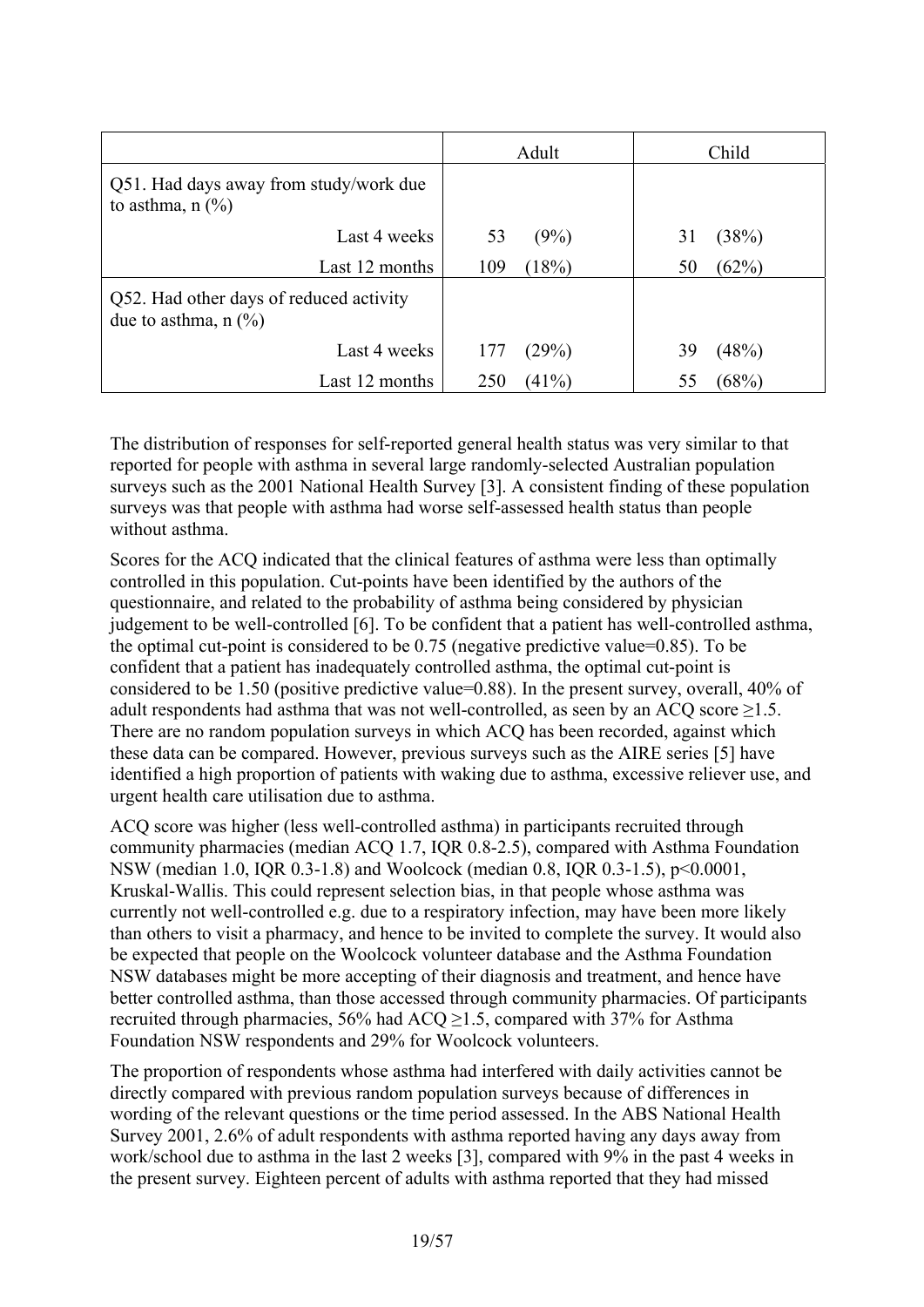study/work in the last 12 months because of asthma; of those working full-time, 29% had lost time from work due to asthma in the last 12 months.

A high proportion of parents/carers recorded time lost from study/work because of the child's asthma, both in the last 4 weeks (38%) and the last 12 months (62%). As expected, time lost from study/work was much more likely to be reported in the last 4 weeks for children whose asthma was currently not well-controlled (ACQ  $\geq$ 1.5) than for other children (60% cf 27%, p=0.007). There was some potential ambiguity in the instructions for this page in the parents'/carers' survey, in that respondents may have been recording their child's time off school or their own time off work because of the child's asthma. However, the results are likely to directly reflect the proportion of children who lost time from school, because it is unlikely that a parent would take time off work because of the child's asthma if the child was not home from school.

#### Predictors of poor asthma control

Multiple logistic regression analysis was used to identify factors predicting poor asthma control (ACQ  $\geq$ 1.5) for adult respondents (n=608). The variables which were included in the original model were age, gender, current smoker, SEIFA category, remoteness, employment status, concession card holder, health insurance, education, and non-English-speaking background, with adjustment for source (pharmacy, Woolcock, Asthma Foundation NSW). Other predictors which were examined were: use of ICS or ICS/LABA, and possession of written asthma action plan.

Significant independent predictors for current poor asthma control  $(ACO > 1.5)$ , with the odds ratios [95% CI], were:

| younger age, per year<br>(odds ratio 1.19 for a 10 year decrease in age)                                                                                                                                             | OR 1.02 [1.01, 1.03]                                                                         |
|----------------------------------------------------------------------------------------------------------------------------------------------------------------------------------------------------------------------|----------------------------------------------------------------------------------------------|
| current smoking (Yes vs No)                                                                                                                                                                                          | OR 2.78 [1.63, 4.73]                                                                         |
| living in more disadvantaged areas (SEIFA $5$ = least disadvantaged)<br>- SEIFA 1 vs least disadvantaged<br>- SIEFA 2 vs least disadvantaged<br>- SEIFA 3 vs least disadvantaged<br>- SEIFA 4 vs least disadvantaged | OR 2.43 [1.75, 3.36]<br>OR 1.75 [1.19, 2.57]<br>OR 1.88 [1.40, 2.54]<br>OR 1.60 [1.16, 2.20] |
| being retired vs employed full-time                                                                                                                                                                                  | OR 1.54 [1.07, 2.21]                                                                         |
| having only primary education vs completed tertiary                                                                                                                                                                  | OR 3.72 [1.17, 11.78]                                                                        |
| holding a concession card (Yes vs No)                                                                                                                                                                                | OR 1.69 [1.22, 2.36]                                                                         |

The risk of current poorly-controlled asthma was not reduced either by current use of ICS nor by possession of a written asthma action plan. This apparent lack of protection is likely to be due to confounding by severity. However, of the 81 adult respondents who were not using an ICS-containing medication in the previous 4 weeks, 30 (37%) had poorly-controlled asthma  $(ACQ \geq 1.5)$ .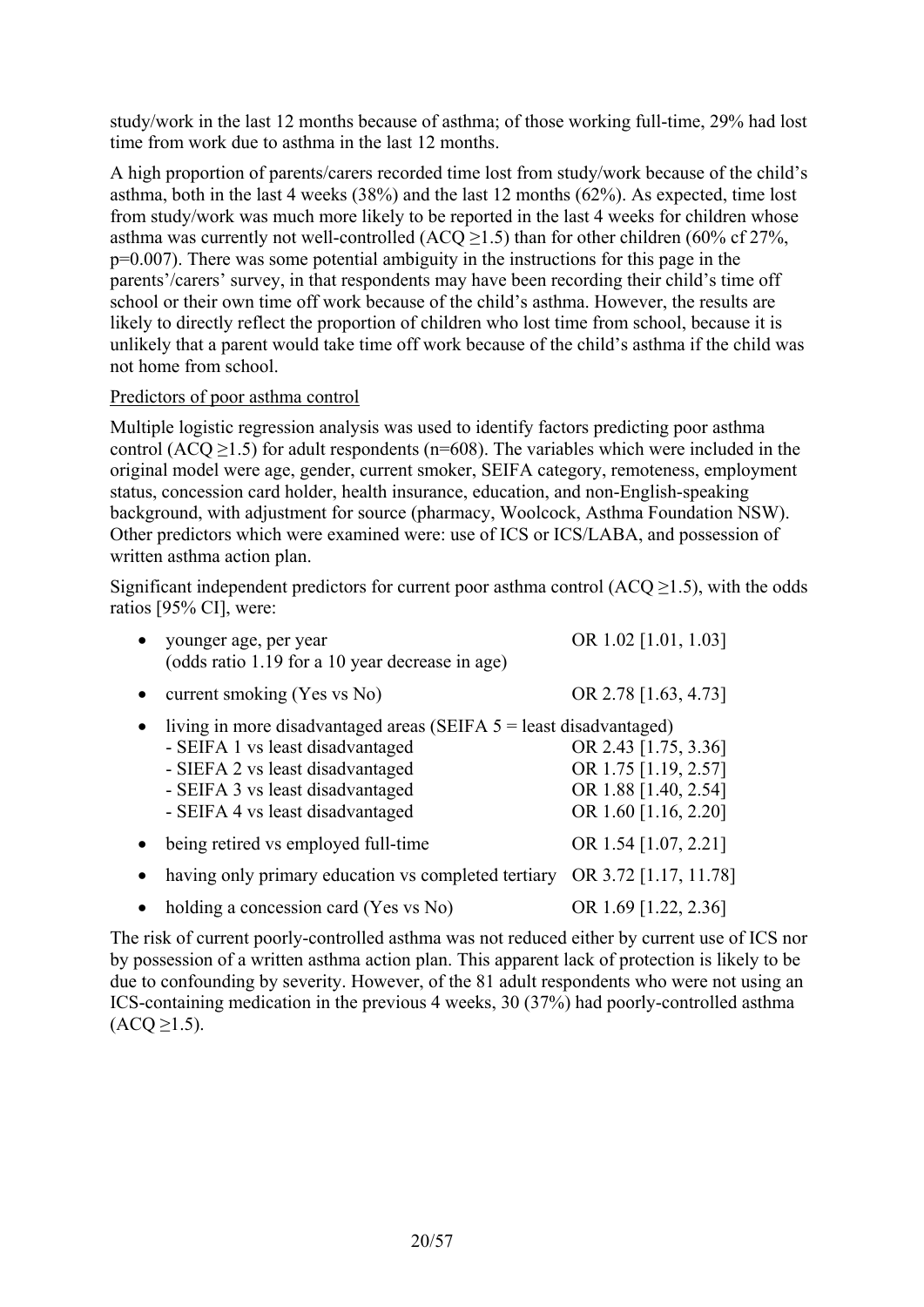### *HEALTH CARE UTILISATION DUE TO ASTHMA*

Urgent health care utilisation is defined as an urgent doctor visit, Emergency Department presentation, or admission to hospital due to asthma. This is used in asthma research both as a marker of the impact of poor asthma control on the patient and the community, and as a surrogate measure for poor asthma control when only administrative datasets are available.

|                                                | Adult                      | Child                      |
|------------------------------------------------|----------------------------|----------------------------|
| Q47. Hospitalisation                           |                            |                            |
| Last 4 weeks, $n$ $\left(\frac{9}{0}\right)$   | 8<br>$(1\%)$               | $(1\%)$<br>$\mathbf{1}$    |
| Last 12 months, $n$ $\left(\frac{9}{6}\right)$ | 49<br>(8%)                 | (12%)<br>10                |
| No. times in last 12 mths*, median (range)     | $\mathbf{1}$<br>$(1-9)$    | $\mathbf{1}$<br>(13)       |
| Q48. Emergency Department visit                |                            |                            |
| Last 4 weeks, $n$ (%)                          | 21<br>(3%)                 | $\overline{7}$<br>(9%)     |
| Last 12 months, $n$ $(\%)$                     | 52<br>(9%)                 | 19<br>(23%)                |
| No. times in last 12 mths*, median (range)     | $(1-15)$<br>1              | $\overline{2}$<br>$(1-4)$  |
| Q49 Urgent doctor visit                        |                            |                            |
| Last 4 weeks, $n$ $\left(\frac{9}{0}\right)$   | 81<br>(13%)                | 23<br>(28%)                |
| Last 12 months, $n$ $(\%)$                     | 151<br>(25%)               | 42<br>(52%)                |
| No. times in last 12 mths*, median (range)     | $\overline{2}$<br>$(1-50)$ | $\overline{2}$<br>$(1-17)$ |
| Any urgent health care utilisation             |                            |                            |
| Last 4 weeks, $n$ $\left(\frac{9}{0}\right)$   | 108<br>(18%)               | 27<br>(34%)                |
| Last 12 months, $n$ $(\%)$                     | 172<br>(28%)               | 49<br>(62%)                |
| Non-urgent doctor visit about asthma           |                            |                            |
| Last 4 weeks, $n$ $\left(\frac{9}{6}\right)$   | 218<br>(36%)               | 35<br>(43%)                |
| Last 12 months, $n$ $(\%)$                     | 334<br>(55%)               | 60<br>(74%)                |
| No. times in last 12 mths*, median (range)     | $2(1-4, 1-24)$             | 2<br>$(1-15)$              |

*Table 7. Health Care Utilisation due to asthma* 

\* Data for number of times in the last 12 months are for respondents with any such visits in the 12 months.

The overall level of sub-optimal asthma control in the study population was reflected in a high level of urgent health care utilisation, particularly for children with asthma. Overall, 28% of adults and 62% of children had experienced at least one episode requiring urgent health care (hospitalisation, Emergency Department visit and/or urgent doctor visit) due to asthma in the last 12 months. The majority of these attendances, for both adults and children, were urgent doctor visits.

In univariate analysis for adult respondents, urgent health care utilisation in the last 12 months was significantly associated with worse asthma control, as assessed by ACQ ( $p<0.0001$ ), and with younger age  $(p=0.001)$ . There was also a significant association with social disadvantage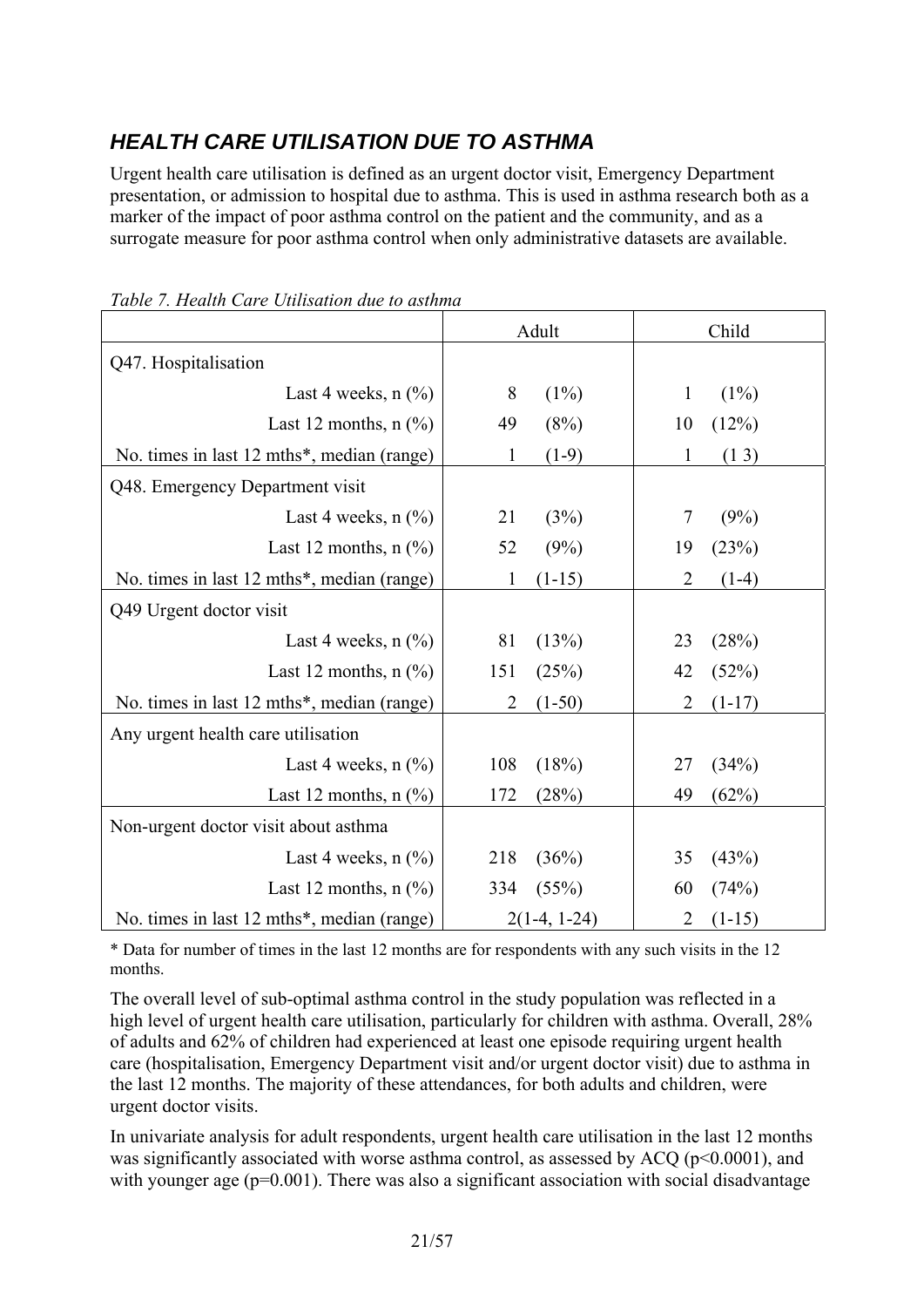(SEIFA category), with urgent health care utilisation being reported by 41% of respondents in SEIFA category 1 [most disadvantaged], ranging down to 24% of respondents in SEIFA category 5 [least disadvantaged], p=0.03 (Chi-square).

Respondents who reported having a written asthma action plan were more likely to have had urgent health care utilisation in the past 12 months; however, this does not represent failure of written action plans, as these plans encourage people with asthma to seek urgent medical care if their asthma is out of control. Instead, it probably reflects the increased likelihood of a person with troublesome asthma being issued with a written asthma action plan, and the issuing of action plans in the follow-up to Emergency Department visits. Participants who were using an ICS-containing medication were more likely to have urgent health care utilisation than those who were using short-acting  $β_2$ -agonist alone (32% cf 15%, p=0.004 Chi-square), but this result is confounded by severity.

The Asthma Management Handbook recommends that people with asthma should visit their GP regularly for review of asthma management, with a suggested frequency of twice a year [7]. However, only 55% of adult respondents reported having a non-urgent visit with a GP (or clinic) about their asthma in the last 12 months. Of the 172 respondents who required urgent health care in the last 12 months, 36 (21%) reported not having a non-urgent GP or clinic visit during the same period (15 (9%) did not answer). Almost three-quarters of children with asthma had had a non-urgent visit to a doctor or clinic about their asthma in the previous 12 months, and those who had had a non-urgent visit were no less likely to have an urgent visit. However, of the 48 children who had required urgent health care in the previous 12 months, 11 (23%) had not had a non-urgent visit about their asthma in that time.

In multiple logistic regression analysis, the significant independent predictors for urgent health care utilisation by adults in the previous 12 months were:

| younger age, per year<br>(odds ratio 1.32 for a 10 year decrease in age)                                                | OR 1.03 [1.02, 1.04]                         |
|-------------------------------------------------------------------------------------------------------------------------|----------------------------------------------|
| employment status (greater risk for those in full-time employment)<br>- full-time vs casual<br>- full-time vs part-time | OR 2.48 [1.49, 4.11]<br>OR 2.19 [1.57, 3.07] |
| having only primary education vs completed tertiary OR 6.23 [1.87, 20.77]                                               |                                              |

• being of non-English speaking background OR 1.59 [1.02, 2.48]

The risk of urgent health care utilisation was not reduced by current use of ICS nor by possession of a written asthma action plan. For use of ICS, there is likely to be confounding by severity. No direct protective effect of possession of a written asthma action plan would be expected, as such plans actively direct patients to see their doctor or go to the Emergency Department if their asthma symptoms are severe.

When direct clinical assessment is not possible, urgent health care utilisation is often used as an indirect measure of asthma control. However, the multivariate analysis for urgent health care utilisation and poor asthma control identified different predictive factors, perhaps because urgent health care utilisation represents a complex balance between needs and access.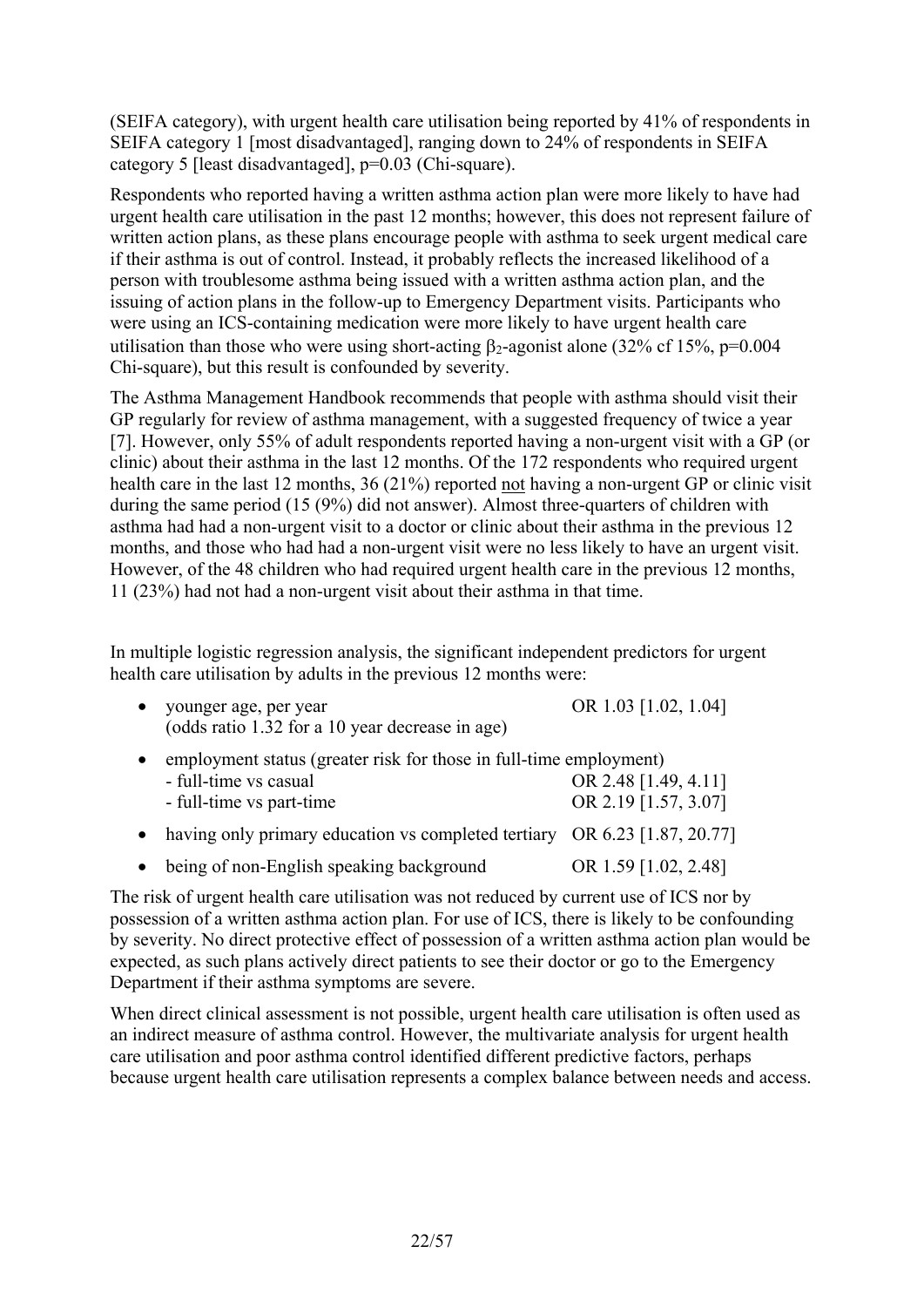### *ASTHMA MANAGEMENT AND MEDICATIONS*

|                                                             | Adult                            | Child                          |
|-------------------------------------------------------------|----------------------------------|--------------------------------|
| Q5. Do you have a written asthma action                     |                                  |                                |
| Yes<br>plan                                                 | 242 (40%)                        | (63%)<br>51                    |
| N <sub>o</sub>                                              | 352 (58%)                        | (35%)<br>29                    |
| Don't know                                                  | $(1\%)$<br>9                     | $\mathbf{1}$<br>(1%)           |
| Missing                                                     | $(1\%)$<br>5                     | $(0\%)$<br>$\boldsymbol{0}$    |
| Reliever inhaler used in last 4 wks, $n$ (%)                | 489 (80%)                        | 72<br>(89%)                    |
| Pattern of reliever usage:                                  |                                  |                                |
| Most days                                                   | 129 (26%)                        | 12(17%)                        |
| Symptoms                                                    | 258 (53%)                        | 48 (67%)                       |
| Both                                                        | 74 (15%)                         | (15%)<br>11                    |
| No. days/week reliever taken in last 4 wks,<br>median (IQR) | 5<br>$(2-7)$                     | $3(2-6.5)$                     |
| ICS-containing inhaler used in last 4 wks,<br>$n$ (%)       |                                  |                                |
| Taking any ICS-containing medication                        | 527<br>(87%)                     | 57<br>(70%)                    |
| ICS alone                                                   | $107(20\% \text{ of ICS users})$ | 20 (35% of ICS users)          |
| Seretide                                                    | 289(55% of ICS users)            | 30 (53% of ICS users)          |
| Symbicort                                                   | $131(25\% \text{ of ICS users})$ | $7(12\% \text{ of ICS users})$ |
| Pattern of ICS usage                                        |                                  |                                |
| Most days                                                   | 390<br>(74%)                     | 31<br>(54%)                    |
| Symptoms                                                    | 47<br>(9%)                       | (28%)<br>16                    |
| <b>Both</b>                                                 | (12%)<br>64                      | 9<br>(16%)                     |
| No. days/week ICS taken in last 4 wks<br>median (IQR)       | $\tau$<br>$(7-7)$                | 7<br>$(5-7)$                   |
| LTRA in last 4 wks, $n$ (%)                                 | 15<br>(2%)                       | 18<br>(22%)                    |

### *Table 8. Asthma management and medications*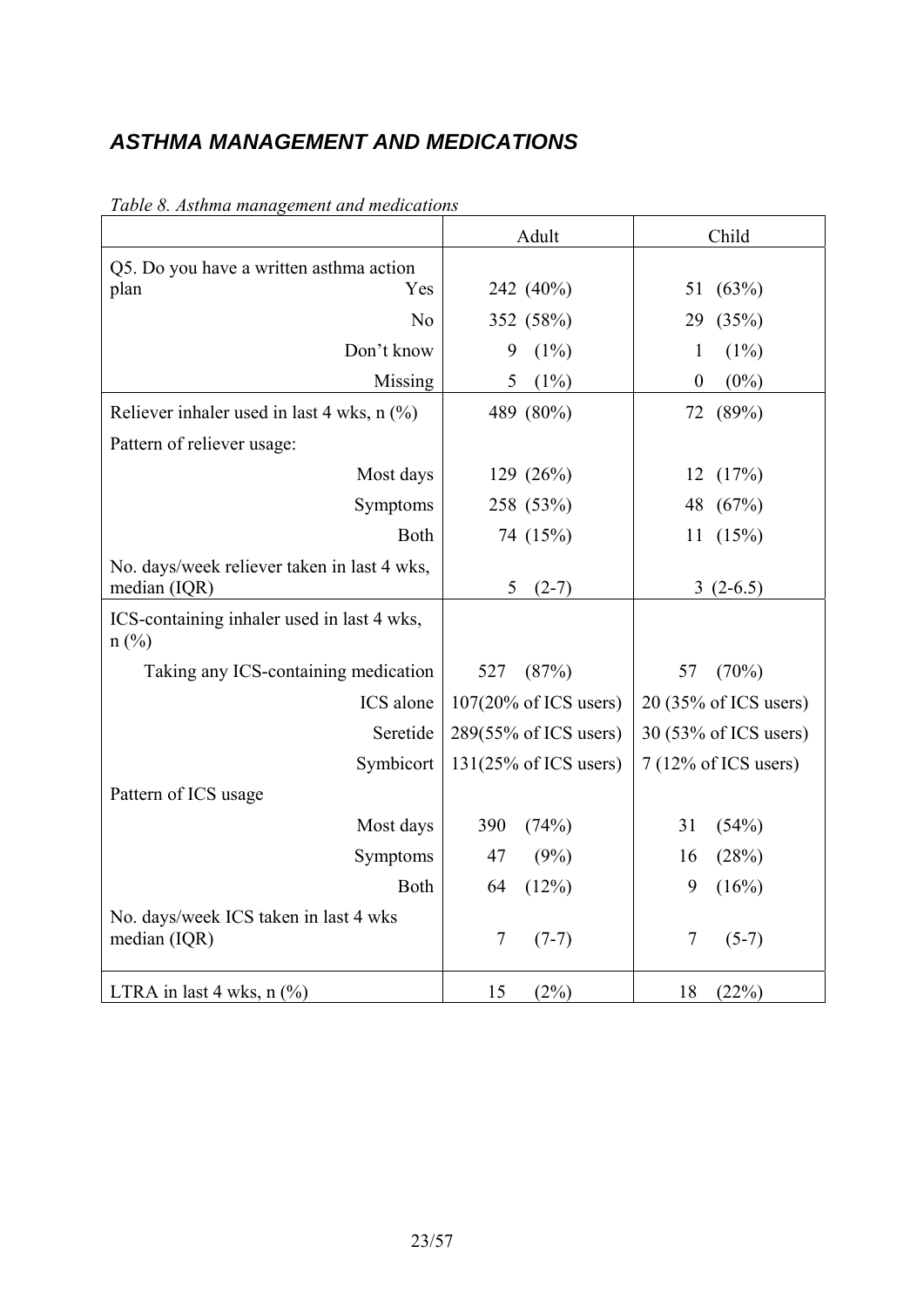|                                                                                             | Adult        | Child                 |
|---------------------------------------------------------------------------------------------|--------------|-----------------------|
| Inhaler Adherence Score (Toelle,<br>range $0-4$ ), median (IQR)                             | $(2-4)$<br>4 | $\ast$<br>$4(2.75-4)$ |
| In the last 4 wks:                                                                          |              |                       |
| Q20. Have you at times been careless<br>about using this medication?                        | Yes: $18%$   | Yes: $14%$            |
| Q21. Have you ever forgotten to use<br>this medication?                                     | Yes: $27%$   | Yes: $25%$            |
| Q22. Have you ever stopped using this<br>medication because you felt better?                | Yes: $14\%$  | Yes: $20%$            |
| Q23. Have you ever used this<br>medication less than prescribed because<br>you felt better? | Yes: $16%$   | Yes: $20\%$           |

\* Note that the IAQ has not been validated for use in children

#### Adherence with preventer medications

In the study population, most adult respondents (76%) said that they used their ICS inhaler 7 days/week in the last 4 weeks. This self-reported adherence is very high compared with other surveys and with many studies using electronic monitoring, suggesting either that our sample was not representative of the populations which have been studied in clinical trial contexts, or that respondents were not necessarily answering this question honestly. The proportion of respondents scoring 2 or less on the Inhaler Adherence Score, the value which was found by Toelle and colleagues to be associated with poor adherence on electronic monitoring was 27% (Figure 3), which was also very low.



*Figure 3. Frequency distribution of Inhaler Adherence Score [8]. A score of ≤2 is associated with poor medication adherence on electronic monitoring.*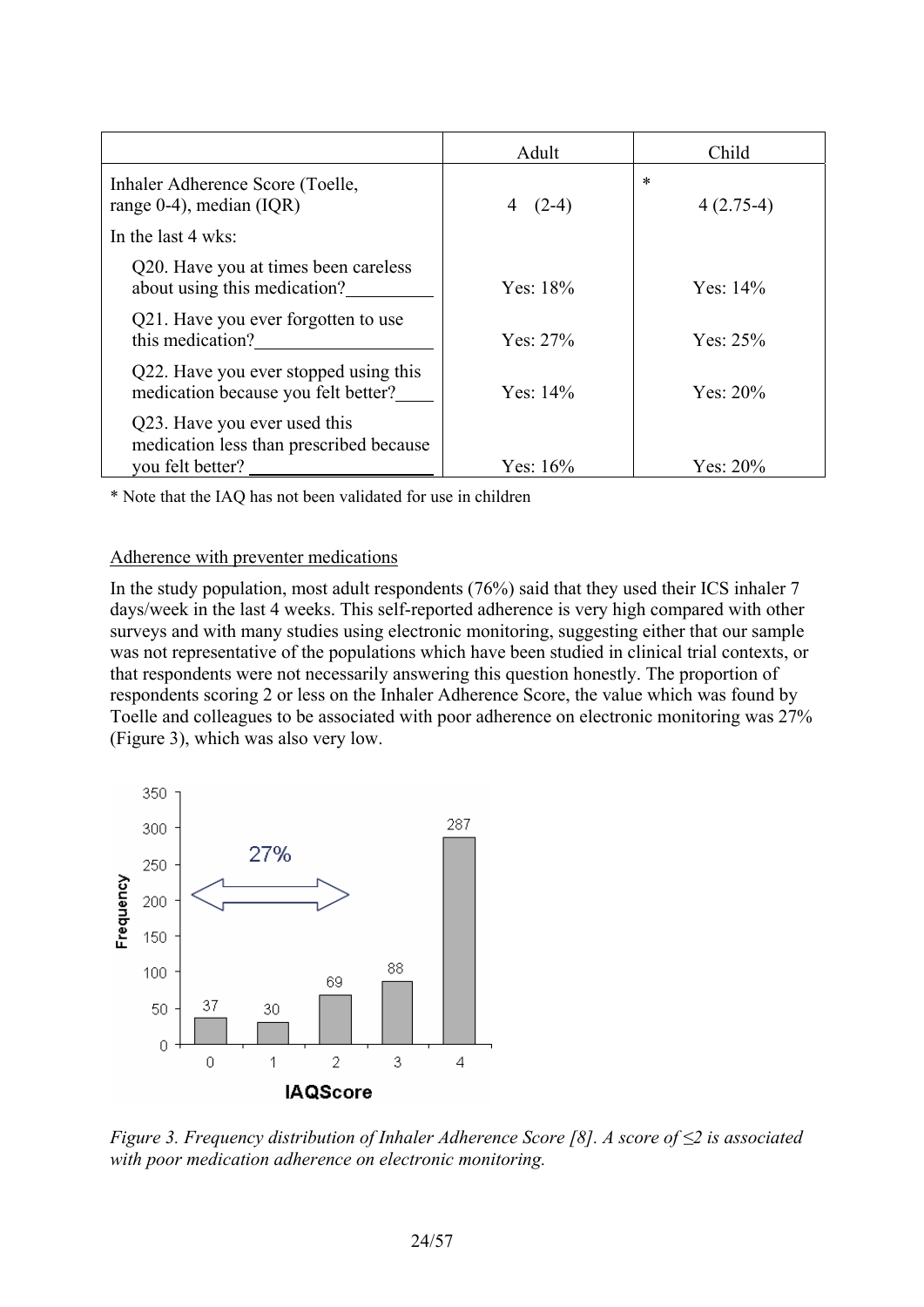#### Relationship between adherence responses and asthma control

In adult respondents, there was no significant association between IAQ score and ACQ score ( $p=0.3$ , Kruskal-Wallis analysis), even when the analysis was limited to respondents  $\leq 40$ years old (p=0.4). Other studies have suggested that when patients admit to poor adherence, this is likely to be reliable [9]; however, when analysis was restricted to those respondents who did not have a perfect IAQ score (n=217), there was still no association between IAQ score and ACQ. This suggests either there was an overall tendency by respondents to overreport adherence in this survey, or that factors other than poor adherence, such as inadequate treatment or dose, poor inhaler technique or co-morbidities, were contributing to poor asthma control in this population. In fact, paradoxically, IAQ score was significantly higher for respondents with poorly-controlled asthma  $(ACQ \ge 1.5, n=210, \text{ median } 4 \text{ [IQR 3-4]})$ compared with respondents whose asthma was not poorly-controlled (n=294, median 4 [2-4], p=0.016 Mann-Whitney test).

#### Number of medications and inhalers

Obtaining information about medications is more difficult from self-report than from interview, and we could not assume that respondents would know whether each medication was a "reliever" or a "preventer" (also called "controller" in US publications). Therefore, we chose to ask respondents about all medications that they had used for their asthma in the previous 4 weeks, providing a colour chart with the questionnaire to help respondents identify the names of their inhalers. Study staff then categorised the medications according to the name and/or description provided. Despite pilot testing, some respondents had difficulty with completing the medication table. This was particularly noticeable for elderly patients, and appeared to relate to a lack of familiarity with the concept of the way columns and rows interact in a table.

During the previous 4 weeks, 489 adult respondents (80%) had used a reliever inhaler for their asthma. Most of these respondents (481, 94%) listed only one type of reliever inhaler, but 28 (6%) listed two different names. In total, 527 adult respondents (87%) had used an ICS-containing inhaler during the previous 4 weeks, with 509 (97%) listing one name of ICScontaining inhaler and 17 respondents listing 2 names and 1 giving 3 names for ICScontaining inhalers.

Data about the number of inhalers owned by each respondent, and the location in which they were kept were derived from the responses relating to the reliever and ICS-containing inhaler listed *first* by each participant in the medication table. This avoided over-counting if the different inhalers had been used sequentially rather than concurrently during the four week period. Adult participants owned significantly more reliever inhalers than ICS-containing inhalers ( $p<0.0001$ ): the median was 3 (IQR 2-5, range 0-18), and for ICS-containing inhalers, the median was 2 (IQR 1-3, range 0-9). Some of these may be "spares", ready for when the previous inhaler runs out. However, with most respondents owning multiple inhalers, it seems likely that many people with asthma might find it difficult to keep track of their storage conditions, expiry dates, and particularly of the number of doses left, leaving them vulnerable to running out of medication or having a less than optimal therapeutic response.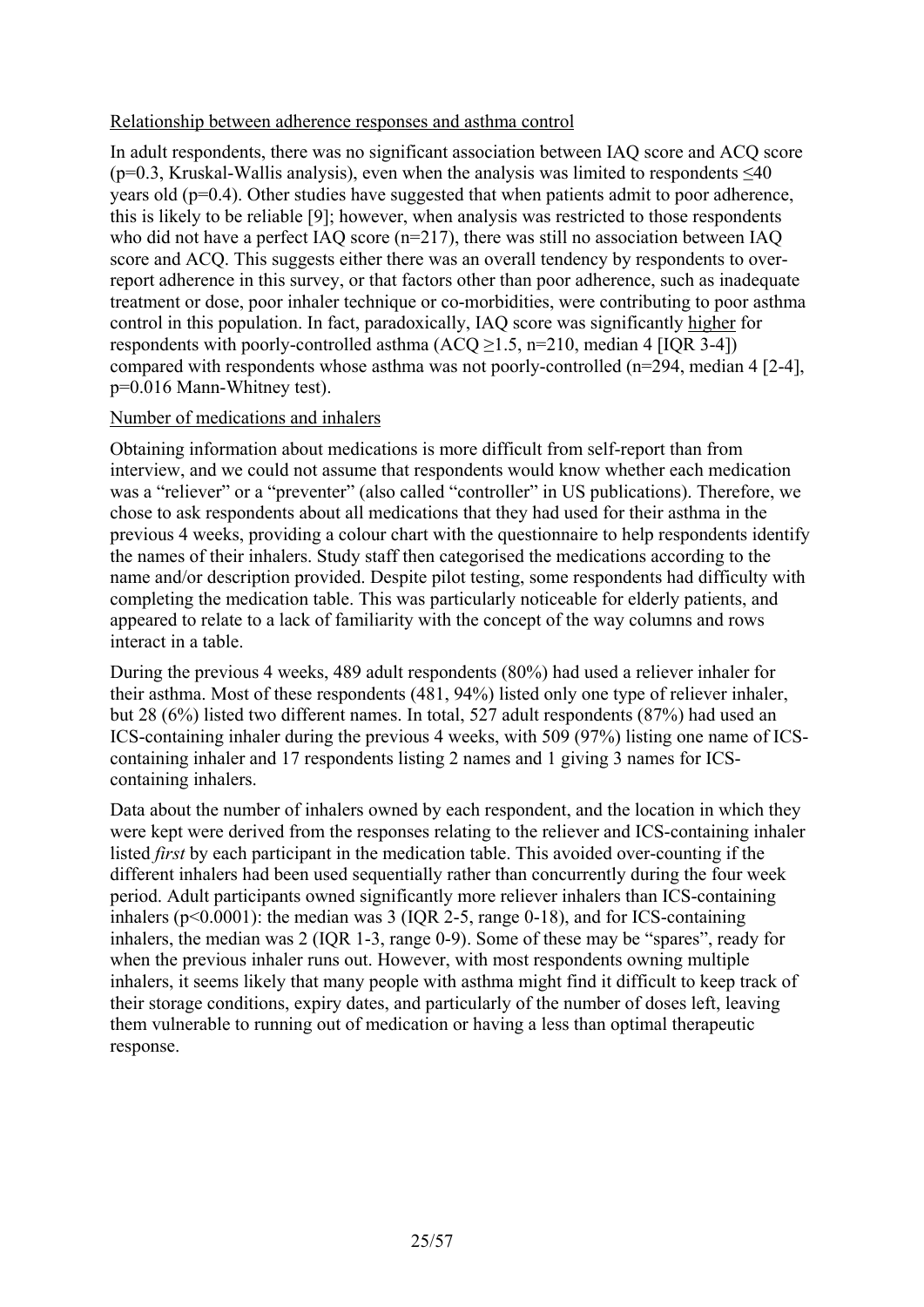

*Figure 4a. Number of respondents who nominated specific locations for their reliever inhalers* 

Figure 4a shows the number of respondents who nominated various locations for their reliever inhalers. The inhalers were kept in a range of both fixed and mobile locations. Reliever inhalers tended to be kept on or with the person, or around the house. Q19 asked how many inhalers were carried around with the respondent; of the 489 respondents who listed a reliever inhaler, 342 (70%) said they carried around one of these inhalers with them; 23 (5%) said they carried around two of these inhalers, and 11% had missing data. Fifteen percent of respondents kept a reliever inhaler in the car.



*Figure 4b. Number of respondents who nominated specific locations for their ICS-containing inhalers*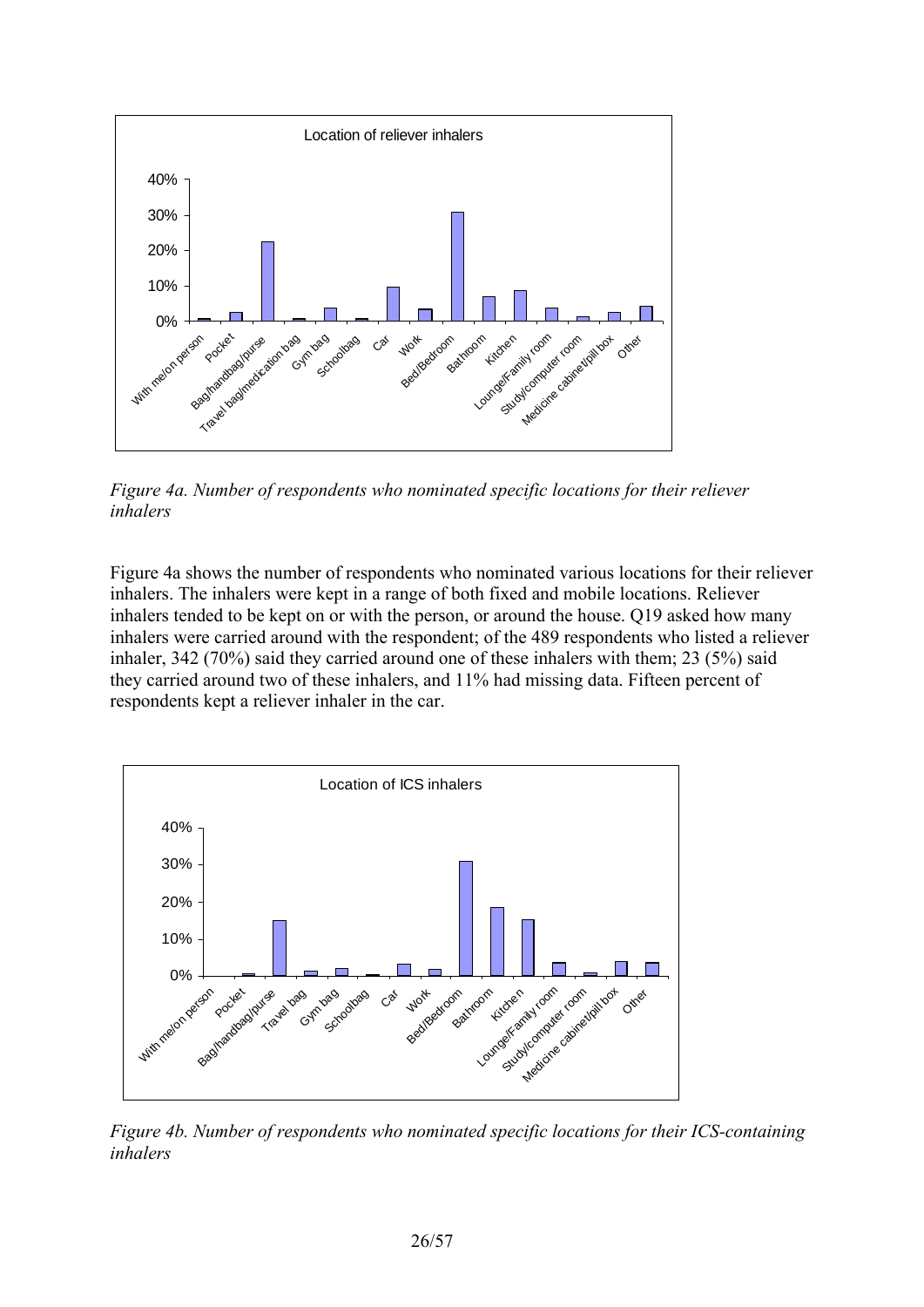Figure 4b shows the number of respondents who nominated various locations for their ICScontaining inhalers. The inhalers were kept in a range of both fixed and mobile locations. ICS-containing inhalers tended to be kept in the house, but a significant proportion of respondents kept them in a bag (with some stating that this was a medication bag for travel rather than a handbag). However, of adult respondents who recorded using an ICS-containing inhaler, 119 (23%) said that they carried one of these inhalers around with them, and 6 (1%) said that they carried two of these inhalers around with them. These data cannot be solely explained by the introduction of the Symbicort SMART treatment regimen (Symbicort for Maintenance and Reliever Therapy) into Australia in August 2006, with 53% of these respondents reporting that the medication carried around was Seretide, and only 29% referring to Symbicort. An ICS-containing inhaler was kept in the car by 3% of respondents. Exposure of inhalers to the very high temperatures found in parked cars may reduce the therapeutic response.

Health care professionals often advise adults with asthma to keep their preventer inhaler in the bathroom, next to the toothbrush, to assist with adherence. However, only a minority of respondents in the present survey (18%) kept their ICS-containing inhaler in the bathroom. Although the kitchen was also a favoured location (15% of respondents), many of the other locations which were listed were not likely to be close to a sink or basin, reducing the chance that the person with asthma would consistently follow instructions to rinse out the mouth after using an ICS-containing inhaler.

## *ASTHMA-RELATED QUALITY OF LIFE*

Adult respondents and parents/carers completed different quality of life questionnaires. The data for these two questionnaires cannot be compared. In the Marks AQOL questionnaire [10], the range of scores is 0-4, with higher scores indicating worse quality of life. In the Juniper Pediatric Carers Asthma-related Quality of Life Questionnaire (PCAQLQ) [11], the range of scores is 1-7, with higher scores indicating *better* quality of life. Because of the distribution of the data, results for the PCAQLQ are reported as median and IQR.

| Tubic 9. martin instrument celalcu guddurf of Life guestionnaire for addits (range 6-1) |                                               |  |
|-----------------------------------------------------------------------------------------|-----------------------------------------------|--|
| Question                                                                                | <b>Adult AQLQ</b><br>Mean $(95\% \text{ CI})$ |  |
| Total score, mean (95% CI)                                                              | 0.87(0.81, 0.93)                              |  |
| Breathless sub-score                                                                    | 1.02(0.95, 1.10)                              |  |
| Mood sub-score                                                                          | 0.94(0.87, 1.01)                              |  |
| Social sub-score                                                                        | 0.66(0.59, 0.72)                              |  |
| Concerns sub-score                                                                      | 0.79(0.72, 0.86)                              |  |
|                                                                                         |                                               |  |
| Individual quality of life questions (previous 4 weeks)                                 |                                               |  |
| 24. I have been troubled by episodes of shortness of breath.                            | 1.36(1.29, 1.44)                              |  |
| 25. I have been troubled by wheezing attacks                                            | 0.92(0.84, 1.00)                              |  |
| 26. I have been troubled by tightness in the chest_                                     | 1.02(0.94, 1.11)                              |  |
|                                                                                         |                                               |  |

*Table 9. Marks Asthma-Related Quality of Life Questionnaire for adults (range 0-4)*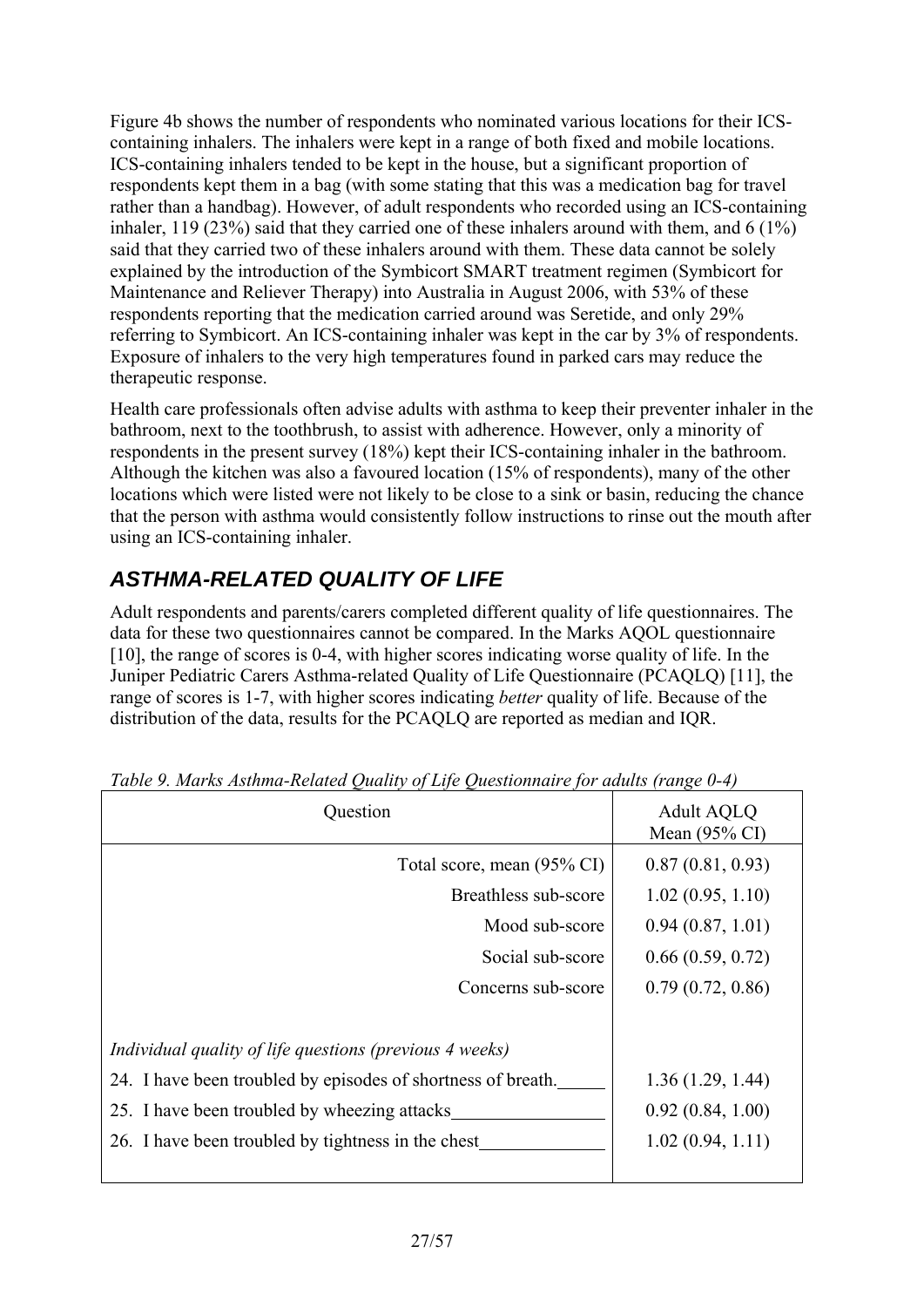| 27. I have been restricted in walking down the street on level<br>ground or doing light housework because of asthma_______________________________ | 0.69(0.61, 0.77) |
|----------------------------------------------------------------------------------------------------------------------------------------------------|------------------|
| 28. I have been restricted in walking up hills or doing heavy                                                                                      | 1.12(1.02, 1.21) |
| 29. I have felt tired or a general lack of energy_______________________________                                                                   | 1.32(1.23, 1.40) |
| 30. I have been unable to sleep at night                                                                                                           | 0.79(0.70, 0.87) |
|                                                                                                                                                    | 0.70(0.63, 0.78) |
|                                                                                                                                                    | 0.89(0.81, 0.98) |
| 33. I have felt anxious, under tension or stressed                                                                                                 | 0.99(0.90, 1.07) |
| 34. I have felt that asthma is preventing me from achieving what                                                                                   | 0.68(0.60, 0.77) |
| 35. Asthma has interfered with my social life                                                                                                      | 0.62(0.54, 0.71) |
| 36. I have been limited in going to certain places because they                                                                                    | 0.81(0.73, 0.89) |
| 37. I have been limited in going to certain places because I have<br>been afraid of getting an asthma attack and not being able to get             | 0.41(0.34, 0.48) |
| 38. I have been restricted in the sports, hobbies or other<br>recreations I can engage in because of my asthma.                                    | 0.90(0.81, 0.98) |
| 39. I have felt generally restricted.                                                                                                              | 0.65(0.58, 0.73) |
| 40. I have felt that asthma is controlling my life.                                                                                                | 0.51(0.44, 0.59) |
| 41. I have been worried about my present or future health<br>because of asthma.                                                                    | 0.84(0.75, 0.92) |
| 42. I have worried about asthma shortening my life.                                                                                                | 0.73(0.65, 0.82) |
| 43. I have felt dependent on my asthma inhalers.                                                                                                   | 1.44(1.33, 1.54) |

In adults, overall, there was only mild impairment of quality of life due to asthma, with most adult respondents scoring 0 ("not at all") or 1 ("mildly") for most questions. Asthma-related quality of life scores were significantly higher (greater impairment of quality of life) in respondents recruited through pharmacies compared with those recruited through Woolcock (mean 1.02 [0.92, 1.15] cf. 0.71 [0.63, 0.78]), consistent with asthma being less wellcontrolled in the Pharmacy group. The highest mean score for an individual AQLQ question, with the greatest variation between individual responses (mean 1.44, 95% CI 1.33, 1.54), was seen for the final question, "I have felt dependent on my asthma inhalers", with 42% of respondents answering "moderately", "severely" or "very severely".

In univariate analysis, current asthma-related quality of life for adults was significantly worse with higher ACQ scores (less well-controlled asthma,  $r=0.74$ ,  $p<0.0001$ ), extent of limitation of activity (r=0.67, p<0.0001), any urgent health care utilisation in the last 4 weeks (p<0.0001) or 12 months (p<0.0001), but not with age, gender or SEIFA category. For the AQLQ sub-scores, there were highly significant correlations (Pearson r [95% CI]) with ACQ - Breathless 0.80 [0.77, 0.83]; Mood 0.60 [0.54, 0.65]; Social 0.61 [0.55, 0.65] and Concerns 0.61 [0.55, 0.65]. In multiple regression analysis, asthma-related quality of life for adults was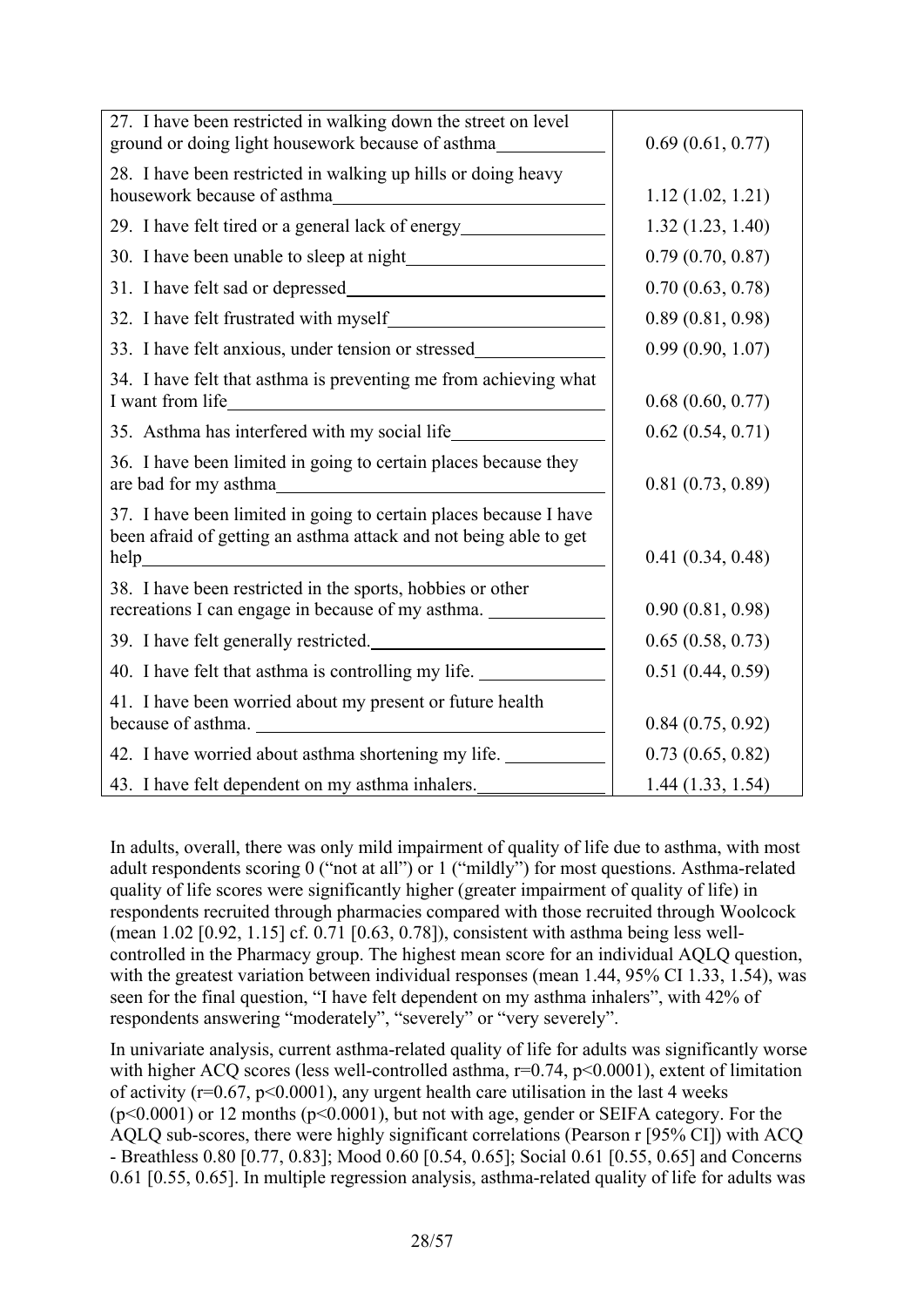significantly worse with higher ACQ (p<0.0001), more limitation of activity (p<0.0001), older age ( $p=0.0025$ ), and urgent health care in the last 4 weeks ( $p=0.005$ ) and the last 12 months  $(p=0.0001)$ , with these five independent factors explaining two thirds of the variation in asthma-related quality of life (p<0.0001).

| Question                                                                                                                                                                                                         | Parent/carer QOL<br>Median (IQR) |
|------------------------------------------------------------------------------------------------------------------------------------------------------------------------------------------------------------------|----------------------------------|
| Total score, median (IQR)                                                                                                                                                                                        | 6.15(5.00, 6.77)                 |
| Activity sub-score                                                                                                                                                                                               | 6.75 (4.75, 7.00)                |
| Emotional sub-score                                                                                                                                                                                              | 6.11(5.00, 6.67)                 |
| Individual quality of life questions (relating to the previous $I$ wk)                                                                                                                                           |                                  |
| Q12. In the last week, how often did you feel helpless or<br>frightened when your child experienced bouts of coughing,                                                                                           | $6(5-7)$                         |
| Q13. In the past week, how often did your family need to change                                                                                                                                                  | $7(5-7)$                         |
| Q14. In the past week, how often did you feel frustrated or<br>impatient because your child was irritable due to asthma?                                                                                         | $7(5-7)$                         |
| Q15. In the past week, how often did your child's asthma interfere<br>with your job or work around the house?                                                                                                    | $7(5-7)$                         |
| Q16. In the past week, how often did you feel upset because of                                                                                                                                                   | $6(4-7)$                         |
| Q17. In the past week, how often did you have sleepless nights                                                                                                                                                   | $7(4-7)$                         |
| Q18. In the past week, how often were you bothered because your<br>child's asthma interfered with family relationships?____________________________                                                              | $7(6-7)$                         |
| Q19. In the past week, how often were you awakened during the<br>night because of your child's asthma?_                                                                                                          | $7(5-7)$                         |
| Q20. In the past week, how often did you feel distressed that your<br>child has asthma?<br><u> 1989 - Johann Harry Barn, mars and de Branch and de Branch and de Branch and de Branch and de Branch and de B</u> | $6(4-7)$                         |
| Q21. In the past week, how worried or concerned were you about<br>your child's performance of normal daily activities?                                                                                           | $6(5-7)$                         |
| Q22. In the past week, how worried or concerned were you about<br>your child's asthma medications and side effects?                                                                                              | $6(5-7)$                         |
| Q23. In the past week, how worried or concerned were you about<br>being overprotective of your child?                                                                                                            | $6(5-7)$                         |
| Q24. In the past week, how worried or concerned were you about<br>your child being able to lead a normal life?                                                                                                   | $6(5-7)$                         |

*Table 10. Juniper Pediatric Carers Asthma-related Quality of Life Questionnaire*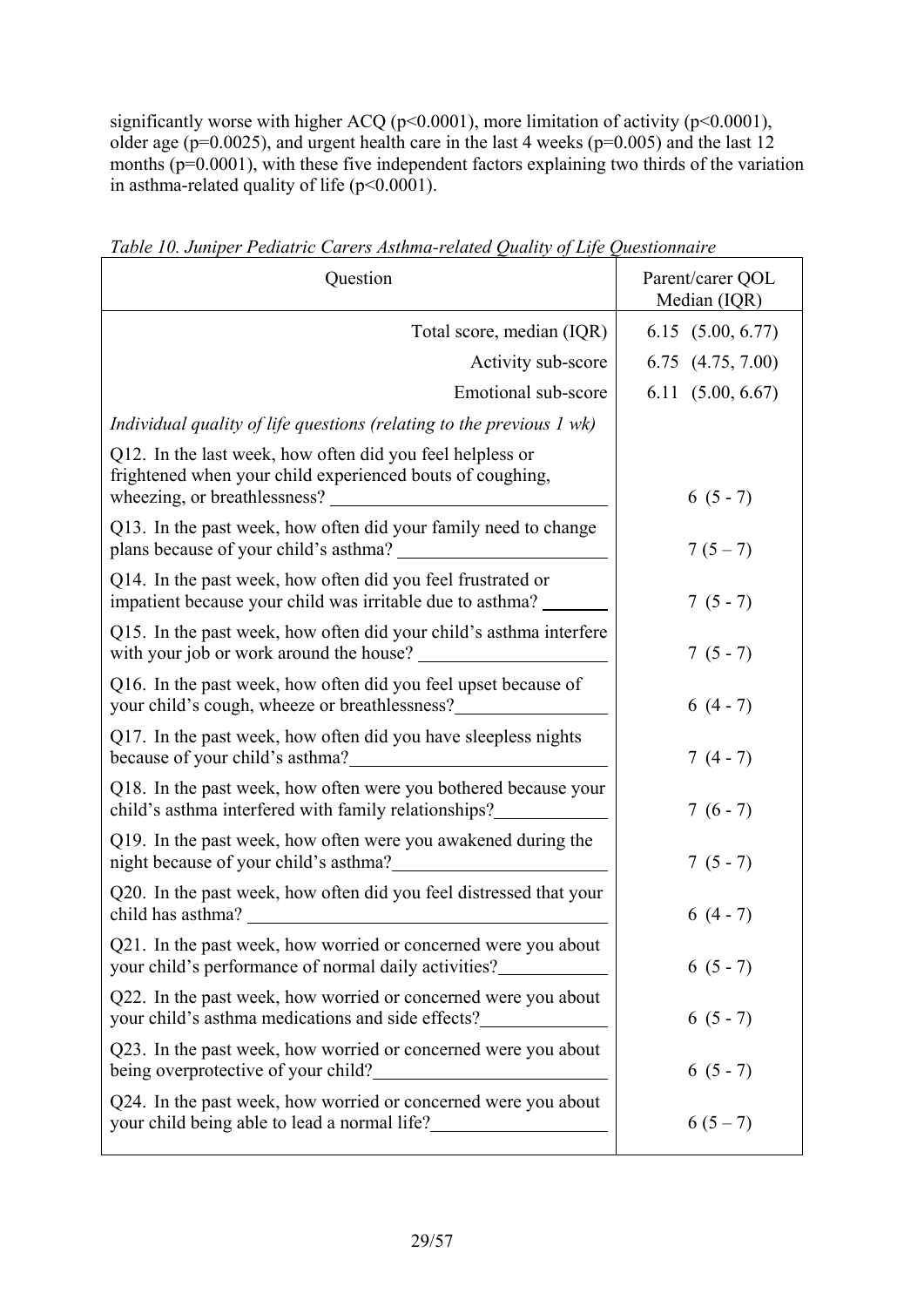Responses by parents/carers to the PCAQLQ were highly skewed, with only a small proportion of parents/carers having substantially impaired quality of life due to asthma. There was no significant difference in asthma-related quality of life between parents/carers recruited through pharmacies ( $n=61$ ) and those recruited through Asthma Foundation NSW ( $n=20$ ). The questions on which there was the greatest variation in responses were those relating to the respondent being upset or having sleepless nights because of the child's asthma symptoms (Q16 and Q17 respectively). Overall, for each question in the PACQLQ, approximately 10- 15% of respondents recorded a score of ≤3 (e.g. Q12, "quite often", "most of the time" or "all of the time"), with the exception of Q18 (4%).

For parents/carers of children with asthma, univariate analysis showed that current asthmarelated quality of life was significantly worse with higher ACQ scores i.e. with less wellcontrolled asthma ( $r=-0.74$ ,  $p<0.0001$ ). There were also significant negative associations between PCAQLQ and any urgent health care utilisation either in the past 4 weeks (p<0.0001) or the past 12 months ( $p=0.0003$ ), and to a lesser extent with younger age of the child ( $r=0.27$ , p=0.01), or living in a more socially-disadvantaged area (lower SEIFA category, r=0.23, p=0.04). In multiple regression analysis, the significant independent factors for worse quality of life in parents/carers were higher ACQ scores (p<0.0001), and urgent health care utilisation in the previous 4 weeks ( $p<0.0001$ ), with these two factors explaining two thirds of the variation in PACQLQ (p<0.0001).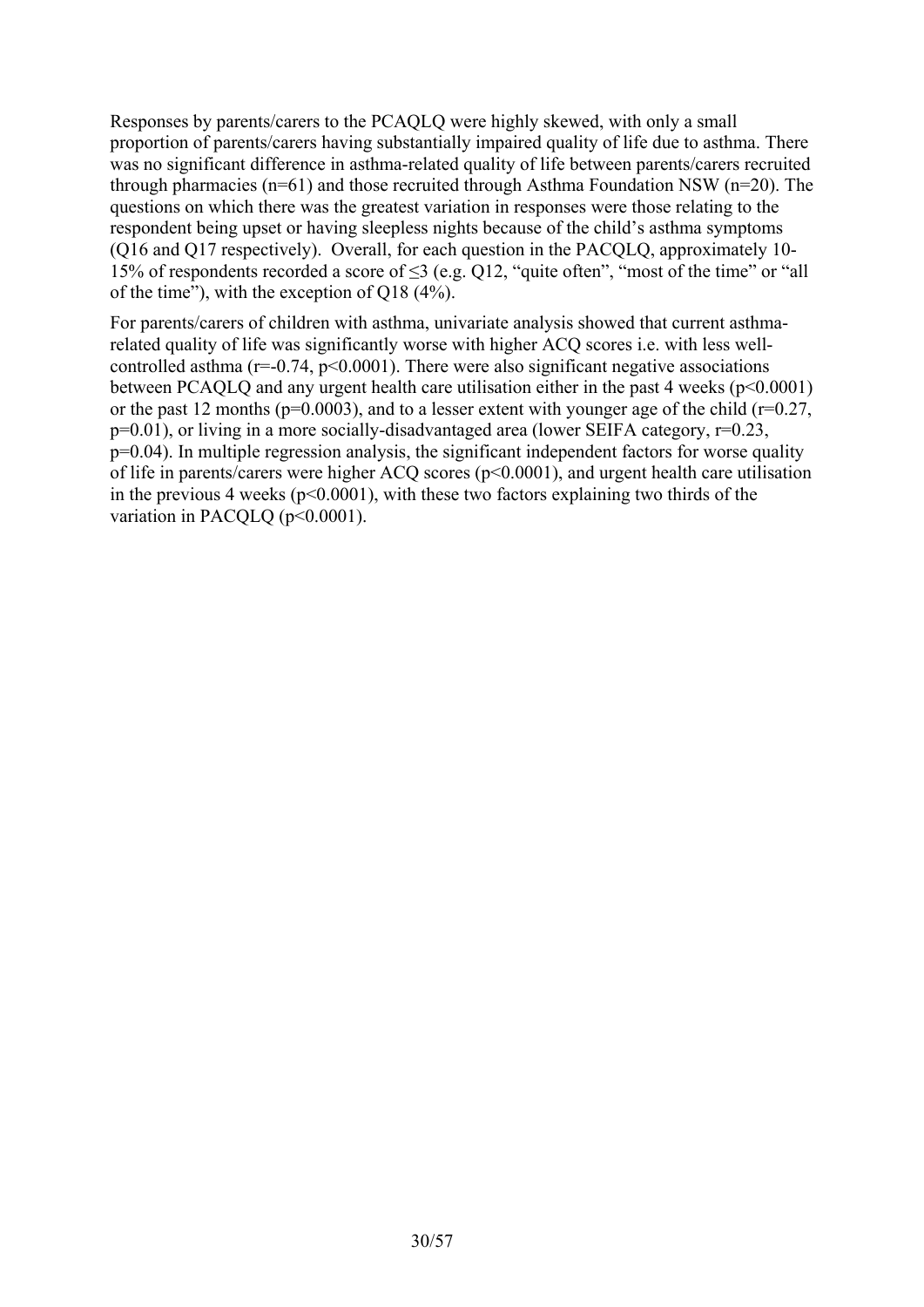### *PROBLEMS INTERFERING WITH ASTHMA MANAGEMENT*

The survey asked respondents whether any of the following problems had interfered with the management of their asthma (or their child's asthma) in the previous 12 months.

| Problem                                                               |     | Adult    |                  | Child    |
|-----------------------------------------------------------------------|-----|----------|------------------|----------|
| Q118. Difficulty getting an appointment<br>with a GP about my asthma? |     |          |                  |          |
| Yes                                                                   | 81  | (13%)    | 25               | (31%)    |
| N <sub>o</sub>                                                        | 458 | (75%)    | 50               | (62%)    |
| Not applicable                                                        | 62  | $(10\%)$ | $\boldsymbol{0}$ | $(0\%)$  |
| Q119. Difficulty getting a referral to a                              |     |          |                  |          |
| specialist for my asthma if I think I need<br>one?                    |     |          |                  |          |
| Yes                                                                   | 36  | (6%)     | 8                | $(10\%)$ |
| N <sub>o</sub>                                                        | 403 | (66%)    | 53               | (65%)    |
| Not applicable                                                        | 160 | (26%)    | $\boldsymbol{0}$ | $(0\%)$  |
|                                                                       |     |          |                  |          |
| Q120. Cost of seeing a GP or specialist?                              |     |          |                  |          |
| Yes                                                                   | 87  | (14%)    | 13               | (16%)    |
| N <sub>o</sub>                                                        | 445 | (73%)    | 59               | (73%)    |
| Not applicable                                                        | 68  | $(11\%)$ | $\boldsymbol{0}$ | $(0\%)$  |
|                                                                       |     |          |                  |          |
| Q121. Cost or difficulty of transport to<br>doctor or pharmacist?     |     |          |                  |          |
| Yes                                                                   | 40  | (7%)     | 4                | (5%)     |
| N <sub>o</sub>                                                        | 497 | (82%)    | 68               | (84%)    |
| Not applicable                                                        | 62  | $(10\%)$ | $\mathbf{0}$     | $(0\%)$  |
|                                                                       |     |          |                  |          |
| Q122. Cost of medications?                                            |     |          |                  |          |
| Yes                                                                   | 147 | (24%)    | 19               | (23%)    |
| N <sub>o</sub>                                                        | 415 | (68%)    | 55               | (66%)    |
| Not applicable                                                        | 39  | (6%)     | $\boldsymbol{0}$ | $(0\%)$  |

*Table 11. Problems interfering with the management of asthma in the last 12 months* 

Overall, a minority of respondents reported that any of the specified problems had interfered with their management of their asthma in the previous 12 months. For adults, the most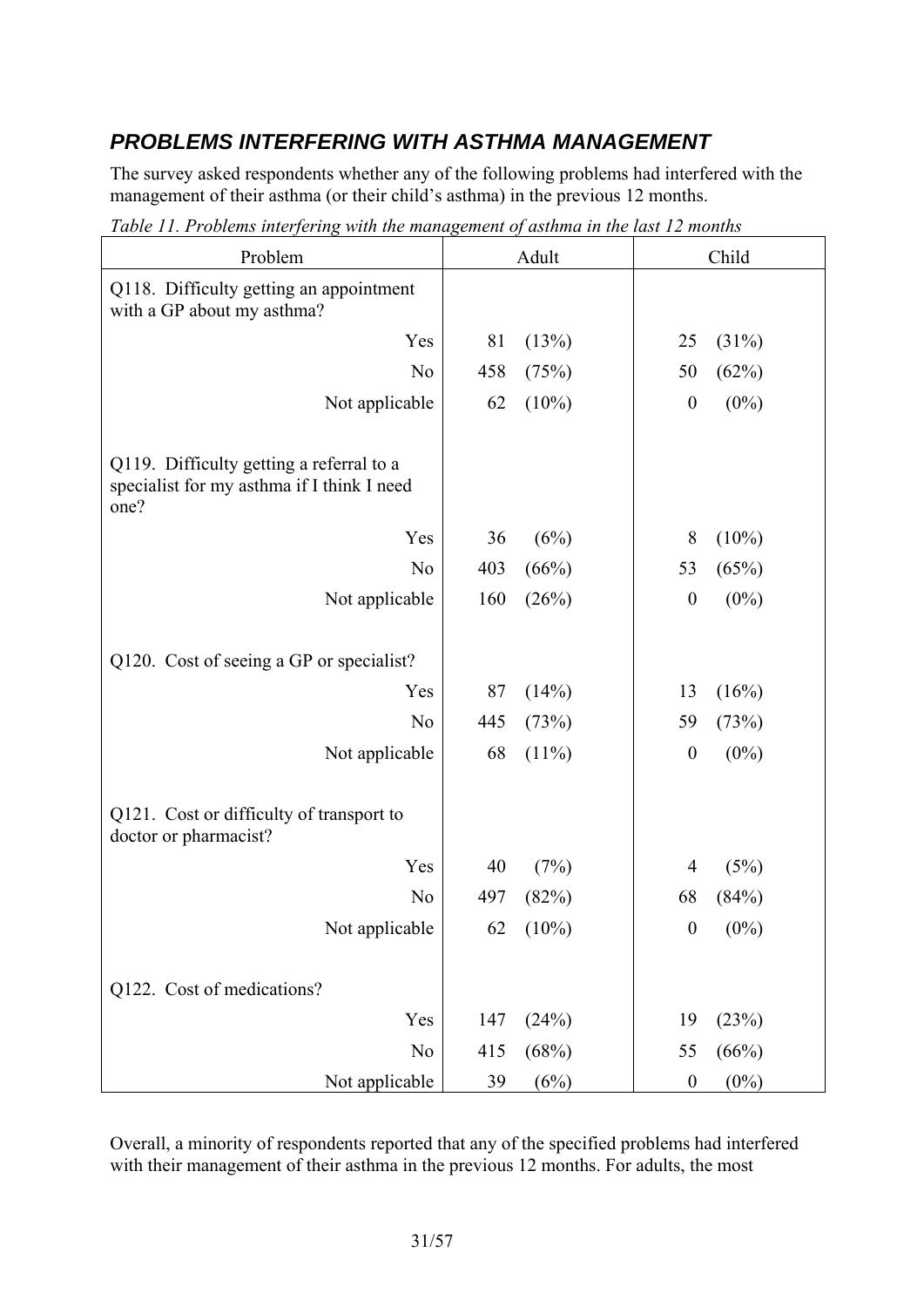common problem was cost of medications, reported by almost one quarter of respondents. Amongst adult respondents, younger age was a significant factor for each of these problems, particularly for those relating to cost. Respondents reporting any of these problems were more likely to have higher ACQ (less well-controlled asthma); however, this relationship may be secondary rather than causal, given the increased clinical needs associated with poorlycontrolled asthma. There was no association between the ASGC classification (remoteness) for the respondents' location of residence and their reporting of any of the above problems. Retired persons were significantly *less* likely than people in other employment categories to have difficulties due to cost of medications; this was not dependent on whether or not they were on the pension or had a health care card.

About one quarter of parents/carers also reported cost of medications as having been a problem, and over 30% perceived that difficulty in obtaining an appointment with a GP had interfered with the management of their child's asthma in the previous 12 months.

### *ATTITUDES, BELIEFS & BEHAVIOURS*

The majority of questions in this section of the questionnaire came from the Beliefs and Behaviours Questionnaire, developed by George et al [12] and used with the permission of the authors. The Beliefs and Behaviours Questionnaire was developed for use in chronic illness, and it has not previously been studied in asthma. With rewording of the questions to refer to "my asthma" instead of "my illness", the questions all had face validity for asthma. Wording of the questions for parents/carers are given in the Appendix. In most cases, the parent/carer was asked to record their own attitudes rather than those of their child. However, as the parent/carer completed the questionnaire for children as old as 13 years, some of whom may already have been responsible for administering their own asthma medication, the questions about adherence were worded to indicate that the answer could relate to either the parent/carer's behaviour or to the child's behaviour relating to the taking of medications.

In the table below, the question numbers and wording are those for the adult questionnaire. The corresponding question numbers in the questionnaire for parents/carers of children aged 5-13 yrs are CQ48 to CQ81 inclusive (see Appendix). For each question, responses were recoded for a range between 1 and 5. There are no established ranges for BBQ score or subscores for people with asthma.

|                                                         | Adult             | Parent/carer        |
|---------------------------------------------------------|-------------------|---------------------|
| BBQ total score (range 5-150)                           | 99.4(98.6, 100.2) | 103.8(101.9, 105.7) |
| Confidence (range $9 - 45$ )                            | 37.8(37.4, 38.3)  | 38.5(37.3, 39.7)    |
| Concerns (range $5 - 25$ )                              | 14.0(13.8, 14.3)  | 14.7(14.1, 15.4)    |
| Disappointment (range $5 - 25$ )                        | 11.9(11.6, 12.1)  | 13.0(12.5, 13.5)    |
| Satisfaction (range $3 - 15$ )                          | 9.4(9.2, 9.7)     | 10.7(9.8, 11.7)     |
| Non-adherence (range $4-20$ )                           | 17.6(17.4, 17.8)  | 18.6(18.2, 19.0)    |
| Adherence (range 4 - 20)                                | 8.7(8.4, 8.9)     | 8.3(7.7, 8.9)       |
| Q55. I have sufficient understanding about<br>my asthma | 4.34(4.28, 4.40)  | 4.25(4.08, 4.42)    |
| Q56. I know what to expect from my<br>asthma management | 4.38 (4.33, 4.44) | 4.31(4.15, 4.47)    |

*Table 12. Attitudes, beliefs and behaviours about asthma and asthma medications*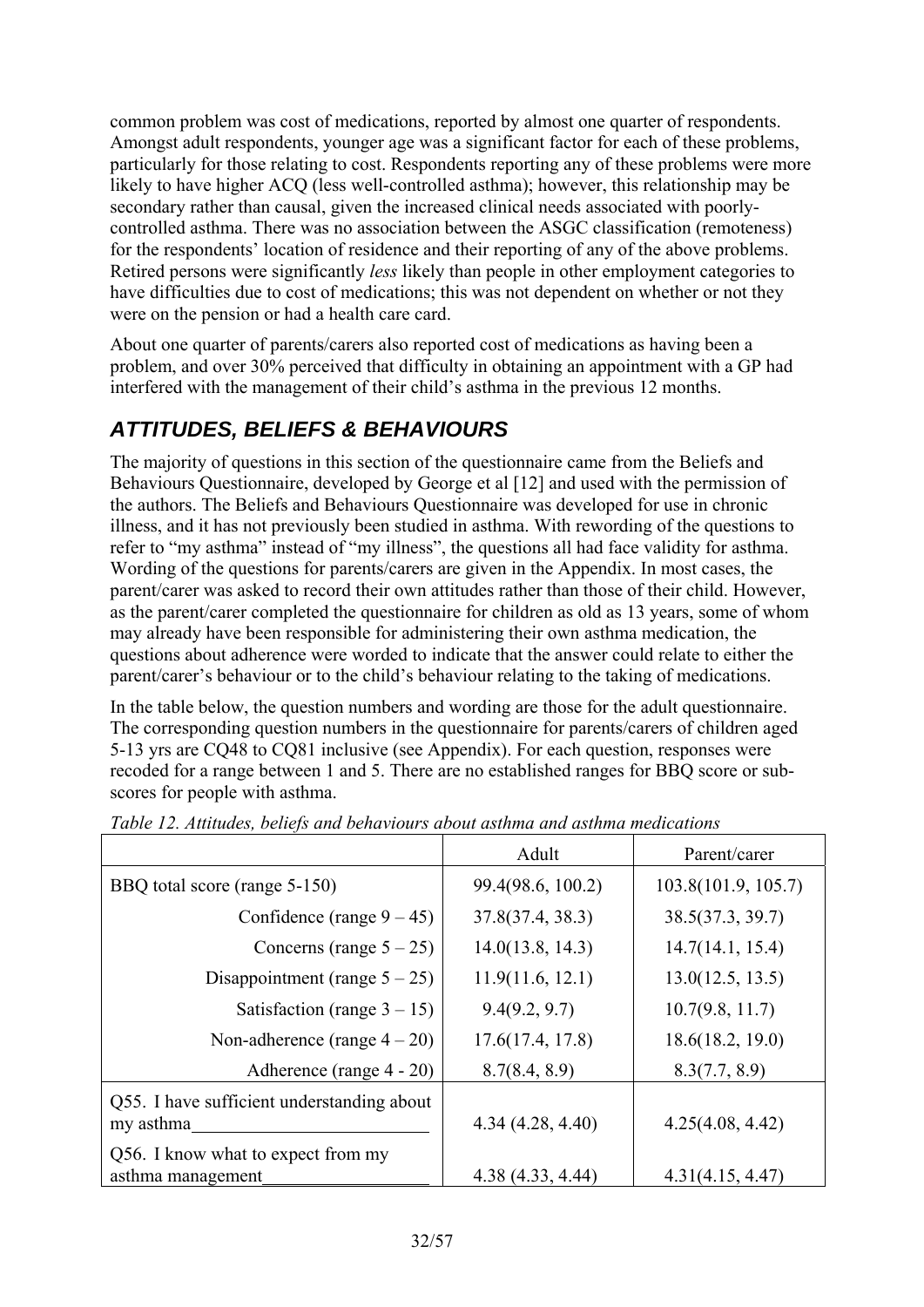|                                                                                   | Adult            | Parent/carer     |
|-----------------------------------------------------------------------------------|------------------|------------------|
| Q58. My current management will keep my                                           | 4.21(4.15, 4.28) | 4.09(3.91, 4.27) |
| Q59. I am receiving the best possible                                             | 4.19(4.12, 4.26) | 4.29(4.11, 4.47) |
| Q60. The management of my asthma is a<br>mystery for me (reverse scored)_________ | 4.04(3.95, 4.14) | 4.06(3.78, 4.35) |
| Q61. It is helpful to know the experiences                                        | 3.68(3.59, 3.77) | 4.20(4.00, 4.40) |
| Q62. Natural remedies are safer than<br>medicines                                 | 2.34(2.26, 2.43) | 2.44(2.24, 2.65) |
| Q63. My doctors have limited management<br>options to offer me_                   | 2.37(2.26, 2.47) | 2.13(1.87, 2.38) |
| Q64. My medications are working                                                   | 4.40(4.34, 4.46) | 4.40(4.25, 4.55) |
| Q65. Using any medication involves some<br>risk                                   | 3.76(3.67, 3.85) | 3.94(3.71, 4.16) |
| Q66. I am on too many medications                                                 | 2.18(2.08, 2.28) | 2.10(1.86, 2.34) |
| Q67. I have a say in the way my asthma is                                         | 4.17(4.09, 4.25) | 4.45(4.28, 4.62) |
| Q68. I have sufficient understanding about<br>the options for managing my asthma_ | 4.17(4.10, 4.24) | 4.25(4.07, 4.43) |
| Q69. My doctors are very knowledgeable                                            | 4.31(4.24, 4.38) | 4.46(4.31, 4.61) |
| Q72. I am concerned about the side effects<br>from my medications                 | 2.73(2.63, 2.84) | 3.03(2.76, 3.29) |
| Q73. It is unpleasant (e.g. taste, smell) to<br>use some of my medications        | 1.81(1.72, 1.90) | 2.35(2.05, 2.65) |
| Q74. It is physically difficult to handle                                         | 1.21(1.16, 1.26) | 1.88(1.60, 2.15) |
| Q75. I am satisfied with the information<br>my doctors share with me              | 3.93(3.84, 4.02) | 4.28(4.07, 4.48) |
| Q76. My doctors are compassionate_                                                | 4.07(3.98, 4.15) | 4.35(4.18, 4.52) |
| Q77. Financial difficulties limit my access                                       | 1.92(1.81, 2.02) | 1.82(1.53, 2.12) |
| Q78. My doctors spend adequate time with                                          | 3.94(3.85, 4.02) | 4.36(4.16, 4.56) |
| Q79. The management of my asthma                                                  | 1.84(1.75, 1.92) | 1.69(1.50, 1.87) |
| Q81. I get confused about my medications                                          | 1.42(1.36, 1.47) | 1.95(1.74, 2.16) |
| Q82. I have strict routines for using my                                          | 4.10(4.00, 4.20) | 4.34(4.15, 4.53) |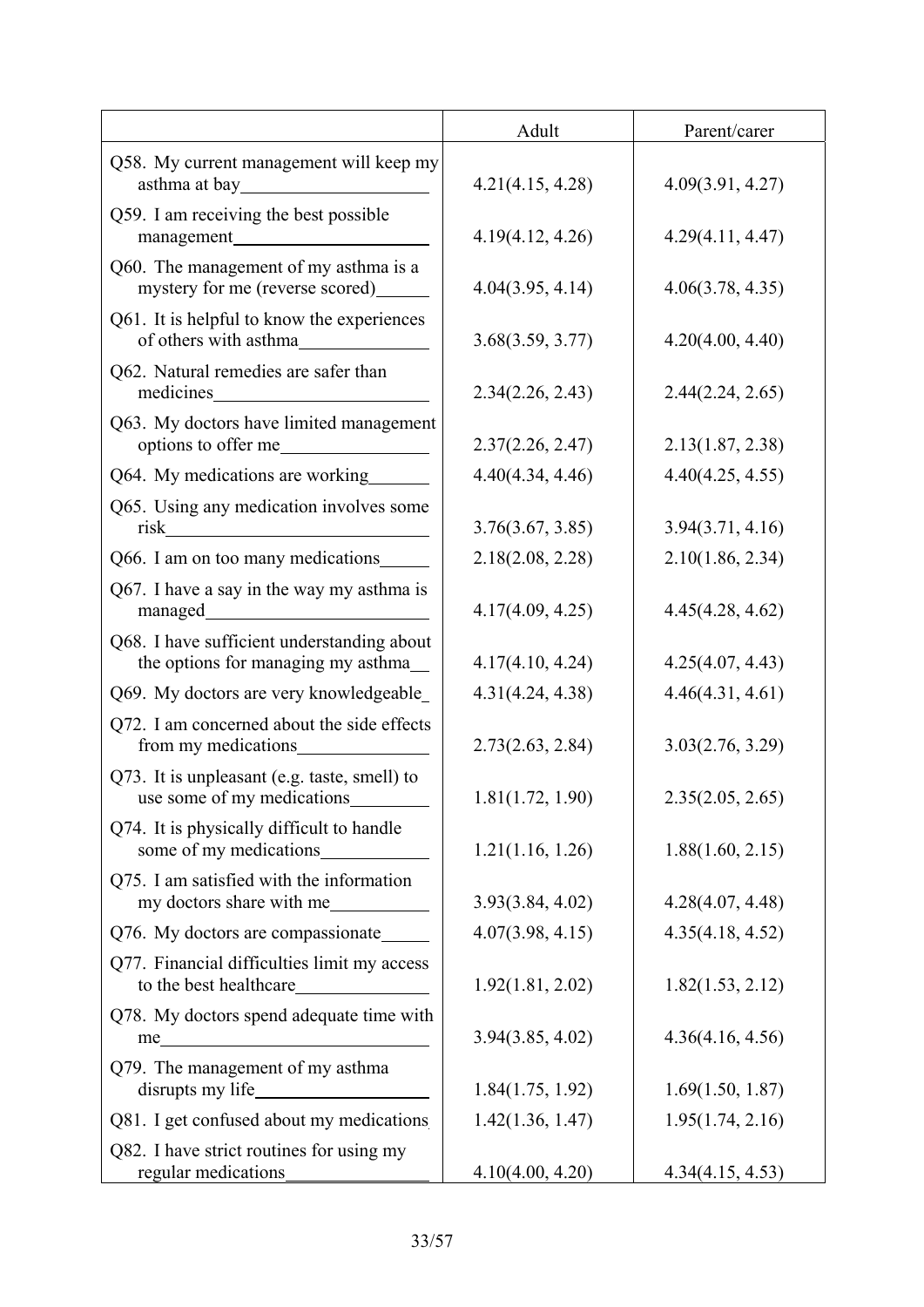|                                                                                  | Adult            | Parent/carer     |
|----------------------------------------------------------------------------------|------------------|------------------|
| Q83. I keep my medications close to where<br>I need to use them                  | 4.67(4.62, 4.73) | 4.64(4.48, 4.80) |
| Q84. I ensure I have enough medications so<br>I do not run out                   | 4.57(4.51, 4.63) | 4.83(4.73, 4.92) |
| Q85. I strive to follow the instructions of<br>my doctors                        | 4.40(4.32, 4.47) | 4.76(4.63, 4.90) |
| Q86. I make changes in the recommended<br>asthma management to suit my lifestyle | 2.67(2.56, 2.78) | 2.33(2.04, 2.61) |
| Q87. I vary my recommended asthma<br>management based on how I am feeling        | 2.53(2.42, 2.63) | 2.47(2.21, 2.73) |
| Q88. I put up with my asthma before taking<br>any action                         | 2.16(2.07, 2.26) | 1.59(1.38, 1.80) |

There was wide variation in the response to some items, as seen by the confidence intervals in the table above. For adults, there was a high level of variation (coefficient of variation  $>50\%$ ) for Q63 (limited management options), Q66 (too many medications), Q73 (unpleasant to use some medications), Q74 (physically difficult to handle some medications), Q77 (financial difficulties limit my access to the best health-care), Q79 (management of asthma disrupts life), Q86 (making changes to the recommended management to suit lifestyle), Q87 (varying recommended asthma management based on how the respondent was feeling), and Q88 (I put up with my asthma before taking any action). Overall, respondents recorded high scores for the questions relating to adherence, and low scores for those relating to non-adherence, consistent with the responses to the Inhaler Adherence Questionnaire. Adults scored low for Q61, about whether it was helpful to know the experiences of others with asthma.

For adults, there were weak, although statistically significant, correlations with age for some questions, e.g. Q86, making changes to suit one's lifestyle  $(r_s = -0.21, p \le 0.0001)$ , i.e. older respondents were less likely to change their medications (at least for this reason); and Q82, having strict routines for taking medications ( $r_s$ =0.40, p<0.0001). For Q82, about having strict routines about medications, a score of "Often" or "Always" was recorded by 38% of those aged 14-24 years, 54% of those aged 25-34 years, 67% of those aged 35-44 years, 74% of those aged 45-54, 84% of those aged 55-64 years, and 89% of those aged  $\geq$ 65 years. There was a weak correlation between the response to this question and the Inhaler Adherence Score  $(rs=0.20, p<0.0001)$ , and no association with asthma control as assessed by ACQ.

For parents/carers, 83% recorded "Often" or "Always" in response to the statement CQ74 ("I [or my child] have strict routines for using their regular medications"). There was a high degree of variation (coefficient of variation  $\geq$ 50%) for CQ60 (limited management options available), CQ62 (too many medications), CQ69 (unpleasant for child to use some of his/her medications), CQ70 (physically difficult for child to use some medications), CQ71 (financial difficulties limit access to best healthcare), Q72 (management of child's asthma disrupts life), CQ78 (I (or my child) get confused about their medications), CQ79 (making changes to the recommended management to suit lifestyle), and CQ81 (I (or my child) put up with their asthma before taking any action).

Some statistically significant differences were observed in responses between adults and parents/carers of children with asthma. On average, parents/carers scored half a point higher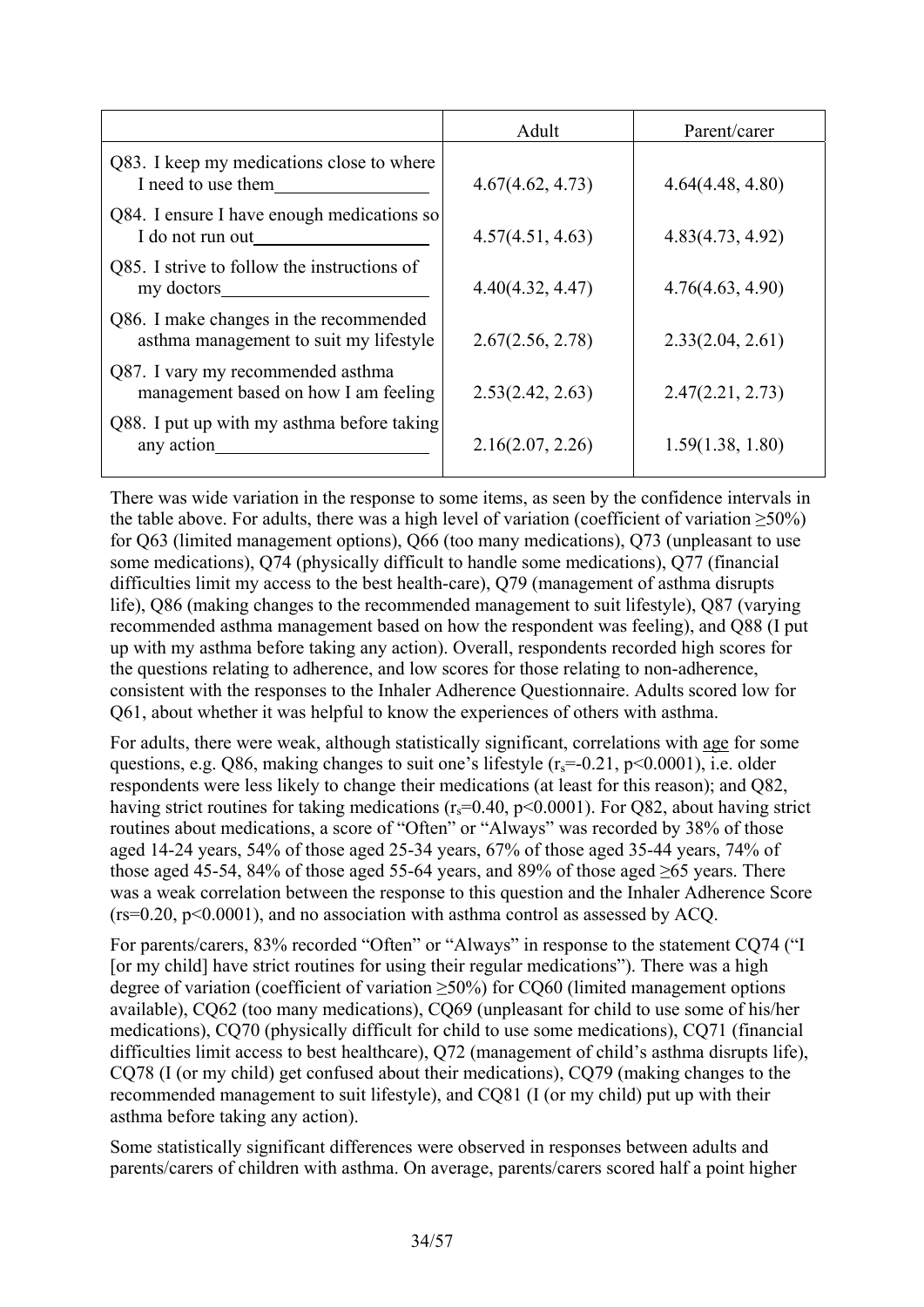in their response to the question about whether it was helpful to know the experiences of others with asthma (CQ58), compared with the response to the same question for adults (Q61). Parents/carers appeared to have had a more satisfactory experience with the doctor's management of their child's asthma compared with the experience of adults with asthma, as seen by significantly higher scores for parents/carers in having a say in the way the asthma was managed (CQ55 cf. Q67), the doctor spending adequate time with them (CQ67 cf. Q78), being satisfied with the information provided by the doctor (CQ66 cf Q75), and their doctors being compassionate (CQ65 cf Q76). However, parents/carers perceived more problems with the medications themselves compared with adults, with higher scores for unpleasantness of the medications (CQ69) and physical difficulty in using medications (CQ70), and for confusion about medications (by the parent/carer or the child, CQ78). Parents/carers scored significantly higher than adults with asthma for having enough medication to not run out (CQ 76 cf. Q84) and for striving to follow the instructions of the doctors (CQ77 cf. Q85).

#### Attitudes to asthma symptoms and inhalers in public

We asked two additional questions about attitudes, firstly whether respondents disliked having asthma symptoms in public (or their child having symptoms in public), and whether they disliked using inhalers in public (or their child using inhalers in public). The responses were particularly interesting, with significant differences between the responses to these questions within both groups, and significant differences for both questions between adults and parents/carers.

| Additional questions                                                  | Adult            | Parent/carer     |
|-----------------------------------------------------------------------|------------------|------------------|
| Q57. I dislike being wheezy, short of<br>breath or coughing in public | 4.56(4.49, 4.63) | 3.51(3.15, 3.86) |
| Q70. I dislike using inhalers in public                               | 2.71(2.58, 2.83) | 1.41(1.25, 1.56) |

*Table 13. Questions about being symptomatic or using inhalers in public* 

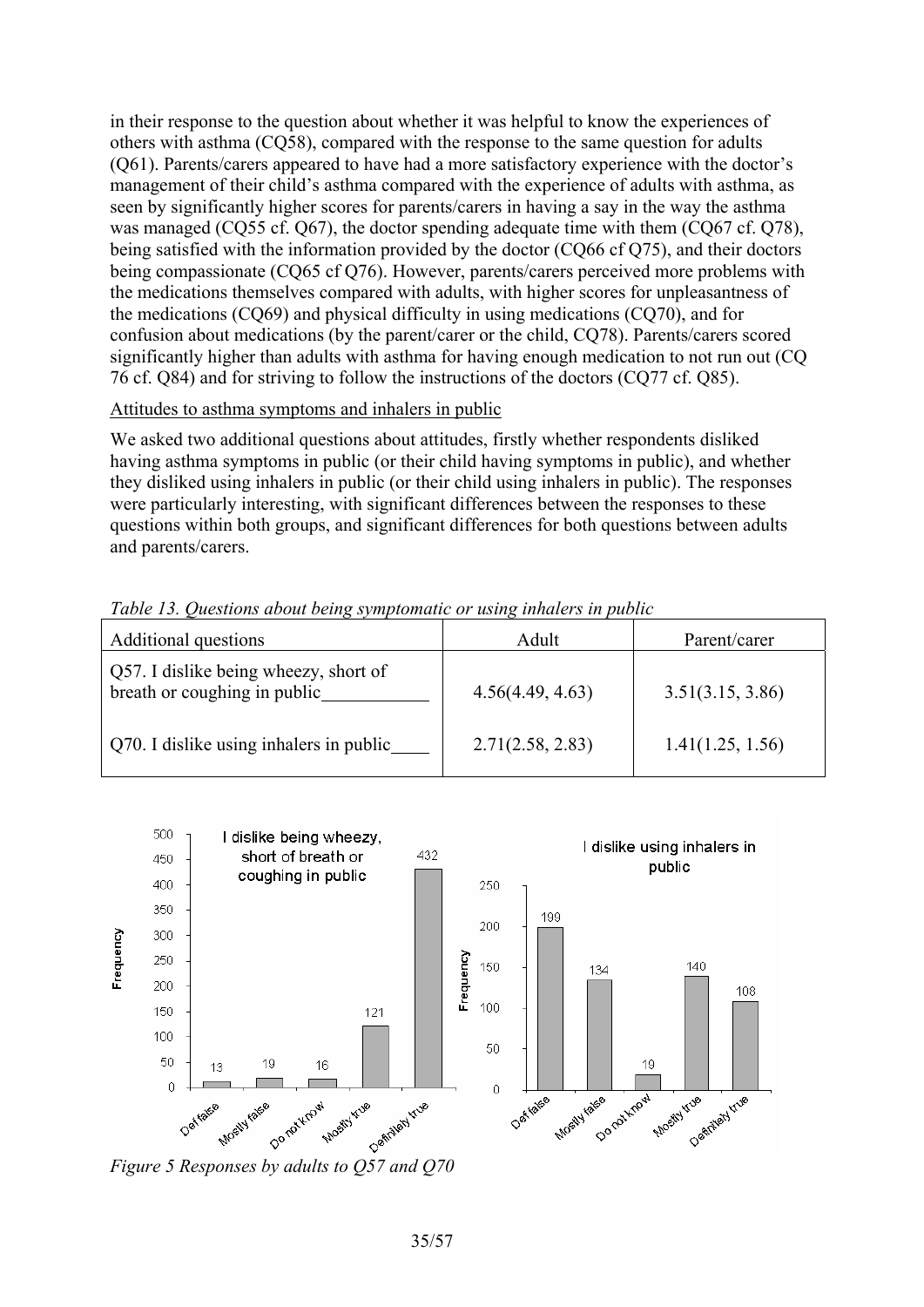Figure 5 shows the differing responses by adults to Q57 (I dislike being wheezy, short of breath or coughing in public) and Q 70 (I dislike using inhalers in public). Most adult respondents (71%) strongly disliked being symptomatic in public. However, when it came to a dislike of using inhalers in public, there was a strikingly different response, with 41% of adults agreeing or strongly agreeing, and 55% disagreeing or strongly disagreeing. The correlation between the responses by adults to these two questions was very weak (rs=0.18, p<0.0001). The response about dislike of using inhalers in public was not significantly different for males and females, and there was only an extremely weak (albeit statistically significant) correlation with age. The response about dislike of using inhalers in public was also not associated with the respondent's age at onset of asthma symptoms, his/her level of asthma control or frequency of use of reliever medication. Some BBQ responses which were statistically although weakly associated with a dislike of using inhalers in public included Q88 "I put up with my asthma before taking any action" (rs=0.18, p<0.0001), and Q72 "I am concerned about the side-effects from my medications" ( $rs=0.22$ ,  $p<0.0001$ ), perhaps suggesting more general issues about asthma medications than just being seen using them in public.



*Figure 6 Responses by parents/carers to CQ50 and CQ64* 

The pattern of responses was quite different when parents/carers were asked the same two questions with regard to their child. Although many parents/carers (42%) strongly agreed that they disliked their child being symptomatic in public, there was a much less skewed distribution of responses than for adults, showing a broader range of opinions on this issue. By contrast with adults, there was a very strong unimodal disagreement with the statement that the parent/carer disliked his/her child using inhalers in public (69% scored this as "Definitely false"). There was no significant association between the parents'/carers' responses to these two questions. The difference compared with the response by adults with asthma may possibly reflect a generational change in attitude to inhalers.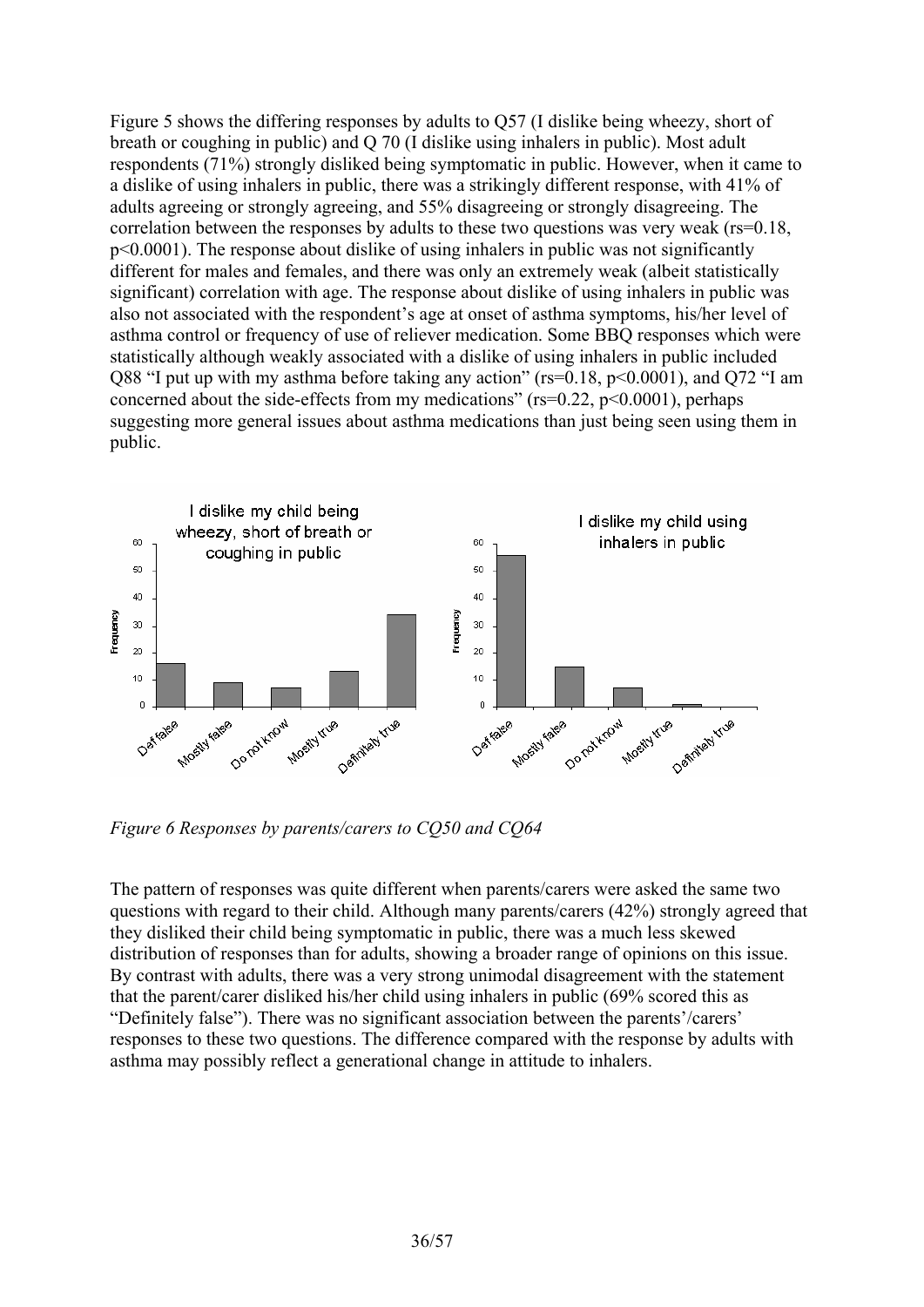#### Additional questions about pharmacists

In addition to the questions in the BBQ about satisfaction with medical care, we included two questions with similar wording, relating to patient satisfaction with the pharmacist.

|                                                    | Adult                 | Parent/carer          |
|----------------------------------------------------|-----------------------|-----------------------|
| Q71. My pharmacist is very<br>knowledgeable        | $4.10\ (4.03, 4.17)$  | 4.38 (4.23, 4.53)     |
| Q80. My pharmacist spends adequate time<br>with me | $3.36$ $(3.25, 3.47)$ | $3.75$ $(3.47, 4.03)$ |

*Table 14. Questions about satisfaction with pharmacist interactions* 

Once again, parents/carers were more satisfied with their interaction with their pharmacist than were adults with asthma. As might be expected, respondents recruited through pharmacies were significantly more likely to record higher scores for satisfaction with the pharmacist than those recruited through the Woolcock or Asthma Foundation NSW. There was also a striking difference in the responses about interactions with health care professionals, according to geographical remoteness. For the two questions about doctors  $(069 - mv$  doctor is knowledgeable, and  $0.78 - mv$  doctor spends adequate time with me), there was no relationship with geographical remoteness. However, there was a strong relationship for the two equivalent questions relating to pharmacists  $(Q71 p<0.0001$  and Q80 p=0.0002), with patients in inner and outer regional areas significantly more likely to give higher scores for the pharmacist questions, regardless of recruitment source.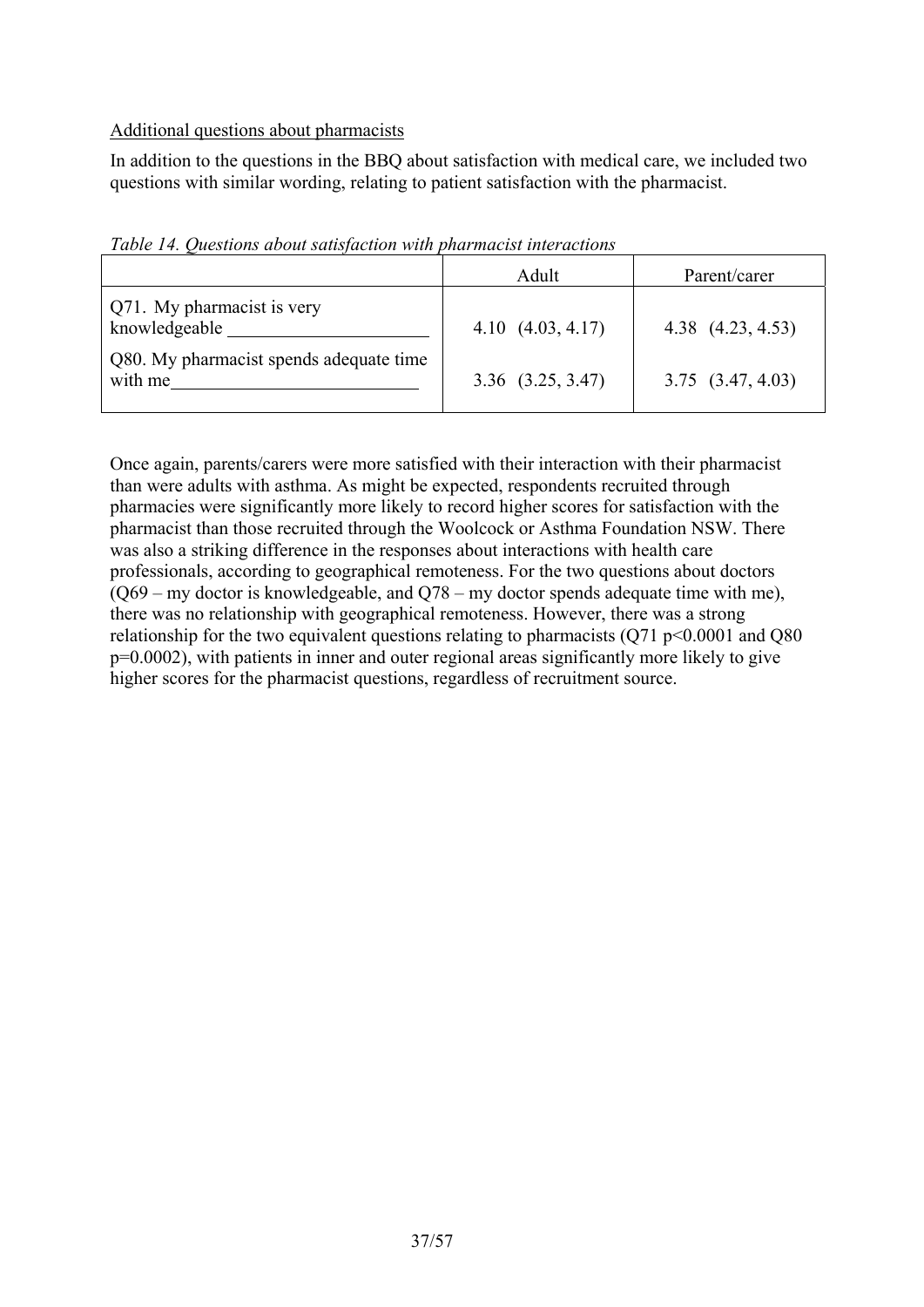# *INFORMATION SOURCES AND ACCESS TO INFORMATION*

Given the interest by Asthma Foundation NSW in providing information about asthma to consumers, a section of the questionnaire dealt with the respondents' existing information sources, and access to the internet.

| Tuble 15, Sources by information about asiming in the past 12 months<br>Q54. Sources of information about asthma<br>in the past 12 months, no. saying Yes $(\%)$ | Child<br>Adult    |                        |
|------------------------------------------------------------------------------------------------------------------------------------------------------------------|-------------------|------------------------|
|                                                                                                                                                                  | 78<br>(14%)       | (36%)<br>28            |
|                                                                                                                                                                  | 460<br>(77%)      | (96%)<br>76            |
| c. Hospital Staff (Doctors, Nurses                                                                                                                               | 123<br>(21%)      | 30<br>(39%)            |
| d. Community Nurse                                                                                                                                               | 13<br>(2%)        | 8<br>$(11\%)$          |
| e. Complementary/alternative practitioner                                                                                                                        | 43<br>(7%)        | 7<br>(9%)              |
| f. Pharmacist/pharmacy assistant                                                                                                                                 | 223<br>(38%)      | (68%)<br>53            |
|                                                                                                                                                                  | 60<br>$(10\%)$    | 10<br>(13%)            |
|                                                                                                                                                                  | 36<br>(6%)        | $\overline{4}$<br>(5%) |
| i. Asthma Foundation NSW staff                                                                                                                                   | 65<br>$(11\%)$    | (18%)<br>14            |
|                                                                                                                                                                  | 14<br>(2%)        | $\overline{2}$<br>(3%) |
| k. Asthma Foundation NSW website                                                                                                                                 | (9%)<br>54        | (20%)<br>15            |
| 1. Other internet websites                                                                                                                                       | 42<br>(7%)        | (17%)<br>13            |
| m. Media (TV, newspaper                                                                                                                                          | 124<br>(22%)      | 27<br>(36%)            |
|                                                                                                                                                                  | $(11\%)$<br>66    | (20%)<br>15            |
|                                                                                                                                                                  | 13<br>(2%)        | (13%)<br>10            |
|                                                                                                                                                                  | 3<br>(1%)         | 7<br>(9%)              |
|                                                                                                                                                                  | 5<br>(1%)         | $(10\%)$<br>8          |
|                                                                                                                                                                  | 40<br>(8%)        | $\overline{2}$<br>(3%) |
| No. sources/respondent, mean (95% CI)                                                                                                                            | 2.4 $(2.3 - 2.6)$ | 4.1 $(3.5 – 4.7)$      |
| Access to internet in last 4 weeks, $n$ (%)                                                                                                                      |                   |                        |
| Any internet access                                                                                                                                              | 401 (66%)         | (74%)<br>60            |
| Internet access at home                                                                                                                                          | 371 (61%)         | 55 (68%)               |
| Internet access at work                                                                                                                                          | 180 (30%)         | 25 (31%)               |
| Internet access elsewhere                                                                                                                                        | 72 (12%)          | $(10\%)$<br>8          |
| No. who used internet to access<br>information about health in last 4 weeks,<br>$n$ (% of those with internet access)                                            | 136 (34%)         | 19(32%)                |

*Table 15. Sources of information about asthma in the past 12 months*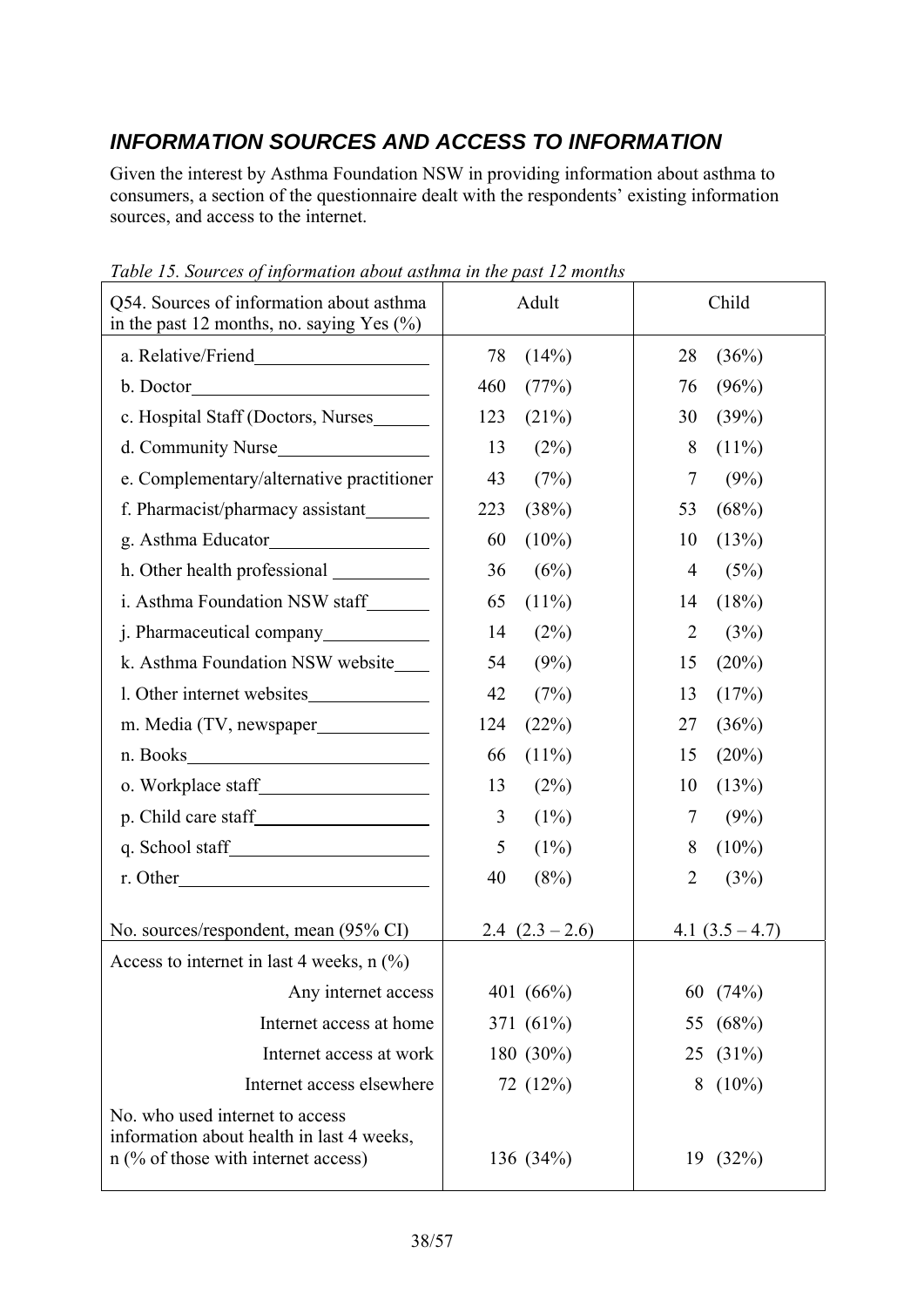For adults, the most common sources from which they had received information about asthma in the last 12 months were a doctor (77% of respondents), pharmacist/pharmacy assistant (38%), media (22%) and hospital staff (21%). Parents/carers identified a significantly higher number of sources of information about asthma than did adults, with doctors, pharmacists and hospital staff again being named most commonly. However, for parents/carers, their relatives and friends were also a significant source of information about asthma (36%), as were media such as TV and newspapers (36%).

### Sources of information about asthma according to recruitment method

There were significant differences in the number of sources used for information about asthma between participants recruited by different methods (adults and parents/carers combined, n=687). The mean [95% CI] number of sources of information per participant were 4.2 [3.7, 4.7] for respondents recruited through Asthma Foundation NSW, 2.6 [2.3, 2.8] for those recruited from pharmacies, and 2.1 [1.9, 2.3] for respondents from the Woolcock database (p<0.0001, Kruskal-Wallis). The response rate from Asthma Foundation NSW was too low to make any strong assumptions, but the Asthma Foundation NSW respondents may have had a greater interest in seeking information about asthma than did participants from the other two sources. While those recruited through pharmacies were, as expected, more likely to report having obtained information from a pharmacist, respondents living in areas of greater socio-economic disadvantage were also more likely to have obtained information from a pharmacist than those from less disadvantaged areas (p=0.007 Kruskal-Wallis), independent of whether they were recruited through a pharmacy.

#### Participants who had received information about asthma from Asthma Foundation NSW

Of the 65 adult respondents who reported that they had received information about asthma from staff of Asthma Foundation NSW in the last 12 months, 38 had been recruited from the Asthma Foundation NSW database, 2 from pharmacies, and 25 from the Woolcock. Of the 14 parents/carers respondents who reported that they had received information about asthma from staff of Asthma Foundation NSW, 10 were recruited from the Asthma Foundation NSW database and 4 from pharmacies.

Of the 54 adult respondents who reported that they had received information about asthma from the Asthma Foundation NSW website, 30 had been recruited from the Asthma Foundation NSW database, 4 from pharmacies, and 20 from the Woolcock. Of the 15 parents/carers respondents who reported that they had received information about asthma from the Asthma Foundation NSW website, 8 had been recruited from the Asthma Foundation NSW database and 7 from pharmacies.

### Access to internet

Just over two-thirds of all respondents had accessed the internet during the previous 4 weeks, mostly from their homes. For adults, older respondents were less likely to have internet access ( $p$ <0.0001, Mann-Whitney test), although 38% of respondents aged >65 years had accessed the internet in the previous 4 weeks. Availability of internet access decreased with decreasing SEIFA category (less advantaged) (Chi-square 46.1, p<0.0001), but even for SEIFA categories 1 and 2, about 50% of respondents had accessed the internet in the previous 4 weeks. This increased to about 70% for SEIFA categories 3 and 4, and 84% for respondents in SEIFA category 5 (least disadvantaged).

Although two-thirds of all respondents had accessed the internet in the past 4 weeks, only about one third had accessed the internet for health information during that time.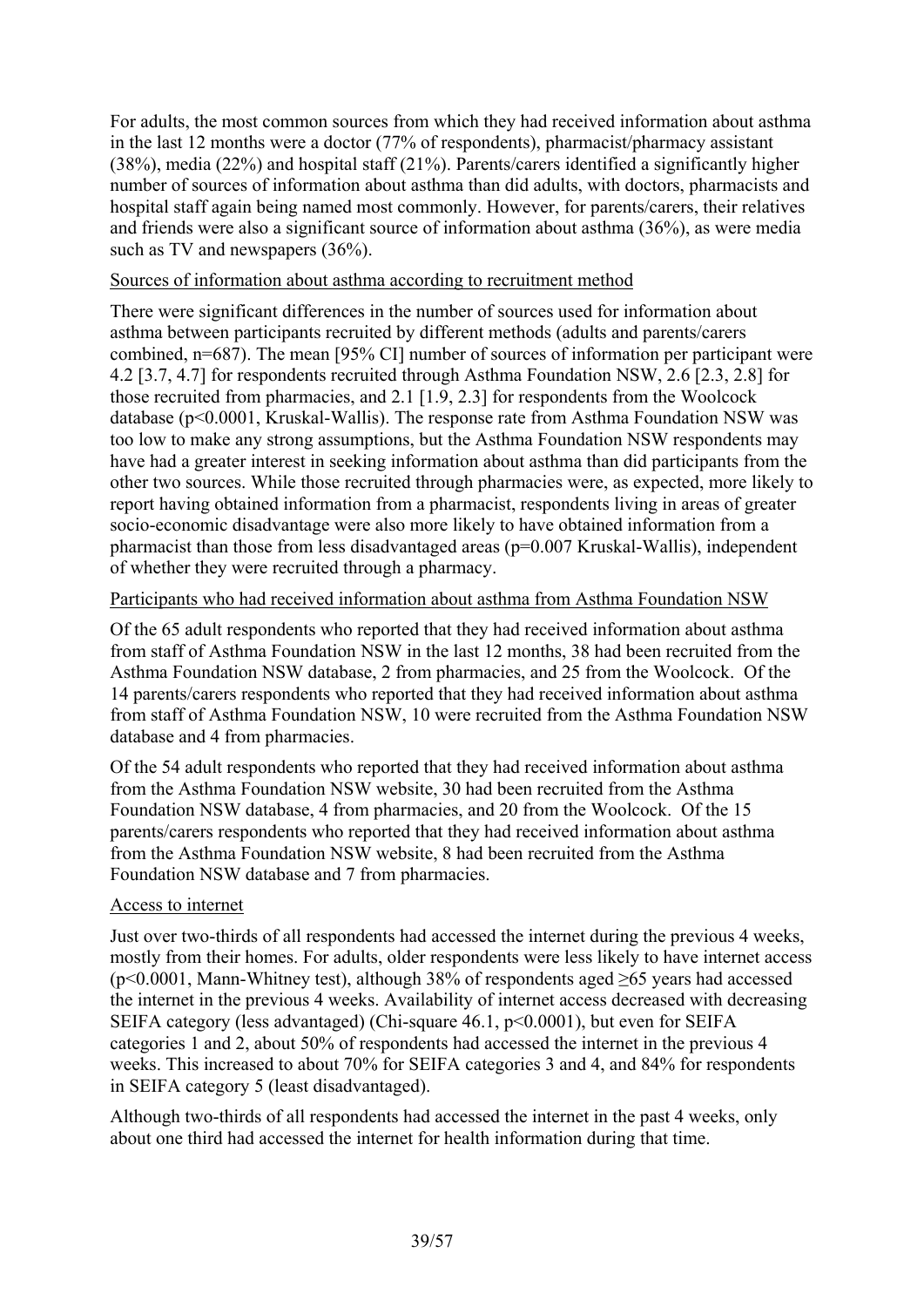# *ISSUES OF IMPORTANCE TO RESPONDENTS*

Participants were provided with a list of issues that might be of importance to people with asthma, and asked to score them for their level of importance to themselves on a scale of 1 (Low) to 5 (High).

| Issue                                                                                                                                                                   | Adult                       | Child                  |  |
|-------------------------------------------------------------------------------------------------------------------------------------------------------------------------|-----------------------------|------------------------|--|
| Responses: mean (95% CI) [% scoring 5]                                                                                                                                  |                             |                        |  |
| Q89. Being able to cope with my asthma                                                                                                                                  | 4.3 $(4.2, 4.4)$ [59%]      | 4.5 $(4.3, 4.7)$ [71%] |  |
| Q90. The cost of asthma treatment and<br>medications                                                                                                                    | $3.2(3.1, 3.3)$ [29%]       | $3.2(2.8, 3.5)$ [33%]  |  |
| Q91. Being able to deal with a severe                                                                                                                                   | 4.3 $(4.2, 4.4)$ [68%]      | 4.8 $(4.7, 4.9)$ [85%] |  |
| Q92. Having the latest information about                                                                                                                                | $4.0(3.9, 4.1)$ [47%]       | 4.5 (4.4, 4.7) [68%]   |  |
| Q93. Understanding when to use asthma<br>medications                                                                                                                    | 4.4 $(4.3, 4.5)$ [60%]      | 4.7 $(4.6, 4.8)$ [78%] |  |
| Q94. Understanding how asthma                                                                                                                                           | 4.2 $(4.1, 4.3)$ [52%]      | 4.5 $(4.4, 4.7)$ [68%] |  |
| Q95. Understanding the side effects of                                                                                                                                  | $4.2$ (4.1, 4.3) [53%]      | 4.5 (4.3, 4.7) [63%]   |  |
| Knowing what triggers my asthma_<br>Q96.                                                                                                                                | 4.5 $(4.4, 4.6)$ [69%]      | 4.8 (4.6, 4.9) [88%]   |  |
| Knowing how to avoid asthma<br>Q97.<br>triggers<br><u> 1980 - Johann Barn, mars eta bainar eta bat erroman erroman erroman erroman erroman erroman erroman erroman </u> | 4.5 $(4.4, 4.6)$ [67%]      | 4.8 $(4.6, 4.9)$ [88%] |  |
| Q98. Working with my GP to manage                                                                                                                                       | 4.0 $(4.0, 4.1)$ [47%]      | 4.8 $(4.6, 4.9)$ [85%] |  |
| Q99. Having a pharmacist who gives me<br>asthma information                                                                                                             | $3.6(3.5, 3.7)$ [36%]       | 4.4 $(4.2, 4.6)$ [60%] |  |
| Q100. Using natural/herbal medicines,<br>vitamin supplements or alternative                                                                                             |                             |                        |  |
| therapies to manage my asthma                                                                                                                                           | $2.1(2.0, 2.3)$ [8%]        | $2.3$ (2.0, 2.6) [8%]  |  |
| Q101. Being able to exercise without<br>worry or discomfort                                                                                                             | 4.2 $(4.2, 4.3)$ [57%]      | 4.6 $(4.5, 4.8)$ [71%] |  |
| Q102. Having a workplace, gym, sports<br>club, school or preschool which is<br>knowledgeable about asthma and can help                                                  |                             |                        |  |
| me in an emergency<br>Q103. Having access to support that can<br>help reduce the anxiety of living with                                                                 | $3.3(3.1, 3.4)$ [29%]       | 4.5 (4.3, 4.7) [70%]   |  |
| asthma                                                                                                                                                                  | $3.2$ $(3.1, 3.3)$ $[28\%]$ | $3.9(3.6, 4.1)$ [38%]  |  |

*Table 16. Issues about asthma – how important were they to respondents?*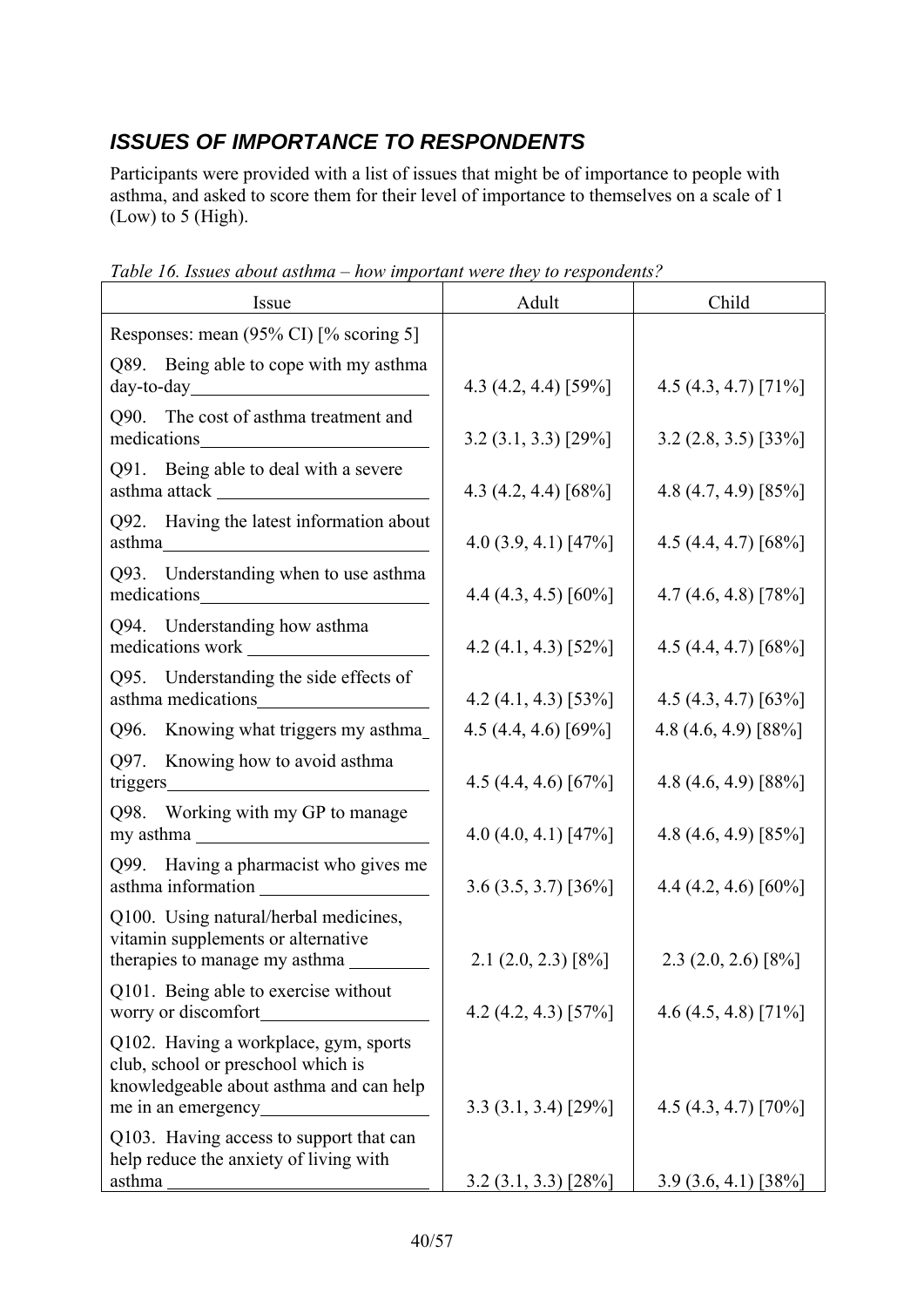| Adult                  | Parent/carer           |
|------------------------|------------------------|
| 4.4 $(4.3, 4.5)$ [68%] | $4.7(4.6, 4.8)$ [76%]  |
| 4.2 $(4.1, 4.3)$ [57%] | 4.5 $(4.3, 4.7)$ [66%] |
| $2.6(2.5, 2.7)$ [14%]  | $3.2(2.9, 3.4)$ [19%]  |
| $2.2(2.1, 2.3)$ [7%]   | $2.40(2.1, 2.7)$ [6%]  |
| $1.9(1.8, 1.9)$ [4%]   | $1.3(1.1, 1.5)$ [4%]   |
|                        |                        |

The highest level of importance was given for issues which related to day-to-day living with asthma, with most respondents giving these issues a score of 4 or 5. Both questions about asthma research (research into prevention and cure, and research to help in day-to-day living with asthma) were also given the highest rank by the majority of respondents, and information to address most of the issues identified as being important would only be able to be obtained through research. Overall, parents/carers scored most issues as higher in importance than did adults. The most striking difference between adult and parent/carer responses was for the question relating to "Having a workplace, gym, sports club, school or preschool which is knowledgeable about asthma and can help me in an emergency", which parents/carers on average scored 1.3 points higher than adults. This may relate to parents recognising the important role of school staff in caring for the child in the event of an asthma emergency during school hours, when the parent/carer is often not immediately to hand.

Q106, about "having contact with other people who have asthma to discuss problems and solutions", was ranked significantly lower by adults than by parents/carers. This issue was also rated significantly lower by adults living in major cities and those in areas of lesser socioeconomic disadvantage, compared with those from other areas. City dwellers also gave lower ranks than respondents in inner or outer regional areas for the importance of having a pharmacist who gives information about asthma, and having access to support to reduce the anxiety of living with asthma.

Q107, about "participating in online (internet) asthma education programs" was given low overall rankings. Predictably, the lowest rankings were given by those without internet access in the past 4 weeks (median 1), but low rankings were given even by those respondents who had accessed the internet in the past 4 weeks (median 2). However, participating in online asthma education programs was ranked higher (median 3) by those who had accessed the internet to obtain information about health issues in the last 4 weeks, suggesting that interest in participating in internet programs may have been enhanced by having a previous (presumably positive) experience of accessing health information by this route.

Using natural/herbal medicines or alternative therapies to manage asthma was given low average rankings by both adults and parents/carers, and this did not vary significantly by the source from which the respondent had been recruited (Woolcock, pharmacy or Asthma Foundation NSW). The low ranking given to the importance of complementary and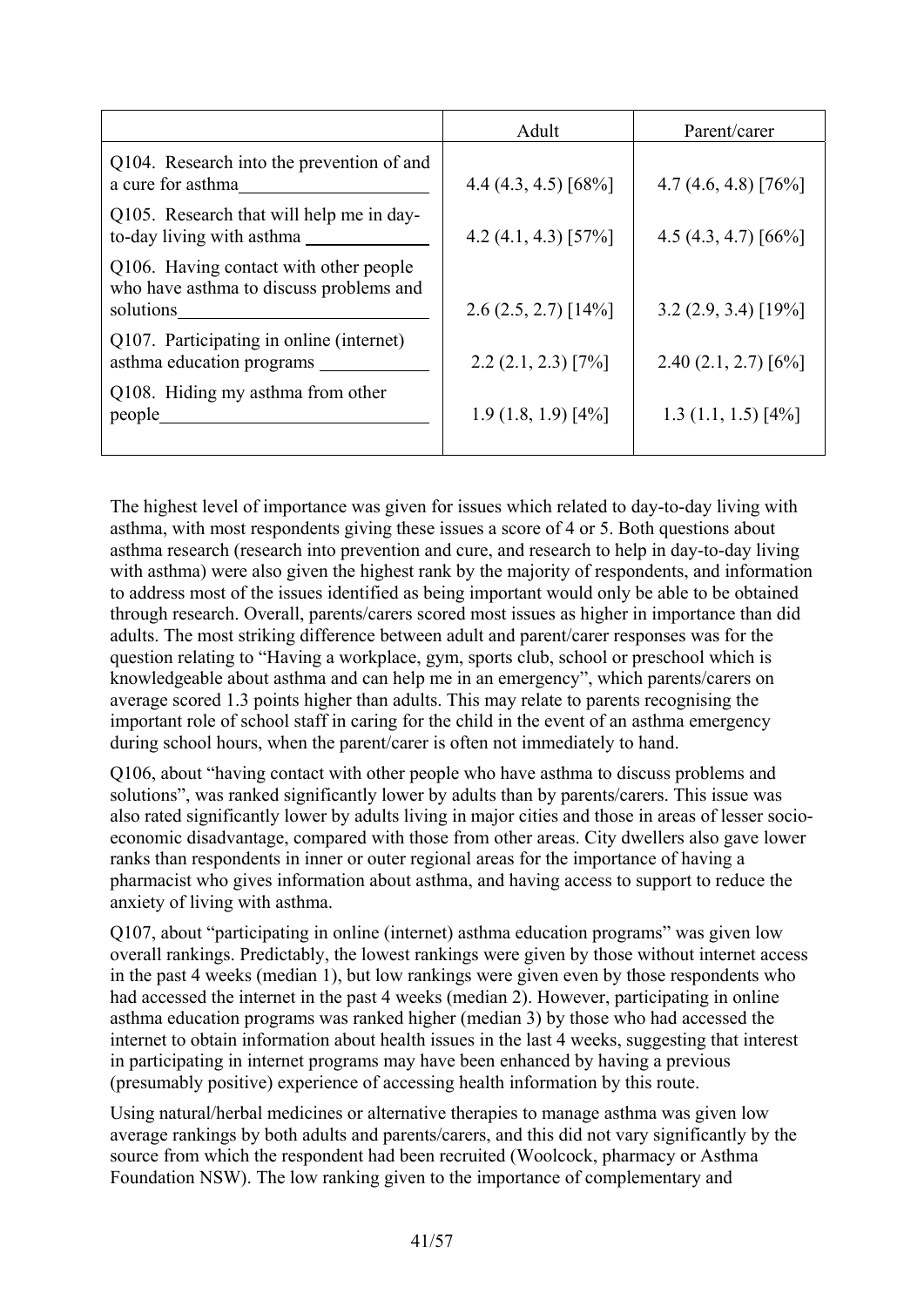alternative treatments by respondents in the present survey is in contrast with data obtained from random surveys of people with asthma, as recently reviewed by Slader and colleagues [13]. However, 31% of respondents ranked this issue as 3, 4 or 5, indicating a significant subset of asthma consumers for whom this issue would be of interest.

The issue which was ranked lowest by both adults and parents/carers was Q108, "hiding my asthma from other people". In total, 27% of respondents gave this issue a score of 3, 4 or 5. There was no correlation with age, but there was a moderate correlation between responses to this issue and those to O70, "I dislike using inhalers in public" ( $rs=0.42$ ,  $p<0.0001$ ).

## *EXPERIENCE OF ASTHMA FOUNDATION NSW PROGRAMS AND SERVICES*

Respondents were asked about their experience of Asthma Foundation NSW services in the previous 12 months, and whether they would use those services again.

|                                                                                   | Adult        | Parent/carer           |
|-----------------------------------------------------------------------------------|--------------|------------------------|
| Q117. In the last 12 months, have you used<br>any Asthma Foundation NSW services? |              |                        |
| Yes                                                                               | 68 (11%)     | 15 $(19%)$             |
| N <sub>0</sub>                                                                    | 512 (84%)    | 58 (72%)               |
| Don't know                                                                        | 23<br>(4%)   | (7%)<br>6              |
| Missing                                                                           | $(1\%)$<br>5 | $\overline{2}$<br>(2%) |
| Q117b. If Yes, would you use these<br>services again in the future?               |              |                        |
| Yes*                                                                              | 64 (94%)     | 14 (93%)               |
| N <sub>0</sub>                                                                    | $(1\%)$      | $(0\%)$<br>$\theta$    |
| Missing                                                                           | (4%)<br>3    | (7%)<br>1              |
|                                                                                   |              |                        |

*Table 17. Use of Asthma Foundation NSW Services in the past 12 months* 

\* In addition, 6 adults and 3 parents/carers answered "Yes" to Q117b despite having answered "No" Q117. These responses may represent people who had previously used Asthma Foundation NSW services but not in the last 12 months.

In total, 11% of adult respondents and 19% of parents/carers reported having used Asthma Foundation NSW services in the past 12 months, and all but one of these said that they would use Asthma Foundation NSW services again in the future. One respondent who had used the Help Line stated that she would not use this service again, but no further details were given. Of the 68 adult respondents who had used Asthma Foundation NSW services in the previous 12 months, 36 had been recruited through the Asthma Foundation NSW database, 28 through the Woolcock, and 4 through pharmacies. Of the 15 parents/carers who had used Asthma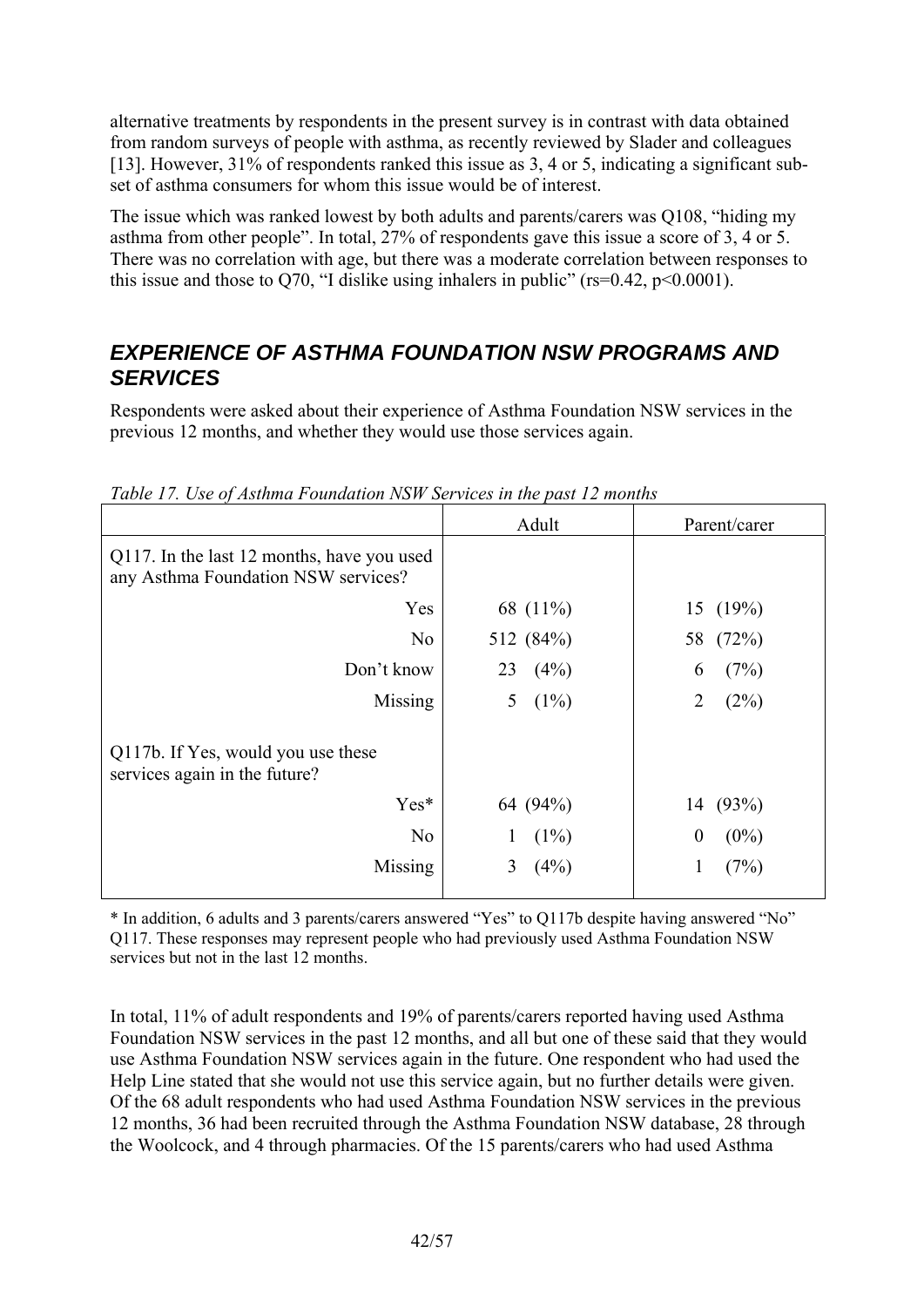Foundation NSW services in the previous 12 months, 11 had been recruited through Asthma Foundation NSW and 4 through pharmacies.

Respondents were asked to state the Asthma Foundation NSW services which they had used in the previous 12 months. A total of 23 respondents mentioned having received information from Asthma Foundation NSW; of these, 12 referred to information about specific questions, and the remaining 11 referred to general asthma information. Some respondents (n=34) mentioned their mode of contact with Asthma Foundation NSW: of these, 4 referred to email, 18 referred to the website, 14 referred to telephone contact, and one referred to staff contact. A total of 16 respondents mentioned having received print material (newsletter, brochures, information pack).

A full list of the Asthma Foundation NSW services reported as having been used by respondents (adults and parents/carers) is given below in Table 18. It is evident that there was some confusion over who was the provider of some services, particularly the Asthma Clinic at RPAH. Most of this confusion was amongst Woolcock respondents, and may potentially have arisen through the linking of the names of Asthma Foundation NSW, Woolcock Institute and Dr Reddel in the Information for Participants statement.

### *Table 18. Specific Asthma Foundation NSW services used by participants in the last 12 months*

Services mentioned by more than one respondent are indicated in parentheses, e.g. (x3) means that three respondents reported having used this particular service.

- Email  $(x3)$
- Phone  $(x5)$
- Information Line (x5, variously called Help Line, Infoline etc or just a reference to phoning Asthma Foundation NSW for information)
- Website  $(x15)$
- Self-care pharmacist, phone contact
- Booklet, brochure, leaflets  $(x3)$
- Brochures and information pack, e-newsletter
- Print material
- Received information in mail
- Received an information pack
- Asthma card
- Newsletters, Asthma Update, Latest education brochures Asked information
- I am a life member and receive a monthly booklet
- Newsletter  $(x2)$
- Read magazine but no 'services' in a strict sense
- Allergy update
- Asthma Action Plan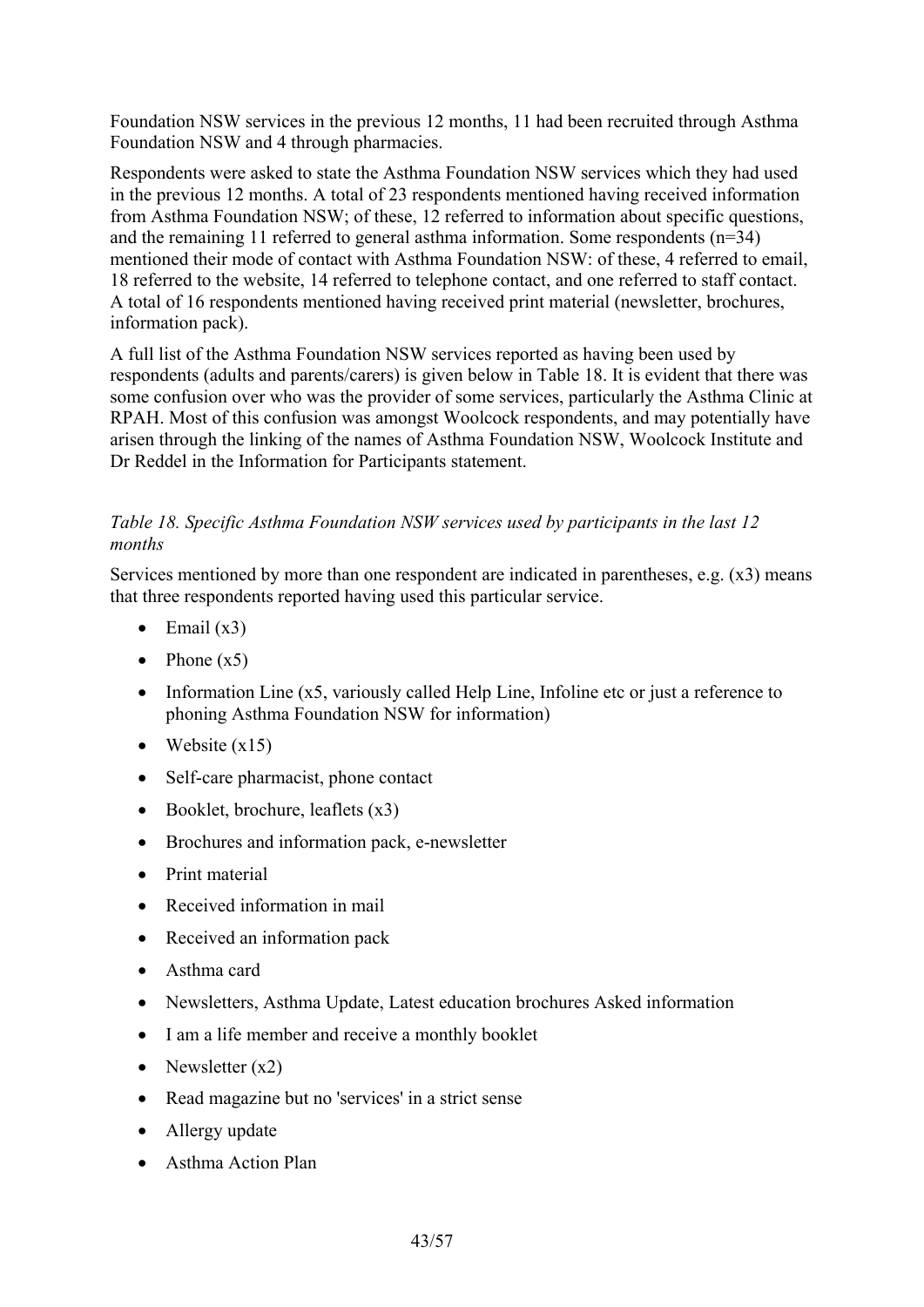• When my doctor told me I had asthma, I rang the Asthma Foundation for information on asthma. I was sent an Asthma Information Pack with letter.

Requests for specific information

- Information on dust mites
- With regards to possible triggers
- Looked at their internet site when buying new pillows + doona for my family to ensure I only bought 'asthma free' bedding
- Enquiry about medication
- Phone Service needing advice because my reaction to bronchodilators is atypical and I was having difficulty convincing my GP that Oxis causes rebound in me.
- Information regarding new heart medication
- Information regarding medications and symptoms -sent information pack. Needed to sort out my confusion and gain some understanding and advice. Very helpful especially regarding peak flow and pack received
- Latest information on asthma management for daughter who has smoking-induced asthma
- Asked what kind of carpet I should lay and vacuum cleaner to buy.
- Enquiry about air-conditioning and problems of inhaling neighbour's wood fire smoke in air/house.
- I tried to get help to get an asthma peak flow chart to record daily readings  $\&$  my asthma management plan and I could not get one.
- School project
- Respondent's mother found information on dust mites

#### Other comments in this section

- Being involved in surveys with pregnant with last child
- I found it very helpful
- Always happy to assist
- St Leonards
- Staff
- Volunteer

#### Services not provided by Asthma Foundation NSW but attributed to it by respondents

- Asthma Foundation VIC. The nurses were brilliant, mine of information and priceless.
- Asthma Clinic at RPAH (x6).
- Asthma Educator
- Doctors, pharmacists
- Easy walking: Prince of Wales Hospital, Support Group, Therapist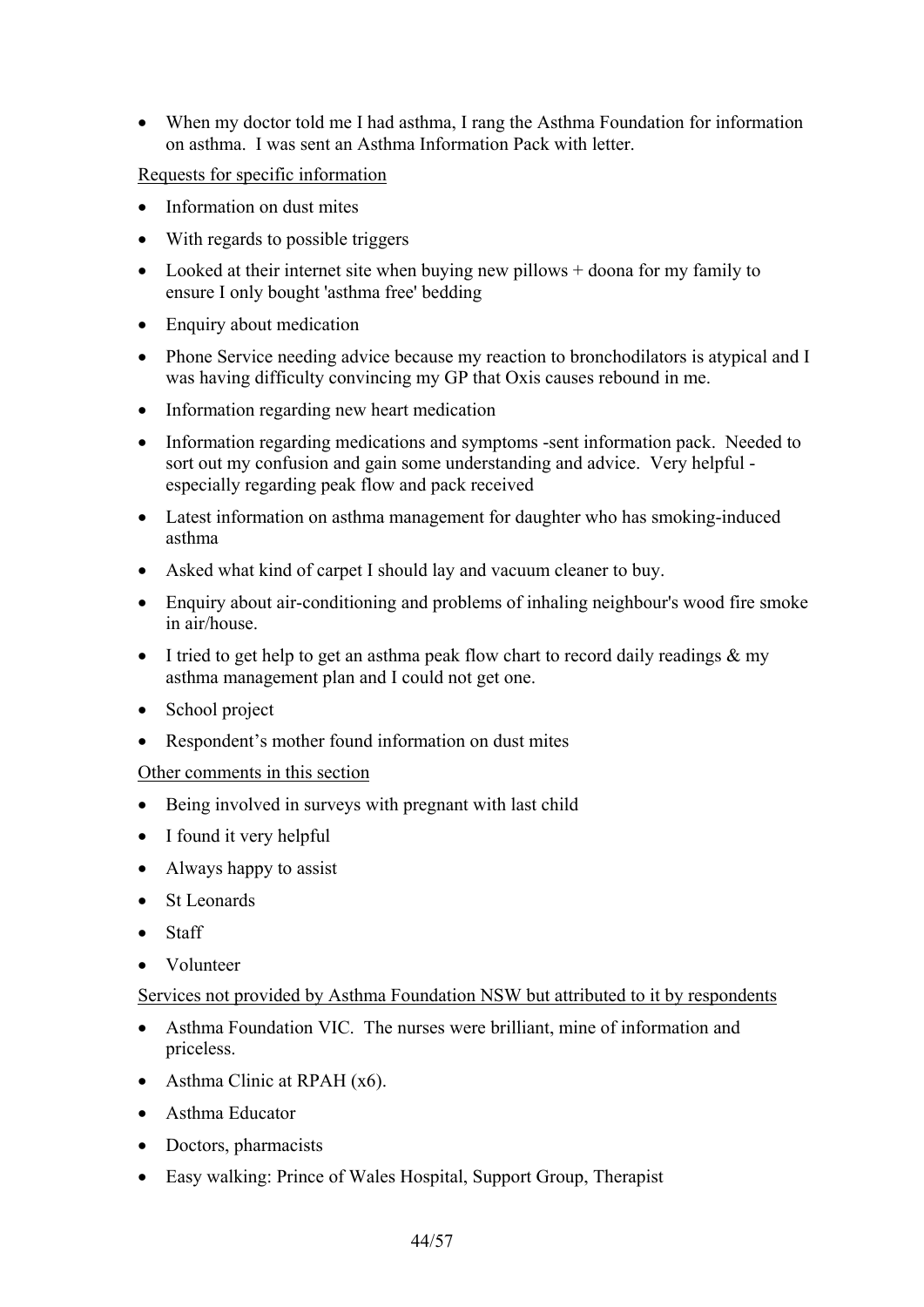• Woolcock Institute  $(x5)$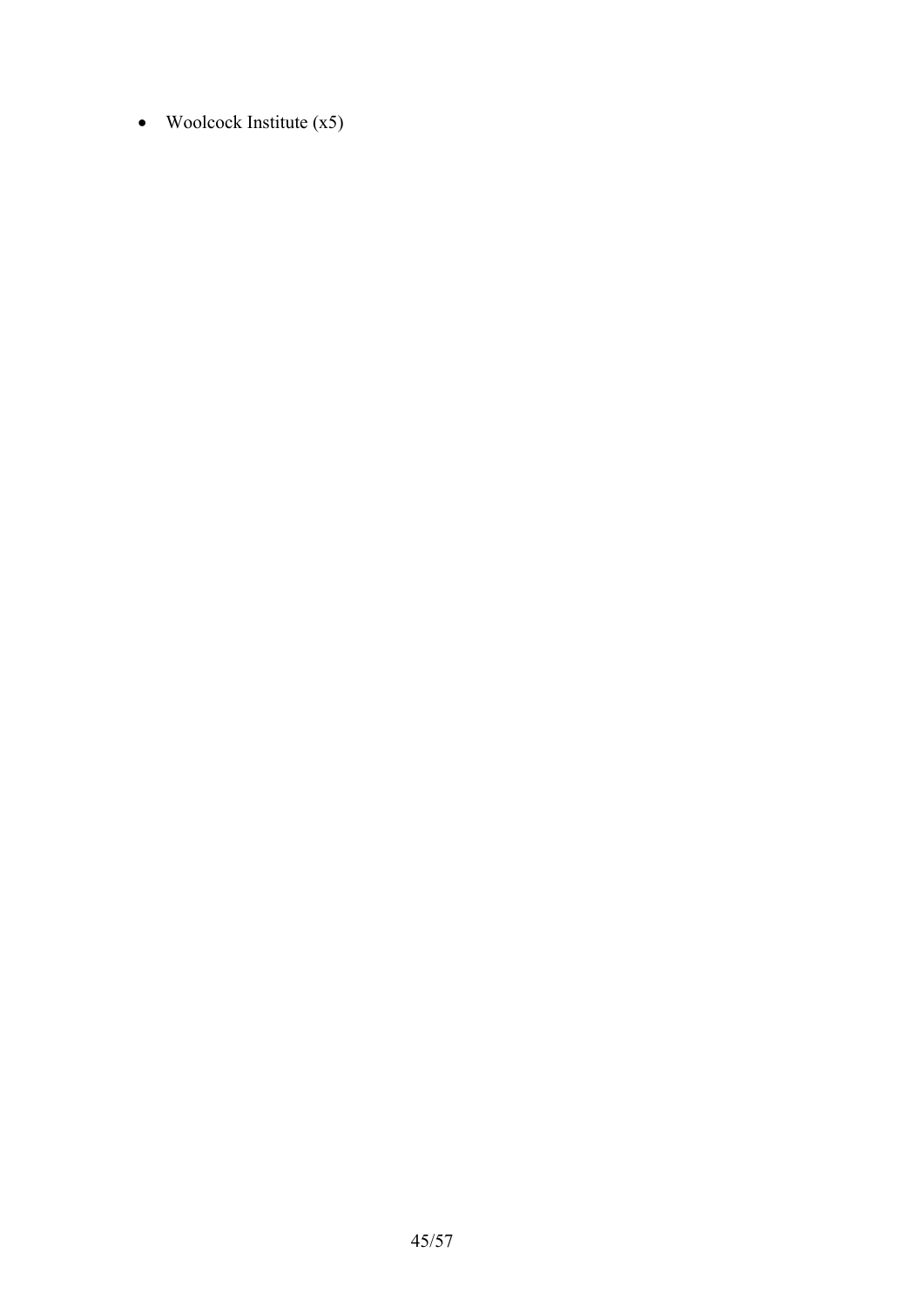# *PROPOSED ASTHMA FOUNDATION NSW PROGRAMS/SERVICES*

Finally, respondents were asked to rate eight proposed programs, services or activities in which Asthma Foundation NSW could be involved, in order to support people with asthma to live well and to manage their asthma better. Respondents were provided with a brief description of Asthma Foundation NSW as being a "not-for-profit organisation providing programs and services to people with asthma and the community in NSW".

| Proposed Program/Service                                                                                                                                                          | Adult             | Parent/carer      |
|-----------------------------------------------------------------------------------------------------------------------------------------------------------------------------------|-------------------|-------------------|
| Responses were for the level of importance<br>that these services would have to the<br>respondent. Results are displayed as<br>median (IQR) [% respondents with score<br>of $5$ ] |                   |                   |
| Q109. Representing the needs of people<br>with asthma, e.g. to government                                                                                                         | 5 $(4 - 5)$ [55%] | 4 $(3 - 5)$ [49%] |
| Q110. Supporting workplaces, gyms,<br>sports clubs, schools and preschools to be<br>knowledgeable about asthma and able to                                                        | $5(4-5)[54%]$     | $5(5-5)[79%]$     |
| Q111. Holding public information and<br>education sessions for people with asthma<br>and their families                                                                           | 4 $(3 - 5)$ [45%] | 5 $(3 - 5)$ [51%] |
| Q112. Providing asthma information on<br>the internet                                                                                                                             | 4 $(3 - 5)$ [46%] | $5(3.5-5)[54\%]$  |
| Q113. Providing opportunities on the<br>internet to connect people with asthma for<br>support or to discuss problems and<br>solutions                                             | 4 $(2 - 5)$ [31%] | 3 $(3 - 5)$ [30%] |
| Q114. Providing email or SMS alerts on<br>environmental hazards such as bushfires,<br>high levels of pollution or pollen                                                          | 4 $(3 - 5)$ [41%] | 4 $(3 - 5)$ [39%] |
| Q115. Providing information on allergies                                                                                                                                          | $5(4-5)$ [55%]    | 5 $(4 - 5)$ [55%] |
| Q116. Offering a Membership program<br>that provides regular information updates                                                                                                  | 4 $(3 - 5)$ [36%] | 4 $(3 - 5)$ [41%] |

*Table 19. Proposed programs/services by Asthma Foundation NSW* 

Respondents indicated a high level of interest in all of the proposed programs/services, with a score of 5 (maximum importance) being the modal score for each of the proposed areas. A score of 5 was recorded by more than 50% of adult respondents for Q109 (representing the needs of people with asthma), Q110 (supporting workplaces, schools etc), and Q115 (providing information on allergies). Slightly lower levels of support, with the greatest variations in response, were recorded for Q113 (providing opportunities on the internet to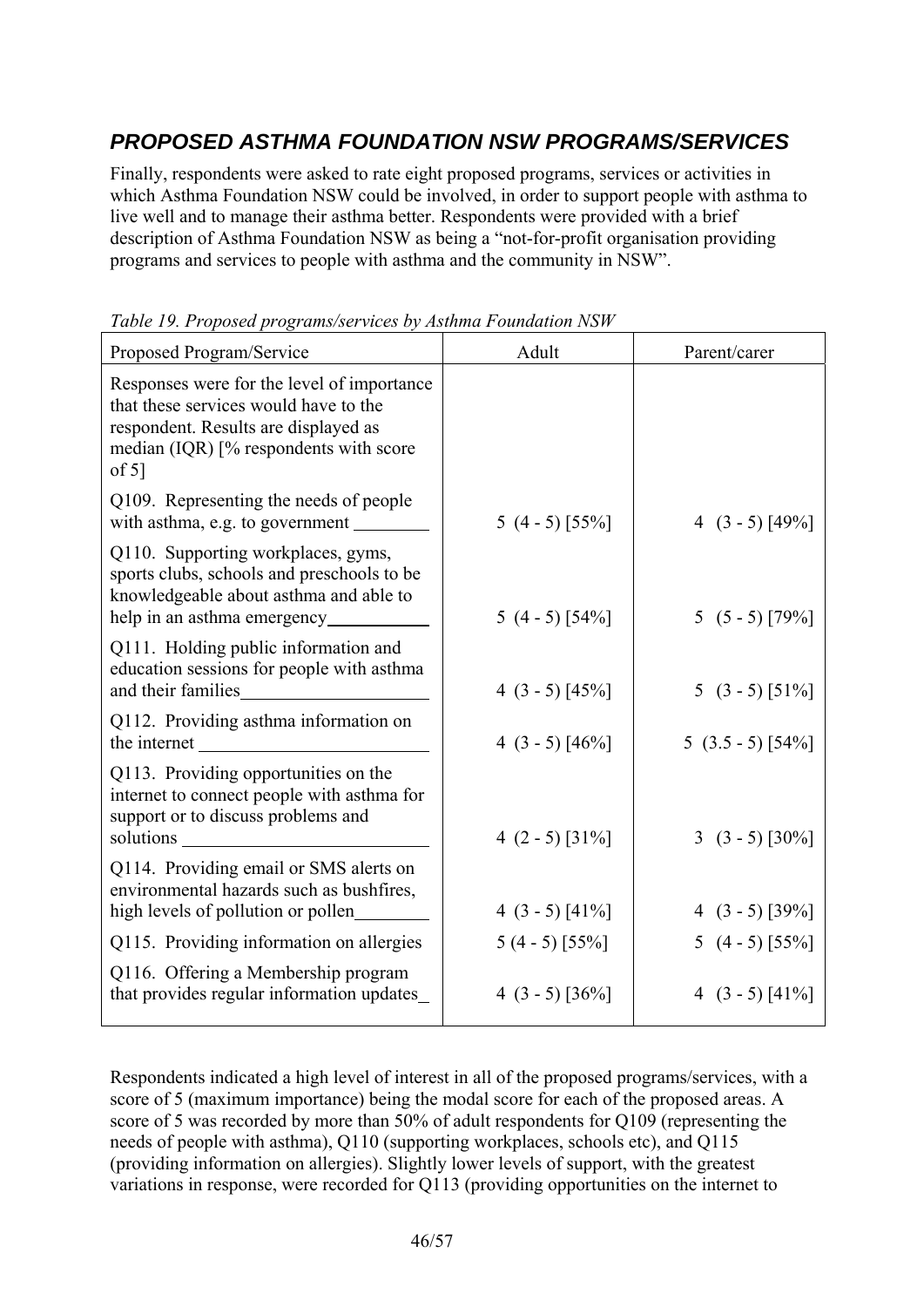connect people with asthma for support or to discuss problems and solutions) and Q116 (offering a Membership program that provides regular information updates). However, these two options were still given the maximum level of importance by 31% and 36% of adult respondents respectively, indicating that such programs would be highly valued by a significant proportion of consumers.

For parents/carers, responses were similar to those given by adults, with the exception of the proposal to support workplaces, schools etc [Q110 in adult survey, CQ103 in child survey], to which parents/carers gave significantly more support than adult respondents ( $p<0.0001$ ). More than 50% of the parents/carers gave the maximum level of importance to CQ104 (holding public information sessions), CQ105 (providing asthma information on the internet), and Q108 (providing information on allergies); for CQ103 (supporting workplaces, schools etc), almost 80% of parents/carers gave the maximum level of importance. The lowest levels of support by parents/carers were recorded for CQ106 (internet support/discussions), CQ107 (email or SMS alerts) and CQ109 (Membership program with regular information updates). However, around one third of parents/carers gave these three options the highest score (30%, 39% and 41% respectively).

There were weak but statistically significant effects of respondents' age and ASGC category (remoteness) on the ratings which they gave for some of the proposed programs/services. There were weak associations between increasing age and higher rankings for all of the proposed programs/services with the exception of Q112 and Q113, both relating to the internet. Respondents living in inner and outer regional areas were more supportive of Q111 (holding public information sessions,  $p=0.001$ ) and  $Q113$  (providing opportunities on the internet to connect people with asthma,  $p=0.005$ ) than those living in major cities, and Q116 (Membership program with information updates) was more favoured by respondents living in outer regional areas than in major cities or inner regional  $(p=0.003)$ . There were no important associations between living in a socially disadvantaged area (low SEIFA category) and the rankings which were given for the proposed programs/services.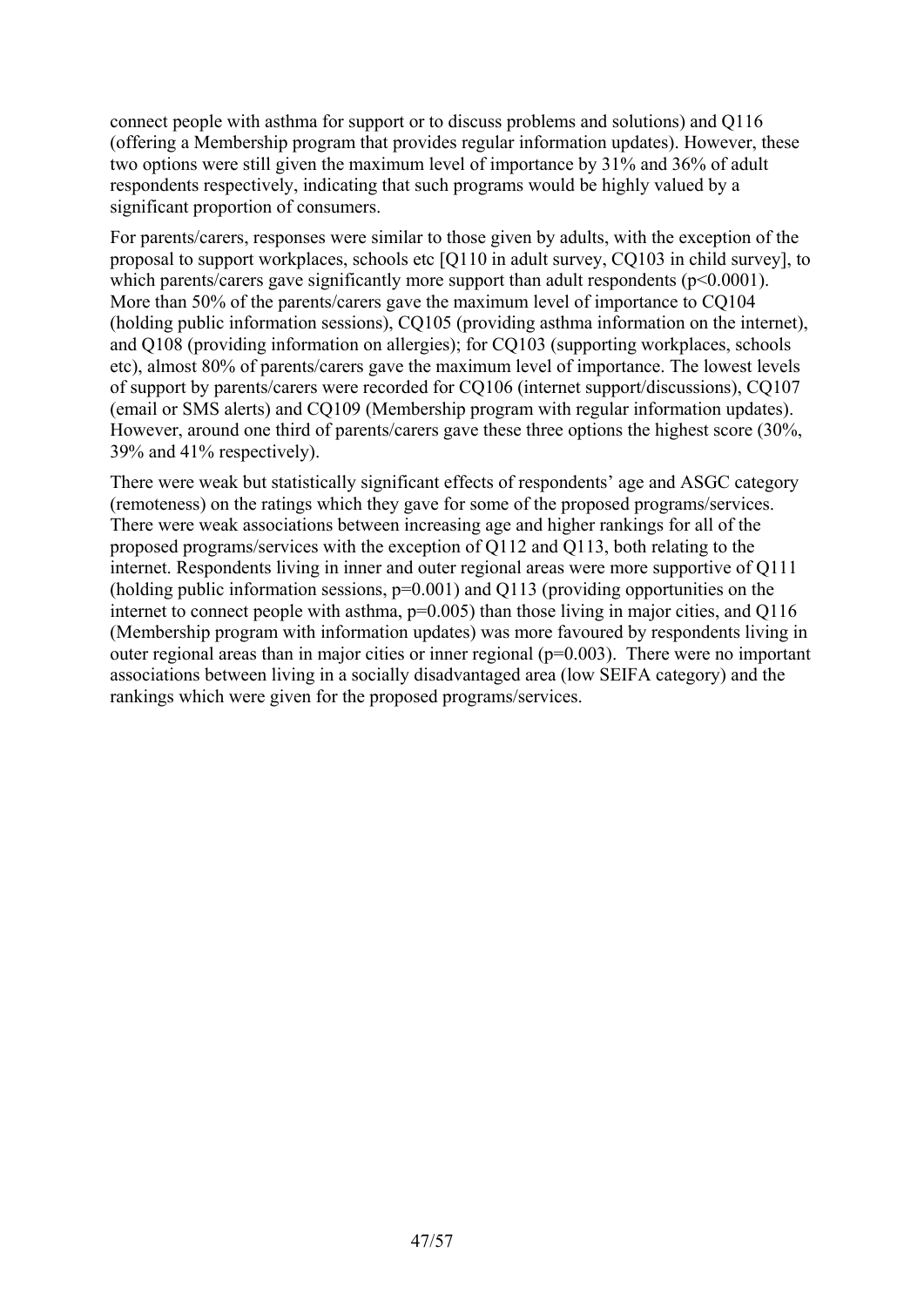# **DISCUSSION**

This project was a collaboration between the Woolcock Institute of Medical Research, the Faculty of Pharmacy at University of Sydney, and staff of the Australian Centre for Asthma Monitoring, to provide Asthma Foundation NSW with quantitative data about the attitudes, behaviours and needs of people with asthma in NSW. The data will be used to assist Asthma Foundation NSW to appropriately represent people with asthma, by being aware of their attitudes, behaviours and needs, and to develop programs and services which will assist consumers to manage their asthma effectively. The project has reached a successful conclusion, with detailed information having been collected from almost 700 people with asthma and the parents/carers of children with asthma.

As outlined in the contract application in November 2007, the methods which could be used for the survey were limited by the available budget. To obtain a truly representative sample would have required use of random telephone dialling, which, even with the known prevalence of current asthma in NSW of approximately 10%, would have needed an approximately 10-fold higher budget. The aim was to obtain a representative sample of approximately 1200 people with asthma from NSW, in order to obtain data about factors with a prevalence of  $\geq$ 10% with reasonable precision. Using recruitment through pharmacies, the Woolcock database and the Asthma Foundation NSW databases, the final sample size was 689, which was sufficiently large to allow useful conclusions to be reached about factors with a prevalence  $\geq$ 10%. Recruitment through pharmacies was probably limited by the influenza epidemic in winter 2007, which meant that pharmacists were extremely busy during the recruitment period. Recruitment was also limited by the length of the questionnaire. A singlepage questionnaire would have been much more easily completed while customers were waiting for prescriptions to be filled, but this would not have been able to provide sufficient information about the questions of interest to Asthma Foundation NSW. Using an interviewbased questionnaire would have allowed access to people with low levels of literacy, but would have substantially increased the cost.

Surveys about asthma which are based only on self-report are limited by a lack of objective confirmation of the diagnosis of asthma, and by the lack of any objective measurement of the level of asthma control, such as spirometry. Nevertheless, populations reached in this way represent people who *believe* that they have asthma; such people are therefore targets for the programs and activities of consumer organisations such as Asthma Foundation NSW.

Obtaining information about asthma in children is typically limited by the literacy and recall of the children themselves, and using data from parents or carers is accepted as being more appropriate for this age-group. In the questions about attitudes and beliefs, we asked about the parent/carers attitudes/beliefs, rather than the child's. It would have been preferable for us to find out which parent responded to the questionnaire (mother or father), and whether they were the usual carer for that child. It would also have been interesting to find out whether the parent/carers themselves had asthma, as this could have affected their attitudes and beliefs about asthma.

No allowance has been made for multiple comparisons in the present analyses, so some of the positive findings would have been expected to be found by chance.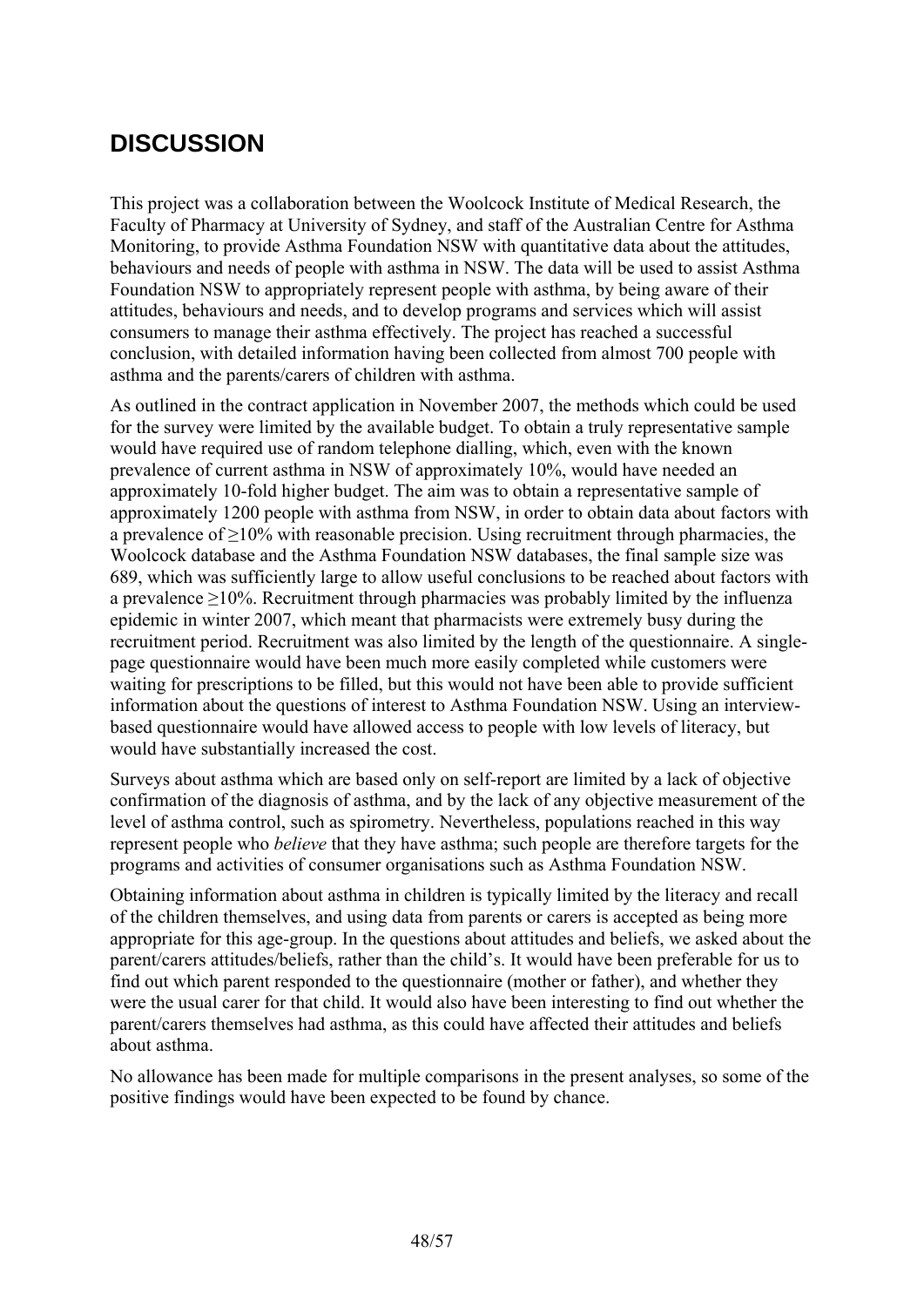# *REPRESENTATIVENESS OF THE STUDY POPULATION*

Given the planned recruitment methods, we expected at the outset that any bias in the study population would be towards people whose asthma was more troublesome, and towards those who had greater contact with health care professionals.

The study population largely (88%) comprised people with "current asthma", defined as those having symptoms of asthma or taking treatment for asthma within the previous 12 months. By contrast, in national surveys, only about 50% of people with diagnosed asthma have had current asthma (using the same definition) [3]. The predominance of respondents with current asthma is a strength rather than a limitation of the present survey (for the objectives specified by Asthma Foundation NSW), because people who have current asthma are more likely to seek or benefit from the services of Asthma Foundation NSW than those who have had a diagnosis of asthma at some time in the past but have no active problem. Many previous surveys about asthma have been restricted to people with current asthma.

The proportion of responses about children aged 5-13 (11%) was similar to the proportion of this age group in the whole Australian population, but the absolute numbers of children were too small for analysis of sub-groups.

The proportion of respondents who were of Aboriginal or Torres Strait Island origin (2%) was similar to Australian census data [4], but the absolute numbers of such respondents were too few for the responses to be considered representative. As expected, because the questionnaire was only available in English, the study population only included respondents who were fluent in English; hence, the proportion of respondents who spoke a language other than English at home (8%) was lower than in the Australian population (21%), as reported from the 2001 Census. The proportion of respondents born overseas (15%) was somewhat lower than the Australian average (22%) [4]. When respondents were classified by geographical remoteness, the proportions were similar to those reported in the 2006 NSW Population Health Survey; however, the absolute number of respondents for outer regional areas in the present survey was small.

More than 50% of respondents had completed TAFE or University. This is higher than the level of 35% recorded in the 2001 Australian census [4]. The length of the present questionnaire would be likely to have discouraged respondents who had low levels of literacy.

The study population provided a representative balance of gender, geographical remoteness and level of socio-economic advantage, apart from an over-representation of those living in less disadvantaged locations. The population groups which would be considered to be not well represented by the present survey were: those of non-English-speaking background, those with low literacy, teenagers, and those living in outer regional and remote areas of NSW.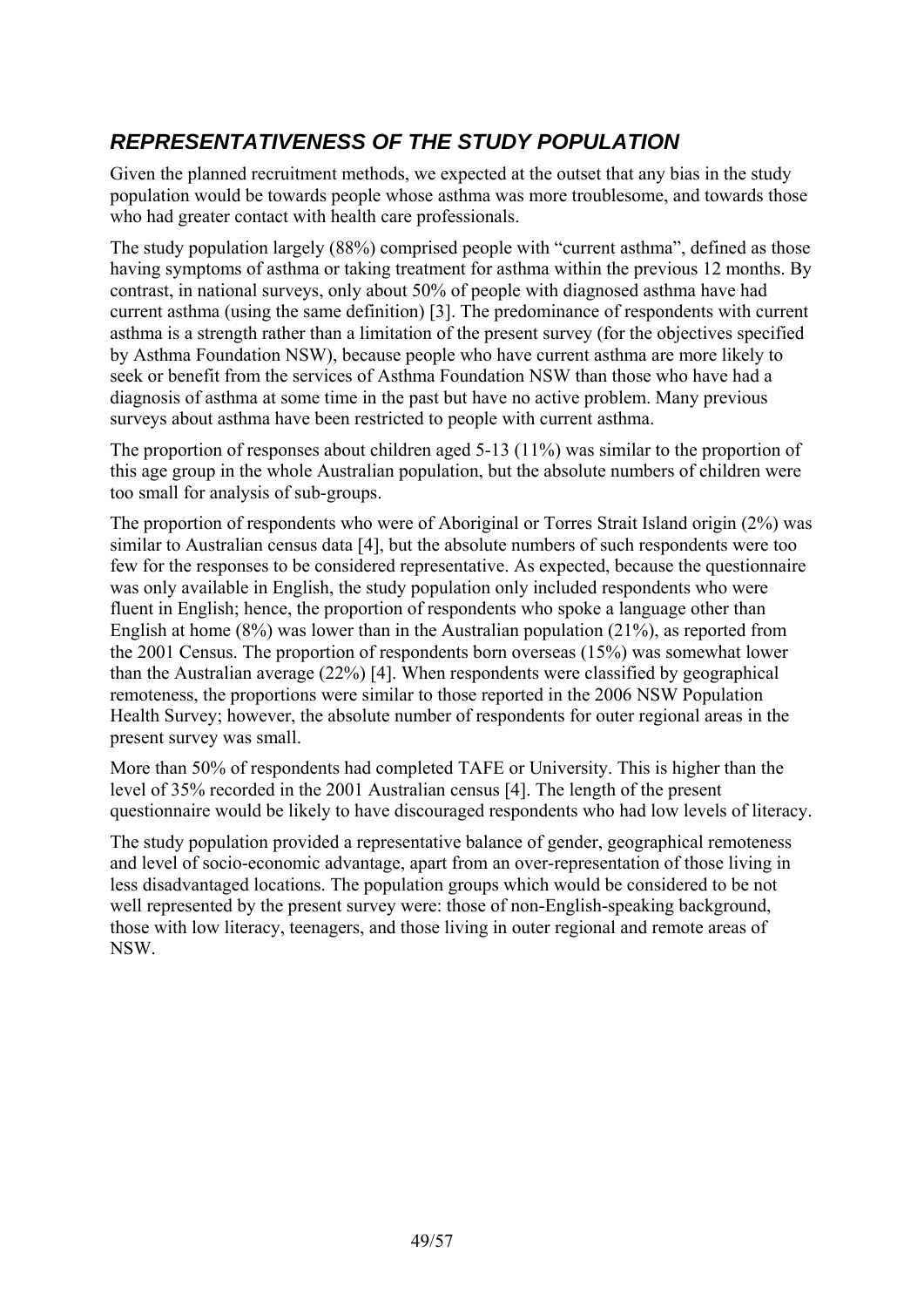## *AREAS OF NEED RELEVANT TO AIMS OF ASTHMA FOUNDATION NSW*

Following are brief comments about survey findings relevant to areas of need for people with asthma in NSW, which could be considered by Asthma Foundation NSW for further investigation or for intervention. These comments are in addition to those found within the Results section.

- Pharmacies provide an established route for contact with people with asthma in lower socio-economic areas, whose other options for education about asthma may be limited.
- Pharmacies are used by many patients to access advice and health care about their asthma (as about other medical conditions). Pharmacies provide the potential to access some patients at the time that their asthma is poorly-controlled (e.g. during a viral infection); this may represent a window of opportunity to provide information at a time when it may be accepted by the patient, because of current discomfort or disturbance to their lifestyle due to their asthma, and to obtain access to some patients who may not be able to afford (or prefer pharmacist advice) to conventional general practitioner-based care.
- The higher proportion of poorly-controlled asthma in younger people with asthma indicates an area of particular need, particularly as these were the respondents who indicated that the cost of medications was an issue for them.
- The proportion of current smokers in the pharmacy-based population is as high as that in the general NSW population; this is of concern, in view of the known relationship between smoking and decline of lung function, and between smoking and lack of effectiveness of inhaled corticosteroid-containing medications. In the present survey, current smoking was a significant independent risk factor for poor asthma control.
- The high prevalence of obesity in this population of people with current asthma suggests several areas for investigation or intervention. This includes the need for accurate diagnosis, so that a person who is overweight and breathless is not just assumed to have asthma, and provision of advice about exercise for people with asthma in order to assist in weight loss. Several research institutes currently have programs investigating the potential causative or contributory relationship between obesity and asthma.
- This study, like many other population surveys, revealed that adults with asthma had a high level of urgent health care utilisation due to asthma, and a high level of poor asthma control (based on a questionnaire which has been validated against physician judgement). From previous surveys about asthma control (e.g. the AIRE series of surveys[5]), investigators have concluded that there needs to be a greater effort to ensure that people with poorly-controlled asthma are treated with ICS-containing medications. However, unlike most of the previous surveys, the great majority of the present study population were currently prescribed an ICS-containing medication, and, at least according to selfreport, were taking it regularly (although self-report is known to over-estimate ICS use). This implies that important factors other than just under-prescribing of ICS are likely to be contributing to poor asthma control in the NSW community. There is a need to identify these factors amongst ICS users, such as poor inhaler technique, lack of routine review, smoking etc which may contribute to the burden of poor asthma control. Although few respondents in the present survey admitted to poor adherence, it still appeared to be a problem for at least one quarter of respondents. There appears to be scope for reinforcing the message about routine visits for review of asthma, in conjunction with the Asthma Cycle of Care.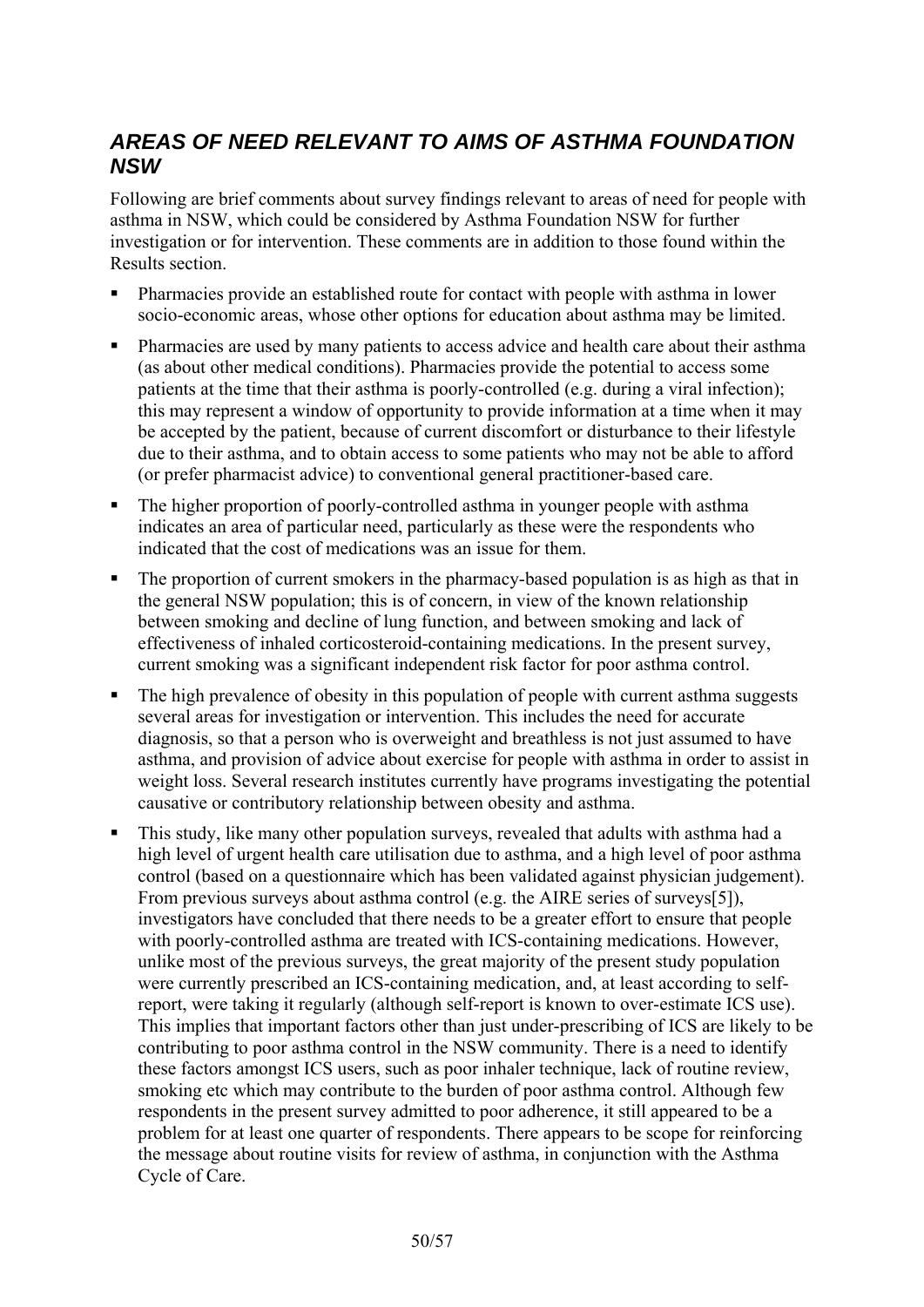- The survey revealed a very high level of urgent health care utilisation and activity limitation due to asthma in children. This is of particular concern, because of the burden to the child and family, the known association with impaired lung function in adult life, and the social and economic impact. More research is needed, e.g. with focus groups or brief interviews at the time of urgent doctor or ED attendance, about the factors that contribute to parents' use of urgent doctor visits and ED visits, in order to develop strategies to reduce the need for such visits. In the present dataset, almost  $\frac{3}{4}$  of children had a non-urgent visit for asthma in the previous 12 months. Those that did were no less likely to have an urgent visit for asthma in the previous 12 months than those who did not have a routine visit. The level of ownership of written asthma action plans by children is reassuring, but research is needed to establish that the strategies which are advised in these action plans are effective.
- If the high proportions of children in this survey who were using potent ICS and particularly ICS/LABA combinations were found to be representative of regular treatment of the general population of children with asthma, it would be of great concern, in view of current paediatric guidelines, and the potential for systemic side-effects. In the present survey, the appropriateness of this treatment in individual children cannot be established because of confounding by severity, and lack of information about dosage. In addition, recruitment through pharmacies would tend to over-select for children taking regular rather than intermittent treatment. However, the survey findings support information from other sources about apparent over-prescribing for children in Australia, and mechanisms to deal with this need to be addressed by major asthma stakeholders. In addition, it may be helpful to prompt parents to discuss with their child's doctor the pros and cons of various treatment options, to ensure that the minimum effective treatment is being used.
- The finding that poor asthma control and urgent health care utilisation were more common in the small proportion of respondents who had only completed primary education, independent of their level of socio-economic disadvantage, suggests that low levels of literacy may be a contributory factor. Educational qualifications were also a significant factor for urgent health care utilisation in a recent publication from a large US database [14]. Further investigation is needed within this subgroup of people with asthma in order for Asthma Foundation NSW to be able to provide programs and services which can reach people with this particular need.
- There were some particularly interesting findings in the survey about attitudes to asthma and to asthma medications. Further work about the impact of such attitudes on adherence with medications will be carried out in 2008 with Project Grant funding provided by Asthma Foundation NSW. The differences in responses in the present survey about being symptomatic in public and about using medications in public suggest the need for further investigation of the factors involved in these attitudes. If there is a perception by some patients that regular use of such medications implies dependency or if there is a perceived stigma for some patients from using asthma medications in public, there may be a need for education campaigns about these issues, addressed not just at asthma consumers but at the general public.
- We had originally intended to look at the relationship between the Beliefs and Behaviours Questionnaire and outcomes such as poor asthma control and urgent health care utilisation, but the initial analysis indicated that the sub-scores of the BBQ would need to be re-established for asthma, before reliable results could be obtained on the multiple logistic regression analysis.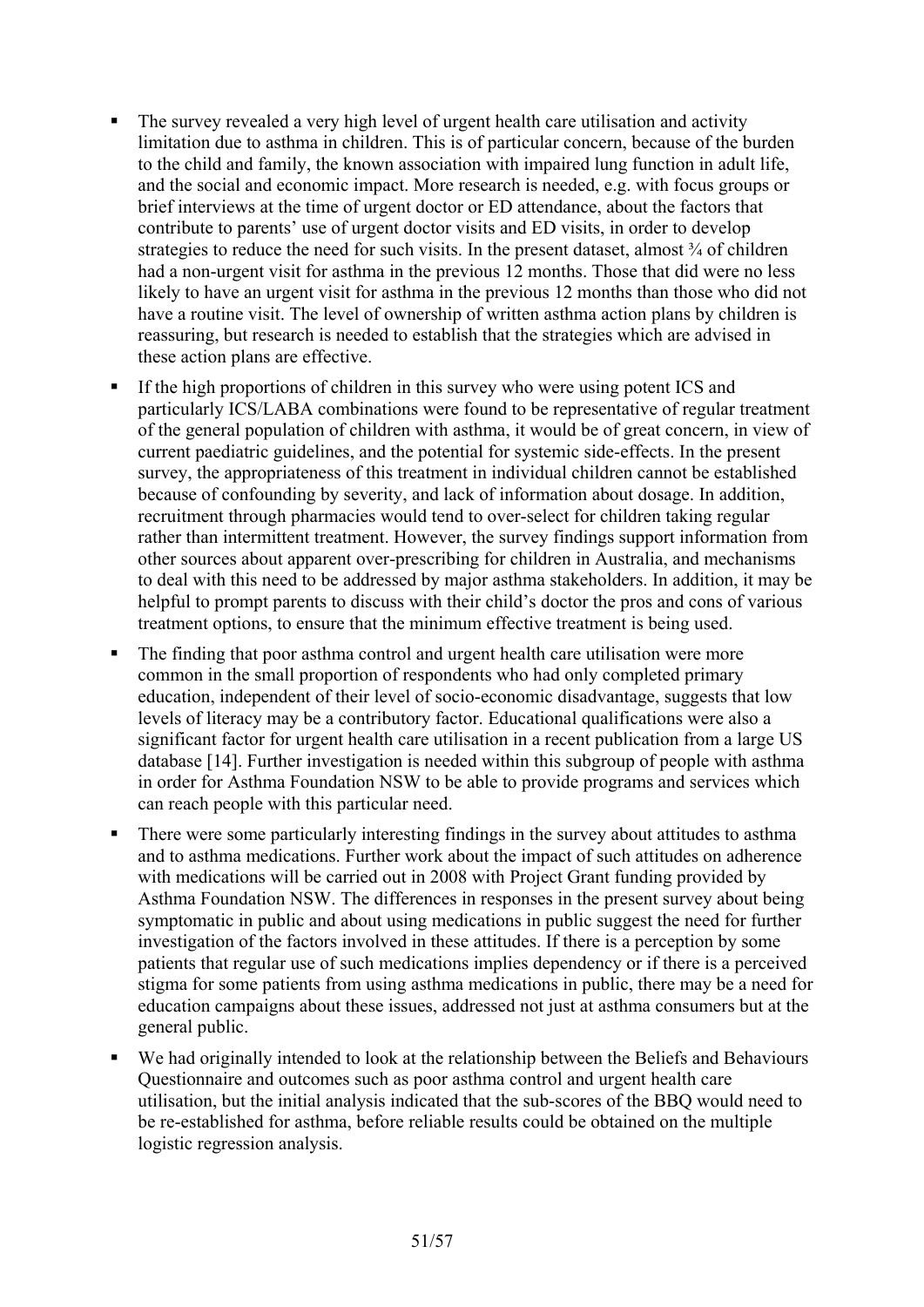- There appears to be scope for further work with interested pharmacists to investigate ways of improving practical inhaler management by patients (renewal of prescriptions, checking of expiry date, counting of doses, storage conditions etc).
- Overall, respondents appeared to be satisfied with the management and information that their current doctor was offering, despite the fact that many of them were assessed as having poorly-controlled asthma. There is scope for increasing patients' awareness of what they should expect from good asthma management.
- The survey found that relatives and friends were a common source of information for parents/carers of children with asthma. Asthma Foundation NSW should perhaps regard such social or family contacts as important consumers, to ensure that potentially erroneous lay beliefs about asthma can be identified and overcome, so that relatives/friends do not provide advice to the parent/carer which conflicts with evidence-based messages from doctors, nurses, Asthma Foundation NSW etc.
- This survey showed a greater burden of poor asthma control and urgent health care utilisation, and more problems interfering with asthma management in younger compared with older adults, independent of their socioeconomic status. Asthma-related quality of life was worse in older compared with younger participants, but we were not able to adjust for co-morbidities.
- The majority of respondents had access to the internet. This is only likely to increase in future years, and provides an excellent potential route for delivery of Asthma Foundation NSW services to many of its consumers, even in socio-economically disadvantaged areas. This would not be as useful a strategy in the elderly ( $>65$  years), as fewer than 40% had accessed the internet in the last month. It is useful to note that only few of the respondents with internet access had accessed it for health information in the previous four weeks; there perhaps needs to be more education about how consumers can use the internet wisely, and which sites are reliable, i.e. essentially training consumers to expect to benefit from health sites such as that provided by Asthma Foundation NSW.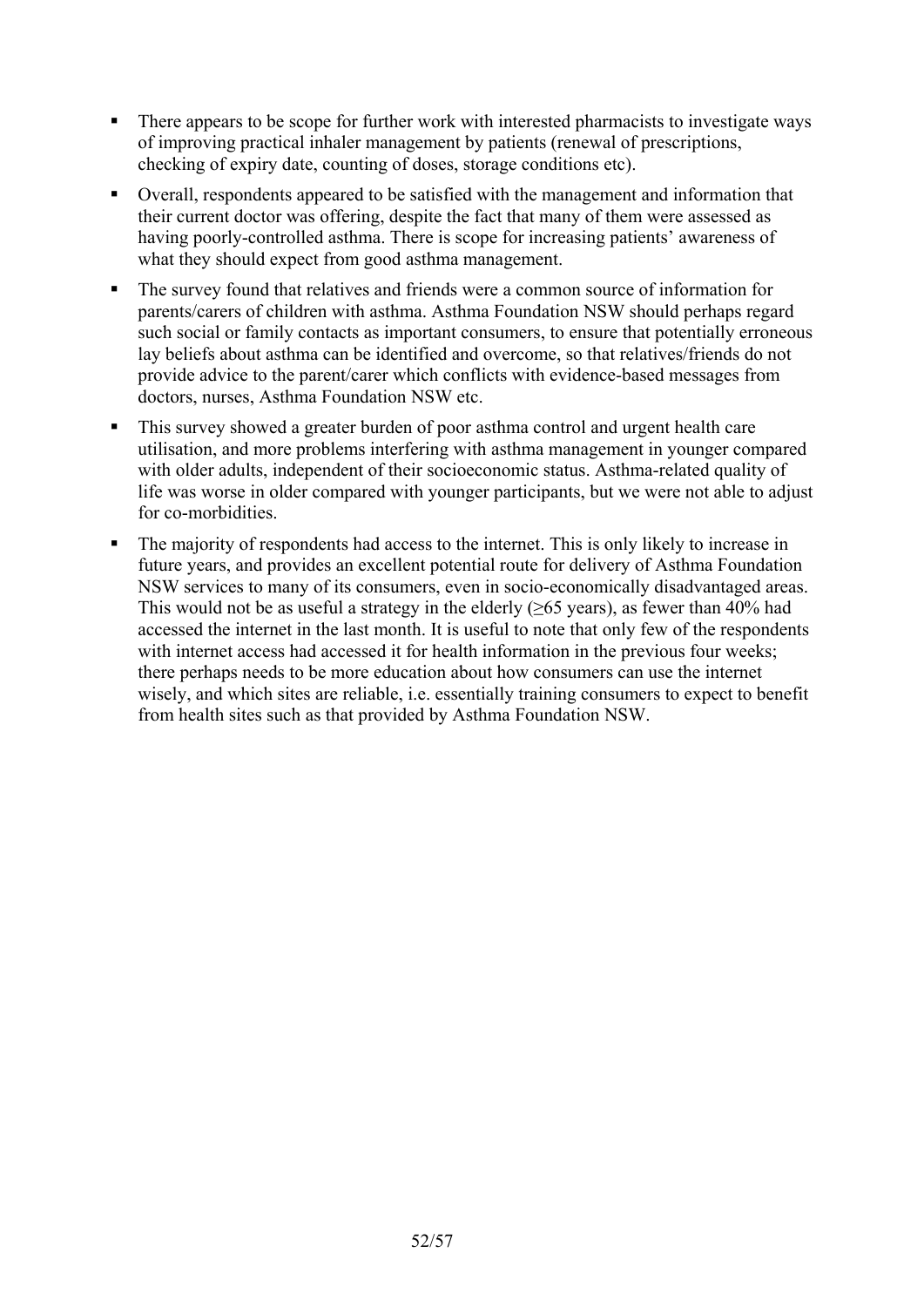# **REFERENCES**

- 1. Juniper EF, O'Byrne PM, Guyatt GH, Ferrie PJ, and King DR. Development and validation of a questionnaire to measure asthma control*.* Eur Respir J 1999; 14: 902- 907.
- 2. Australian Centre for Asthma Monitoring. Survey questions for monitoring national asthma indicators. 2007 [cited 2007 December 2007].
- 3. Australian Centre for Asthma Monitoring, Asthma in Australia 2005. AIHW Asthma Series 2,. 2005, Canberra: Australian Institute of Health and Welfare.
- 4. Australian Bureau of Statistics. Census of Population and Housing, 2001. 2003 Dec 2006 [cited December 2007].
- 5. Rabe KF, Adachi M, Lai CKW, Soriano JB, Vermeire PA, Weiss KB, and Weiss ST. Worldwide severity and control of asthma in children and adults: The global Asthma Insights and Reality surveys*.* J Allergy Clin Immunol 2004; 114: 40-47.
- 6. Juniper EF, Bousquet J, Abetz L, Bateman ED, and The Goal Committee. Identifying 'well-controlled' and 'not well-controlled' asthma using the Asthma Control Questionnaire*.* Respir Med 2006; 100: 616-21.
- 7. National Asthma Council Australia, Asthma Management Handbook. 2006, Melbourne: National Asthma Council Australia Ltd.
- 8. Toelle BG, Dunn SM, and Marks GB. A validated Inhaler Adherence Scale*.* Am J Resp Crit Care Med 2004; 169: A325.
- 9. Simmons MS, Nides MA, Rand CS, Wise RA, and Tashkin DP. Trends in compliance with bronchodilator use between follow-up visits in a clinical trial*.* Chest 1996; 109: 963-968.
- 10. Marks GB, Dunn SM, and Woolcock AJ. A scale for the measurement of quality of life in adults with asthma*.* J Clin Epidemiol 1992; 45: 461-472.
- 11. Juniper EF, Guyatt GH, Feeny DH, Ferrie PJ, Griffith LE, and Townsend M. Measuring quality of life in the parents of children with asthma*.* Qual Life Res 1996; 5: 27-34.
- 12. George J, Mackinnon A, Kong DC, and Stewart K. Development and validation of the Beliefs and Behaviour Questionnaire (BBQ)*.* Patient Education & Counseling 2006; 64: 50-60.
- 13. Slader CA, Reddel HK, Jenkins CR, Armour CL, and Bosnic-Anticevich SZ. Complementary and Alternative Medicine: Who is using what? Respirology 2006; 11: 373-387.
- 14. Osborne ML, Pedula KL, O'Hollaren M, Ettinger KM, Stibolt T, Buist AS, and Vollmer WM. Assessing future need for acute care in adult asthmatics: the profile of asthma risk study: a prospective health maintenance organization-based study*.* Chest 2007; 132: 1151-61.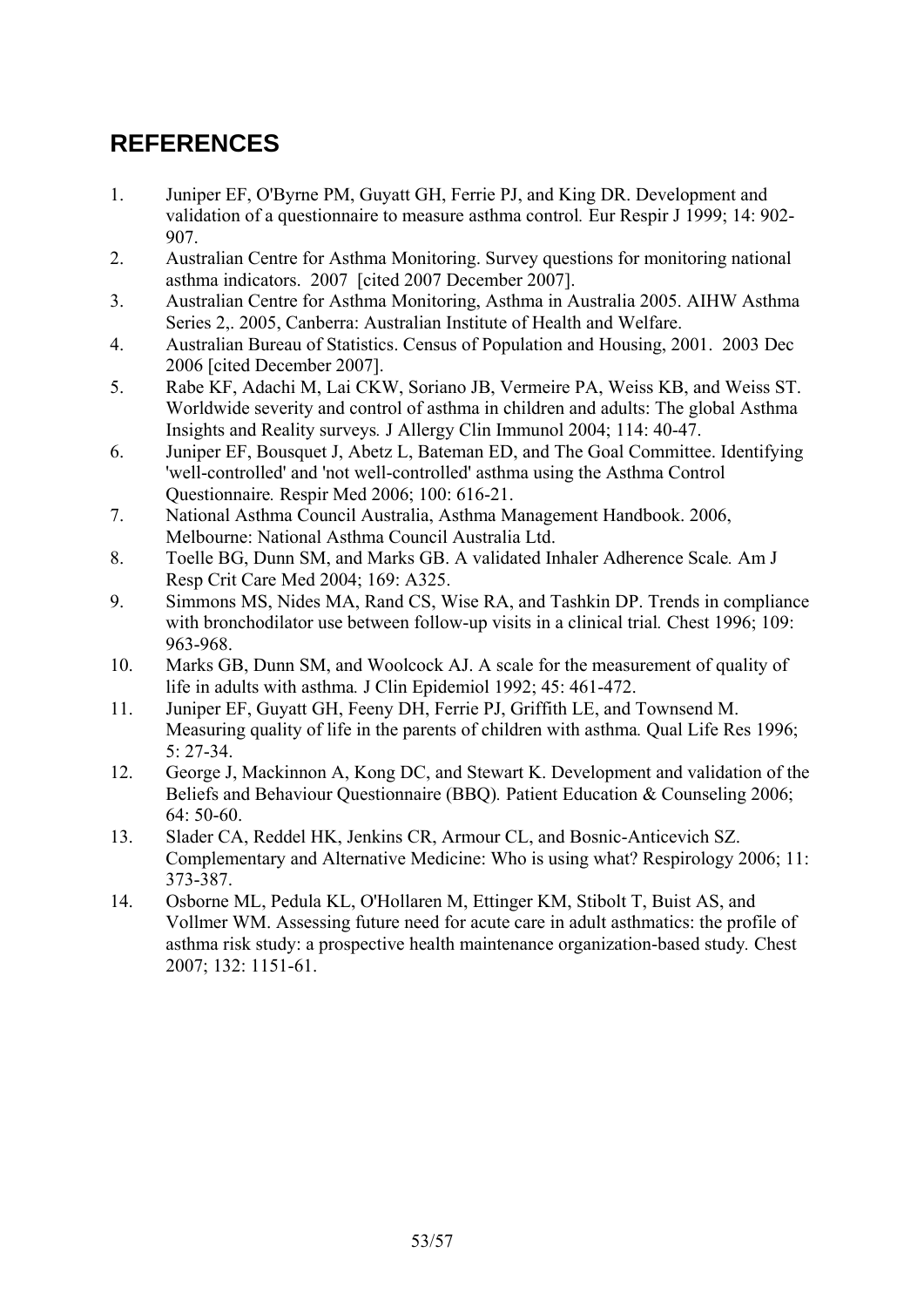# **APPENDIX 1**

Final questionnaire for people with asthma, aged 14 years and over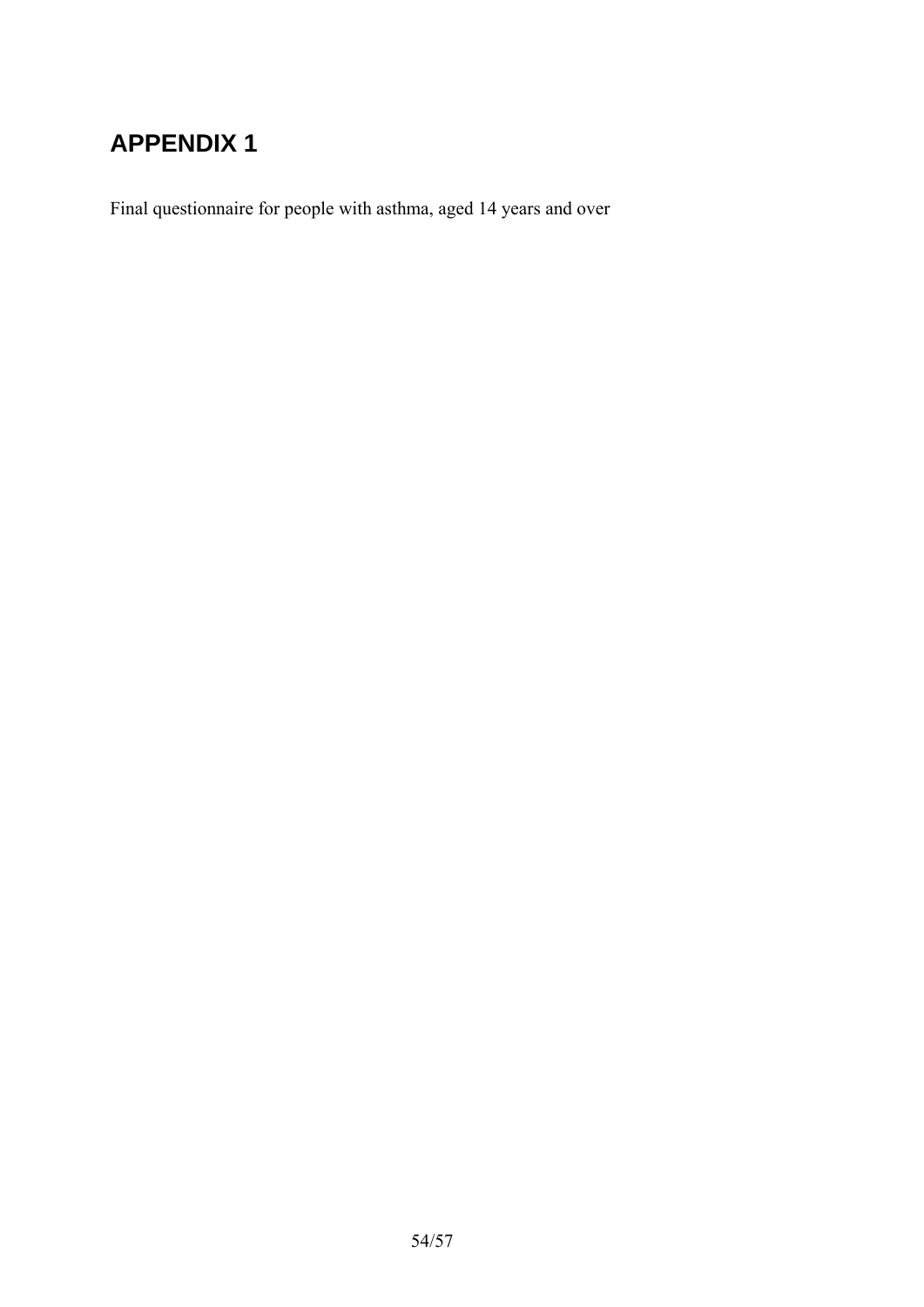



# NEW SOUTH WALES ASTHMA SURVEY

**(for people with asthma aged 14 years and over)** 

Name: \_\_\_\_\_\_\_\_\_\_\_\_\_\_\_\_\_\_\_\_\_\_\_\_\_\_\_\_\_\_\_\_\_\_\_\_\_\_\_\_\_\_\_\_\_\_\_\_\_\_\_

Contact number: \_\_\_\_\_\_\_\_\_\_\_\_\_\_\_\_\_\_\_\_\_\_\_\_\_\_\_\_\_\_\_\_\_\_\_\_\_\_\_\_\_\_\_

For more information about this survey, please see the separate Information Page

| <b>Instructions</b>                                                                                                                                                                                                                                                   |  |  |  |  |
|-----------------------------------------------------------------------------------------------------------------------------------------------------------------------------------------------------------------------------------------------------------------------|--|--|--|--|
| This survey should take you about 20 minutes to finish.                                                                                                                                                                                                               |  |  |  |  |
| Most of the answers are Yes/No or multiple choice, so please tick the most appropriate<br>answer for each question.                                                                                                                                                   |  |  |  |  |
| Some questions might seem to be similar, but we would like you to complete all of them.<br>$\bullet$                                                                                                                                                                  |  |  |  |  |
| Post the questionnaire back to us in the reply-paid envelope                                                                                                                                                                                                          |  |  |  |  |
| If you would like to complete the survey by telephone, please call Dr Helen Reddel on<br>02 9515 7026, and keep this booklet for reference when you are contacted by phone.<br>If you have any questions or problems with the survey, please contact Dr Helen Reddel, |  |  |  |  |
| Woolcock Institute of Medical Research, phone 02 9515 7026, email: hkr@med.usyd.edu.au                                                                                                                                                                                |  |  |  |  |
| Would you like to receive a copy of the survey results?<br>Yes<br>N <sub>o</sub><br>If yes, please write your mailing address below:                                                                                                                                  |  |  |  |  |
| <b>Name</b> Mr/Mrs/Ms/Miss                                                                                                                                                                                                                                            |  |  |  |  |
| <b>Family name</b><br>Other names<br><b>Address</b>                                                                                                                                                                                                                   |  |  |  |  |
|                                                                                                                                                                                                                                                                       |  |  |  |  |
| <b>Suburb</b><br><b>Postcode</b>                                                                                                                                                                                                                                      |  |  |  |  |
|                                                                                                                                                                                                                                                                       |  |  |  |  |
|                                                                                                                                                                                                                                                                       |  |  |  |  |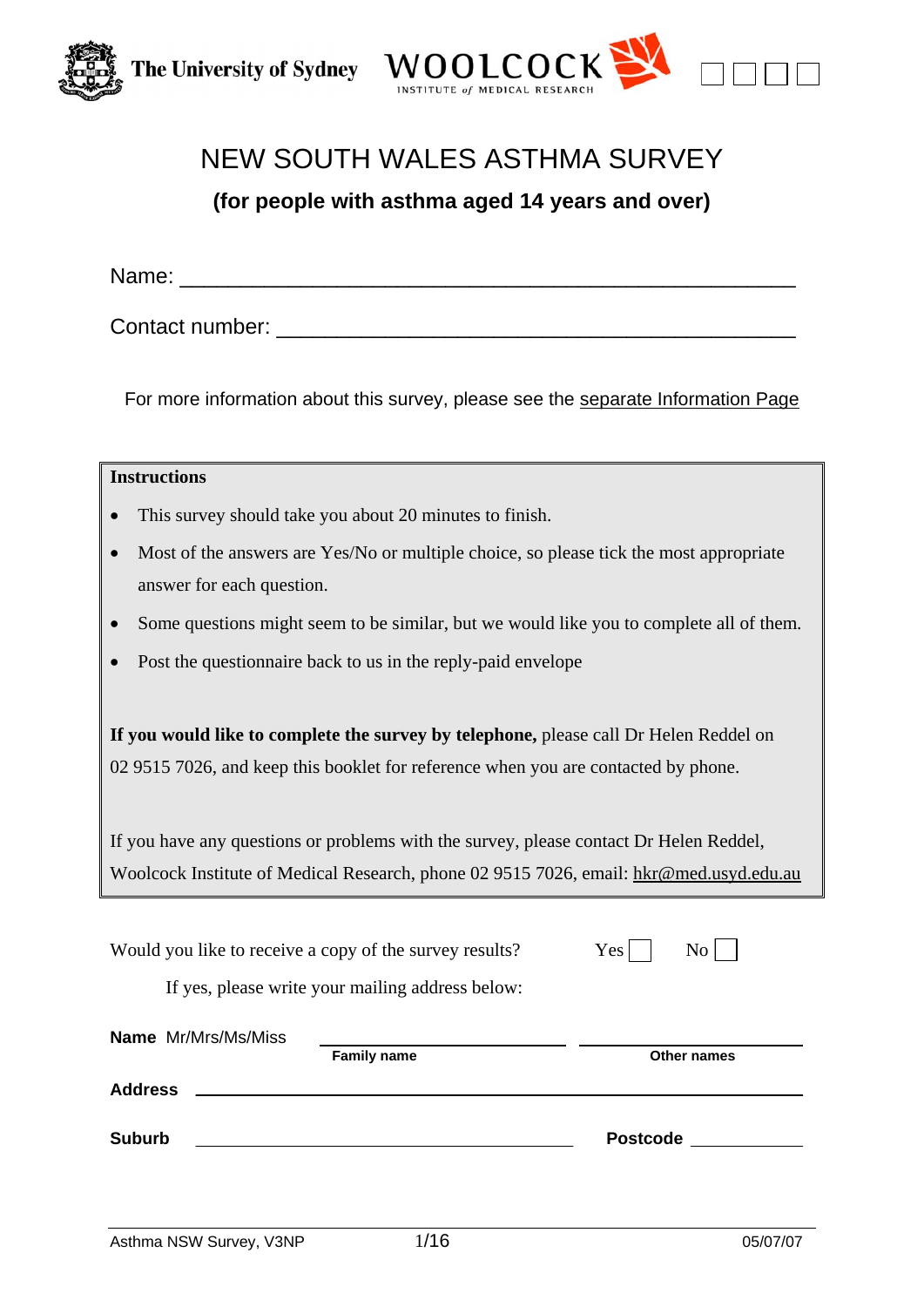| 1. Please write in today's date                               | /2007<br>/ Month<br>Day                           |
|---------------------------------------------------------------|---------------------------------------------------|
| 2. Have you ever been told by a doctor or nurse that you have | Yes<br>N <sub>0</sub><br>$\theta$<br>$\mathbf{1}$ |
| asthma?                                                       |                                                   |
| If the answer is 'No', please skip to Question 3              |                                                   |
| 2a. If Yes, have you had symptoms of asthma or taken          |                                                   |
| treatment for asthma in the last 12 months?                   | Yes<br>N <sub>0</sub>                             |
| 3. How old were you when you first had symptoms of asthma?    | years old                                         |
| 4. In general, how would you rate your health?                |                                                   |
| Excellent<br>(tick one box only)                              |                                                   |
| Very good                                                     |                                                   |
| Good                                                          |                                                   |
| Fair                                                          |                                                   |
| Poor                                                          |                                                   |
| 5. Do you have a written asthma action plan, that is, written | Yes<br>$\vert$ 1                                  |
| instructions for what to do if your asthma is worse or out of | N <sub>o</sub><br>$\overline{0}$                  |
| control?                                                      | Don't know<br>99                                  |

## THE NEXT 6 QUESTIONS ASK ABOUT HOW YOUR ASTHMA HAS BEEN IN THE LAST **ONE WEEK**

| 6. On average, in the last week, how often were you woken by your<br>asthma during the night? (Tick one box only) |                                   |                |
|-------------------------------------------------------------------------------------------------------------------|-----------------------------------|----------------|
|                                                                                                                   | Not at all                        | $\overline{0}$ |
|                                                                                                                   | Hardly ever                       |                |
|                                                                                                                   | A few times                       | 2              |
|                                                                                                                   | Several times                     | 3              |
|                                                                                                                   | Many times                        | 4              |
|                                                                                                                   | A great many times                | 5              |
|                                                                                                                   | Unable to sleep because of asthma | 6              |
| 7. On average, in the last week, how were your asthma symptoms when<br>you woke up in the morning?                |                                   |                |
| (Tick one box only)                                                                                               | No symptoms                       | $\Omega$       |
|                                                                                                                   | Very mild symptoms                |                |
|                                                                                                                   | Mild symptoms                     | 2              |
|                                                                                                                   | Moderate symptoms                 | 3              |
|                                                                                                                   | Quite severe symptoms             | 4              |
|                                                                                                                   | Severe symptoms                   | 5              |
|                                                                                                                   | Very severe symptoms              | 6              |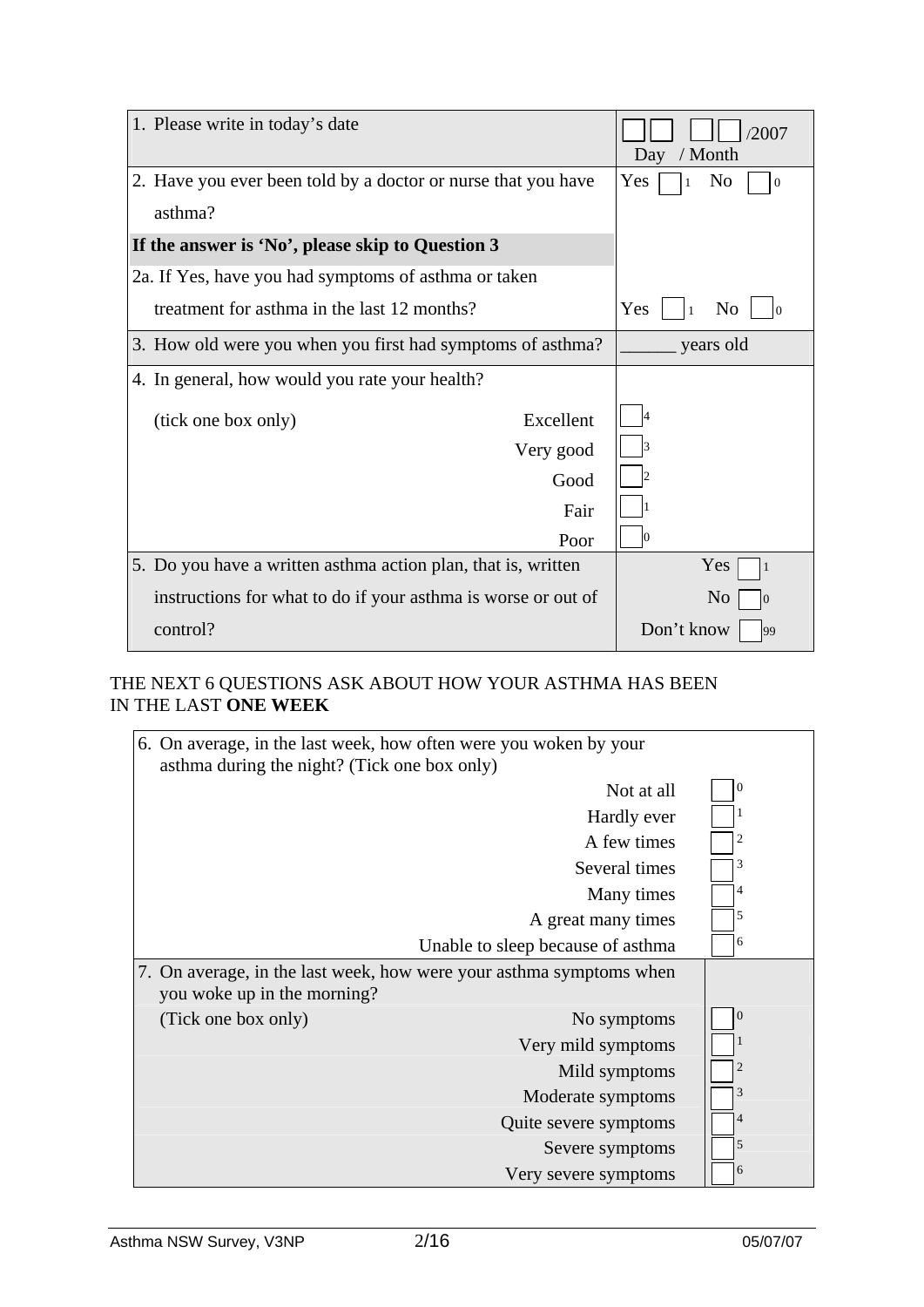| 8.  | In general, in the last week, how limited were you in your day-to-day                               |                                                                                                                                                                                                                       |                  |  |  |  |
|-----|-----------------------------------------------------------------------------------------------------|-----------------------------------------------------------------------------------------------------------------------------------------------------------------------------------------------------------------------|------------------|--|--|--|
|     | activities because of your asthma?<br>$\boldsymbol{0}$<br>(Tick one box only)<br>Not at all limited |                                                                                                                                                                                                                       |                  |  |  |  |
|     |                                                                                                     | Very slightly limited                                                                                                                                                                                                 | 1                |  |  |  |
|     |                                                                                                     | Slightly limited                                                                                                                                                                                                      | 2                |  |  |  |
|     |                                                                                                     | Moderately limited                                                                                                                                                                                                    | 3                |  |  |  |
|     |                                                                                                     | Very limited                                                                                                                                                                                                          | 4                |  |  |  |
|     |                                                                                                     | <b>Extremely limited</b>                                                                                                                                                                                              | 5                |  |  |  |
|     |                                                                                                     | <b>Totally limited</b>                                                                                                                                                                                                | 6                |  |  |  |
| 9.  | experience because of your asthma?                                                                  | In general, in the last week, how much shortness of breath did you                                                                                                                                                    |                  |  |  |  |
|     | (Tick one box only)                                                                                 | None                                                                                                                                                                                                                  | $\mathbf{0}$     |  |  |  |
|     |                                                                                                     | Very little                                                                                                                                                                                                           | $\mathbf{1}$     |  |  |  |
|     |                                                                                                     | A little                                                                                                                                                                                                              | $\overline{c}$   |  |  |  |
|     |                                                                                                     | A moderate amount                                                                                                                                                                                                     | 3                |  |  |  |
|     |                                                                                                     | Quite a lot                                                                                                                                                                                                           | $\overline{4}$   |  |  |  |
|     |                                                                                                     | A great deal                                                                                                                                                                                                          | 5                |  |  |  |
|     |                                                                                                     | An extreme amount                                                                                                                                                                                                     | 6                |  |  |  |
| 10. | In general, in the last week, how often did you wheeze?                                             |                                                                                                                                                                                                                       |                  |  |  |  |
|     | (Tick one box only)                                                                                 | None of the time                                                                                                                                                                                                      | $\boldsymbol{0}$ |  |  |  |
|     |                                                                                                     | Hardly any of the time                                                                                                                                                                                                | 1                |  |  |  |
|     |                                                                                                     | A little of the time                                                                                                                                                                                                  | 2                |  |  |  |
|     |                                                                                                     | A moderate amount of the time                                                                                                                                                                                         | 3                |  |  |  |
|     |                                                                                                     | A lot of the time                                                                                                                                                                                                     | 4                |  |  |  |
|     |                                                                                                     | Most of the time                                                                                                                                                                                                      | 5                |  |  |  |
|     |                                                                                                     | All the time                                                                                                                                                                                                          | 6                |  |  |  |
| 11. | ask for help)                                                                                       | On average, in the last week, how many puffs of relief medication<br>(short-acting bronchodilator such as Ventolin, Bricanyl etc) have you<br>used each day? (If you are not sure how to answer this question, please |                  |  |  |  |
|     | (Tick one box only)                                                                                 | None                                                                                                                                                                                                                  | $\boldsymbol{0}$ |  |  |  |
|     |                                                                                                     | $1-2$ puffs per day                                                                                                                                                                                                   | 1                |  |  |  |
|     |                                                                                                     | 3–4 puffs per day                                                                                                                                                                                                     | 2                |  |  |  |
|     |                                                                                                     | 5–8 puffs per day                                                                                                                                                                                                     | 3                |  |  |  |
|     |                                                                                                     | 9–12 puffs per day                                                                                                                                                                                                    | 4                |  |  |  |
|     |                                                                                                     | 13–16 puffs per day                                                                                                                                                                                                   | 5                |  |  |  |
|     | 6<br>More than 16 puffs per day                                                                     |                                                                                                                                                                                                                       |                  |  |  |  |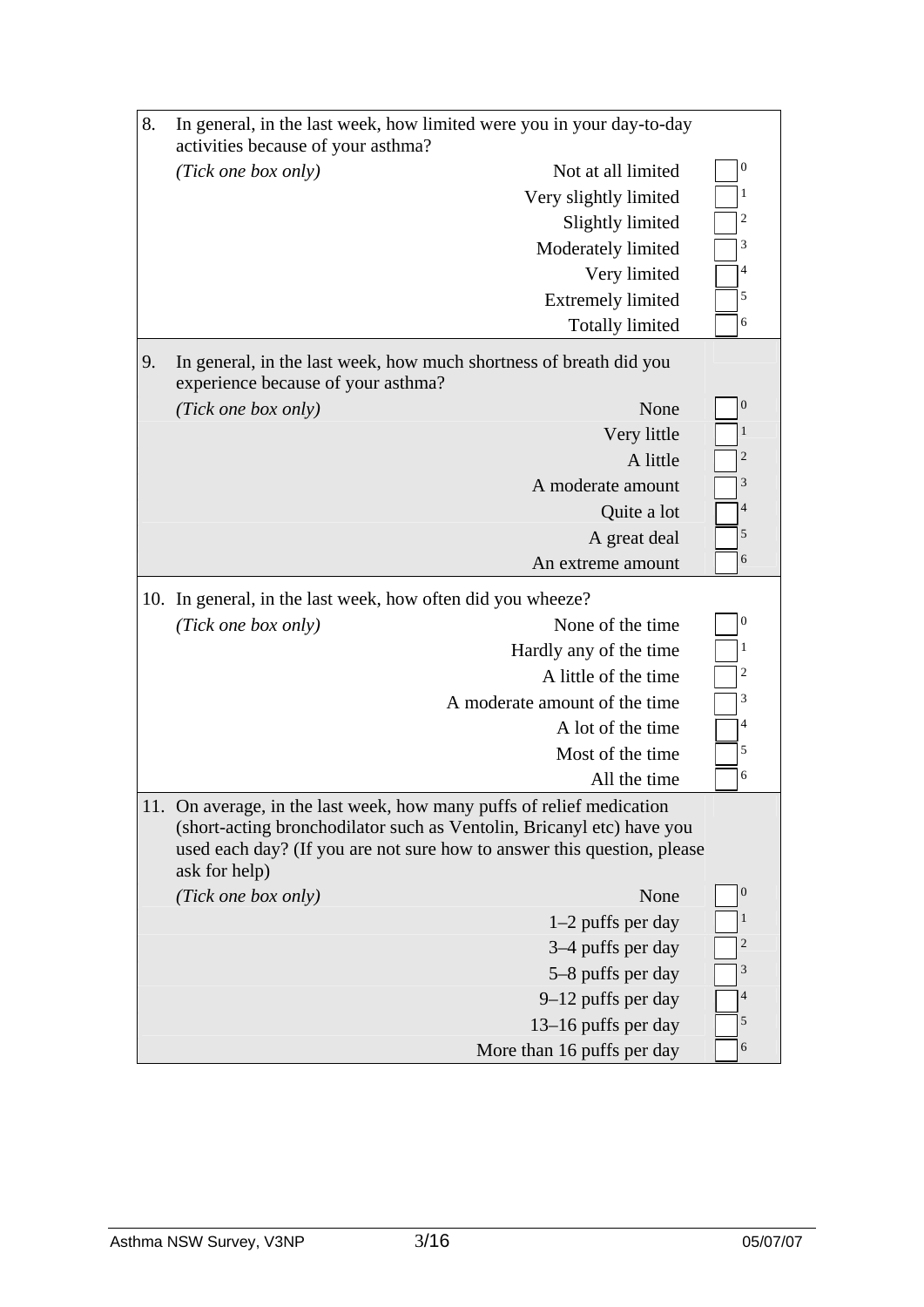**In the last 4 weeks, what medications have you taken for your asthma?** Fill in the columns below, with one medication in each column. Include inhalers, tablets, natural/herbal medicines or vitamin supplements that you take for asthma. The extra page contains names and photographs of inhalers to help you identify the one(s) you are taking.

|                                                                                                                                                                                                                                   | <b>MEDICATION 1</b>         | <b>MEDICATION 2</b>           | <b>MEDICATION 3</b>            | <b>MEDICATION 4</b> | <b>MEDICATION 5</b> |  |
|-----------------------------------------------------------------------------------------------------------------------------------------------------------------------------------------------------------------------------------|-----------------------------|-------------------------------|--------------------------------|---------------------|---------------------|--|
| 12. Write the name of each medication,<br>e.g. Ventolin                                                                                                                                                                           |                             |                               |                                |                     |                     |  |
| 13. Description of medication,<br>e.g. blue inhaler, white tablet                                                                                                                                                                 |                             |                               |                                |                     |                     |  |
| 14. In the last 4 weeks, did you take this                                                                                                                                                                                        | Most days<br>$\overline{1}$ | Most days                     | Most days<br>$\vert$ 1         | Most days           | Most days           |  |
| medication most days, or just when you                                                                                                                                                                                            | Symptoms                    | Symptoms                      | Symptoms<br> 2                 | Symptoms            | Symptoms            |  |
| had symptoms, or both?                                                                                                                                                                                                            | <b>B</b> oth<br>3           | <b>Both</b><br>$\overline{3}$ | <b>Both</b><br>$\vert 3 \vert$ | <b>Both</b>         | <b>Both</b>         |  |
| 15. In the last 4 weeks, how many days a<br>week (on average) did you take this<br>medication?                                                                                                                                    | days/week                   | days/week                     | days/week                      | days/week           | days/week           |  |
| The next 4 questions are FOR INHALERS ONLY (leave these questions blank in the columns for other medications)<br>Where do you keep each type of inhaler? (In the boxes, write how many of each type of inhaler are in each place) |                             |                               |                                |                     |                     |  |
| 16. How many inhalers are kept<br>at home in a fixed location e.g.                                                                                                                                                                | inhalers                    | inhalers                      | inhalers                       | inhalers            | inhalers            |  |
| bedroom, bathroom?                                                                                                                                                                                                                | Where are they?             | Where are they?               | Where are they?                | Where are they?     | Where are they?     |  |
| 17. How many inhalers are kept<br>at home but not in any particular place?                                                                                                                                                        | inhalers                    | inhalers                      | inhalers                       | inhalers            | inhalers            |  |
| 18. How many inhalers are kept in                                                                                                                                                                                                 | inhalers                    | inhalers                      | inhalers                       | linhalers           | inhalers            |  |
| another location e.g. work, gym bag?                                                                                                                                                                                              | Where are they?             | Where are they?               | Where are they?                | Where are they?     | Where are they?     |  |
|                                                                                                                                                                                                                                   |                             |                               |                                |                     |                     |  |
| 19. How many inhalers do you<br>carry around with you?                                                                                                                                                                            | inhalers                    | inhalers                      | inhalers                       | inhalers            | inhalers            |  |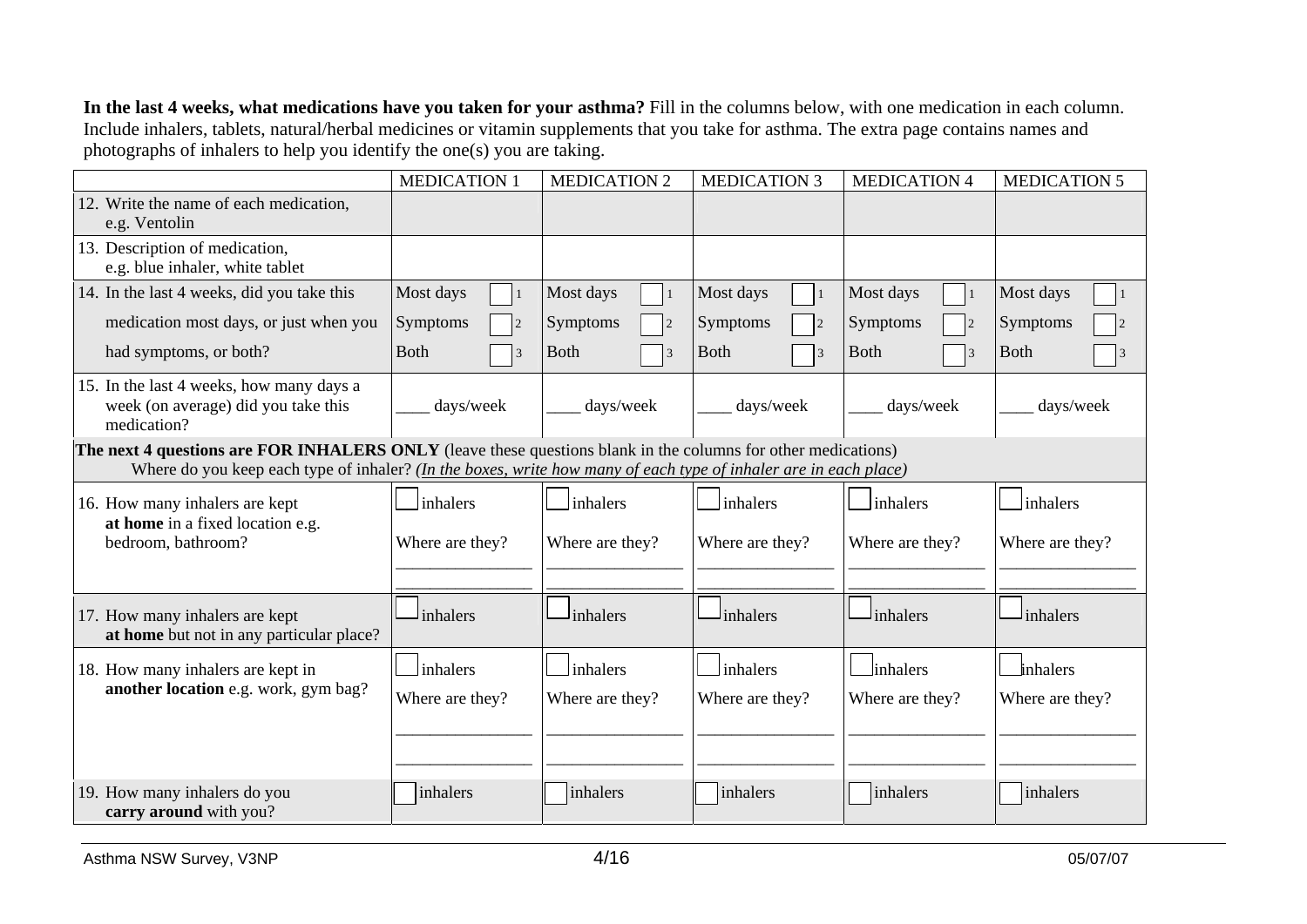### IF YOU HAVE ONLY USED A BLUE RELIEVER INHALER OR NEBULISER IN THE LAST 4 WEEKS, **SKIP TO QUESTION 24**

Questions 20 to 23:If you used any of the medications on the list below in the last 4 weeks, circle the medication name, and answer the next 4 questions about that medication.

If you used more than one medication on the list, circle each of their names, but answer the next 4 questions only about the medication that is highest on the list.

- 1. Seretide
- 2. Symbicort
- 3. Alvesco
- 4. Flixotide
- 5. Pulmicort
- 6. Qvar
- 7. Singulair tablets
- 8. Intal
- 9. Tilade
- 10. Nuelin
- 11. Prednisone

Write the name of the medication that you are answering these 4 questions about:

\_\_\_\_\_\_\_\_\_\_\_\_\_\_\_\_\_\_\_\_\_\_\_\_\_\_\_\_\_\_\_\_\_\_\_\_ (medication name)

| 20. In the last 4 weeks, have you at times been careless about |     |                             |    |
|----------------------------------------------------------------|-----|-----------------------------|----|
| using this medication?                                         |     | $Yes \mid \mid_0 \text{No}$ |    |
| 21. In the last 4 weeks, have you ever forgotten to use this   |     |                             |    |
| medication?                                                    |     | Yes $\vert$ $\vert$ 0 No    |    |
| 22. In the last 4 weeks, have you ever stopped using this      |     |                             |    |
| medication because you felt better?                            |     | $Yes \mid  0$               | No |
| 23. In the last 4 weeks, have you ever used this inhaler less  |     |                             |    |
| than the doctor prescribed because you felt better?            | Yes |                             |    |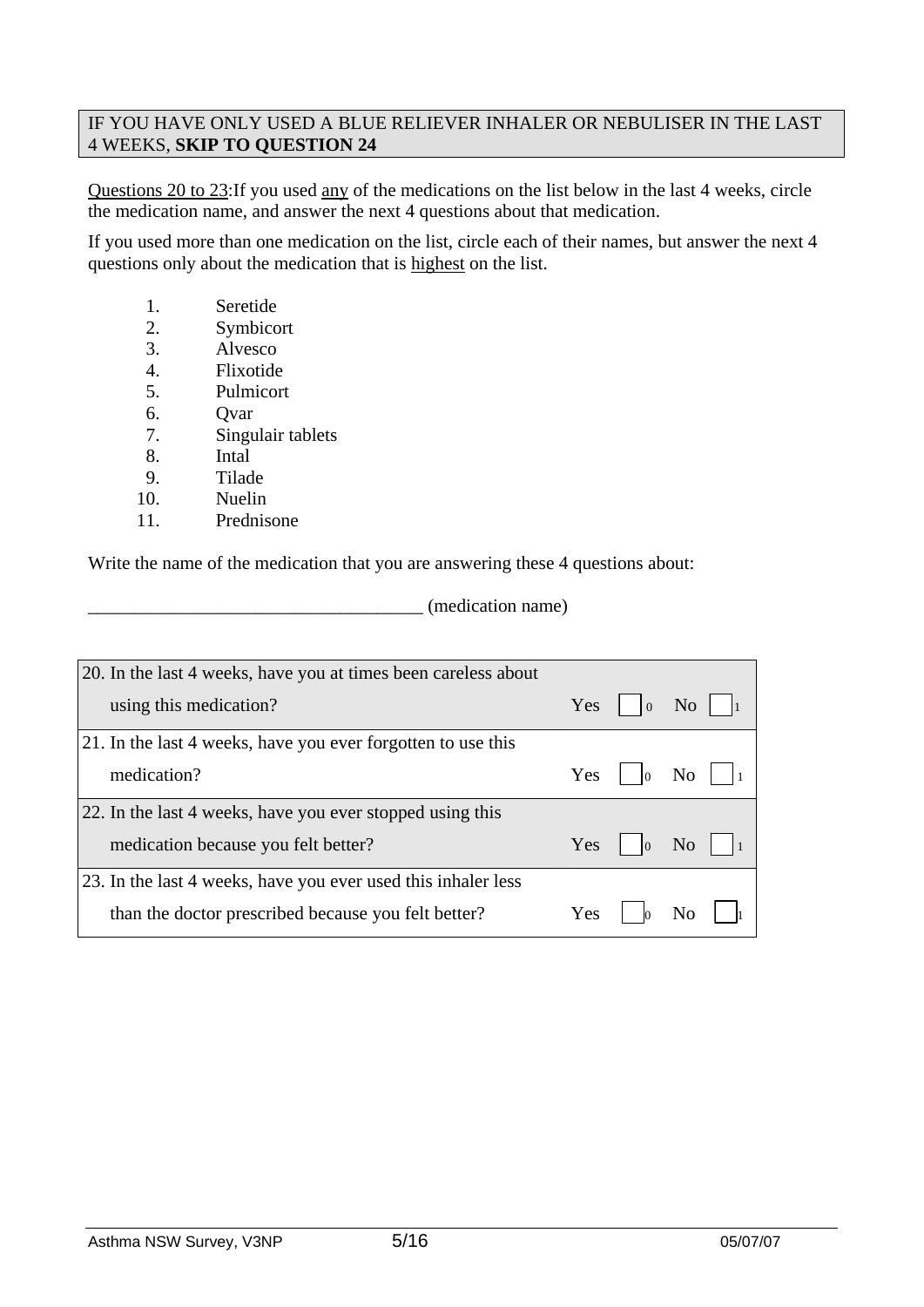### THE NEXT TWO PAGES CONTAIN A SERIES OF STATEMENTS DESCRIBING THE WAY IN WHICH ASTHMA (OR ITS TREATMENT) AFFECTS SOME PEOPLE.

## PLEASE TICK THE RESPONSE TO EACH STATEMENT WHICH MOST CLOSELY APPLIES TO YOU OVER THE LAST FOUR WEEKS.

|     |                                                                                                                           | Not at<br>all    | <b>Mildly</b> | <b>Moderately</b> | <b>Severely</b>          | <b>Very</b><br>severely |
|-----|---------------------------------------------------------------------------------------------------------------------------|------------------|---------------|-------------------|--------------------------|-------------------------|
| 24. | I have been troubled by episodes of<br>shortness of breath.                                                               | $\boldsymbol{0}$ | $\mathbf{1}$  | $\overline{2}$    | $\overline{3}$           |                         |
|     | 25. I have been troubled by wheezing<br>attacks                                                                           | $\boldsymbol{0}$ | $\mathbf{1}$  | $\overline{2}$    | 3                        |                         |
|     | 26. I have been troubled by tightness in<br>the chest                                                                     | $\boldsymbol{0}$ | $\mathbf{1}$  | $\overline{2}$    | 3                        |                         |
|     | 27. I have been restricted in walking<br>down the street on level ground or<br>doing light housework because of<br>asthma | $\boldsymbol{0}$ | $\mathbf{1}$  |                   | 3                        |                         |
|     | 28. I have been restricted in walking up<br>hills or doing heavy housework<br>because of asthma                           | $\boldsymbol{0}$ |               |                   | $\overline{\mathcal{E}}$ |                         |
|     | 29. I have felt tired or a general lack of<br>energy                                                                      | $\boldsymbol{0}$ | $\mathbf{1}$  | $\overline{2}$    | $\overline{3}$           |                         |
|     | 30. I have been unable to sleep at night                                                                                  | $\boldsymbol{0}$ | $\mathbf{1}$  | $\overline{2}$    | $\mathfrak{Z}$           | 4                       |
|     | 31. I have felt sad or depressed                                                                                          | $\boldsymbol{0}$ | $\mathbf{1}$  | $\overline{2}$    | 3                        | $\overline{4}$          |
|     | 32. I have felt frustrated with myself                                                                                    | $\overline{0}$   | $\mathbf{1}$  |                   | 3                        |                         |
|     | 33. I have felt anxious, under tension or<br>stressed                                                                     | $\vert 0 \vert$  | $\mathbf{1}$  |                   | $\vert 3 \vert$          |                         |
|     | 34. I have felt that asthma is preventing<br>me from achieving what I want<br>from life                                   | $\boldsymbol{0}$ | $\mathbf{1}$  | $\sqrt{2}$        | $\mathfrak{Z}$           |                         |
|     | 35. Asthma has interfered with my<br>social life                                                                          | $\boldsymbol{0}$ | $\mathbf{1}$  | $\overline{2}$    | $\mathfrak{Z}$           | $\overline{4}$          |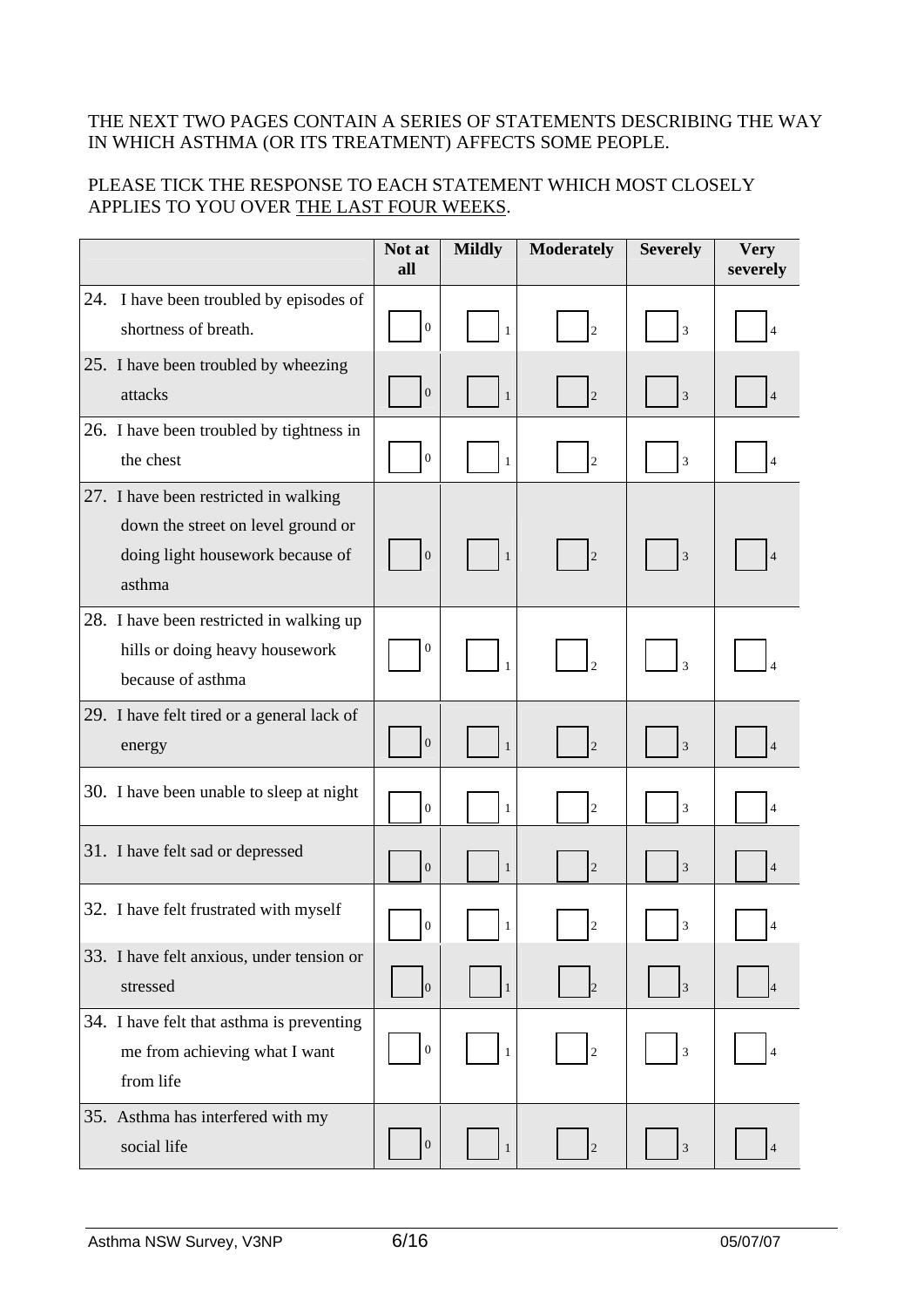|     |                                                                                                                                               | Not at<br>all    | <b>Mildly</b> | <b>Moderately</b> | <b>Severely</b> | <b>Very</b><br>severely  |
|-----|-----------------------------------------------------------------------------------------------------------------------------------------------|------------------|---------------|-------------------|-----------------|--------------------------|
| 36. | I have been limited in going to<br>certain places because they are bad<br>for my asthma                                                       | $\boldsymbol{0}$ | $\mathbf{1}$  | $\overline{c}$    | 3               |                          |
| 37. | I have been limited in going to<br>certain places because I have been<br>afraid of getting an asthma attack<br>and not being able to get help | $\overline{0}$   | 1             | $\overline{c}$    | 3               |                          |
| 38. | I have been restricted in the sports,<br>hobbies or other recreations I can<br>engage in because of my asthma.                                | $\overline{0}$   | $\mathbf{1}$  | $\mathfrak{D}$    | $\overline{3}$  |                          |
| 39. | I have felt generally restricted.                                                                                                             | $\mathbf{0}$     | $\mathbf{1}$  | $\overline{2}$    | $\overline{3}$  | $\overline{\mathcal{L}}$ |
| 40. | I have felt that asthma is controlling<br>my life.                                                                                            | $\overline{0}$   | $\mathbf{1}$  | $\overline{2}$    | 3               |                          |
| 41. | I have been worried about my<br>present or future health because of<br>asthma.                                                                | $\overline{0}$   | 1             | $\overline{c}$    | $\overline{3}$  |                          |
| 42. | I have worried about asthma<br>shortening my life.                                                                                            | $\boldsymbol{0}$ | $\mathbf{1}$  | $\overline{2}$    | $\overline{3}$  |                          |
| 43. | I have felt dependent on my asthma<br>inhalers.                                                                                               | $\overline{0}$   | 1             | $\mathfrak{D}$    | $\overline{3}$  |                          |

## THE NEXT FEW QUESTIONS ASK ABOUT THE LAST **FOUR WEEKS**

| 44. During the last 4 weeks, how often did your asthma                                          |            |                                  |  |  |  |
|-------------------------------------------------------------------------------------------------|------------|----------------------------------|--|--|--|
| interfere with your daily activities? (tick one box only)                                       |            |                                  |  |  |  |
| All of the time                                                                                 | 3          |                                  |  |  |  |
| Most of the time                                                                                |            |                                  |  |  |  |
| Some of the time                                                                                |            |                                  |  |  |  |
| None of the time.                                                                               | $\epsilon$ |                                  |  |  |  |
| 45. In the last 4 weeks, did you access the internet?                                           |            |                                  |  |  |  |
| At home Yes                                                                                     |            | N <sub>0</sub><br>$\overline{0}$ |  |  |  |
| At work Yes                                                                                     |            | N <sub>0</sub><br>$\overline{0}$ |  |  |  |
| Other locations Yes                                                                             |            | N <sub>0</sub><br>$\overline{0}$ |  |  |  |
| 46. In the last 4 weeks, did you use the internet to access<br>information about health issues? | Yes        |                                  |  |  |  |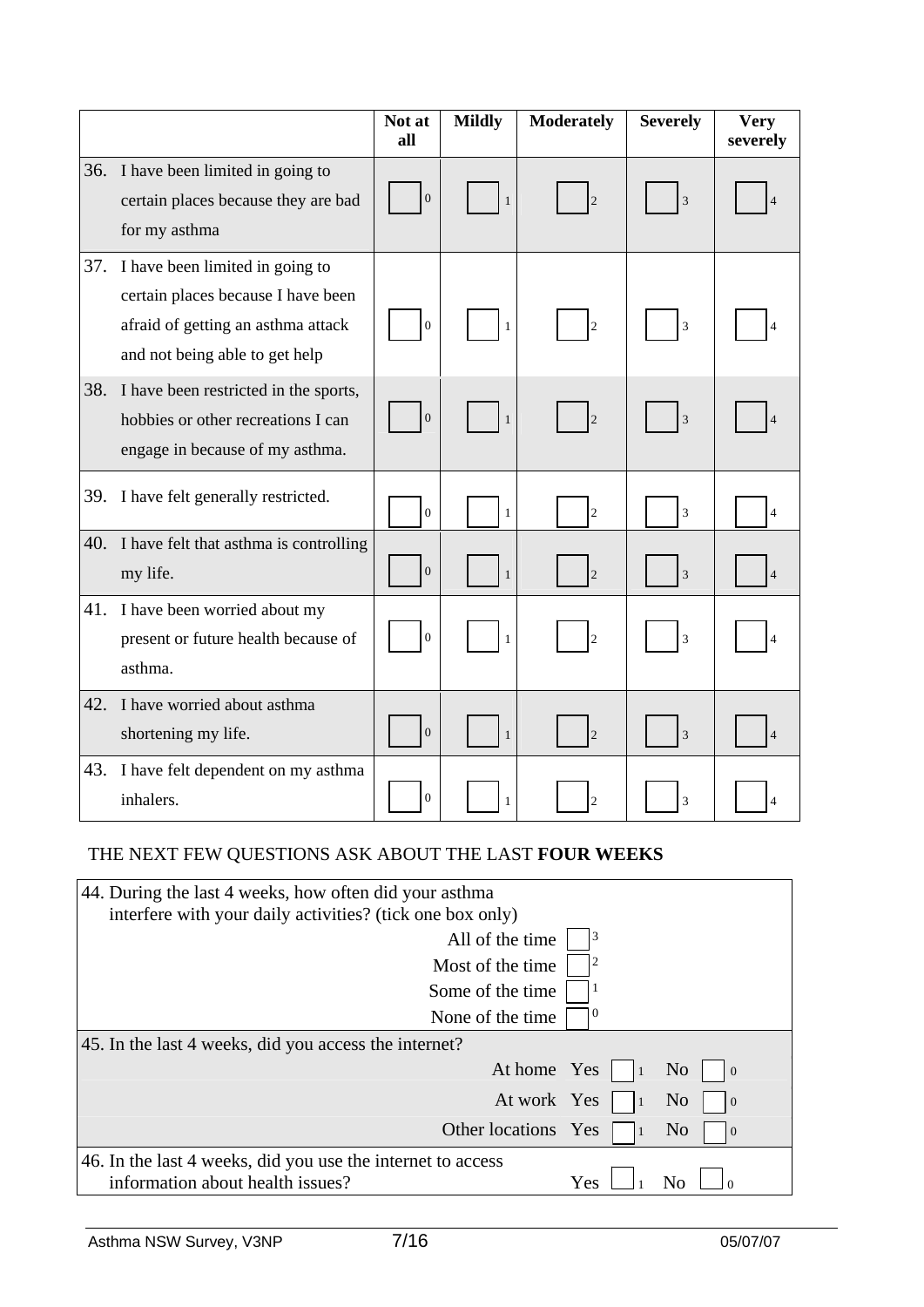## THE NEXT SET OF QUESTIONS ARE ABOUT THE LAST 4 WEEKS AND THE LAST 12 MONTHS. **ANSWER BOTH COLUMNS**.

Have you taken any of the following actions for asthma in the last 4 weeks or the last 12 months?

| <b>Action taken for asthma</b>          | In the last<br>4 weeks           | In the last 12 months                                 |
|-----------------------------------------|----------------------------------|-------------------------------------------------------|
| 47. Admitted to hospital as an          | <b>Yes</b><br>$\mathbf{1}$       | N <sub>o</sub><br>$Yes \mid \mid_1$<br>$\overline{0}$ |
| inpatient for asthma                    | No<br>lо                         | If Yes, how often in the last 12                      |
|                                         |                                  | months? _______ times                                 |
| 48. Visited emergency/ casualty for Yes | $\vert$ 1                        | No<br>$Yes \mid 1$<br>$\overline{0}$                  |
| asthma                                  | N <sub>o</sub><br>$\overline{0}$ | If Yes, how often in the last 12                      |
|                                         |                                  | months? _______ times                                 |
| 49. Consulted a doctor urgently         | Yes<br>$\mathbf{1}$              | $Yes \mid \exists_1 \space No$<br>$\overline{0}$      |
| about asthma                            | N <sub>0</sub><br>lО             | If Yes, how often in the last 12                      |
|                                         |                                  | months? _______ times                                 |
| 50. Had a non-urgent visit with a       | Yes<br>  1                       | $Yes \mid \cdot \mid_1$<br>No<br>$\vert$ 0            |
| GP or clinic about your asthma          | N <sub>o</sub><br>10             | If Yes, how often in the last 12                      |
|                                         |                                  | months? _______ times                                 |
| 51. Had days away from                  | Yes<br>$\mathbf{1}$              | Yes<br>$\vert$ 1                                      |
| study/work because of asthma            | No<br>lо                         | No<br>$ 0\rangle$                                     |
| 52. Had other days of reduced           | Yes<br>$\mathbf{1}$              | Yes<br>$\vert$ 1                                      |
| activities because of asthma            | N <sub>o</sub><br>$\overline{0}$ | No<br>$ 0\rangle$                                     |
| 53. Used natural/herbal medicines,      | <b>Yes</b><br>$\mathbf{1}$       | Yes<br>$\vert$ 1                                      |
| vitamin supplements or                  | No<br>$\vert 0 \vert$            | No<br>$ 0\rangle$                                     |
| alternative therapies for your          |                                  |                                                       |
| asthma                                  |                                  |                                                       |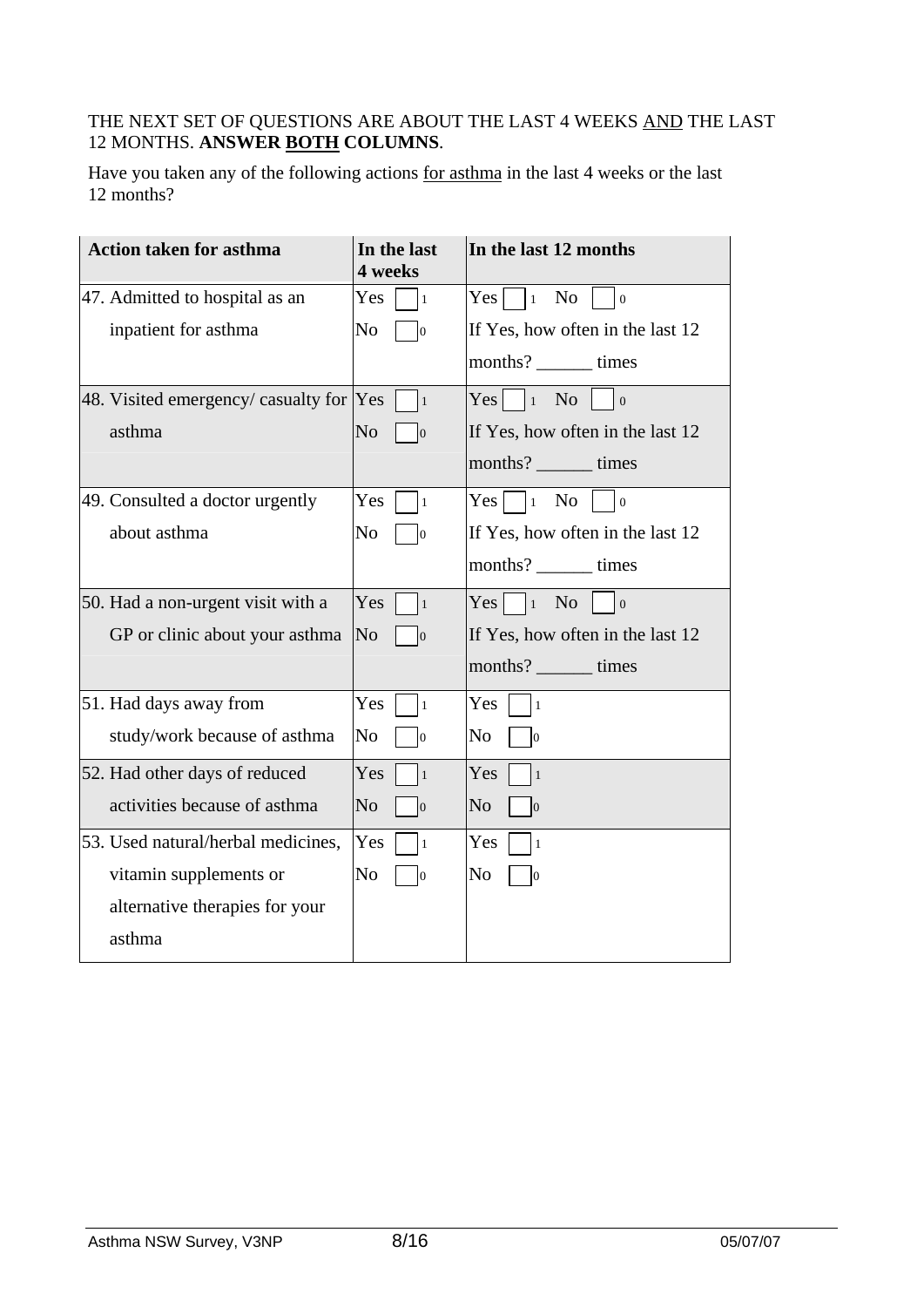## THE NEXT FEW QUESTIONS ARE ABOUT THE **LAST 12 MONTHS**

| a. Relative/Friend                        | 1N <sub>0</sub><br>Yes<br>$\overline{0}$  |
|-------------------------------------------|-------------------------------------------|
| b. Doctor                                 | 1N <sub>0</sub><br>Yes<br>$\vert 0 \vert$ |
| c. Hospital Staff (Doctors, Nurses        | Yes<br>1N <sub>0</sub><br>$\vert 0 \vert$ |
| d. Community Nurse                        | Yes<br>$1N0$<br>$\vert 0 \vert$           |
| e. Complementary/alternative practitioner | Yes<br>1N <sub>0</sub><br>$\overline{0}$  |
| f. Pharmacist/pharmacy assistant          | Yes<br>$1N$<br>Ю                          |
| g. Asthma Educator                        | Yes<br>1N <sub>0</sub><br>$\overline{0}$  |
| h. Other health professional              | Yes<br>1N <sub>0</sub><br>Ю               |
| i. Asthma Foundation NSW staff            | Yes<br>1N <sub>0</sub><br>$\vert 0 \vert$ |
| j. Pharmaceutical company                 | Yes<br>1N <sub>0</sub><br>10              |
| k. Asthma Foundation NSW website          | Yes<br>1N <sub>0</sub><br>$\vert 0 \vert$ |
| 1. Other internet websites                | Yes<br>1N <sub>0</sub><br>10              |
| m. Media (TV, newspaper                   | Yes<br>1N <sub>0</sub><br>$\vert 0 \vert$ |
| n. Books                                  | Yes<br>1N <sub>0</sub><br>lо              |
| o. Workplace staff                        | Yes<br>1N <sub>0</sub><br>$\vert 0 \vert$ |
| p. Child care staff                       | Yes<br>1N <sub>0</sub><br>lо              |
| q. School staff                           | Yes<br>1N <sub>0</sub><br>$\vert 0 \vert$ |
| r. Other (please specify)                 | 1N <sub>0</sub><br>Yes<br>ю               |
|                                           |                                           |

## 54. **In the last 12 months**, where have you obtained information about asthma?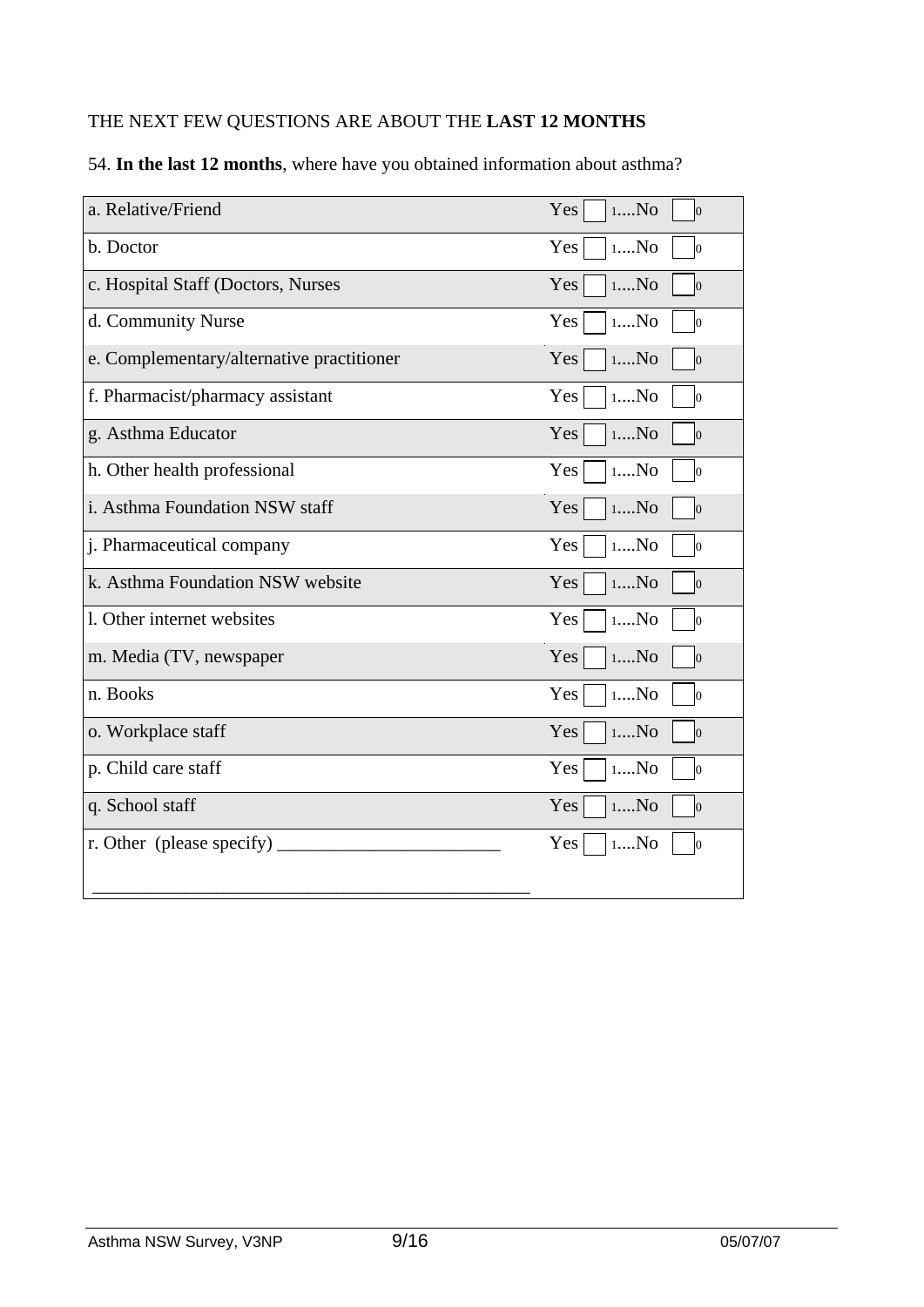## FOR EACH OF THE FOLLOWING STATEMENTS, PLEASE MARK YOUR RESPONSE BY A TICK IN THE APPROPRIATE BOX.

|                                                                                 | <b>Definitely</b><br>true | <b>Mostly</b><br>true | Do not<br>know | <b>Mostly</b><br>false  | <b>Definitely</b><br>false |
|---------------------------------------------------------------------------------|---------------------------|-----------------------|----------------|-------------------------|----------------------------|
| 55. I have sufficient understanding about my<br>asthma                          | 5                         | 4                     | 3              | $\overline{c}$          | l1                         |
| 56. I know what to expect from my asthma<br>management                          | $\vert$ 5                 | $\vert 4$             | 3              | $\overline{c}$          | 1                          |
| 57. I dislike being wheezy, short of breath or<br>coughing in public            | 5                         | 14                    | 3              | $\overline{c}$          |                            |
| 58. My current management will keep my<br>asthma at bay                         | $\vert$ 5                 | 4                     | 3              | $\overline{c}$          | 11                         |
| 59. I am receiving the best possible<br>management                              | $\vert$ 5                 | 4                     | 3              | $\overline{c}$          | 11                         |
| 60. The management of my asthma is a<br>mystery for me (reverse scored)         | 1                         | $ 2\rangle$           | 3              | $\overline{4}$          | 5                          |
| 61. It is helpful to know the experiences of<br>others with asthma              | $\vert$ 5                 | 4                     | 3              | $\overline{c}$          | 11                         |
| 62. Natural remedies are safer than medicines                                   | 5                         | 4                     | 3              | $\overline{c}$          | $\mathbf{1}$               |
| 63. My doctors have limited management<br>options to offer me                   | 5                         | $\vert 4$             | 3              | $\overline{c}$          | 11                         |
| 64. My medications are working                                                  | 5                         | 4                     | 3              | $\overline{c}$          | 1                          |
| 65. Using any medication involves some risk                                     | 5                         |                       | 3              | $\mathbf{2}$            | 1                          |
| 66. I am on too many medications                                                | 5                         | $\overline{4}$        | 3              | $\overline{c}$          |                            |
| 67. I have a say in the way my asthma is<br>managed                             | 5                         | 4                     | 3              | $\sqrt{2}$              |                            |
| 68. I have sufficient understanding about the<br>options for managing my asthma | 5                         |                       | 3              | $\overline{c}$          |                            |
| 69. My doctors are very knowledgeable                                           | 5                         |                       | 3              | $\overline{c}$          |                            |
| 70. I dislike using inhalers in public                                          | 5                         | 4                     | 3              | $\overline{\mathbf{c}}$ |                            |
| 71. My pharmacist is very knowledgeable                                         | 5                         |                       | 3              | $\boldsymbol{2}$        |                            |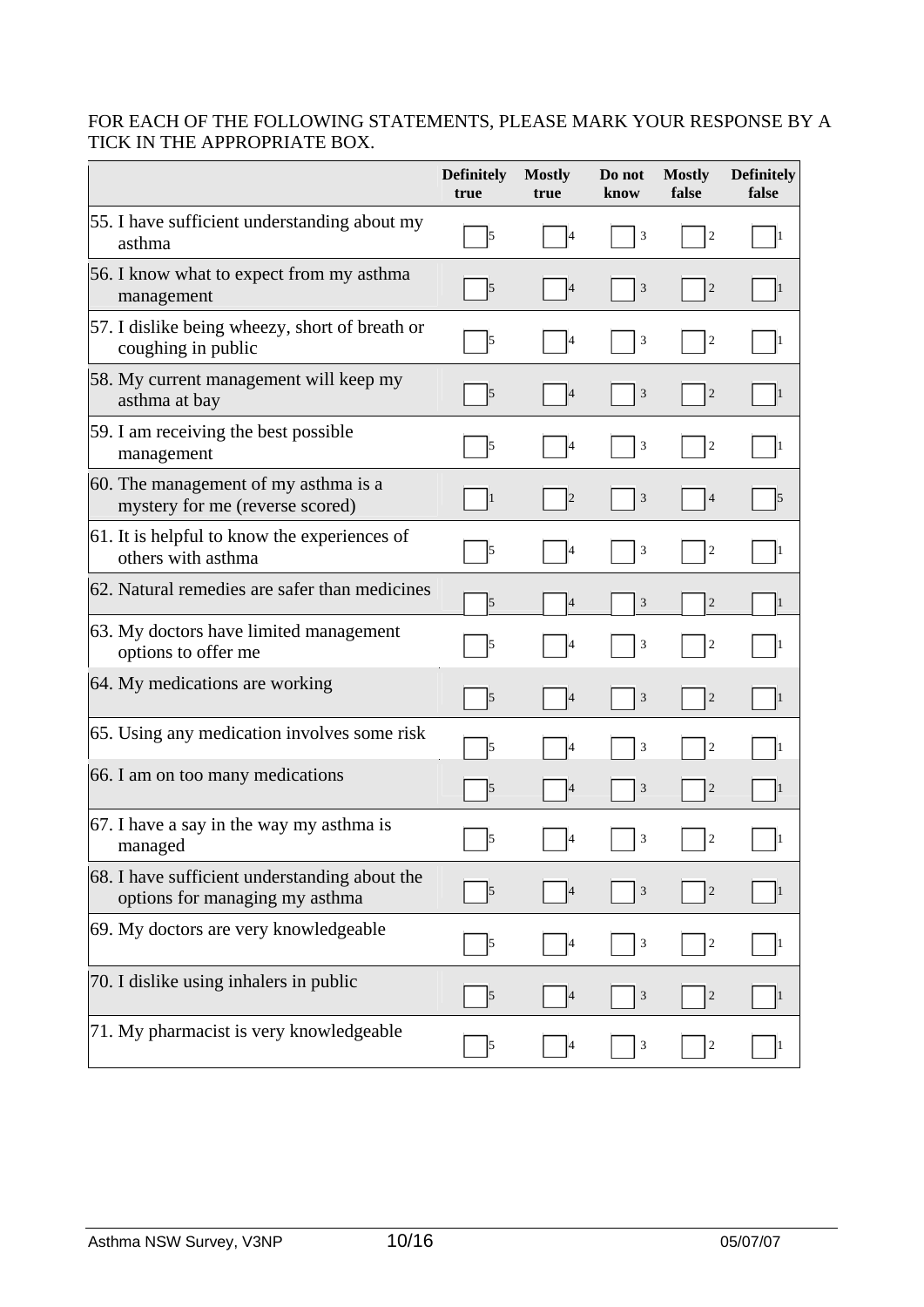#### FOR EACH OF THE FOLLOWING STATEMENTS, PLEASE MARK YOUR RESPONSE BY A TICK IN THE APPROPRIATE BOX.

|                                                                           | <b>Extremely</b>     | <b>Ouite</b><br>a bit | <b>Moderately</b> | Slightly       | Not at<br>all |
|---------------------------------------------------------------------------|----------------------|-----------------------|-------------------|----------------|---------------|
| 72. I am concerned about the side effects from<br>my medications          | 5                    | 14                    | 3                 | $\overline{2}$ | -1            |
| 73. It is unpleasant (e.g. taste, smell) to use<br>some of my medications | $\vert$ <sub>5</sub> | 4                     | 3                 | $\overline{2}$ |               |
| 74. It is physically difficult to handle some of<br>my medications        | $\sqrt{5}$           | 14                    | 3                 | $\overline{2}$ |               |
| 75. I am satisfied with the information my<br>doctors share with me       | 15                   | 14                    | 3                 | $\overline{c}$ |               |
| 76. My doctors are compassionate                                          | $\vert$ 5            | 4                     | 3                 | $\overline{2}$ |               |
| 77. Financial difficulties limit my access to<br>the best healthcare      | $\vert$ 5            | 4                     | 3                 | $\vert$ 2      |               |
| 78. My doctors spend adequate time with me                                | 5                    | 14                    | 3                 | 2              |               |
| 79. The management of my asthma disrupts<br>my life                       | 15                   | 4                     | 3                 | $\vert$ 2      |               |
| 80. My pharmacist spends adequate time with<br>me                         | 15                   |                       | 3                 | 2              |               |

## FOR EACH OF THE FOLLOWING STATEMENTS, PLEASE MARK YOUR RESPONSE BY A TICK IN THE APPROPRIATE BOX.

|                                                                                 | <b>Always</b>            | <b>Often</b> | <b>Sometimes</b> | Rarely                      | <b>Never</b> |
|---------------------------------------------------------------------------------|--------------------------|--------------|------------------|-----------------------------|--------------|
| 81. I get confused about my medications                                         | $\overline{\phantom{a}}$ |              | $\mathcal{R}$    | $\mathcal{D}_{\mathcal{A}}$ |              |
| 82. I have strict routines for using my regular<br>medications                  | $\vert$ 5                | 14           | 3                | $\overline{c}$              | - 1          |
| [83. I keep my medications close to where I<br>need to use them                 | $\vert$ 5                |              | 3                | $\overline{2}$              |              |
| 84. I ensure I have enough medications so I<br>do not run out                   | $\vert$ 5                |              | $\mathfrak{Z}$   | $\overline{2}$              |              |
| 85. I strive to follow the instructions of my<br>doctors                        | 5                        | 14           | 3                | $\overline{2}$              |              |
| 86. I make changes in the recommended<br>asthma management to suit my lifestyle | $\vert$ 5                | 4            | $\mathfrak{Z}$   | $\vert$ 2                   | 1            |
| 87. I vary my recommended asthma<br>management based on how I am feeling        |                          |              | $\mathcal{R}$    | 0                           |              |
| 88. I put up with my asthma before taking<br>any action                         | $\overline{5}$           |              | $\mathcal{R}$    |                             |              |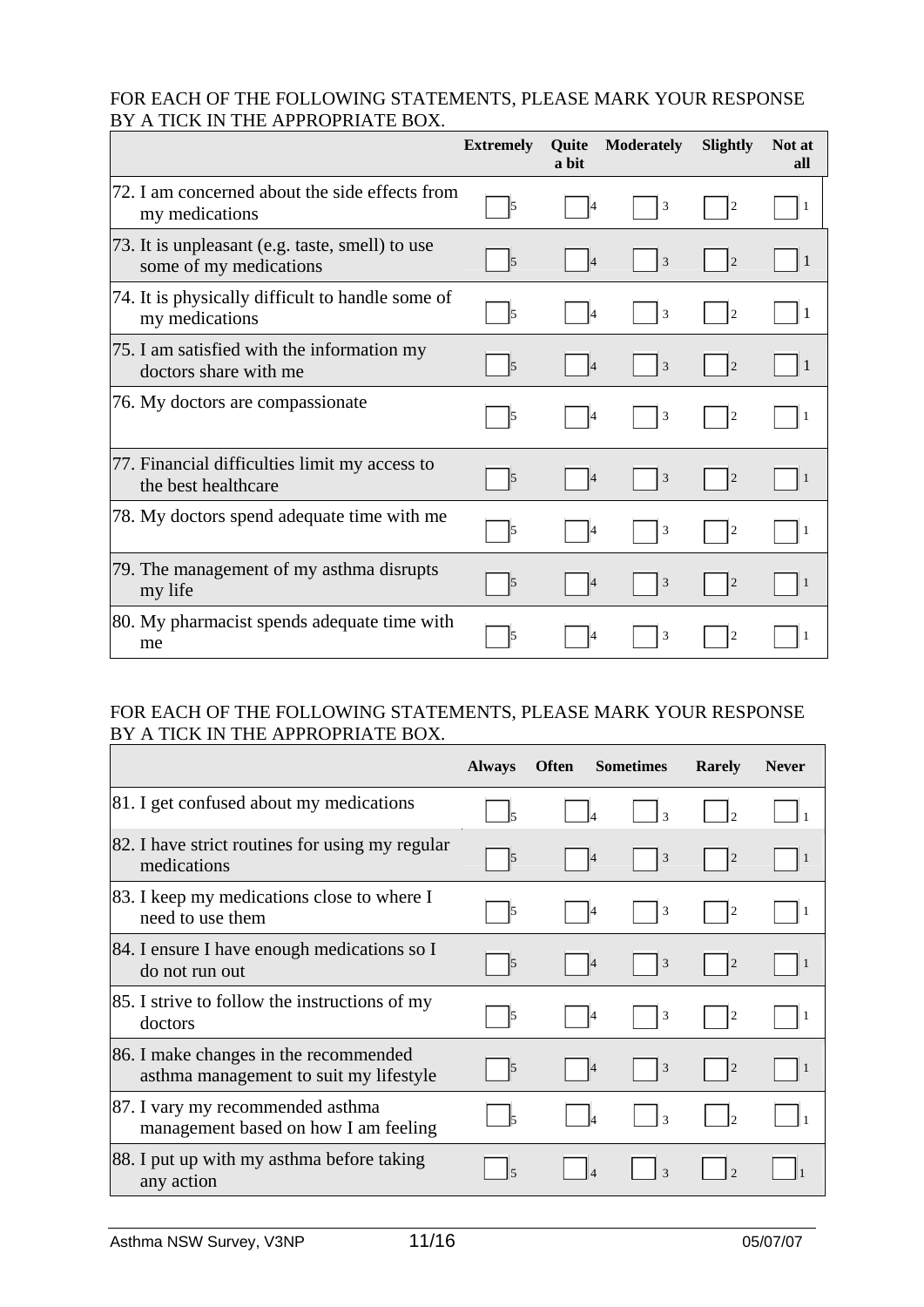#### THESE QUESTIONS ARE ABOUT ISSUES THAT MIGHT BE IMPORTANT TO YOU. Please circle the number of the rating score that corresponds with your opinion

| <b>Issue</b>                                                                                                                             | <b>Level of Importance</b> |                |                |                |           |
|------------------------------------------------------------------------------------------------------------------------------------------|----------------------------|----------------|----------------|----------------|-----------|
| 89. Being able to cope with my asthma day-to-day                                                                                         | 1<br>Low                   | $\overline{2}$ | 3              | 4              | 5<br>High |
| 90. The cost of asthma treatment and medications                                                                                         | $\mathbf{1}$<br>Low        | $\overline{2}$ | $\overline{3}$ | $\overline{4}$ | 5<br>High |
| 91. Being able to deal with a severe asthma attack                                                                                       | 1<br>Low                   | $\overline{2}$ | 3              | $\overline{4}$ | 5<br>High |
| 92. Having the latest information about asthma                                                                                           | $\mathbf{1}$<br>Low        | $\overline{2}$ | 3              | $\overline{4}$ | 5<br>High |
| 93. Understanding when to use asthma medications                                                                                         | $\mathbf{1}$<br>Low        | $\overline{2}$ | 3              | $\overline{4}$ | 5<br>High |
| 94. Understanding how asthma medications work                                                                                            | $\mathbf{1}$<br>Low        | $\overline{2}$ | 3              | $\overline{4}$ | 5<br>High |
| 95. Understanding the side effects of asthma<br>medications                                                                              | 1<br>Low                   | $\overline{2}$ | 3              | $\overline{4}$ | 5<br>High |
| 96. Knowing what triggers my asthma                                                                                                      | $\mathbf{1}$<br>Low        | $\overline{2}$ | $\overline{3}$ | $\overline{4}$ | 5<br>High |
| 97. Knowing how to avoid asthma triggers                                                                                                 | 1<br>Low                   | $\overline{2}$ | 3              | $\overline{4}$ | 5<br>High |
| 98. Working with my GP to manage my asthma                                                                                               | $\mathbf{1}$<br>Low        | $\overline{2}$ | 3              | $\overline{4}$ | 5<br>High |
| 99. Having a pharmacist who gives me asthma<br>information                                                                               | $\mathbf{1}$<br>Low        | $\overline{2}$ | 3              | $\overline{4}$ | 5<br>High |
| 100. Using natural/herbal medicines, vitamin<br>supplements or alternative therapies to manage<br>my asthma                              | $\mathbf{1}$<br>Low        | $\overline{2}$ | 3              | $\overline{4}$ | 5<br>High |
| 101. Being able to exercise without worry or<br>discomfort                                                                               | 1<br>Low                   | 2              | 3              | 4              | 5<br>High |
| 102. Having a workplace, gym, sports club, school<br>or preschool which is knowledgeable about<br>asthma and can help me in an emergency | $\mathbf{1}$<br>Low        | $\overline{2}$ | 3              | $\overline{4}$ | 5<br>High |
| 103. Having access to support that can help reduce<br>the anxiety of living with asthma                                                  | $\mathbf{1}$<br>Low        | $\overline{2}$ | 3              | $\overline{4}$ | 5<br>High |
| 104. Research into the prevention of and a cure for<br>asthma                                                                            | 1<br>Low                   | $\overline{2}$ | 3              | $\overline{4}$ | 5<br>High |
| 105. Research that will help me in day-to-day living<br>with asthma                                                                      | 1<br>Low                   | $\overline{2}$ | 3              | $\overline{4}$ | 5<br>High |
| 106. Having contact with other people who have<br>asthma to discuss problems and solutions                                               | 1<br>Low                   | $\overline{2}$ | 3              | $\overline{4}$ | 5<br>High |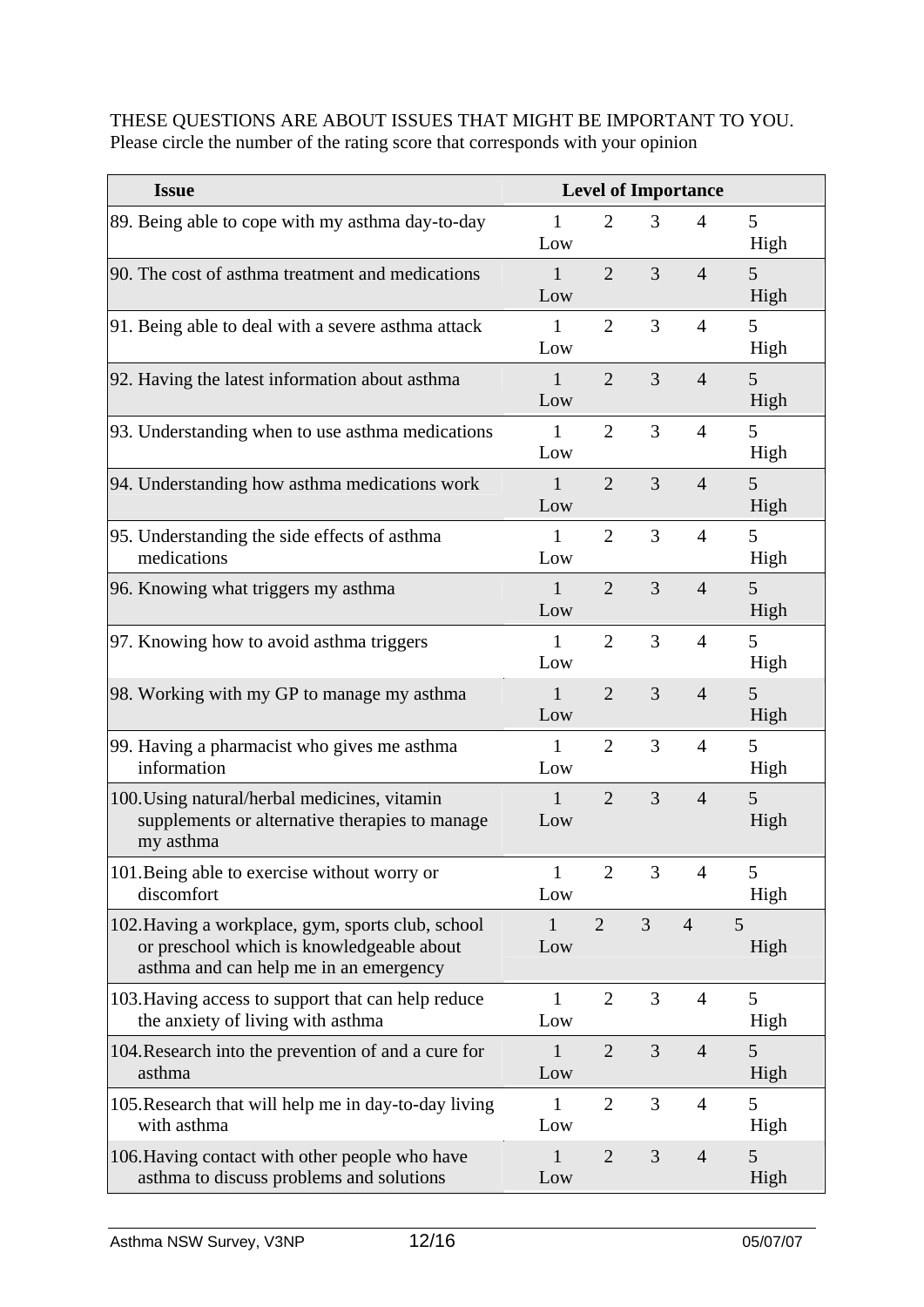| <i><b>Issue</b></i>                                                  | <b>Level of Importance</b> |  |  |          |      |
|----------------------------------------------------------------------|----------------------------|--|--|----------|------|
| 107. Participating in online (internet) asthma<br>education programs | Low                        |  |  |          | High |
| 108. Hiding my asthma from other people                              | Low                        |  |  | $\Delta$ | High |

### THE NEXT QUESTIONS ARE ABOUT THE ASTHMA FOUNDATION OF NSW

Asthma Foundation NSW is a not-for-profit organisation providing programmes and services to people with asthma and the community in NSW.

What programs, services and activities should Asthma Foundation NSW be involved in to support people with asthma to live well and manage their asthma better?

| Please circle the number of the score that corresponds with your opinion |  |  |
|--------------------------------------------------------------------------|--|--|
|--------------------------------------------------------------------------|--|--|

| Program, service or activity from Asthma<br><b>Foundation NSW</b>                                                                                        | Level of Importance that these<br>services would have to you |                             |                |                |           |
|----------------------------------------------------------------------------------------------------------------------------------------------------------|--------------------------------------------------------------|-----------------------------|----------------|----------------|-----------|
| 109. Representing the needs of people with asthma,<br>e.g. to government                                                                                 | 1<br>Low                                                     | $\overline{2}$              | 3              | $\overline{4}$ | 5<br>High |
| 110. Supporting workplaces, gyms, sports clubs,<br>schools and preschools to be knowledgeable<br>about asthma and able to help in an asthma<br>emergency | $\mathbf{1}$<br>Low                                          | $\mathcal{D}_{\mathcal{L}}$ | 3              | $\overline{4}$ | 5<br>High |
| 111. Holding public information and education<br>sessions for people with asthma and their<br>families                                                   | 1<br>Low                                                     | $\overline{2}$              | $\overline{3}$ | $\overline{4}$ | 5<br>High |
| 112. Providing asthma information on the internet                                                                                                        | $\mathbf{1}$<br>Low                                          | $\overline{2}$              | 3              | $\overline{4}$ | 5<br>High |
| 113. Providing opportunities on the internet to<br>connect people with asthma for support or to<br>discuss problems and solutions                        | 1<br>Low                                                     | $\overline{2}$              | 3              | $\overline{4}$ | 5<br>High |
| 114. Providing email or SMS alerts on<br>environmental hazards such as bushfires, high<br>levels of pollution or pollen                                  | $\mathbf{1}$<br>Low                                          | $\mathcal{D}_{\mathcal{L}}$ | 3              | $\overline{4}$ | 5<br>High |
| 115. Providing information on allergies                                                                                                                  | 1<br>Low                                                     | 2                           | 3              | $\overline{4}$ | 5<br>High |
| 116. Offering a Membership program that provides<br>regular information updates                                                                          | 1<br>Low                                                     | $\overline{2}$              | 3              | $\overline{4}$ | 5<br>High |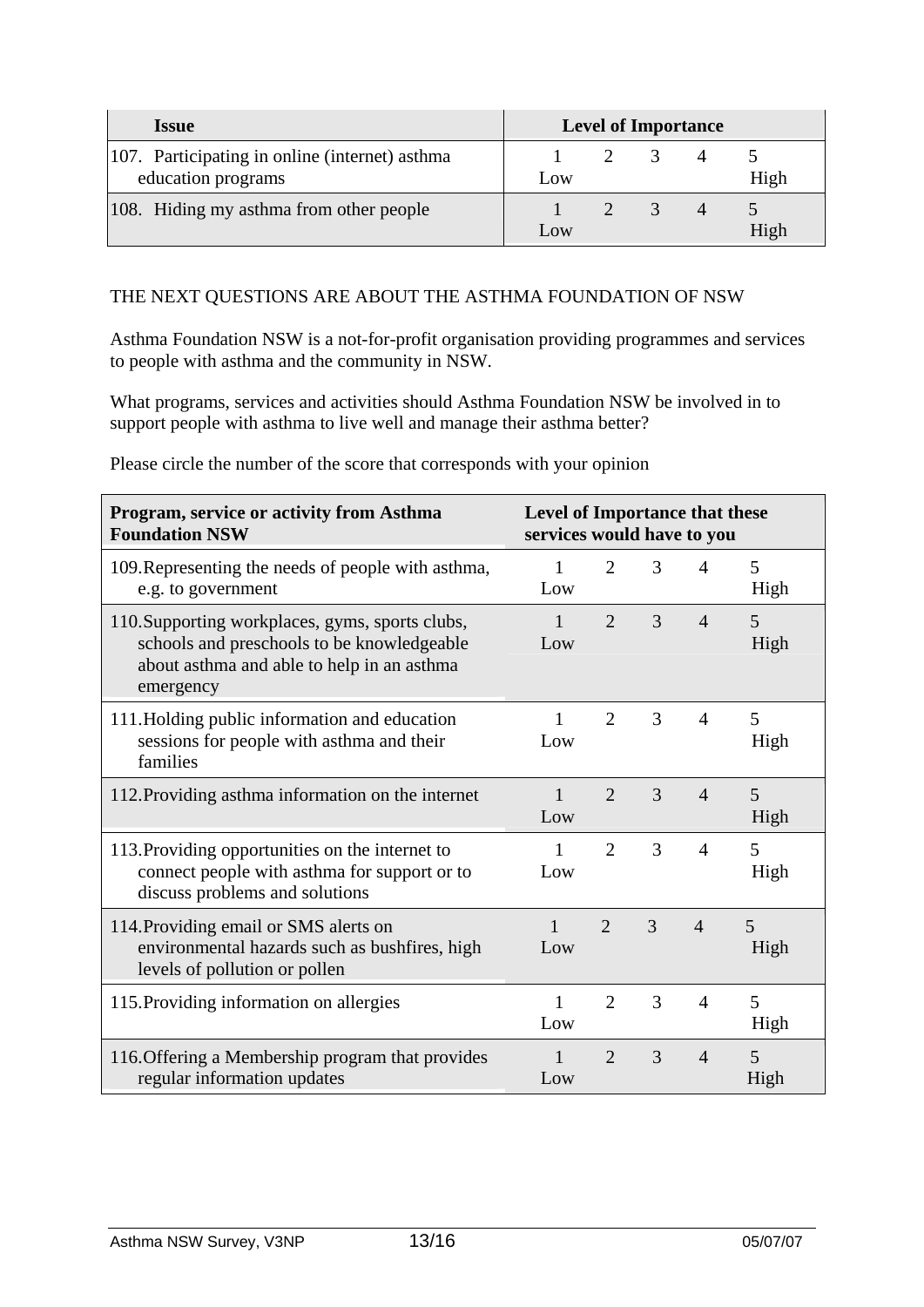| 117.                                                   | In the last 12 months, have you used any Asthma        | Yes                        |  |  |  |
|--------------------------------------------------------|--------------------------------------------------------|----------------------------|--|--|--|
| <b>Foundation NSW services?</b>                        |                                                        | N <sub>o</sub><br>$\theta$ |  |  |  |
|                                                        |                                                        | Don't know<br>99           |  |  |  |
| a. If Yes, please list the services that you have used |                                                        |                            |  |  |  |
|                                                        |                                                        |                            |  |  |  |
|                                                        |                                                        |                            |  |  |  |
|                                                        |                                                        |                            |  |  |  |
|                                                        |                                                        |                            |  |  |  |
|                                                        |                                                        |                            |  |  |  |
|                                                        | b. If Yes, would you use these service(s) again in the | Yes                        |  |  |  |
|                                                        | future?                                                | N <sub>0</sub>             |  |  |  |

## THE NEXT FEW QUESTIONS ARE ABOUT THE LAST 12 MONTHS

Have any of the following problems interfered with managing your asthma in the **last 12 months**?

| 118. | Difficulty getting an appointment with a GP about my<br>asthma?                           | Yes        | $\vert$ 1<br>Not applicable | N <sub>0</sub> | $\Omega$<br>98       |
|------|-------------------------------------------------------------------------------------------|------------|-----------------------------|----------------|----------------------|
| 119. | Difficulty getting a referral to a specialist for my asthma Yes<br>if I think I need one? |            | Not applicable              | N <sub>0</sub> | $\overline{0}$<br>98 |
| 120. | Cost of seeing a GP or specialist?                                                        | <b>Yes</b> | $\vert$ 1<br>Not applicable | N <sub>o</sub> | $\overline{0}$<br>98 |
| 121. | Cost or difficulty of transport to doctor or pharmacist?                                  | Yes        | $\vert$ 1<br>Not applicable | N <sub>0</sub> | 10<br>98             |
| 122. | Cost of medications?                                                                      | Yes        | $\vert$ 1<br>Not applicable | N <sub>0</sub> | $\overline{0}$<br>98 |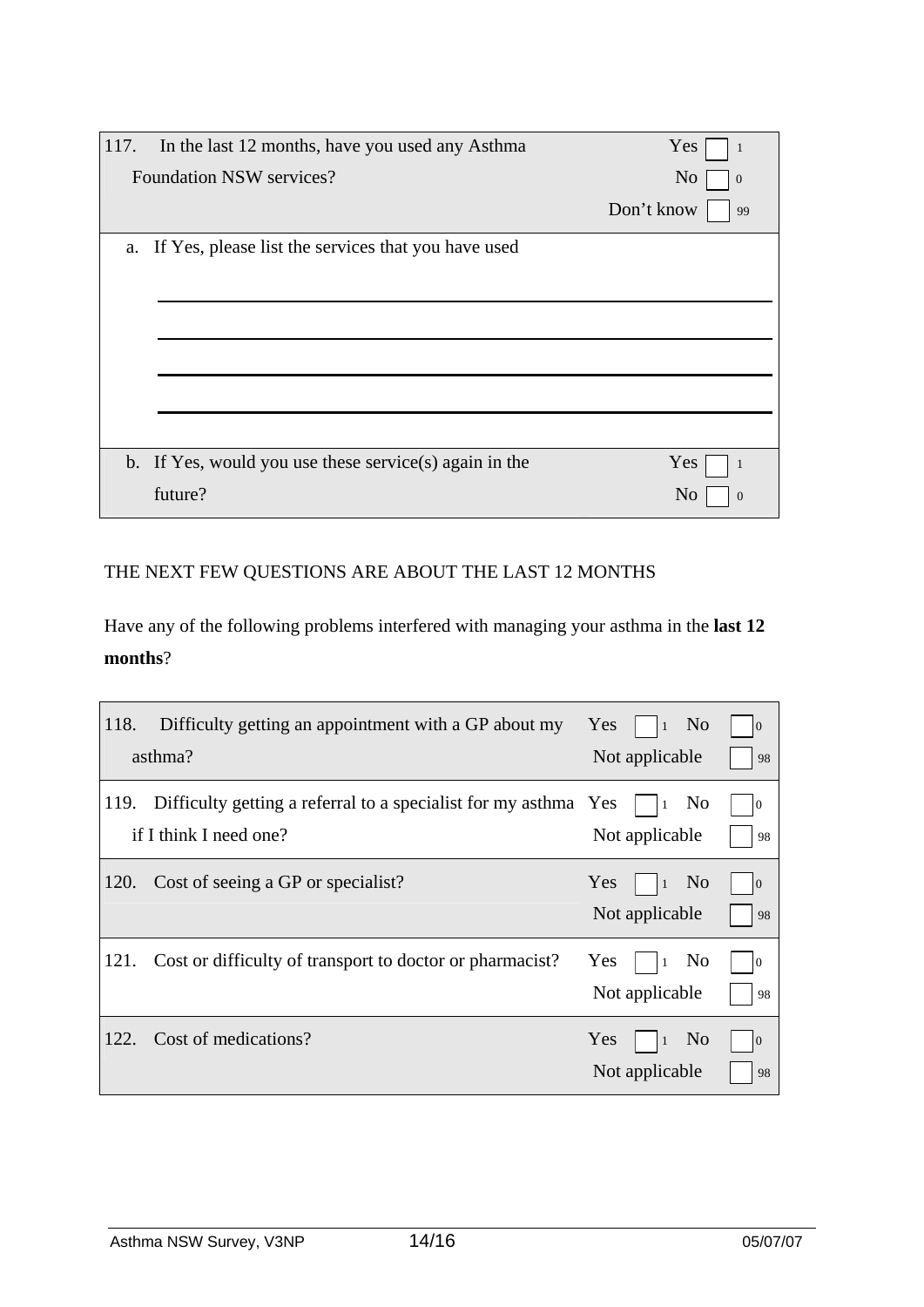## GENERAL QUESTIONS

| 123. How old are you today?                                                                           | years                              |
|-------------------------------------------------------------------------------------------------------|------------------------------------|
| 124. Are you male or female?                                                                          | Male<br>$\overline{0}$             |
|                                                                                                       | Female                             |
| 125. What is your height without shoes?                                                               | $\frac{1}{2}$ cm OR                |
|                                                                                                       | $\frac{1}{\pi}$ ft ______ inches   |
| 126. What is your weight (in normal daytime clothing)?                                                | $Kg$ OR                            |
|                                                                                                       | _______ stone ________ lb          |
| 127. Do you currently smoke?                                                                          | Yes<br>1                           |
|                                                                                                       | N <sub>o</sub><br>$\boldsymbol{0}$ |
| If yes, Do you smoke at least once a week?<br>a.                                                      | Yes<br>$\mathbf{1}$                |
|                                                                                                       | N <sub>0</sub><br>$\boldsymbol{0}$ |
| 128. Apart from Medicare, are you currently covered by                                                | Yes<br>$\mathbf{1}$                |
| private health insurance?                                                                             | N <sub>o</sub><br>$\boldsymbol{0}$ |
|                                                                                                       | Don't know<br>99                   |
| 129. In the last 4 weeks, which of the following best describes<br>your employment status: (tick one) |                                    |
| Employed full-time                                                                                    | 5                                  |
| Employed part-time                                                                                    |                                    |
| <b>Employed casual</b>                                                                                |                                    |
| Unpaid work                                                                                           |                                    |
| Retired                                                                                               |                                    |
| Not currently working                                                                                 | $\boldsymbol{0}$                   |
| 130. Do you currently receive a government pension,                                                   | Yes<br>$\mathbf{1}$                |
| allowance or benefit?                                                                                 | N <sub>o</sub><br>$\boldsymbol{0}$ |
|                                                                                                       | Don't know<br>99                   |
| 131. Did you qualify for the medication Safety Net card last                                          | Yes<br>$\mathbf{1}$                |
| year (2006)?                                                                                          | No<br>$\boldsymbol{0}$             |
|                                                                                                       | Don't know<br>99                   |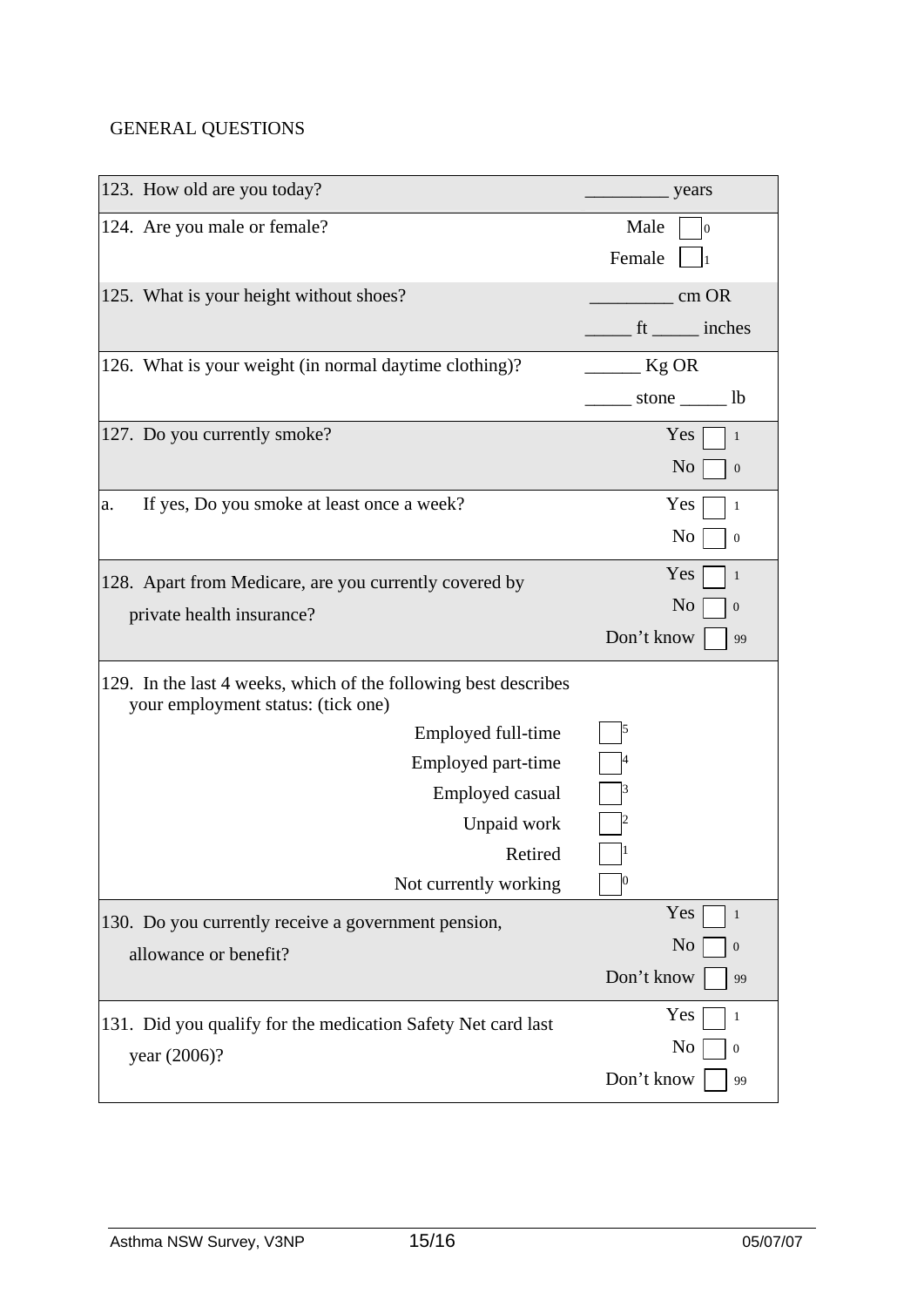| 132. Are you covered by any of the following concession<br>cards?              |                                                                            |  |  |  |  |
|--------------------------------------------------------------------------------|----------------------------------------------------------------------------|--|--|--|--|
| Health care card<br>a.                                                         | N <sub>o</sub><br>Yes<br>$\boldsymbol{0}$<br>l1<br>Don't know<br>99        |  |  |  |  |
| Pensioner concession card<br>b.                                                | Yes<br>N <sub>o</sub><br>$\boldsymbol{0}$<br>$\vert$ 1<br>Don't know<br>99 |  |  |  |  |
| Commonwealth seniors health card<br>c.                                         | Yes<br>No<br>$\boldsymbol{0}$<br>l1<br>Don't know<br>99                    |  |  |  |  |
| Veterans' Affairs treatment entitlement card<br>d.                             | Yes<br>N <sub>0</sub><br>$\boldsymbol{0}$<br>$\vert$ 1<br>Don't know<br>99 |  |  |  |  |
| 133. What is the highest level of education you have<br>completed? (tick one)  |                                                                            |  |  |  |  |
| Still at school or not yet at school                                           | $\overline{4}$                                                             |  |  |  |  |
| Completed primary school                                                       | 3                                                                          |  |  |  |  |
| Completed year <u>secondary</u> school                                         | $\overline{\mathbf{c}}$                                                    |  |  |  |  |
| Completed tertiary studies (TAFE, Uni etc)                                     | 1                                                                          |  |  |  |  |
| 134. What is your postcode?                                                    |                                                                            |  |  |  |  |
| 135. In which country were you born?                                           |                                                                            |  |  |  |  |
| 136. Are you of Aboriginal origin or Torres Strait Islander<br>origin or both? |                                                                            |  |  |  |  |
| Aboriginal Yes                                                                 | N <sub>o</sub><br>$\boldsymbol{0}$                                         |  |  |  |  |
| Torres Strait Islander Yes                                                     | N <sub>o</sub><br>$\boldsymbol{0}$                                         |  |  |  |  |
| 137. Do you usually speak a language other than English at<br>home?            | Yes<br>No<br>$\boldsymbol{0}$                                              |  |  |  |  |
| If yes, which language $(s)$ ?<br>b.                                           |                                                                            |  |  |  |  |
|                                                                                |                                                                            |  |  |  |  |

## THANK YOU VERY MUCH FOR COMPLETING THIS SURVEY

**Please post the survey back to the Woolcock Institute of Medical Research in the reply-paid envelope**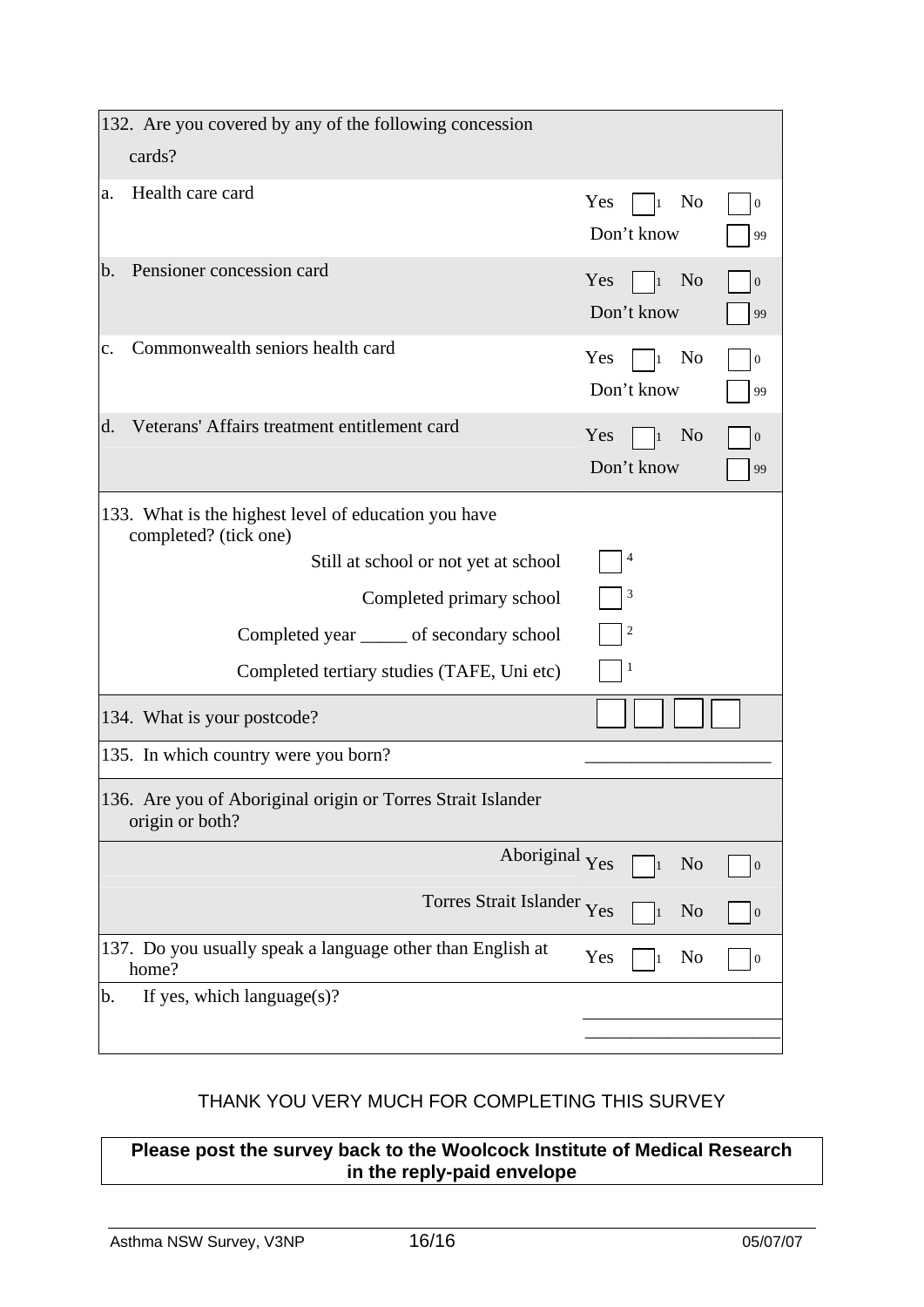# **APPENDIX 2**

Final questionnaire for parents/carers of children with asthma aged 5-13 years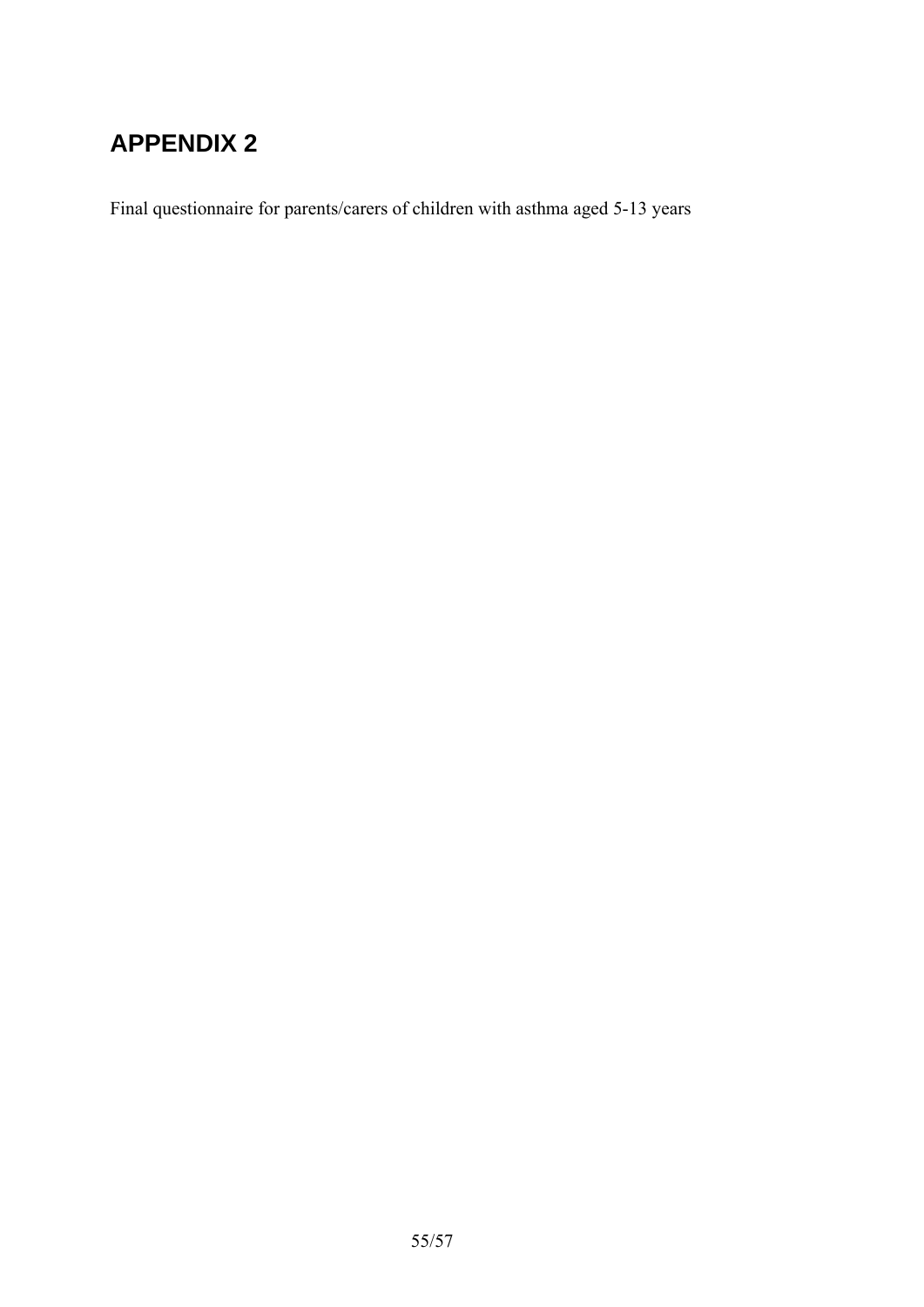



# NEW SOUTH WALES ASTHMA SURVEY

## **(for parents of children with asthma aged 5-13 years)**

Name:  $\blacksquare$ 

Contact number: \_\_\_\_\_\_\_\_\_\_\_\_\_\_\_\_\_\_\_\_\_\_\_\_\_\_\_\_\_\_\_\_\_\_\_\_\_\_\_\_\_\_\_

For more information about this survey, please see the separate Information Page

#### **Instructions**

- This survey should take you about 20 minutes to finish.
- Most of the answers are Yes/No or multiple choice, so please tick the most appropriate answer for each question.
- Some questions might seem to be similar, but we would like you to complete all of them.
- Post the questionnaire back to us in the reply-paid envelope

**If you would like to complete the survey by telephone,** please call Dr Helen Reddel on 02 9515 7026, and keep this booklet for reference when you are contacted by phone.

If you have any questions or problems with the survey, please contact Dr Helen Reddel, Woolcock Institute of Medical Research, phone 02 9515 7026, email: hkr@med.usyd.edu.au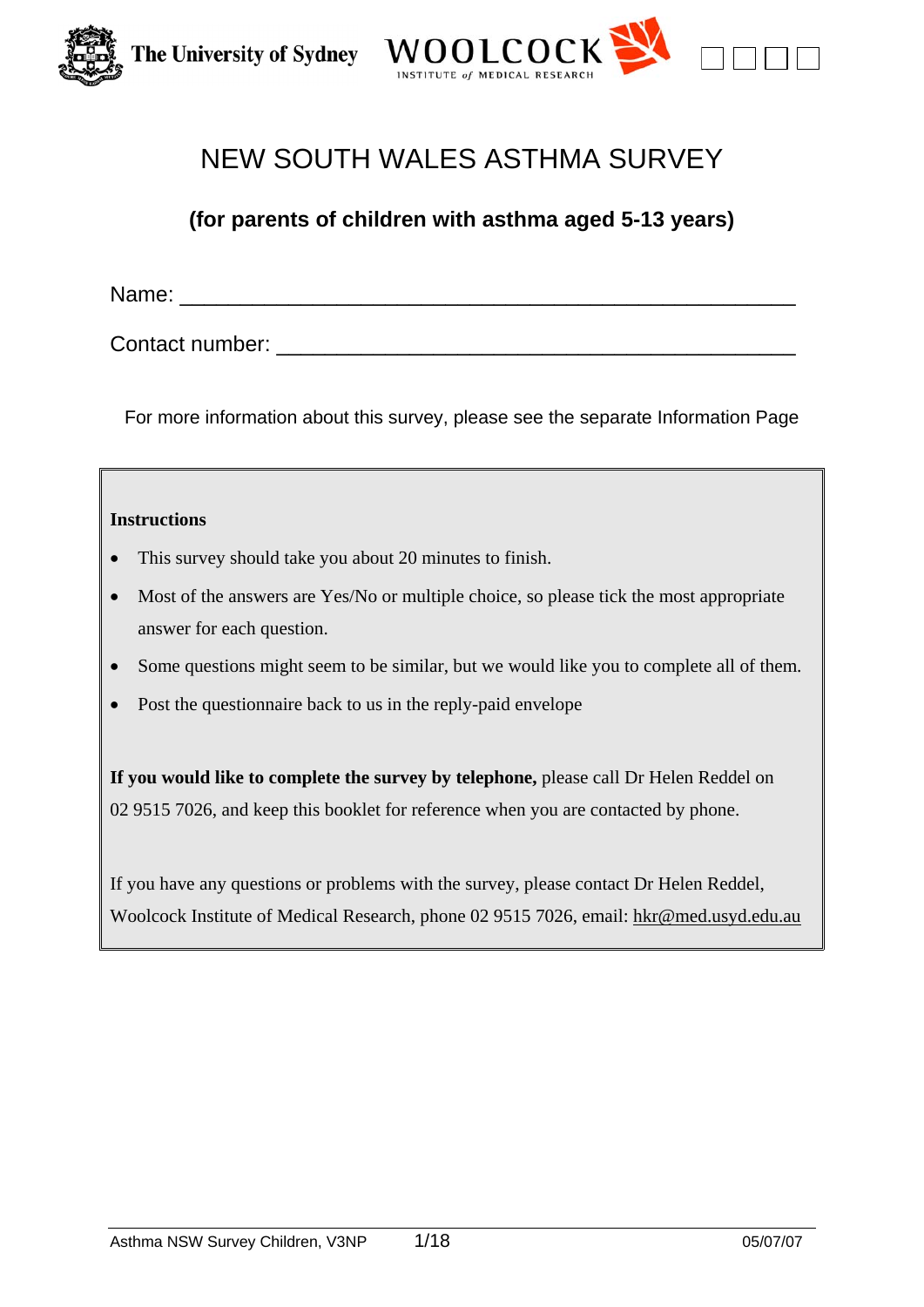| 1. Please write in today's date                                         |                                                | Day              | 2007<br>/ Month            |
|-------------------------------------------------------------------------|------------------------------------------------|------------------|----------------------------|
| 2. Have you ever been told by a doctor or nurse that your child has Yes |                                                | 1                | N <sub>0</sub><br>$\theta$ |
| asthma?                                                                 |                                                |                  |                            |
| If the answer is 'No', please skip to Question 3                        |                                                |                  |                            |
| 2a. If Yes, has your child had symptoms of asthma or taken              |                                                |                  |                            |
| treatment for asthma in the last 12 months?                             |                                                | Yes<br>$\vert$ 1 | N <sub>0</sub>             |
| 3. How old was your child when he/she first had symptoms of             |                                                |                  | years old                  |
| asthma?                                                                 |                                                |                  |                            |
| 4. In general, how would you rate your child's health?                  |                                                |                  |                            |
| (tick one box only)                                                     | Excellent<br>Very good<br>Good<br>Fair<br>Poor | Ю                |                            |
| 5. Does your child have a written asthma action plan, that is,          |                                                |                  | Yes                        |
| written instructions for what to do if his/her asthma is worse or       |                                                |                  | N <sub>0</sub>             |
| out of control?                                                         |                                                | Don't know       | 99                         |

THE NEXT 6 QUESTIONS ASK ABOUT HOW YOUR CHILD'S ASTHMA HAS BEEN IN THE LAST **ONE WEEK**. TICK ONE BOX ONLY FOR EACH QUESTION.

| 6. | On average, in the last week, how often was your child woken by<br>asthma during the night?                |                |
|----|------------------------------------------------------------------------------------------------------------|----------------|
|    | Not at all                                                                                                 | 7              |
|    | Hardly ever                                                                                                | 6              |
|    | A few times                                                                                                | 5              |
|    | Several times                                                                                              | 4              |
|    | Many times                                                                                                 | 3              |
|    | A great many times                                                                                         | 2              |
|    | Unable to sleep because of asthma                                                                          |                |
| 7. | On average, in the last week, how were your child's asthma symptoms<br>when he/she woke up in the morning? |                |
|    | No symptoms                                                                                                | $\overline{7}$ |
|    | Very mild symptoms                                                                                         | 6              |
|    | Mild symptoms                                                                                              | 5              |
|    | Moderate symptoms                                                                                          | 4              |
|    | Quite severe symptoms                                                                                      | 3              |
|    | Severe symptoms                                                                                            | $\overline{2}$ |
|    | Very severe symptoms                                                                                       | ı              |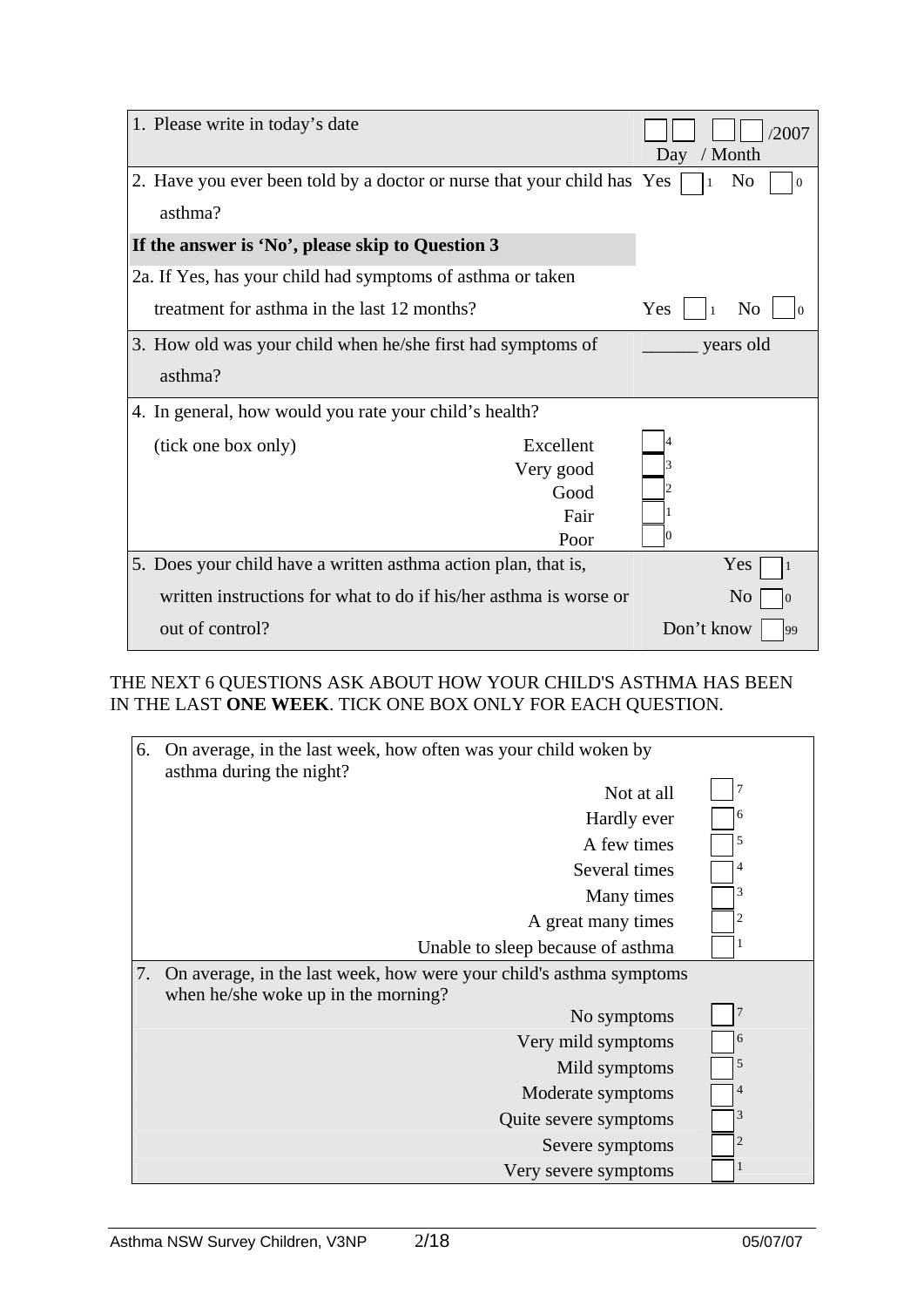| 8. | In general, in the last week, how limited was your child in his/her day-<br>to-day activities because of asthma?                                                                                                                                 |                         |  |
|----|--------------------------------------------------------------------------------------------------------------------------------------------------------------------------------------------------------------------------------------------------|-------------------------|--|
|    | Not at all limited                                                                                                                                                                                                                               | 7                       |  |
|    | Very slightly limited                                                                                                                                                                                                                            | 6                       |  |
|    | Slightly limited                                                                                                                                                                                                                                 | 5                       |  |
|    | Moderately limited                                                                                                                                                                                                                               | $\overline{4}$          |  |
|    | Very limited                                                                                                                                                                                                                                     | 3                       |  |
|    | <b>Extremely limited</b>                                                                                                                                                                                                                         | $\overline{\mathbf{c}}$ |  |
|    | <b>Totally limited</b>                                                                                                                                                                                                                           | 1                       |  |
| 9. | In general, in the last week, how much shortness of breath did your<br>child experience because of asthma?                                                                                                                                       |                         |  |
|    | None                                                                                                                                                                                                                                             | 7                       |  |
|    | Very little                                                                                                                                                                                                                                      | 6                       |  |
|    | A little                                                                                                                                                                                                                                         | 5                       |  |
|    | A moderate amount                                                                                                                                                                                                                                | $\overline{4}$          |  |
|    | Quite a lot                                                                                                                                                                                                                                      | 3                       |  |
|    | A great deal                                                                                                                                                                                                                                     | $\overline{c}$          |  |
|    | An extreme amount                                                                                                                                                                                                                                | $\mathbf{1}$            |  |
|    | 10. In general, in the last week, how often did your child wheeze?                                                                                                                                                                               |                         |  |
|    | None of the time                                                                                                                                                                                                                                 | 7                       |  |
|    | Hardly any of the time                                                                                                                                                                                                                           | 6                       |  |
|    | A little of the time                                                                                                                                                                                                                             | 5                       |  |
|    | A moderate amount of the time                                                                                                                                                                                                                    | 4                       |  |
|    | A lot of the time                                                                                                                                                                                                                                | 3                       |  |
|    | Most of the time                                                                                                                                                                                                                                 | 2                       |  |
|    | All the time                                                                                                                                                                                                                                     | 1                       |  |
|    | 11. On average, in the last week, how many puffs of relief medication<br>(short-acting bronchodilator such as Ventolin, Bricanyl etc) has your<br>child used each day? (If you are not sure how to answer this question,<br>please ask for help) |                         |  |
|    | None                                                                                                                                                                                                                                             | 7                       |  |
|    | $1-2$ puffs per day                                                                                                                                                                                                                              | 6                       |  |
|    | 3–4 puffs per day                                                                                                                                                                                                                                | 5                       |  |
|    | 5–8 puffs per day                                                                                                                                                                                                                                | 4                       |  |
|    | 9-12 puffs per day                                                                                                                                                                                                                               | 3                       |  |
|    | 13–16 puffs per day                                                                                                                                                                                                                              | $\overline{\mathbf{c}}$ |  |
|    | More than 16 puffs per day                                                                                                                                                                                                                       | $\mathbf{1}$            |  |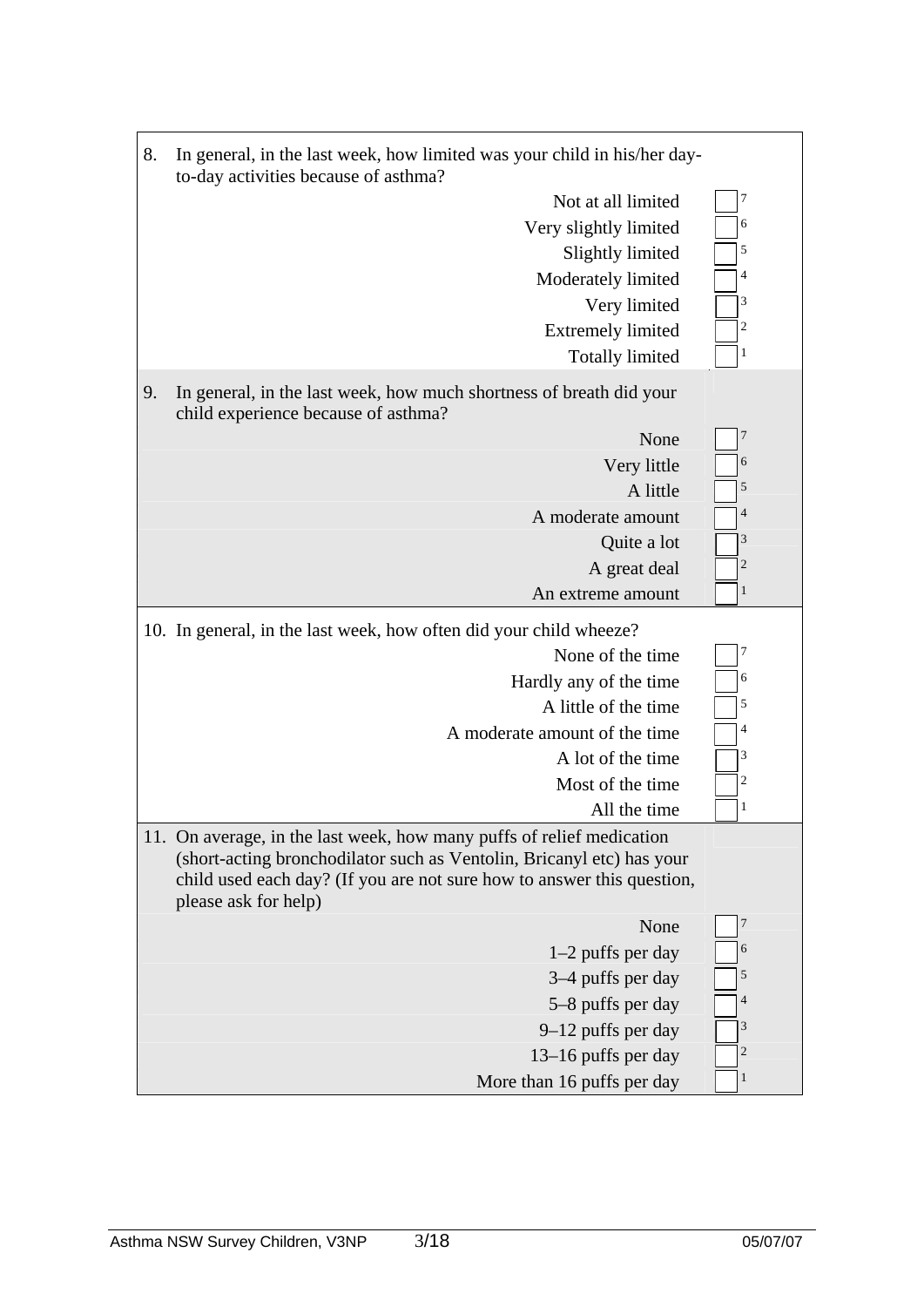### THE NEXT SET OF QUESTIONS ARE DESIGNED TO FIND OUT HOW YOU HAVE BEEN **DURING THE LAST WEEK**.

WE WANT TO KNOW ABOUT THE WAYS IN WHICH YOUR CHILD'S ASTHMA HAS INTERFERED WITH YOUR NORMAL DAILY ACTIVITIES AND HOW THIS HAS MADE YOU FEEL.

Please answer each question by placing a tick in the appropriate box. Tick one box only for each question

| 12. In the last week, how often did you feel helpless or frightened when<br>your child experienced bouts of coughing, wheezing, or breathlessness? |                |
|----------------------------------------------------------------------------------------------------------------------------------------------------|----------------|
| All of the time                                                                                                                                    | $\overline{7}$ |
| Most of the time                                                                                                                                   | 6              |
| Quite often                                                                                                                                        | 5              |
| Some of the time                                                                                                                                   | 4              |
| Once in a while                                                                                                                                    | 3              |
| Hardly any of the time                                                                                                                             | 2              |
| None of the time                                                                                                                                   | 1              |
| 13. In the past week, how often did your family need to change plans<br>because of your child's asthma?                                            |                |
| All of the time                                                                                                                                    | 7              |
| Most of the time                                                                                                                                   | 6              |
| Quite often                                                                                                                                        | 5              |
| Some of the time                                                                                                                                   | 4              |
| Once in a while                                                                                                                                    | 3              |
| Hardly any of the time                                                                                                                             | 2              |
| None of the time                                                                                                                                   | $\mathbf{1}$   |
| 14. In the past week, how often did you feel frustrated or impatient because<br>your child was irritable due to asthma?                            |                |
| All of the time                                                                                                                                    | $\overline{7}$ |
| Most of the time                                                                                                                                   | 6              |
| Quite often                                                                                                                                        | 5              |
| Some of the time                                                                                                                                   | 4              |
| Once in a while                                                                                                                                    | 3              |
| Hardly any of the time                                                                                                                             | $\overline{2}$ |
| None of the time                                                                                                                                   | $\mathbf{1}$   |
| 15. In the past week, how often did your child's asthma interfere with your<br>job or work around the house?                                       |                |
| All of the time                                                                                                                                    | 7              |
| Most of the time                                                                                                                                   | 6              |
| Quite often                                                                                                                                        | 5              |
| Some of the time                                                                                                                                   | 4              |
|                                                                                                                                                    |                |
| Once in a while                                                                                                                                    | 3              |
| Hardly any of the time                                                                                                                             | 2              |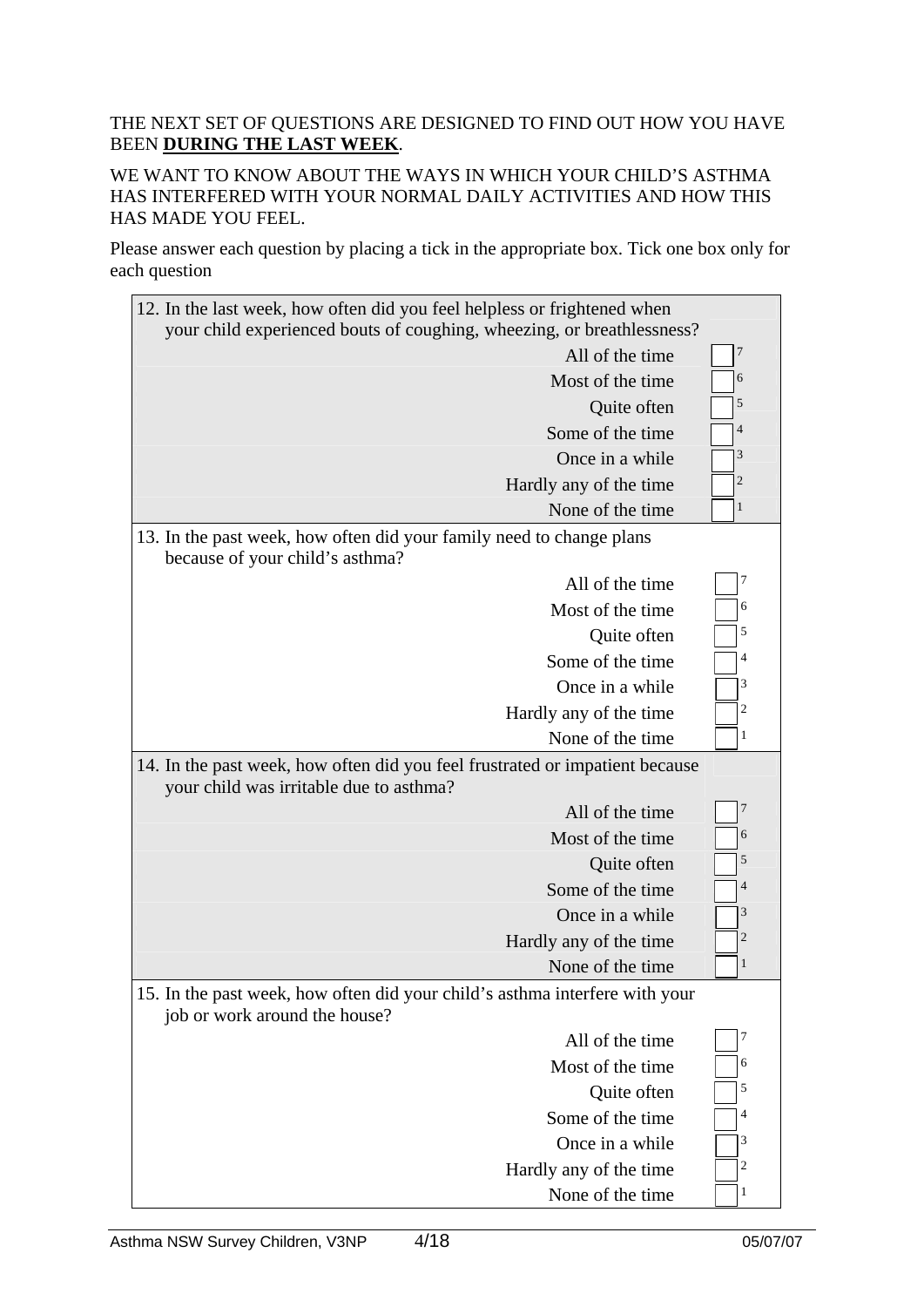| In the past week, how often did you feel upset because of your child's<br>16.<br>cough, wheeze or breathlessness?         |                 |
|---------------------------------------------------------------------------------------------------------------------------|-----------------|
| All of the time                                                                                                           | $\overline{7}$  |
| Most of the time                                                                                                          | 6               |
| Quite often                                                                                                               | 5               |
| Some of the time                                                                                                          | $\overline{4}$  |
| Once in a while                                                                                                           | 3               |
| Hardly any of the time                                                                                                    | $\overline{2}$  |
| None of the time                                                                                                          | 1               |
| In the past week, how often did you have sleepless nights because of<br>17.<br>your child's asthma?                       |                 |
| All of the time                                                                                                           | 7               |
| Most of the time                                                                                                          | 6               |
| Quite often                                                                                                               | 5               |
| Some of the time                                                                                                          | $\overline{4}$  |
| Once in a while                                                                                                           | 3               |
| Hardly any of the time                                                                                                    | 2               |
| None of the time                                                                                                          | 1               |
| 18.<br>In the past week, how often were you bothered because your child's<br>asthma interfered with family relationships? |                 |
| All of the time                                                                                                           | 7               |
| Most of the time                                                                                                          | 6               |
| Quite often                                                                                                               | 5               |
| Some of the time                                                                                                          | $\overline{4}$  |
| Once in a while                                                                                                           | $\vert 3 \vert$ |
| Hardly any of the time                                                                                                    | $\overline{2}$  |
| None of the time                                                                                                          | 1               |
| In the past week, how often were you awakened during the night<br>19.<br>because of your child's asthma?                  |                 |
| All of the time                                                                                                           | 7               |
| Most of the time                                                                                                          | 6               |
| Quite often                                                                                                               | 5               |
| Some of the time                                                                                                          | 4               |
| Once in a while                                                                                                           | 3               |
| Hardly any of the time                                                                                                    |                 |
|                                                                                                                           | 2               |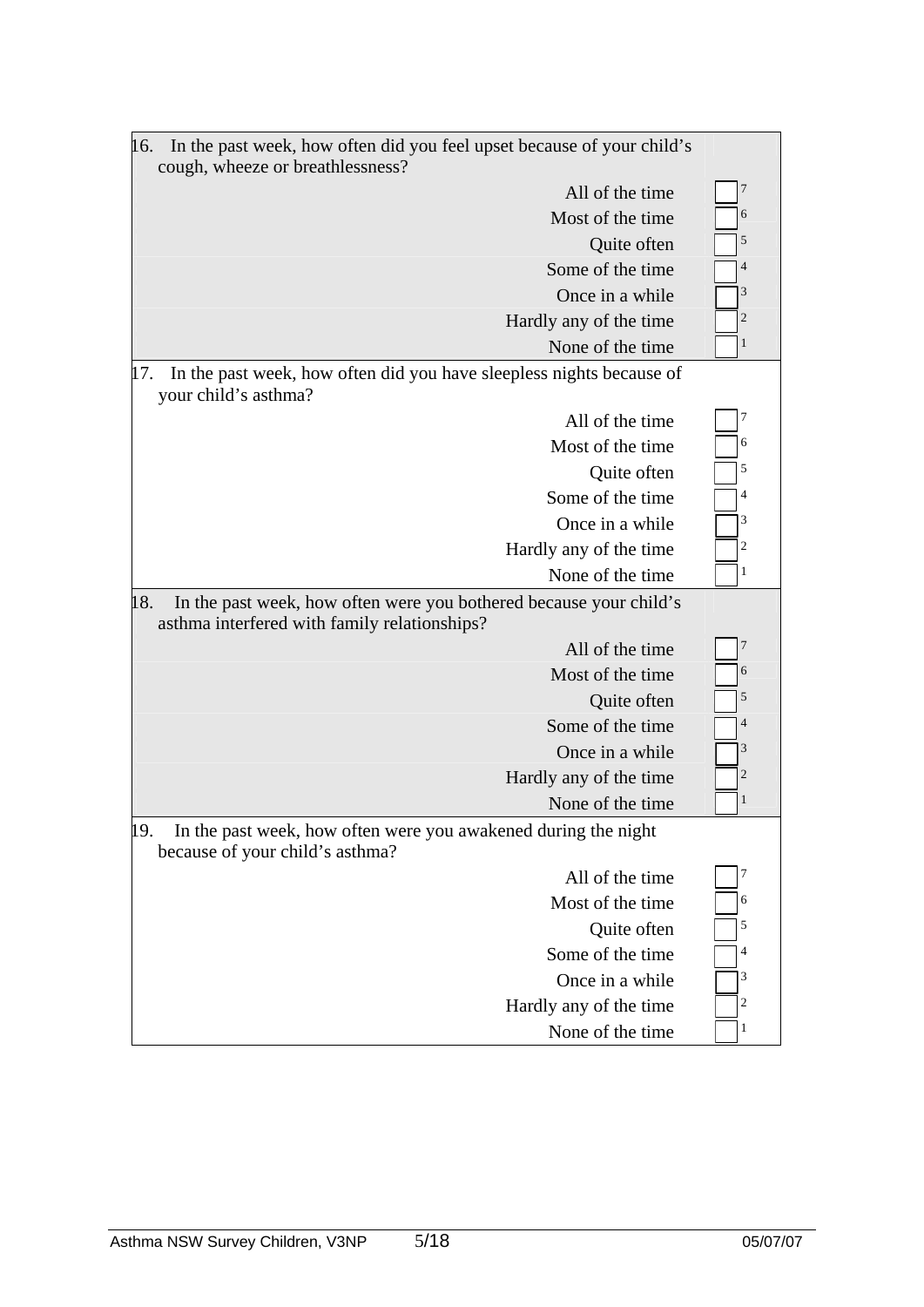| 20. In the past week, how often did you feel distressed that your child has<br>asthma?                                |                |
|-----------------------------------------------------------------------------------------------------------------------|----------------|
| All of the time                                                                                                       | 7              |
| Most of the time                                                                                                      | 6              |
| Quite often                                                                                                           | 5              |
| Some of the time                                                                                                      | $\overline{4}$ |
| Once in a while                                                                                                       | 3              |
| Hardly any of the time                                                                                                | $\overline{c}$ |
| None of the time                                                                                                      | 1              |
| 21. In the past week, how worried or concerned were you about your<br>child's performance of normal daily activities? |                |
| Very, very worried or concerned                                                                                       | 7              |
| Very worried or concerned                                                                                             | 6              |
| Fairly worried or concerned                                                                                           | 5              |
| Somewhat worried or concerned                                                                                         | $\overline{4}$ |
| A little worried or concerned                                                                                         | 3              |
| Hardly worried or concerned                                                                                           | $\overline{2}$ |
| Not worried or concerned                                                                                              | 1              |
| 22. In the past week, how worried or concerned were you about your<br>child's asthma medications and side effects?    |                |
| Very, very worried or concerned                                                                                       | 7              |
| Very worried or concerned                                                                                             | 6              |
| Fairly worried or concerned                                                                                           | 5              |
| Somewhat worried or concerned                                                                                         | $\overline{4}$ |
| A little worried or concerned                                                                                         | 3              |
| Hardly worried or concerned                                                                                           | $\overline{2}$ |
| Not worried or concerned                                                                                              | 1              |
| 23. In the past week, how worried or concerned were you about being<br>overprotective of your child?                  |                |
| Very, very worried or concerned                                                                                       | 7              |
| Very worried or concerned                                                                                             | 6              |
| Fairly worried or concerned                                                                                           | 5              |
| Somewhat worried or concerned                                                                                         | 4              |
| A little worried or concerned                                                                                         | 3              |
| Hardly worried or concerned                                                                                           | 2              |
| Not worried or concerned                                                                                              | 1              |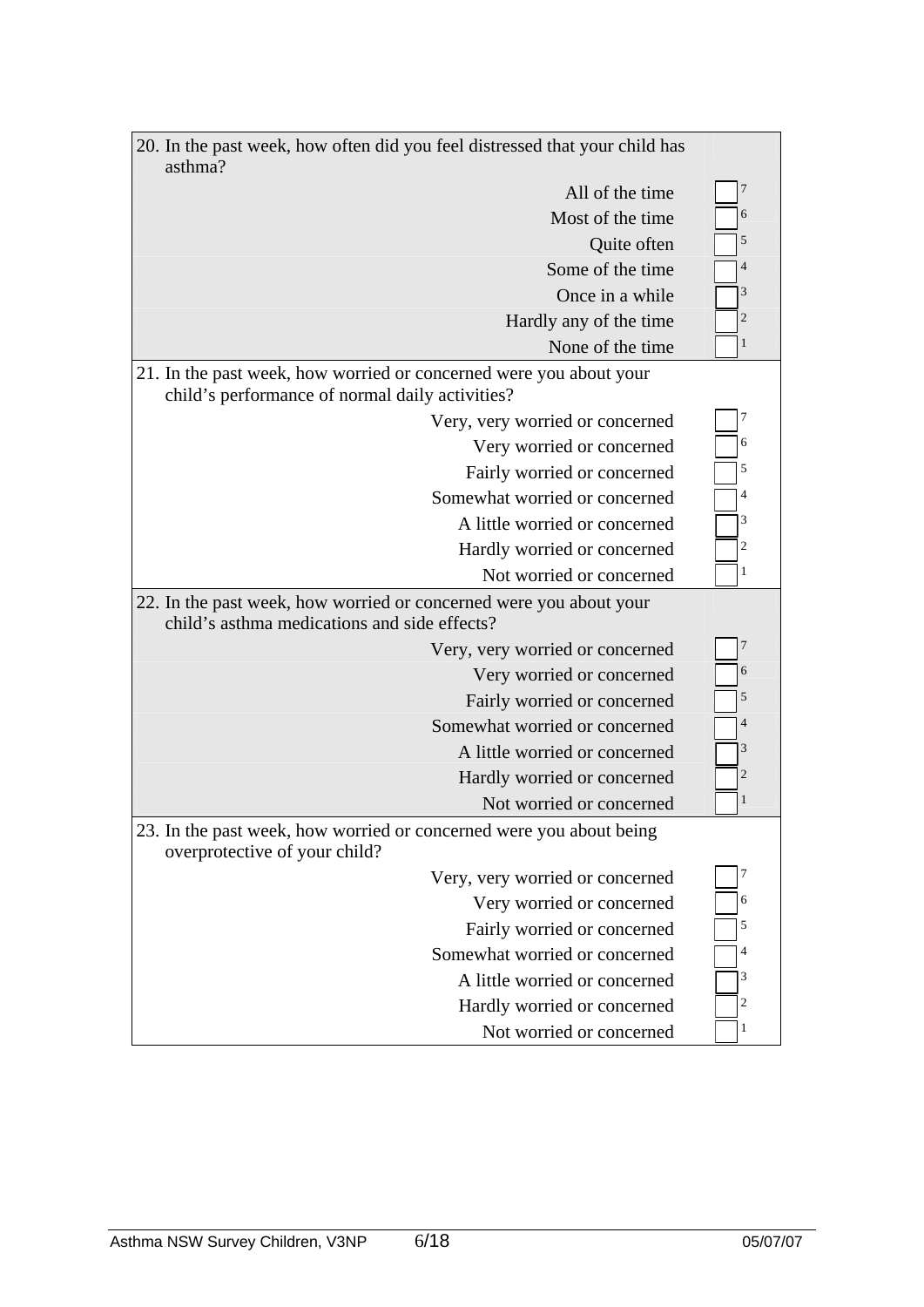| 24. In the past week, how worried or concerned were you about your child<br>being able to lead a normal life? |    |
|---------------------------------------------------------------------------------------------------------------|----|
| Very, very worried or concerned                                                                               |    |
| Very worried or concerned                                                                                     | 16 |
| Fairly worried or concerned                                                                                   | 15 |
| Somewhat worried or concerned                                                                                 | 4  |
| A little worried or concerned                                                                                 |    |
| Hardly worried or concerned                                                                                   |    |
| Not worried or concerned                                                                                      |    |

# THE NEXT FEW QUESTIONS ASK ABOUT THE LAST **FOUR WEEKS**

| 25. During the last 4 weeks, how often did your child's asthma<br>interfere with his/her daily activities? <i>(tick one box only)</i> |            |           |                |                |
|---------------------------------------------------------------------------------------------------------------------------------------|------------|-----------|----------------|----------------|
| All of the time                                                                                                                       |            |           |                |                |
| Most of the time.                                                                                                                     | 2          |           |                |                |
| Some of the time                                                                                                                      |            |           |                |                |
| None of the time.                                                                                                                     | $\theta$   |           |                |                |
| 26. In the last 4 weeks, did you access the internet?                                                                                 |            |           |                |                |
| At home Yes                                                                                                                           |            | $\vert$ 1 | N <sub>0</sub> | $\Omega$       |
| At work Yes                                                                                                                           |            | $\vert$ 1 | N <sub>0</sub> | $\overline{0}$ |
| Other locations Yes                                                                                                                   |            |           | N <sub>0</sub> | $\Omega$       |
| 27. In the last 4 weeks, did you use the internet to access                                                                           | <b>Yes</b> |           | N <sub>0</sub> |                |
| information about health issues?                                                                                                      |            |           |                |                |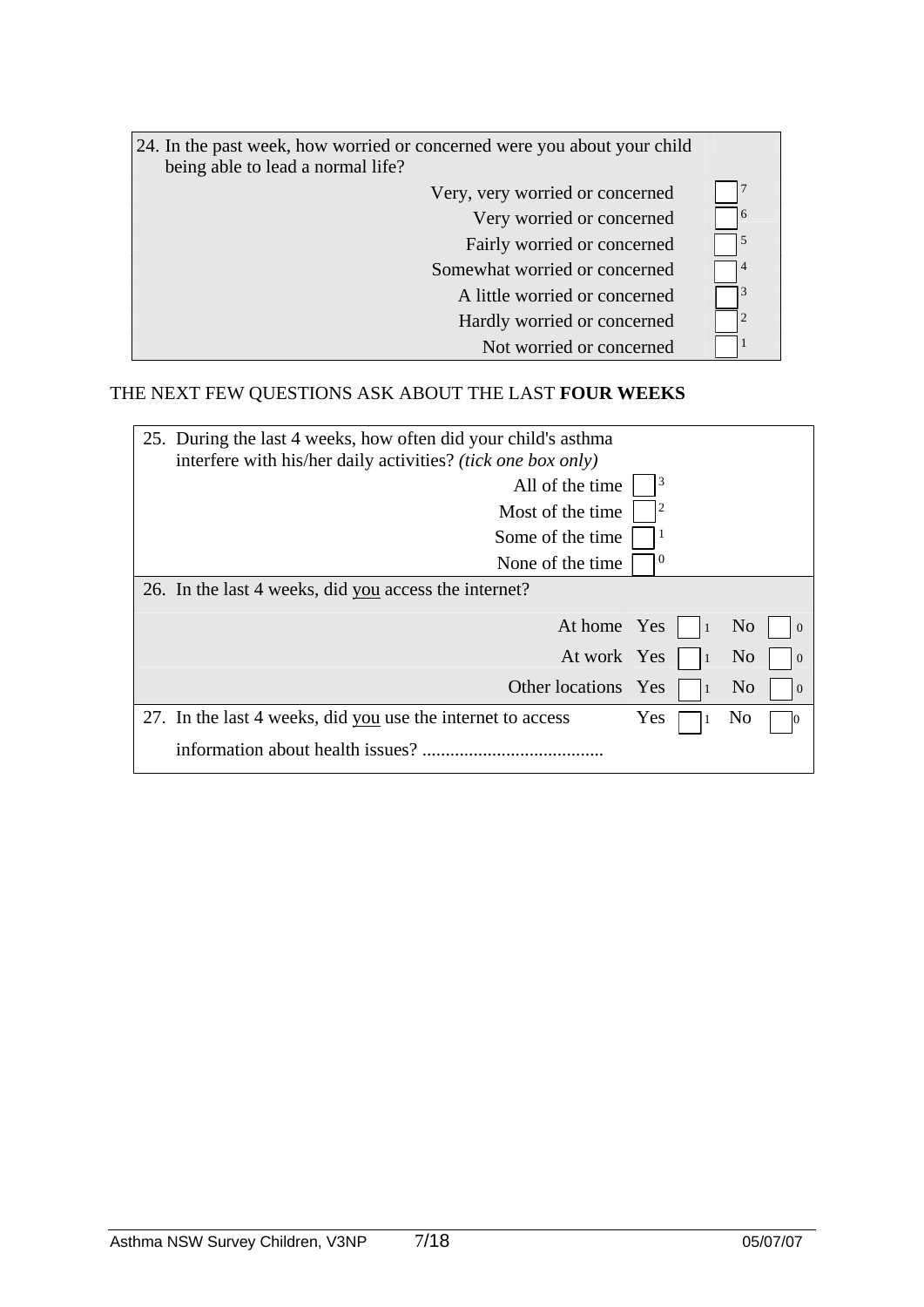**In the last 4 weeks**, what medications has your child taken for asthma? Fill in the columns below, with one medication in each column. Include inhalers, tablets, natural/herbal medicines or vitamin supplements that your child takes for asthma. The extra page contains names and photographs of inhalers to help you identify the one(s) you are taking.

|                                                                                                                                                                                                                                            | <b>MEDICATION 1</b>      | <b>MEDICATION 2</b> | <b>MEDICATION 3</b>          | <b>MEDICATION 4</b>          | <b>MEDICATION 5</b> |
|--------------------------------------------------------------------------------------------------------------------------------------------------------------------------------------------------------------------------------------------|--------------------------|---------------------|------------------------------|------------------------------|---------------------|
| 28. Write the name of each medication,<br>e.g. Ventolin                                                                                                                                                                                    |                          |                     |                              |                              |                     |
| 29. Description of medication,<br>e.g. blue inhaler, white tablet                                                                                                                                                                          |                          |                     |                              |                              |                     |
| 30. In the last 4 weeks, did your child take                                                                                                                                                                                               | Most days<br>$\vert$ 1   | Most days           | Most days<br>$\mathbf{1}$    | Most days                    | Most days           |
| this medication most days, or just when                                                                                                                                                                                                    | Symptoms                 | Symptoms            | Symptoms                     | Symptoms                     | Symptoms            |
| he/she had symptoms, or both?                                                                                                                                                                                                              | <b>Both</b><br>$\vert$ 3 | <b>Both</b>         | <b>Both</b><br>$\mathcal{R}$ | <b>Both</b><br>$\mathcal{R}$ | <b>Both</b>         |
| 31. In the last 4 weeks, how many days a<br>week (on average) did your child take<br>this medication?                                                                                                                                      | days/week                | days/week           | days/week                    | days/week                    | days/week           |
| The next 4 questions are FOR INHALERS ONLY (leave these questions blank in the columns for other medications)<br>Where does your child keep each type of inhaler? (In the boxes, write how many of each type of inhaler are in each place) |                          |                     |                              |                              |                     |
| 32. How many inhalers are kept at home in                                                                                                                                                                                                  | inhalers                 | inhalers            | inhalers                     | inhalers                     | inhalers            |
| a fixed location e.g. bedroom,<br>bathroom?                                                                                                                                                                                                | Where are they?          | Where are they?     | Where are they?              | Where are they?              | Where are they?     |
|                                                                                                                                                                                                                                            |                          |                     |                              |                              |                     |
| 33. How many inhalers are kept at home<br>but not in any particular place?                                                                                                                                                                 | inhalers                 | inhalers            | inhalers                     | inhalers                     | inhalers            |
| 34. How many inhalers are kept in                                                                                                                                                                                                          | inhalers                 | inhalers            | inhalers                     | linhalers                    | inhalers            |
| another location e.g. school office,<br>gym bag?                                                                                                                                                                                           | Where are they?          | Where are they?     | Where are they?              | Where are they?              | Where are they?     |
|                                                                                                                                                                                                                                            |                          |                     |                              |                              |                     |
| 35. How many inhalers does your<br>child carry around with him/her?                                                                                                                                                                        | inhalers                 | inhalers            | inhalers                     | inhalers                     | inhalers            |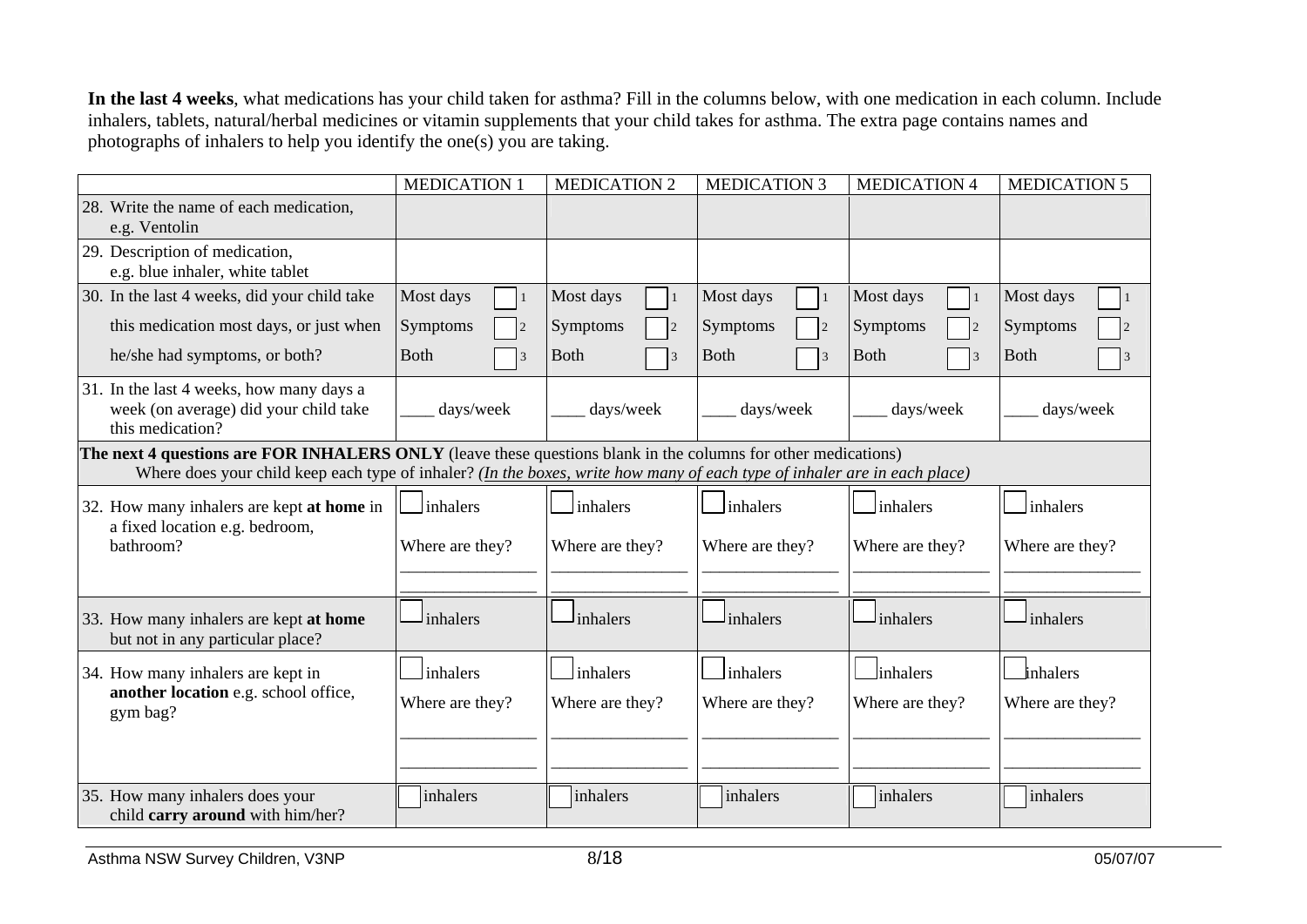#### IF YOUR CHILD HAS ONLY USED A BLUE RELIEVER INHALER OR NEBULISER IN THE LAST 4 WEEKS, **SKIP TO QUESTION 40**

#### THE NEXT 4 QUESTIONS ARE ABOUT **ANY ASTHMA MEDICATIONS OTHER THAN A BLUE RELIEVER INHALER OR NEBULISER** THAT YOUR CHILD TOOK IN THE **LAST 4 WEEKS**. These medications might include:

- 1. Seretide
- 2. Symbicort
- 3. Alvesco
- 4. Flixotide
- 5. Pulmicort
- 6. Qvar
- 7. Singulair tablets
- 8. Intal
- 9. Tilade
- 10. Nuelin
- 11. Prednisone

If your child used a medication on this list in the last 4 weeks, circle the medication name, and answer the next 4 questions about that medication. If your child used more than one medication on the list, answer the questions about the one that is highest on the list.

Write the name of the medication that you are answering these 4 questions about:

 $\Box$  (medication name)

| 36. In the last 4 weeks, has your child at times been careless  |     |                          |                |
|-----------------------------------------------------------------|-----|--------------------------|----------------|
| about using this medication?                                    |     | Yes $\vert \ \vert_0$ No |                |
| 37. In the last 4 weeks, has your child ever forgotten to use   |     |                          |                |
| this medication?                                                |     | Yes $\vert$ $\vert_0$ No |                |
| 38. In the last 4 weeks, has your child ever stopped using this |     |                          |                |
| medication because he/she felt better?                          | Yes |                          | N <sub>0</sub> |
| 39. In the last 4 weeks, has your child ever used this inhaler  |     |                          |                |
| less than the doctor prescribed because he/she felt better?     |     | $Yes \mid \mid_0$        |                |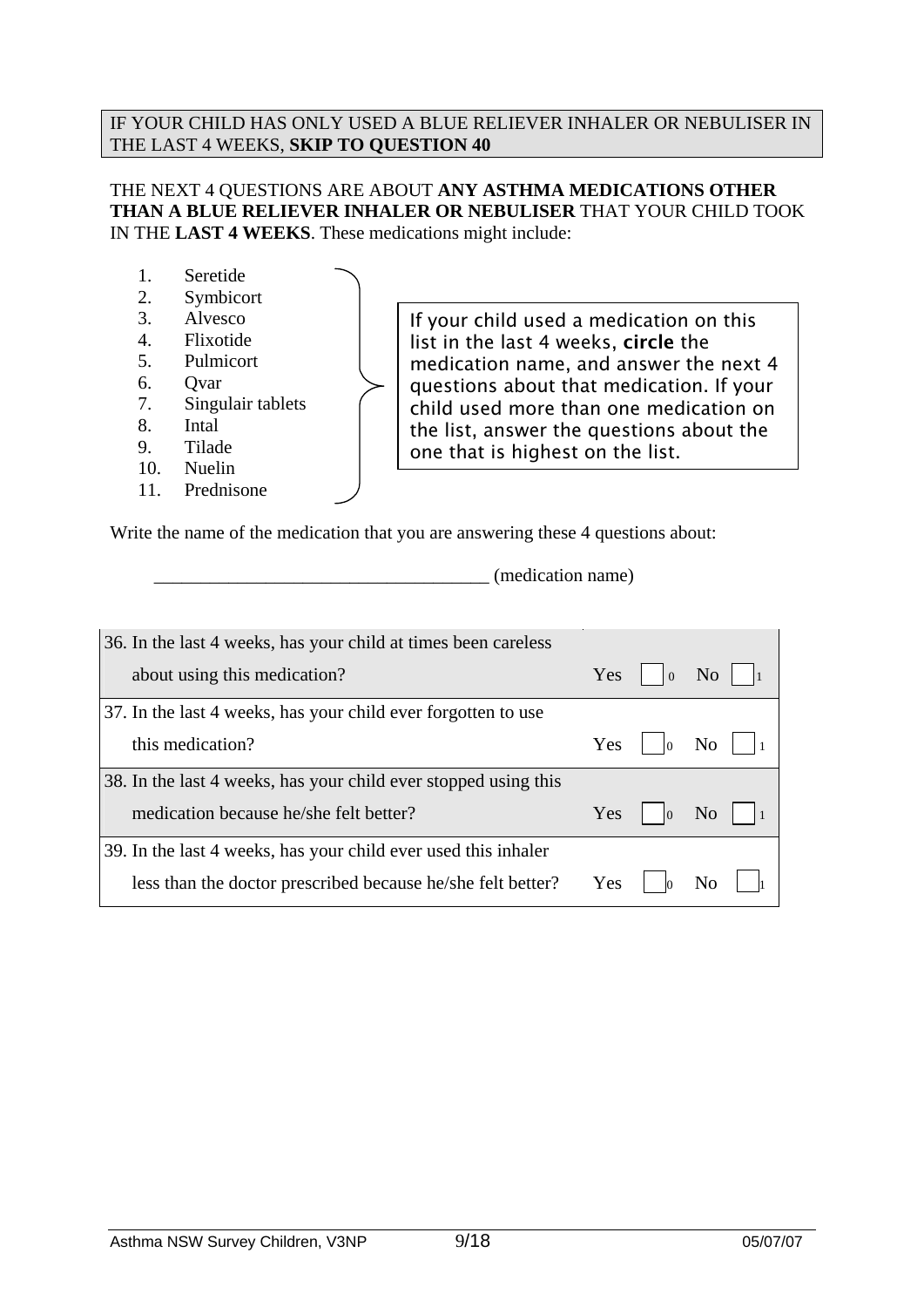### THE NEXT SET OF QUESTIONS ARE ABOUT THE LAST 4 WEEKS AND THE LAST 12 MONTHS. **ANSWER BOTH COLUMNS**.

Have you taken any of the following actions for your child's asthma in the last 4 weeks or the last 12 months?

| <b>Action taken for asthma</b>           | In the last<br>4 weeks           | In the last 12 months                             |
|------------------------------------------|----------------------------------|---------------------------------------------------|
| 40. Admitted to hospital as an           | Yes<br>I1                        | $Yes \mid \exists_1 \space No$<br>$\vert 0 \vert$ |
| inpatient for asthma                     | No<br>$\overline{0}$             | If Yes, how often in the last 12                  |
|                                          |                                  | months? _______ times                             |
| 41. Visited emergency/casualty for       | Yes<br>$\vert$ 1                 | $Yes \mid \cdot \mid_1$ No<br>$\overline{0}$      |
| asthma                                   | N <sub>o</sub><br>$\overline{0}$ | If Yes, how often in the last 12                  |
|                                          |                                  | months? _______ times                             |
| 42. Consulted a doctor urgently          | <b>Yes</b><br>l 1                | $Yes \mid \exists_1 \space No$<br>$\overline{0}$  |
| about asthma                             | No<br>IО                         | If Yes, how often in the last 12                  |
|                                          |                                  | months? _______ times                             |
| 43. Had a non-urgent visit with a GP Yes | $\vert$ 1                        | $Yes \mid \exists_1 \space No$<br>$\overline{0}$  |
| or clinic about your asthma              | N <sub>o</sub><br>$\overline{0}$ | If Yes, how often in the last 12                  |
|                                          |                                  | months? ________ times                            |
| 44. Had days away from study/work        | Yes<br>$\overline{1}$            | Yes<br>$\vert$ 1                                  |
| because of asthma                        | No<br>lО                         | No<br>$\overline{0}$                              |
| 45. Had other days of reduced            | Yes<br>$\vert$ 1                 | Yes<br>$\vert$ 1                                  |
| activities because of asthma             | No<br>$\overline{0}$             | No<br>$\mathbf{0}$                                |
| 46. Used natural/herbal medicines,       | Yes<br>$\mathbf{1}$              | Yes<br>$\vert$ 1                                  |
| vitamin supplements or                   | No<br>$\vert_0$                  | No<br>$\overline{0}$                              |
| alternative therapies for your           |                                  |                                                   |
| asthma                                   |                                  |                                                   |
|                                          |                                  |                                                   |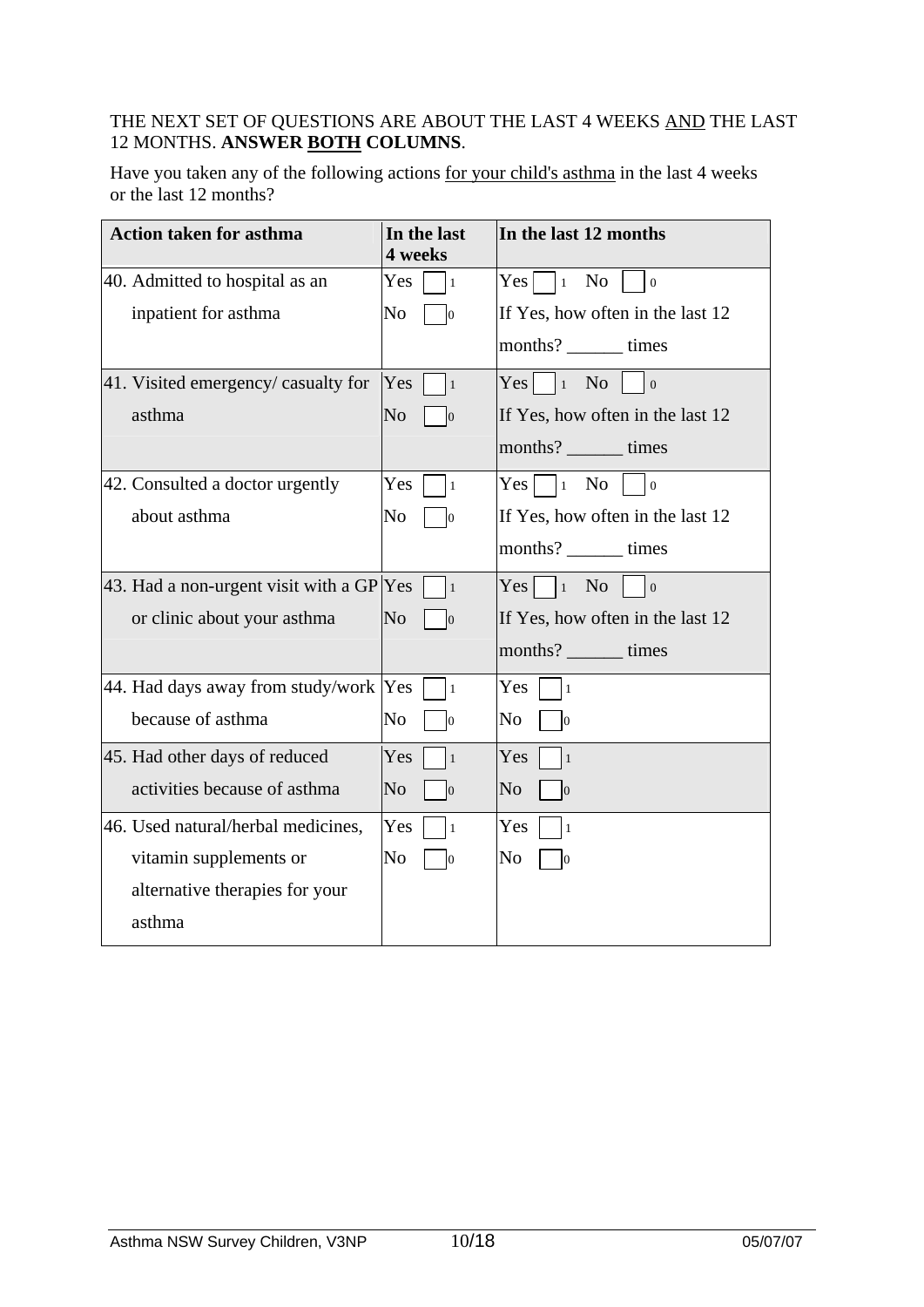### THE NEXT SET OF QUESTIONS IS ABOUT THE **LAST 12 MONTHS**

| a. Relative/Friend                        | 1N <sub>O</sub><br>Yes<br>$\vert 0 \vert$ |
|-------------------------------------------|-------------------------------------------|
| b. Doctor                                 | Yes<br>1N <sub>0</sub><br>ю               |
| c. Hospital Staff (Doctors, Nurses        | $1N$<br>Yes<br>$\vert 0 \vert$            |
| d. Community Nurse                        | Yes<br>1N <sub>0</sub><br>$\vert 0 \vert$ |
| e. Complementary/alternative practitioner | Yes<br>1No<br>$\overline{0}$              |
| f. Pharmacist/pharmacy assistant          | Yes<br>1N <sub>0</sub><br>ю               |
| g. Asthma Educator                        | Yes<br>1N <sub>0</sub><br>$\vert 0 \vert$ |
| h. Other health professional              | Yes<br>1N <sub>0</sub><br>$\log$          |
| i. Asthma Foundation NSW staff            | Yes<br>1N <sub>0</sub><br>$\vert 0 \vert$ |
| j. Pharmaceutical company                 | Yes<br>1N <sub>0</sub><br>$\vert 0 \vert$ |
| k. Asthma Foundation NSW website          | Yes<br>1N <sub>0</sub><br>$\vert 0 \vert$ |
| 1. Other internet websites                | 1N <sub>0</sub><br>Yes<br>$\vert 0 \vert$ |
| m. Media (TV, newspaper                   | Yes<br>1No<br>$\vert 0 \vert$             |
| n. Books                                  | Yes<br>1N <sub>0</sub><br>$\overline{0}$  |
| o. Workplace staff                        | Yes<br>1N <sub>0</sub><br>$\overline{0}$  |
| p. Child care staff                       | Yes<br>1N <sub>0</sub><br>10              |
| q. School staff                           | Yes<br>1N <sub>0</sub><br>$\vert 0 \vert$ |
| r. Other (please specify)                 | Yes<br>1N <sub>0</sub><br>$\bf{0}$        |
|                                           |                                           |

### 47. **In the last 12 months**, where have you obtained information about asthma?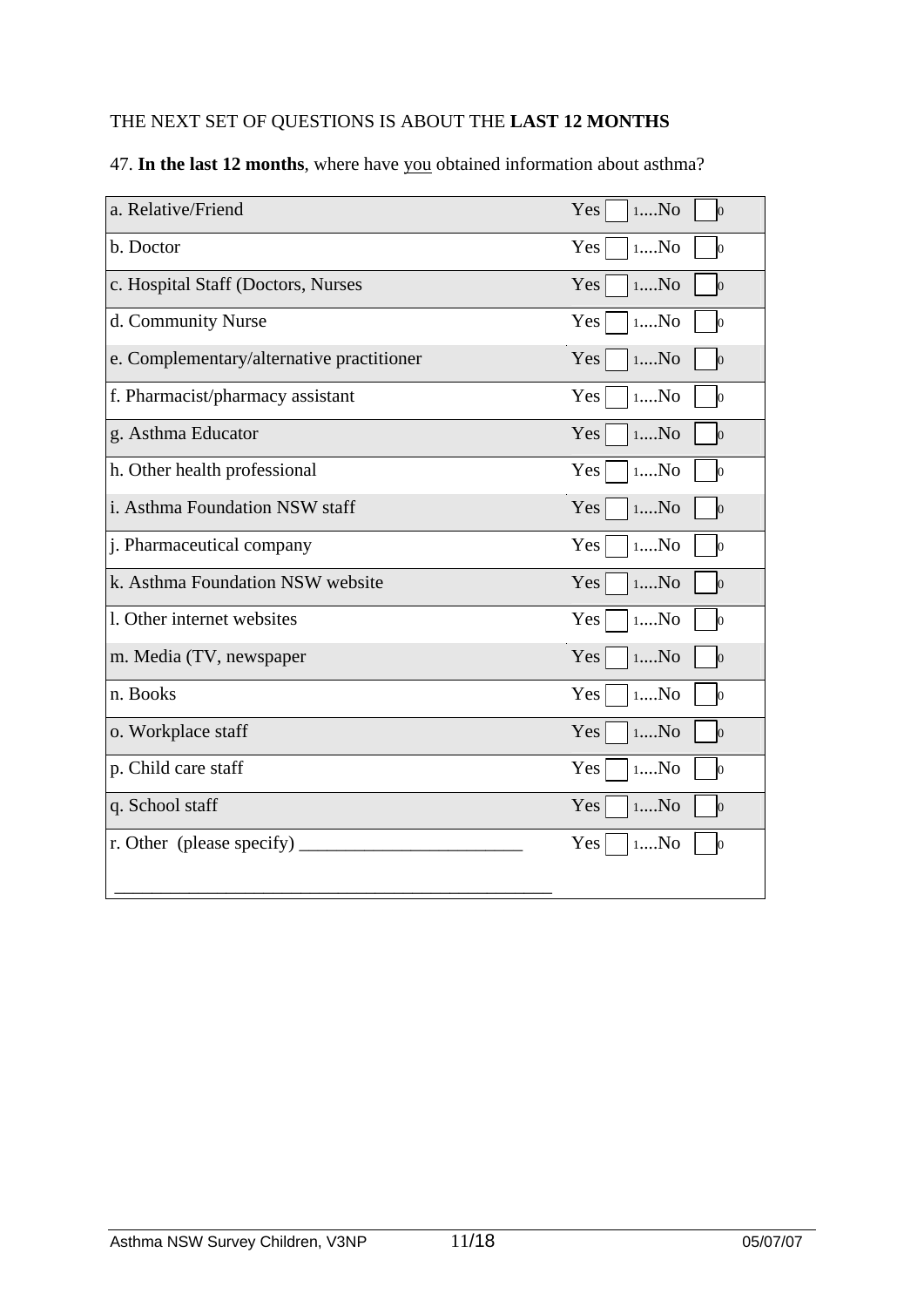#### FOR EACH OF THE FOLLOWING STATEMENTS, PLEASE MARK YOUR RESPONSE BY A TICK IN THE APPROPRIATE BOX.

|                                                                                            | <b>Definitely</b><br>true | <b>Mostly</b><br>true | Do not<br>know          | false                   | <b>Mostly Definitely</b><br>false |
|--------------------------------------------------------------------------------------------|---------------------------|-----------------------|-------------------------|-------------------------|-----------------------------------|
| 48. I have sufficient understanding about<br>my child's asthma                             | 5                         | $\vert 4$             | 3                       | $\mathfrak{2}$          |                                   |
| 49. I know what to expect from my child's<br>asthma management                             | $\vert$ <sub>5</sub>      | $\vert 4$             | $\overline{3}$          | $\sqrt{2}$              |                                   |
| 50. I dislike my child being wheezy, short<br>of breath or coughing in public              | 5                         | 4                     | 3                       | $\mathfrak{2}$          |                                   |
| 51. My child's current management will<br>keep their asthma at bay                         | $\vert$ 5                 | $\vert 4$             | 3                       | $\sqrt{2}$              |                                   |
| 52. My child is receiving the best possible<br>management                                  | $\vert$ 5                 | 4                     | $\overline{\mathbf{3}}$ | $\overline{2}$          |                                   |
| 53. The management of my child's asthma<br>is a mystery for me                             | 1                         | $\overline{2}$        | 3                       | $\overline{4}$          |                                   |
| 54. My child's medications are working                                                     |                           |                       | $\overline{3}$          | $\mathfrak{D}$          |                                   |
| 55. I have a say in the way my child's<br>asthma is managed                                | $\vert 5 \vert$           | 4                     | 3                       | $\sqrt{2}$              |                                   |
| 56. I have sufficient understanding about<br>the options for managing my child's<br>asthma | $\vert$ 5                 | 4                     | 3                       | $\overline{c}$          |                                   |
| 57. My child's doctors are very<br>knowledgeable                                           | $\vert$ <sub>5</sub>      | 4                     | 3                       | $\sqrt{2}$              | 1                                 |
| 58. It is helpful to know the experiences of<br>others with similar illness as my child's  | $\vert$ <sub>5</sub>      | 4                     | $\overline{\mathbf{3}}$ | $\overline{c}$          |                                   |
| 59. Natural remedies are safer than<br>medicines                                           | $\vert$ 5                 | $\overline{4}$        | 3                       | $\mathbf{2}$            |                                   |
| 60. My child's doctors have limited<br>management options to offer us                      | $\vert 5 \vert$           | $\overline{4}$        | 3                       | $\boldsymbol{2}$        |                                   |
| 61. Using any medication involves some<br>risk                                             | $\vert$ 5                 | $\vert$               | 3                       | $\overline{\mathbf{c}}$ |                                   |
| 62. My child is on too many medications                                                    | 5                         | $\overline{4}$        | 3                       | $\sqrt{2}$              |                                   |
| 63. My pharmacist is very knowledgeable                                                    | 5                         |                       | $\overline{3}$          | $\overline{c}$          |                                   |
| 64. I dislike my child using inhalers in<br>public                                         | $\mathsf{I}5$             | $\overline{4}$        | $\overline{\mathbf{3}}$ | $\overline{c}$          |                                   |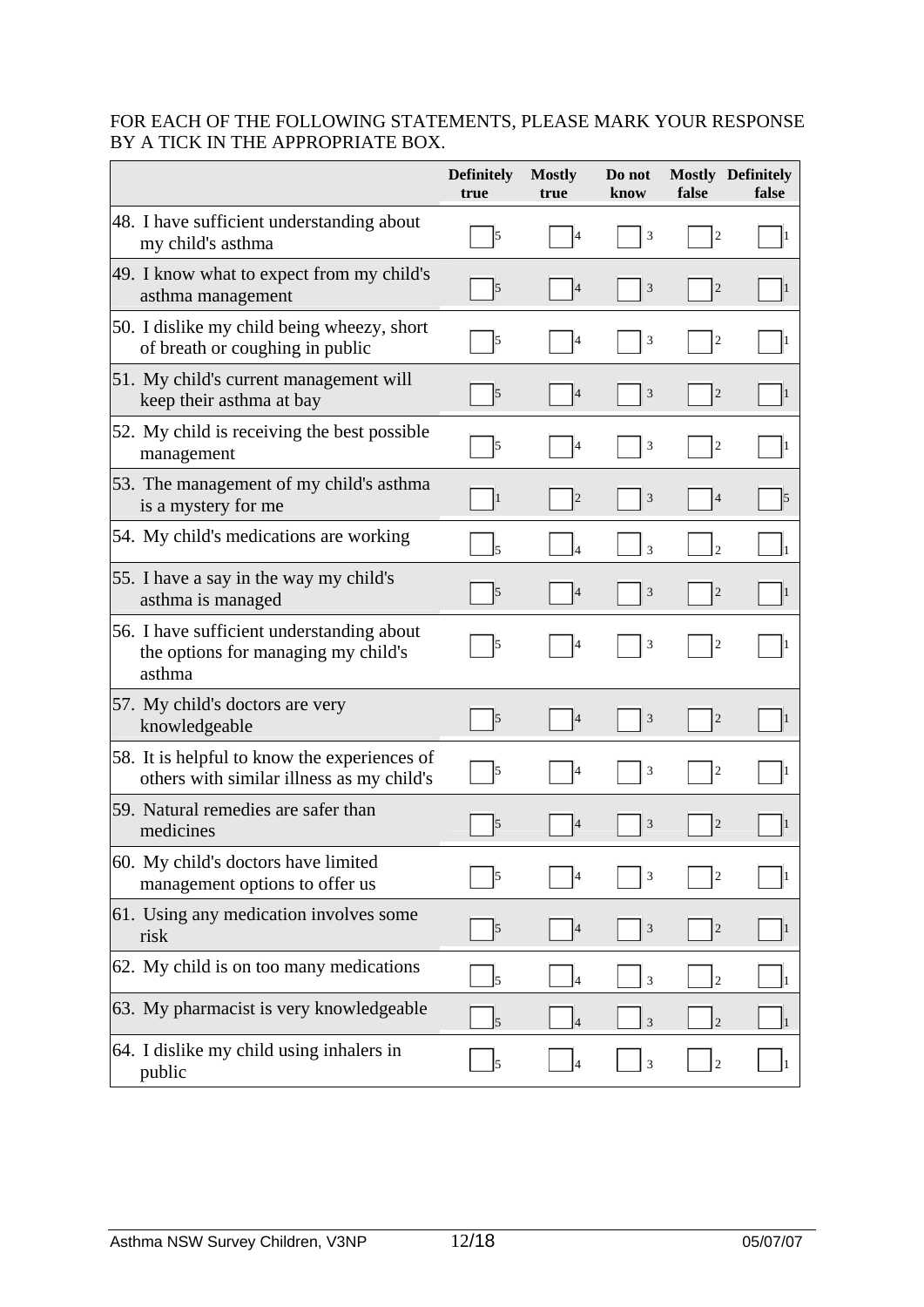#### FOR EACH OF THE FOLLOWING STATEMENTS, PLEASE MARK YOUR RESPONSE BY A TICK IN THE APPROPRIATE BOX.

|                                                                                           | <b>Extremely</b> | Quite<br>a bit | <b>Moderately</b>        | <b>Slightly</b> | Not at<br>all |
|-------------------------------------------------------------------------------------------|------------------|----------------|--------------------------|-----------------|---------------|
| 65. My child's doctors are compassionate                                                  |                  |                | $\overline{\mathcal{E}}$ | $\mathfrak{D}$  |               |
| 66. I am satisfied with the information my<br>child's doctors share with me               | l5               | $\overline{4}$ | 3                        | $\overline{2}$  |               |
| 67. My child's doctors spend adequate time<br>with me/my child                            | l5               |                | 3                        | $\overline{c}$  |               |
| 68. I am concerned about the side effects from<br>my child's medications                  | 15               |                | 3                        | $\overline{2}$  |               |
| 69. It is unpleasant (e.g. taste, smell) for my<br>child to use some of their medications | l5               |                | 3                        | $\overline{c}$  |               |
| 70. It is physically difficult for my child to<br>handle some of their medications        | 15               | 4              | 3                        | $\overline{2}$  |               |
| 71. Financial difficulties limit my child's<br>access to the best healthcare              | l5               | 14             | 3                        | $\overline{2}$  |               |
| 72. The management of my child's asthma<br>disrupts our life                              | 15               |                | 3                        | $\overline{c}$  |               |
| 73. My pharmacist spends adequate time with<br>me/my child                                |                  |                | 3                        | $\overline{c}$  |               |

### FOR EACH OF THE FOLLOWING STATEMENTS, PLEASE MARK YOUR RESPONSE BY A TICK IN THE APPROPRIATE BOX.

|                                                                                           |    |                | Always Often Sometimes Rarely Never |                |  |
|-------------------------------------------------------------------------------------------|----|----------------|-------------------------------------|----------------|--|
| 74. I (or my child) have strict routines for using their<br>regular medications           |    |                | 3                                   |                |  |
| 75. I (or my child) keep their medications close to<br>where they need to use them        | 15 | $\overline{4}$ | 3                                   | $\overline{2}$ |  |
| 76. I (or my child) ensure they have enough<br>medications so they do not run out         |    |                | 3                                   |                |  |
| 77. I (or my child) strive to follow the instructions of<br>their doctors                 |    | $\overline{4}$ | 3                                   | $\overline{2}$ |  |
| [78. I (or my child) get confused about their<br>medications                              |    | 4              | 3                                   | $\overline{2}$ |  |
| 79. I (or my child) make changes in the<br>recommended management to suit their lifestyle | 15 | $\overline{4}$ | 3                                   | $\overline{2}$ |  |
| 80. I (or my child) vary their recommended<br>management based on how they are feeling    |    | $\overline{4}$ | 3                                   | $\overline{c}$ |  |
| 81. I (or my child) put up with their asthma before<br>taking any action                  |    |                | 3                                   |                |  |

 $\overline{\phantom{0}}$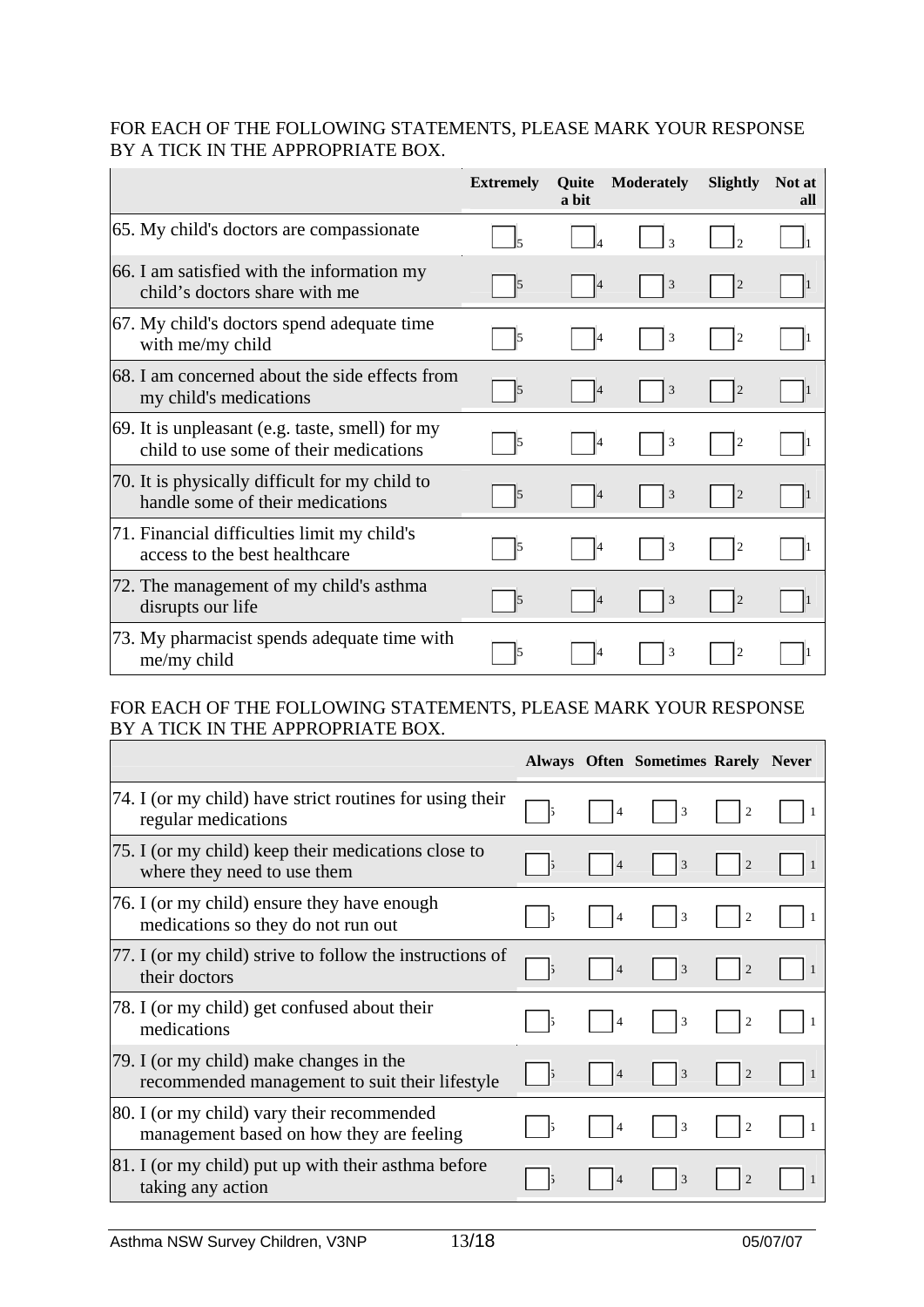### THESE QUESTIONS ARE ABOUT ISSUES THAT MIGHT BE IMPORTANT TO YOU WITH REGARD TO YOUR CHILD'S ASTHMA

Please circle the number of the rating score that corresponds with your opinion

| <b>Issue</b>                                                                                                                                        |                     |                | <b>Level of Importance</b> |                |           |
|-----------------------------------------------------------------------------------------------------------------------------------------------------|---------------------|----------------|----------------------------|----------------|-----------|
| 82. Being able to cope with my child's asthma<br>day-to-day                                                                                         | 1<br>Low            | $\overline{2}$ | 3                          | $\overline{4}$ | 5<br>High |
| 83. The cost of asthma treatment and medications                                                                                                    | $\mathbf{1}$<br>Low | $\overline{2}$ | 3                          | $\overline{4}$ | 5<br>High |
| 84. Being able to cope with a severe asthma attack                                                                                                  | $\mathbf{1}$<br>Low | $\overline{2}$ | 3                          | $\overline{4}$ | 5<br>High |
| 85. Having the latest information on the treatment and<br>management of asthma                                                                      | $\mathbf{1}$<br>Low | $\overline{2}$ | 3                          | $\overline{4}$ | 5<br>High |
| 86. Understanding when my child should use asthma<br>medications                                                                                    | $\mathbf{1}$<br>Low | $\overline{2}$ | 3                          | $\overline{4}$ | 5<br>High |
| 87. Understanding how asthma medications work                                                                                                       | 1<br>Low            | $\overline{2}$ | 3                          | $\overline{4}$ | 5<br>High |
| 88. Understanding the side effects of asthma<br>medications                                                                                         | 1<br>Low            | $\overline{2}$ | 3                          | $\overline{4}$ | 5<br>High |
| 89. Knowing what triggers my child's asthma                                                                                                         | $\mathbf{1}$<br>Low | $\overline{2}$ | 3                          | $\overline{4}$ | 5<br>High |
| 90. Knowing how my child can avoid asthma triggers                                                                                                  | $\mathbf{1}$<br>Low | $\overline{2}$ | 3                          | $\overline{4}$ | 5<br>High |
| 91. Having a GP that helps me manage my child's<br>asthma                                                                                           | $\mathbf{1}$<br>Low | $\overline{2}$ | 3                          | $\overline{4}$ | 5<br>High |
| 92. Having a pharmacist who gives me asthma<br>information                                                                                          | $\mathbf{1}$<br>Low | $\overline{2}$ | 3                          | $\overline{4}$ | 5<br>High |
| 93. Using natural/herbal medicines or alternative<br>therapies to manage my child's asthma                                                          | 1<br>Low            | $\overline{2}$ | 3                          | $\overline{4}$ | 5<br>High |
| 94. Being able to manage my child's asthma so he/she<br>can exercise without worry or discomfort                                                    | $\mathbf{1}$<br>Low | $\overline{2}$ | 3                          | $\overline{4}$ | 5<br>High |
| 95. Having a workplace, gym, sports club, school or<br>preschool which is knowledgeable about asthma<br>and can help me or my child in an emergency | 1<br>Low            | $\overline{2}$ | 3                          | $\overline{4}$ | 5<br>High |
| 96. Having access to support that can help reduce the<br>anxiety of living with asthma                                                              | 1<br>Low            | $\overline{2}$ | 3                          | 4              | 5<br>High |
| 97. Research into the prevention of and a cure for<br>asthma                                                                                        | $\mathbf{1}$<br>Low | $\overline{2}$ | 3                          | $\overline{4}$ | 5<br>High |
| 98. Research that will help me in day-to-day living<br>with a child with asthma                                                                     | 1<br>Low            | $\overline{2}$ | 3                          | $\overline{4}$ | 5<br>High |
| 99. Having contact with other people who have asthma<br>to discuss problems and solutions                                                           | 1<br>Low            | $\overline{2}$ | 3                          | $\overline{4}$ | 5<br>High |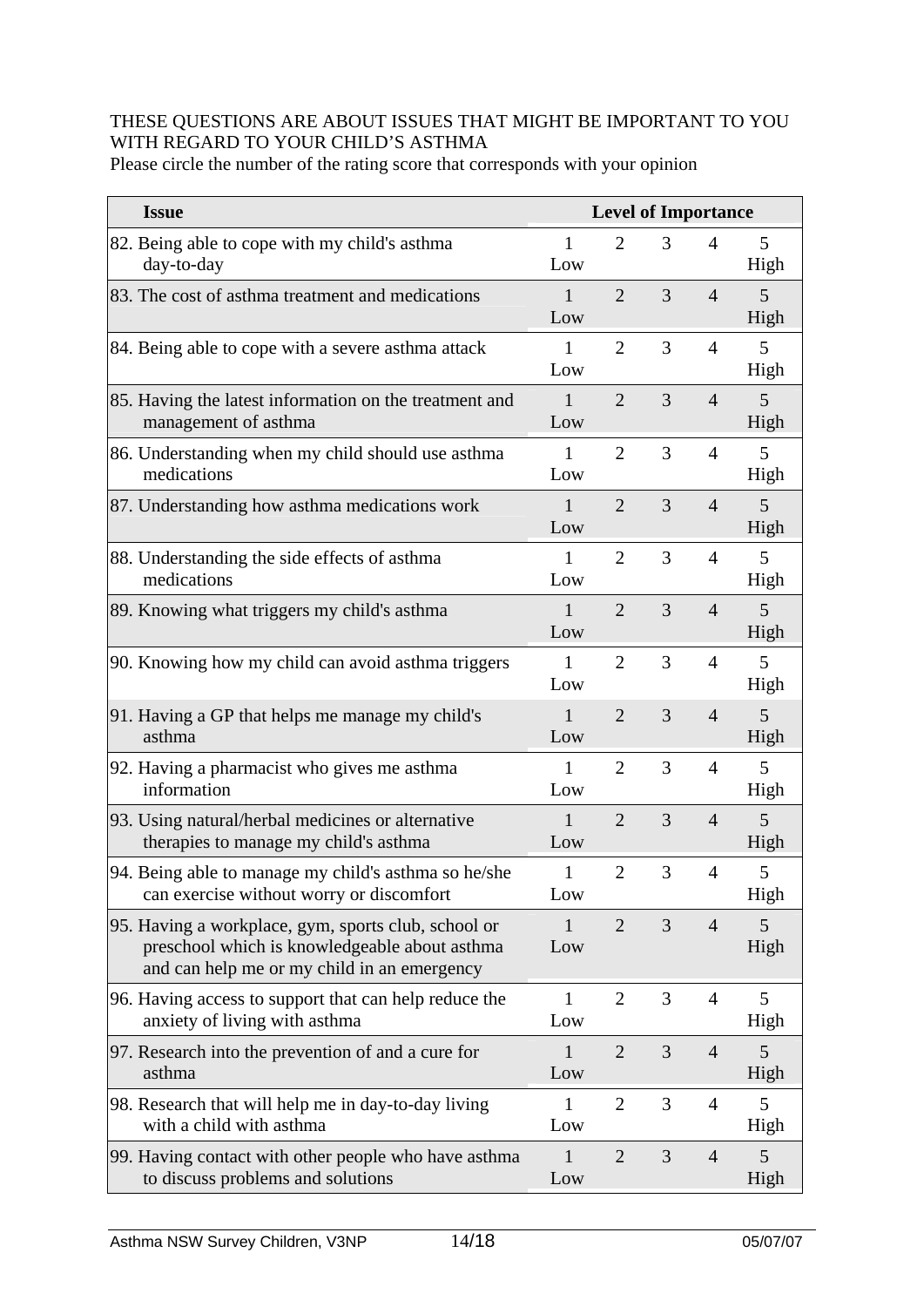| <i><u><b>Issue</b></u></i>                                           | <b>Level of Importance</b> |  |  |  |      |
|----------------------------------------------------------------------|----------------------------|--|--|--|------|
| 100. Participating in online (internet) asthma education<br>programs | Low                        |  |  |  | High |
| 101. Hiding my child's asthma from other people                      | Low                        |  |  |  | High |

#### THE NEXT QUESTIONS ARE ABOUT THE ASTHMA FOUNDATION OF NSW

Asthma Foundation NSW is a not-for-profit organisation providing programmes and services to people with asthma and the community in NSW.

What programs, services and activities should Asthma Foundation NSW be involved in to support people with asthma to live well and manage their asthma better?

| Program, service or activity from Asthma<br><b>Foundation NSW</b>                                                                                     | Level of Importance that these<br>services would have to you |                             |   |                |           |
|-------------------------------------------------------------------------------------------------------------------------------------------------------|--------------------------------------------------------------|-----------------------------|---|----------------|-----------|
| 102. Representing the needs of people with asthma,<br>e.g. to government                                                                              | 1<br>Low                                                     | $\overline{2}$              | 3 | $\overline{4}$ | 5<br>High |
| 103. Supporting workplaces, gyms, sports clubs,<br>schools and preschools to be knowledgeable about<br>asthma and able to help in an asthma emergency | Low                                                          | $\overline{2}$              | 3 | $\overline{4}$ | 5<br>High |
| 104. Holding public information and education<br>sessions for people with asthma and their families                                                   | 1<br>Low                                                     | 2                           | 3 | $\overline{4}$ | 5<br>High |
| 105. Providing asthma information on the internet                                                                                                     | Low                                                          | $\overline{2}$              | 3 | $\overline{4}$ | 5<br>High |
| 106. Providing opportunities on the internet to connect<br>people with asthma for support or to discuss<br>problems and solutions                     | 1<br>Low                                                     | $\mathcal{D}_{\mathcal{L}}$ | 3 | $\overline{4}$ | 5<br>High |
| 107. Providing email or SMS alerts on environmental<br>hazards such as bushfires, high levels of pollution<br>or pollen                               | $\mathbf{1}$<br>Low                                          | $\mathcal{D}_{\alpha}$      | 3 | $\overline{4}$ | 5<br>High |
| 108. Providing information on allergies                                                                                                               | 1<br>Low                                                     | 2                           | 3 | $\overline{4}$ | 5<br>High |
| 109. Offering a Membership program that provides<br>regular information updates                                                                       | Low                                                          | $\overline{2}$              | 3 | $\overline{4}$ | 5<br>High |

Please circle the number of the score that corresponds with your opinion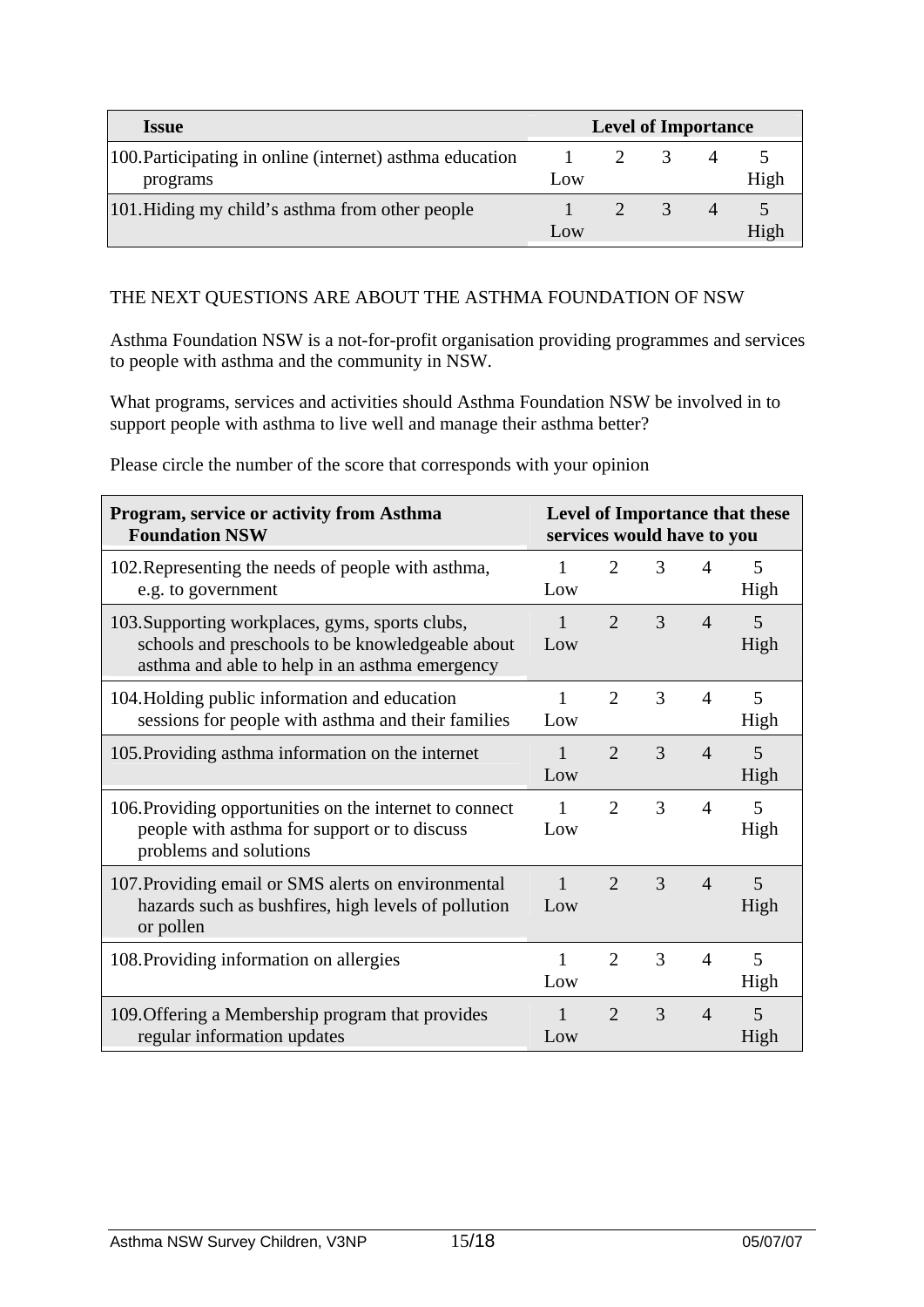| 110.<br>In the last 12 months, have you used any Asthma | Yes                        |
|---------------------------------------------------------|----------------------------|
| <b>Foundation NSW services?</b>                         | N <sub>o</sub><br>$\theta$ |
|                                                         | Don't know<br>99           |
| a. If Yes, please list the services that you have used  |                            |
|                                                         |                            |
|                                                         |                            |
|                                                         |                            |
|                                                         |                            |
|                                                         |                            |
| b. If Yes, would you use these service(s) again in the  | Yes                        |
| future?                                                 | N <sub>0</sub>             |

### THE NEXT FEW QUESTIONS ARE ABOUT THE LAST 12 MONTHS

Have any of the following problems interfered with managing your child's asthma in the **last 12 months**?

| Difficulty getting an appointment with a GP about my<br>111.<br>child's asthma?                                 | Yes<br>N <sub>0</sub><br>$\vert$ 1<br>Not applicable | $\overline{0}$<br>98  |
|-----------------------------------------------------------------------------------------------------------------|------------------------------------------------------|-----------------------|
| Difficulty getting a referral to a specialist for my child's Yes<br>112.<br>asthma if I think he/she needs one? | N <sub>0</sub><br>Not applicable                     | 10<br>98              |
| Cost of seeing a GP or specialist?<br>113.                                                                      | Yes<br>N <sub>0</sub><br>(1)<br>Not applicable       | $\overline{0}$<br>-98 |
| Cost or difficulty of transport to doctor or pharmacist?<br>114.                                                | Yes<br>N <sub>0</sub><br>  1<br>Not applicable       | 10<br>-98             |
| Cost of medications?<br>115.                                                                                    | Yes<br>N <sub>o</sub><br>$\vert$ 1<br>Not applicable | $\overline{0}$<br>98  |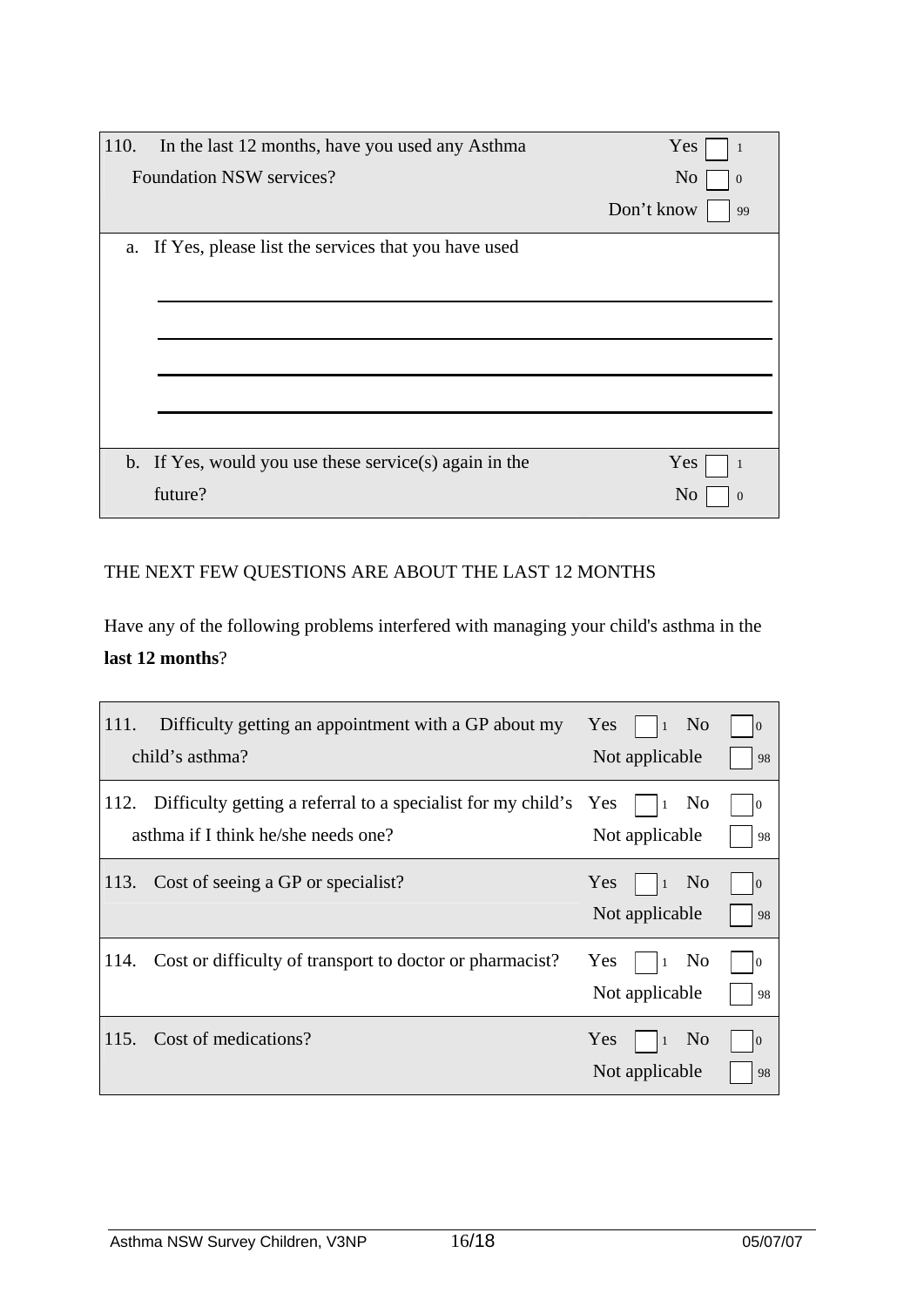# GENERAL QUESTIONS

| 116. How old is your child today?                                                                     | years                              |
|-------------------------------------------------------------------------------------------------------|------------------------------------|
| 117. Is your child male or female?                                                                    | Male<br>$\boldsymbol{0}$           |
|                                                                                                       | Female                             |
| 118. What is your child's height without shoes?                                                       | cm OR                              |
|                                                                                                       | ft ______ inches                   |
| 119. What is your child's weight (in normal daytime clothing)?                                        | $Kg$ OR                            |
|                                                                                                       | stone $\_\_\_\$ lb                 |
| 120. Does your child currently smoke?                                                                 | Yes<br>$\mathbf{1}$                |
|                                                                                                       | N <sub>o</sub><br>$\boldsymbol{0}$ |
| If yes, does your child smoke at least once a week?<br>a.                                             | Yes<br>$\mathbf{1}$                |
|                                                                                                       | No<br>$\boldsymbol{0}$             |
| 121. Apart from Medicare, is your child currently covered by                                          | Yes<br>$\mathbf{1}$                |
| private health insurance?                                                                             | N <sub>0</sub><br>$\boldsymbol{0}$ |
|                                                                                                       | Don't know<br>99                   |
| 122. In the last 4 weeks, which of the following best describes<br>your employment status: (tick one) |                                    |
| Employed full-time                                                                                    | 15                                 |
| Employed part-time                                                                                    |                                    |
| Employed casual                                                                                       |                                    |
| Unpaid work                                                                                           |                                    |
| Retired                                                                                               |                                    |
| Not currently working                                                                                 | $\boldsymbol{0}$                   |
| 123. Do you currently receive a government pension,                                                   | Yes<br>$\mathbf{1}$                |
| allowance or benefit?                                                                                 | No<br>$\boldsymbol{0}$             |
|                                                                                                       | Don't know<br>99                   |
| 124. Did your family qualify for the medication Safety Net                                            | Yes<br>$\mathbf{1}$                |
| card last year (2006)?                                                                                | No<br>$\boldsymbol{0}$             |
|                                                                                                       | Don't know<br>99                   |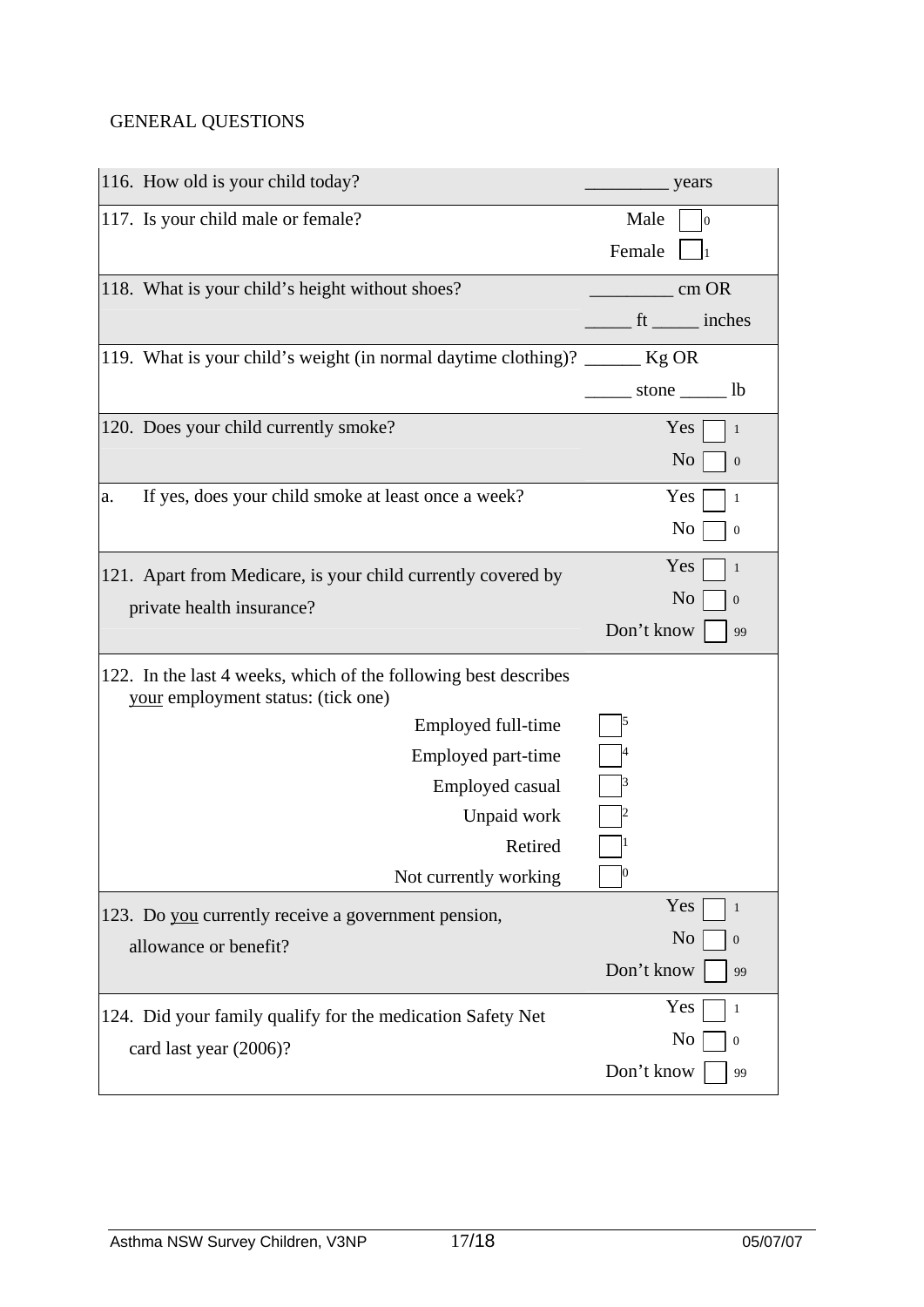| 125. Is your child covered by any of the following concession                        |                                                  |                        |
|--------------------------------------------------------------------------------------|--------------------------------------------------|------------------------|
| cards?                                                                               |                                                  |                        |
| Health care card<br>a.                                                               | Yes<br>N <sub>o</sub><br>l1<br>Don't know        | $\boldsymbol{0}$<br>99 |
| Pensioner concession card<br>b.                                                      | Yes<br>N <sub>0</sub><br>$\vert$ 1<br>Don't know | $\boldsymbol{0}$<br>99 |
| Commonwealth seniors health card<br>$\mathbf{C}$ .                                   | Yes<br>No<br>$\vert$ 1<br>Don't know             | $\boldsymbol{0}$<br>99 |
| Veterans' Affairs treatment entitlement card<br>$\mathbf{d}$ .                       | Yes<br>N <sub>0</sub><br>$\vert$ 1<br>Don't know | $\mathbf{0}$<br>99     |
| 126. What is the highest level of education your child has<br>completed? (tick one)  |                                                  |                        |
| Not yet in school                                                                    | 4                                                |                        |
| Still in primary school                                                              | 3                                                |                        |
| Completed primary school                                                             | $\overline{\mathbf{c}}$                          |                        |
| Completed year _________ of secondary school                                         | 1                                                |                        |
| 127. What is your postcode?                                                          |                                                  |                        |
| 128. In which country was your child born?                                           |                                                  |                        |
| 129. Is your child of Aboriginal origin or Torres Strait Islander<br>origin or both? |                                                  |                        |
| Aboriginal Yes                                                                       | N <sub>o</sub><br>$\overline{1}$                 | $\boldsymbol{0}$       |
| Torres Strait Islander Yes                                                           | N <sub>0</sub>                                   | $\boldsymbol{0}$       |
| 130. Do you usually speak a language other than English at<br>home?                  | Yes<br>No                                        | $\boldsymbol{0}$       |
| If yes, which language $(s)$ ?<br>b.                                                 |                                                  |                        |
|                                                                                      |                                                  |                        |

### THANK YOU VERY MUCH FOR COMPLETING THIS SURVEY

**Please post the survey back to the Woolcock Institute of Medical Research in the reply-paid envelope**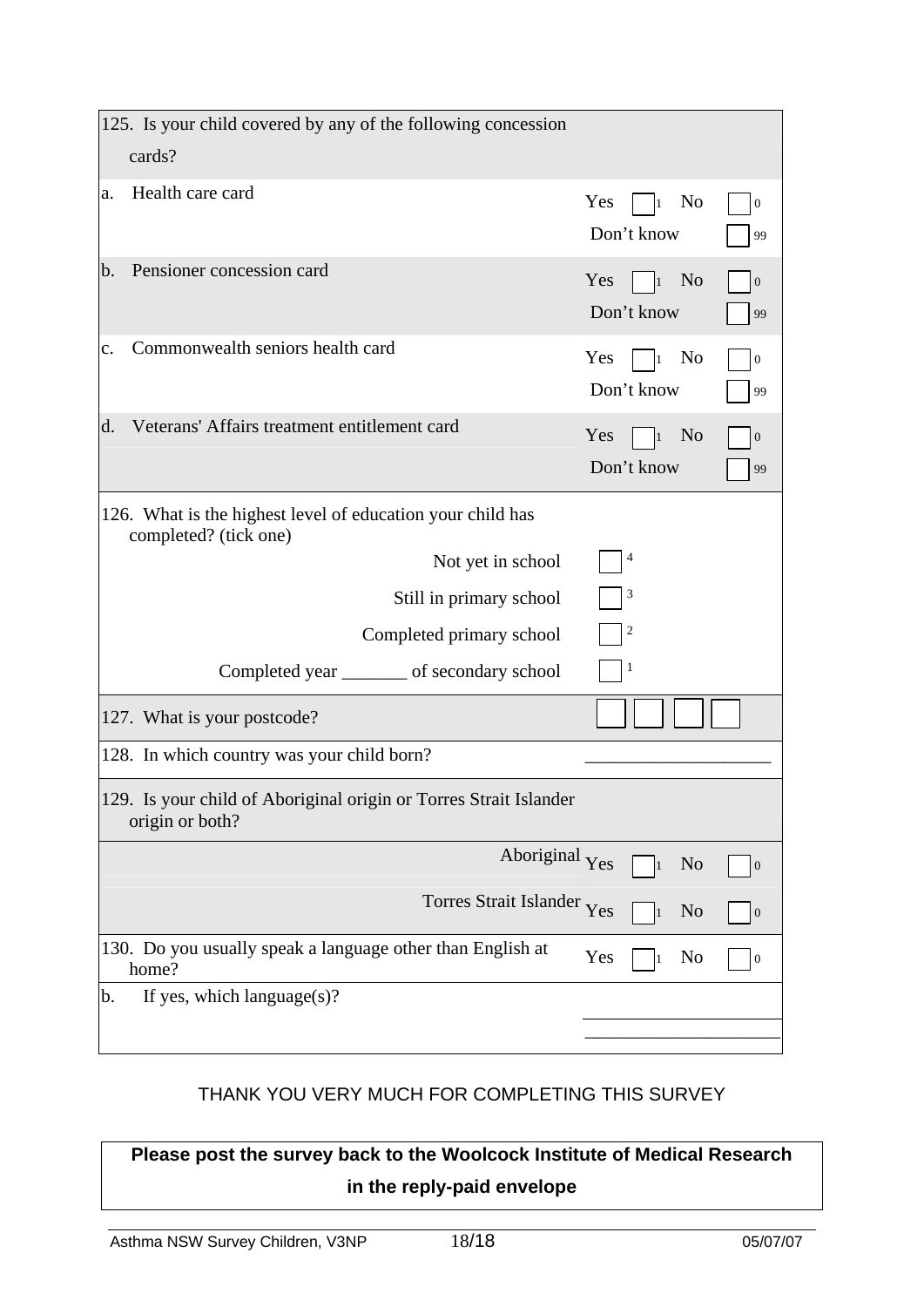# **APPENDIX 3**